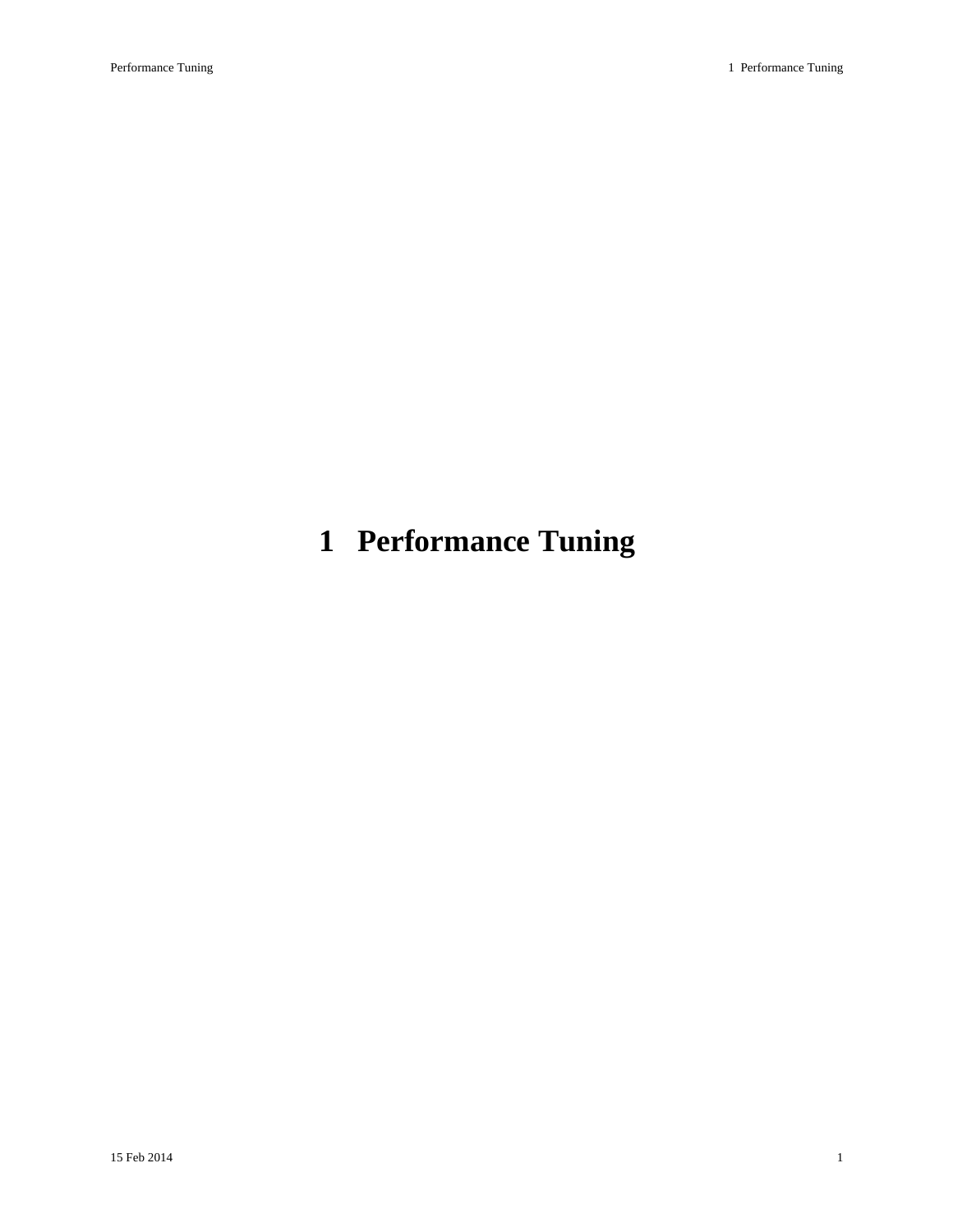# **1.1 Description**

An exhaustive list of various techniques you might want to use to get the most performance possible out of your mod\_perl server: configuration, coding, memory use, and more.

# **1.2 The Big Picture**

To make the user's Web browsing experience as painless as possible, every effort must be made to wring the last drop of performance from the server. There are many factors which affect Web site usability, but speed is one of the most important. This applies to any webserver, not just Apache, so it is very important that you understand it.

How do we measure the speed of a server? Since the user (and not the computer) is the one that interacts with the Web site, one good speed measurement is the time elapsed between the moment when she clicks on a link or presses a *Submit* button to the moment when the resulting page is fully rendered.

The requests and replies are broken into packets. A request may be made up of several packets, a reply may be many thousands. Each packet has to make its own way from one machine to another, perhaps passing through many interconnection nodes. We must measure the time starting from when the first packet of the request leaves our user's machine to when the last packet of the reply arrives back there.

A webserver is only one of the entities the packets see along their way. If we follow them from browser to server and back again, they may travel by different routes through many different entities. Before they are processed by your server the packets might have to go through proxy (accelerator) servers and if the request contains more than one packet, packets might arrive to the server by different routes with different arrival times, therefore it's possible that some packets that arrive earlier will have to wait for other packets before they could be reassembled into a chunk of the request message that will be then read by the server. Then the whole process is repeated in reverse.

You could work hard to fine tune your webserver's performance, but a slow Network Interface Card (NIC) or a slow network connection from your server might defeat it all. That's why it's important to think about the Big Picture and to be aware of possible bottlenecks between the server and the Web.

Of course there is little that you can do if the user has a slow connection. You might tune your scripts and webserver to process incoming requests ultra quickly, so you will need only a small number of working servers, but you might find that the server processes are all busy waiting for slow clients to accept their responses.

But there are techniques to cope with this. For example you can deliver the respond after it was compressed. If you are delivering a pure text respond--gzip compression will sometimes reduce the size of the respond by 10 times.

You should analyze all the involved components when you try to create the best service for your users, and not the web server or the code that the web server executes. A Web service is like a car, if one of the parts or mechanisms is broken the car may not go smoothly and it can even stop dead if pushed too far without first fixing it.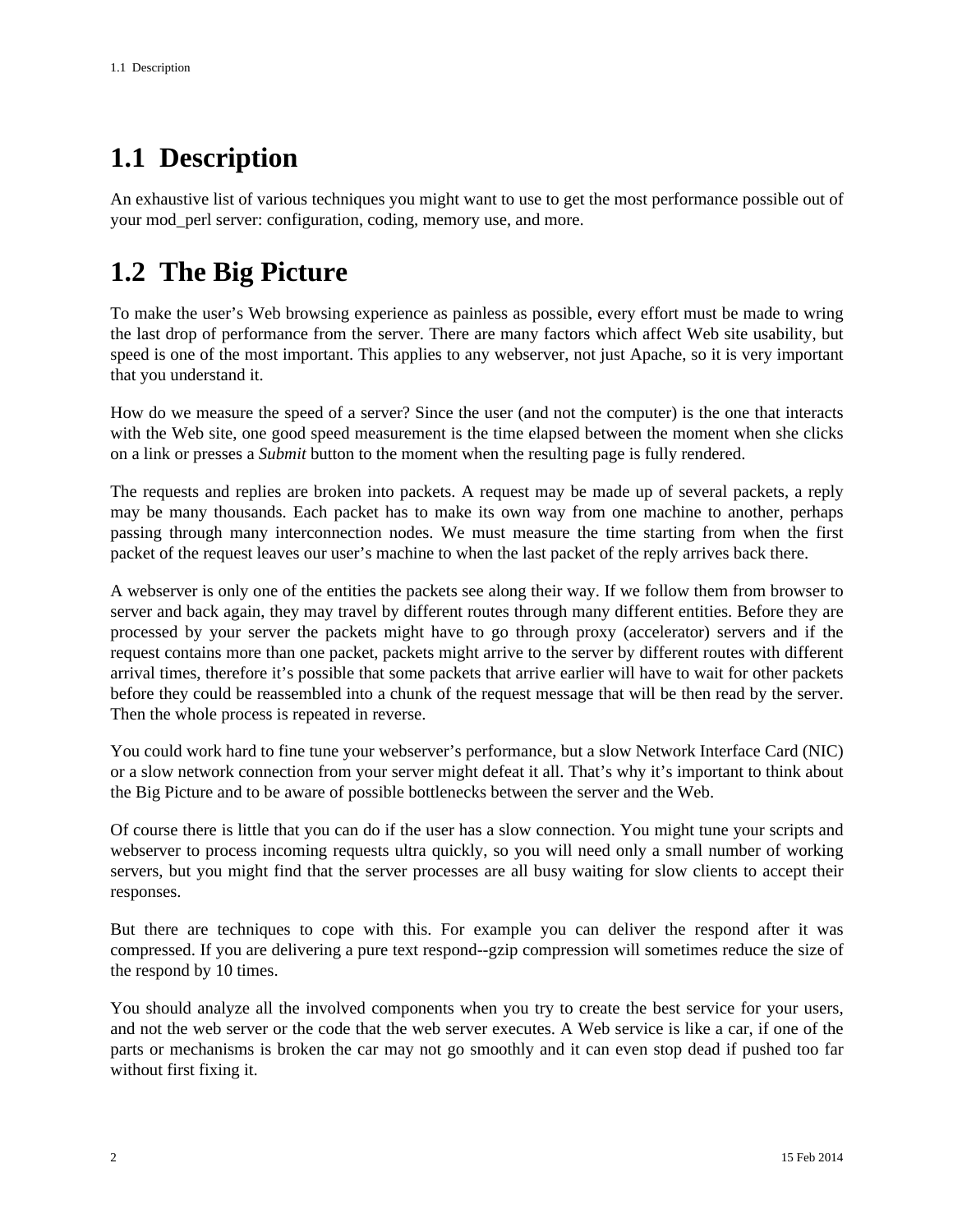And let me stress it again--if you want to have a success in the web service business you should start worrying about the client's browsing experience and **not only** how good your code benchmarks are.

# **1.3 System Analysis**

Before we try to solve a problem we need to identify it. In our case we want to get the best performance we can with as little monetary and time investment as possible.

## *1.3.1 Software Requirements*

Covered in the section "Choosing an Operating System".

## *1.3.2 Hardware Requirements*

(META: Only partial analysis. Please submit more points. Many points are scattered around the document and should be gathered here, to represent the whole picture. It also should be merged with the above item!)

You need to analyze all of the problem's dimensions. There are several things that need to be considered:

- How long does it take to process each request?
- How many requests can you process simultaneously?
- How many simultaneous requests are you planning to get?
- At what rate are you expecting to receive requests?

The first one is probably the easiest to optimize. Following the performance optimization tips in this and other documents allows a perl (mod\_perl) programmer to exercise their code and improve it.

The second one is a function of RAM. How much RAM is in each box, how many boxes do you have, and how much RAM does each mod perl process use? Multiply the first two and divide by the third. Ask yourself whether it is better to switch to another, possibly just as inefficient language or whether that will actually cost more than throwing another powerful machine into the rack.

Also ask yourself whether switching to another language will even help. In some applications, for example to link Oracle runtime libraries, a huge chunk of memory is needed so you would save nothing even if you switched from Perl to C.

The last two are important. You need a realistic estimate. Are you really expecting 8 million hits per day? What is the expected peak load, and what kind of response time do you need to guarantee? Remember that these numbers might change drastically when you apply code changes and your site becomes popular. Remember that when you get a very high hit rate, the resource requirements don't grow linearly but exponentially!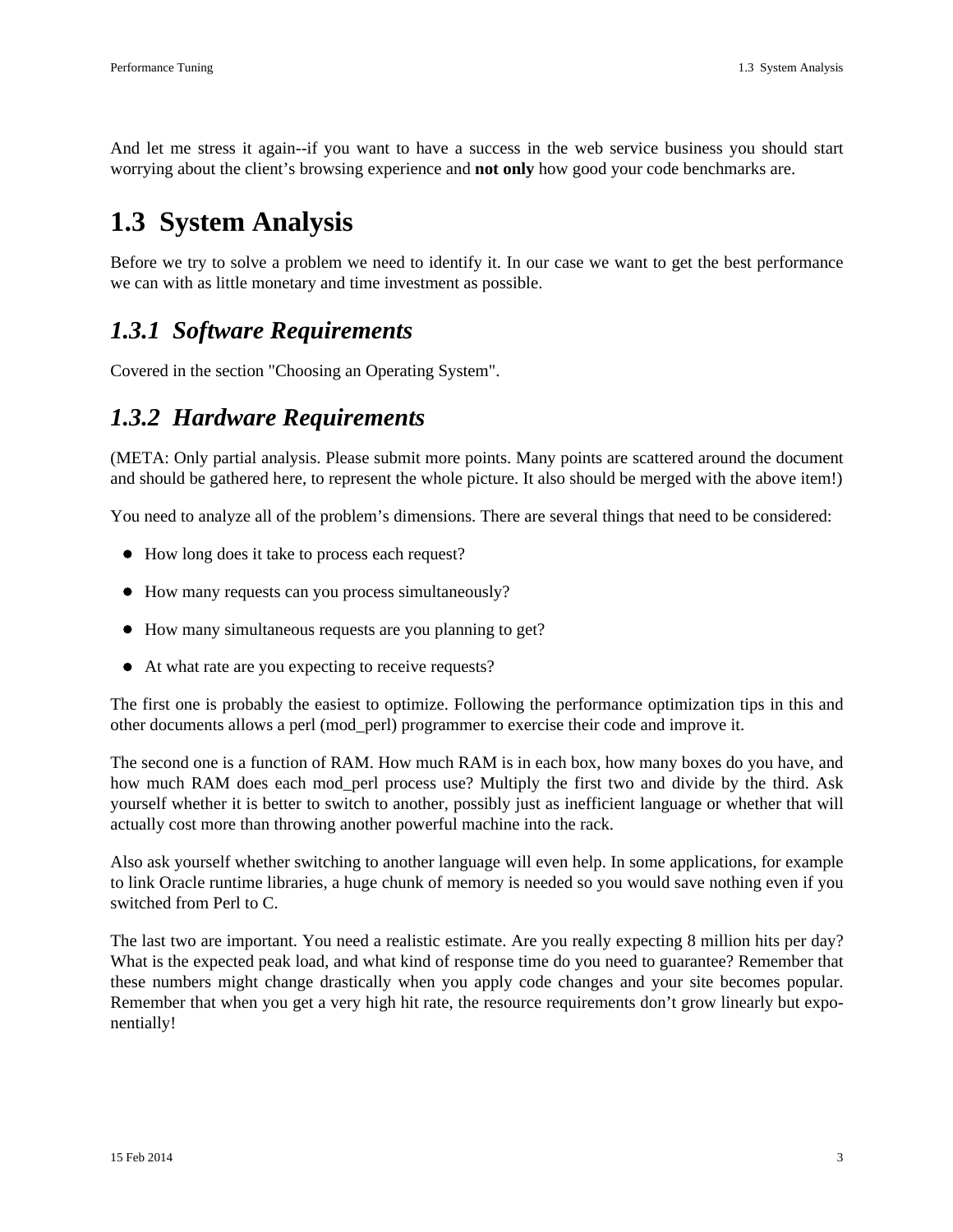More coverage is provided in the section "Choosing Hardware".

# **1.4 Essential Tools**

In order to improve performance we need measurement tools. The main tool categories are benchmarking and code profiling.

It's important to understand that in a major number of the benchmarking tests that we will execute we will not look at the absolute result numbers but the relation between the two and more result sets, since in most cases we would try to show which coding approach is preferable and the you shouldn't try to compare the absolute results collected while running the same benchmarks on your machine, since you won't have the exact hardware and software setup anyway. So this kind of comparison would be misleading. Compare the relative results from the tests running on your machine, don't compare your absolute results with those in this Guide.

## *1.4.1 Benchmarking Applications*

How much faster is mod\_perl than mod\_cgi (aka plain perl/CGI)? There are many ways to benchmark the two. I'll present a few examples and numbers below. Check out the benchmark directory of the mod\_perl distribution for more examples.

If you are going to write your own benchmarking utility, use the Benchmark module for heavy scripts and the Time::HiRes module for very fast scripts (faster than 1 sec) where you will need better time precision.

There is no need to write a special benchmark though. If you want to impress your boss or colleagues, just take some heavy CGI script you have (e.g. a script that crunches some data and prints the results to STDOUT), open 2 xterms and call the same script in mod\_perl mode in one xterm and in mod\_cgi mode in the other. You can use lwp-get from the LWP package to emulate the browser. The benchmark directory of the mod\_perl distribution includes such an example.

See also two tools for benchmarking: ApacheBench and crashme test

### **1.4.1.1 Benchmarking Perl Code**

If you are going to write your own benchmarking utility, use the Benchmark module and the Time::HiRes module where you need better time precision (less than 10msec).

An example of the Benchmark.pm module usage:

```
 benchmark.pl
 ------------
 use Benchmark;
 timethis (1_000,
 sub {
  my \,$x = 100;
   my $y = log ($x ** 100) for (0..10000);
```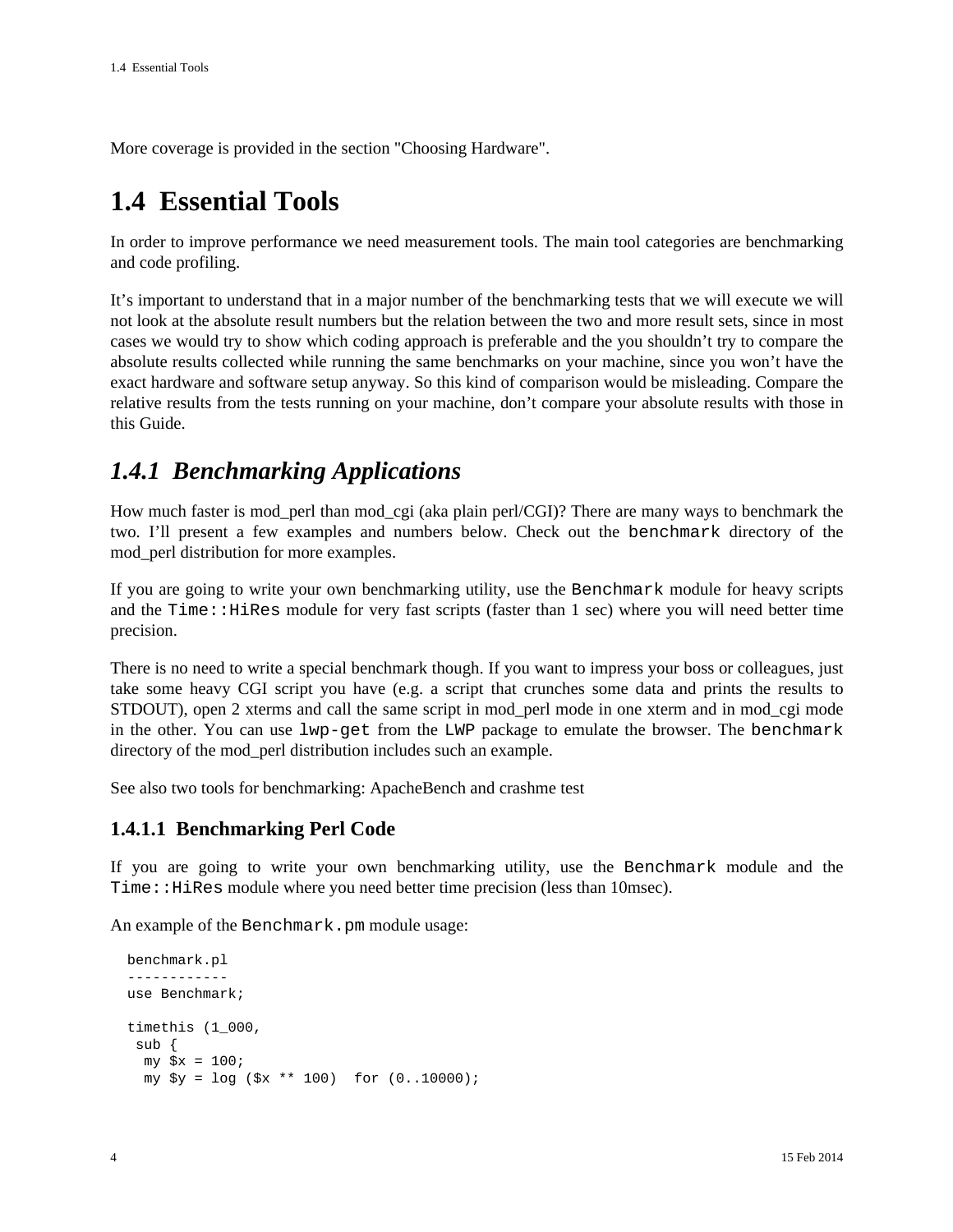```
 });
 % perl benchmark.pl
timethis 1000: 25 wallclock secs (24.93 usr + 0.00 sys = 24.93 CPU)
```
If you want to get the benchmark results in micro-seconds you will have to use the  $Time$ :  $H$ iRes module, its usage is similar to Benchmark's.

```
use Time:: HiRes qw(gettimeofday tv_interval);
 my $start_time = [ gettimeofday ];
 sub_that_takes_a_teeny_bit_of_time();
 my $end_time = [ gettimeofday ];
 my $elapsed = tv_interval($start_time,$end_time);
 print "The sub took $elapsed seconds."
```
See also the crashme test.

#### **1.4.1.2 Benchmarking a Graphic Hits Counter with Persistent DB Connections**

Here are the numbers from Michael Parker's mod\_perl presentation at the Perl Conference (Aug, 98). (Sorry, there used to be links here to the source, but they went dead one day, so I removed them). The script is a standard hits counter, but it logs the counts into a mysql relational DataBase:

```
 Benchmark: timing 100 iterations of cgi, perl... [rate 1:28]
 cgi: 56 secs ( 0.33 usr 0.28 sys = 0.61 cpu) 
 perl: 2 secs ( 0.31 usr 0.27 sys = 0.58 cpu) 
 Benchmark: timing 1000 iterations of cgi,perl... [rate 1:21]
 cgi: 567 secs ( 3.27 usr 2.83 sys = 6.10 cpu) 
 perl: 26 secs ( 3.11 usr 2.53 sys = 5.64 cpu) 
 Benchmark: timing 10000 iterations of cgi, perl [rate 1:21]
 cgi: 6494 secs (34.87 usr 26.68 sys = 61.55 cpu) 
 perl: 299 secs (32.51 usr 23.98 sys = 56.49 cpu)
```
We don't know what server configurations were used for these tests, but I guess the numbers speak for themselves.

The source code of the script was available at [http://www.realtime.net/~parkerm/perl/conf98/sld006.htm.](http://www.realtime.net/~parkerm/perl/conf98/sld006.htm) It's now a dead link. If you know its new location, please let me know.

#### **1.4.1.3 Benchmarking Response Times**

In the next sections we will talk about tools that allow us to benchmark response times.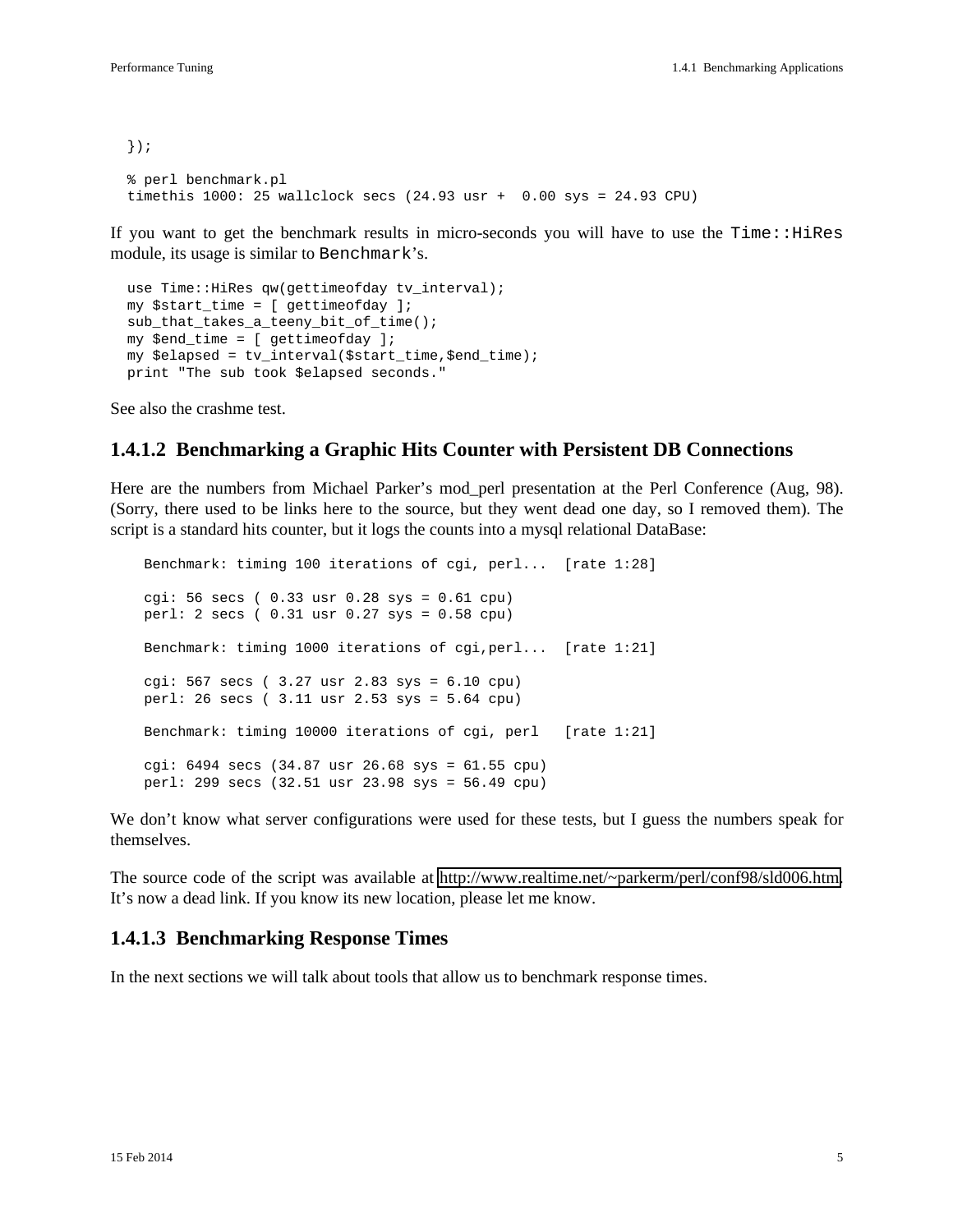### *1.4.1.3.1 ApacheBench*

ApacheBench (ab) is a tool for benchmarking your Apache HTTP server. It is designed to give you an idea of the performance that your current Apache installation can give. In particular, it shows you how many requests per second your Apache server is capable of serving. The ab tool comes bundled with the Apache source distribution.

Let's try it. We will simulate 10 users concurrently requesting a very light script at www.example.com/perl/test.pl. Each simulated user makes 10 requests.

% ./ab -n 100 -c 10 www.example.com/perl/test.pl

The results are:

|                       | Document Path:                              |                 |     | /perl/test.pl          |  |                     |
|-----------------------|---------------------------------------------|-----------------|-----|------------------------|--|---------------------|
|                       | Document Length:                            |                 |     | 319 bytes              |  |                     |
|                       | Concurrency Level:<br>Time taken for tests: |                 |     | 1 O<br>$0.715$ seconds |  |                     |
|                       | Complete requests:                          |                 |     | 100                    |  |                     |
|                       | Failed requests:                            |                 |     | <sup>n</sup>           |  |                     |
|                       | Total transferred:                          |                 |     | $60700$ bytes          |  |                     |
|                       | HTML transferred:                           |                 |     | 31900 bytes            |  |                     |
|                       | Requests per second:                        |                 |     | 139.86                 |  |                     |
|                       | Transfer rate:                              |                 |     |                        |  | 84.90 kb/s received |
| Connection Times (ms) |                                             |                 |     |                        |  |                     |
|                       |                                             | min             | avq | max                    |  |                     |
|                       | Connect:                                    | <sup>0</sup>    | O   | 3                      |  |                     |
|                       | Processing:                                 | 13 <sup>7</sup> | 67  | 71                     |  |                     |
|                       | Total:                                      | 13              | 67  | 74                     |  |                     |
|                       |                                             |                 |     |                        |  |                     |

We can see that under load of ten concurrent users our server is capable of processing 140 requests per second. Of course this benchmark is correct only when the script under test is used. We can also learn about the average processing time, which in this case was 67 milli-seconds. Other numbers reported by ab may or may not be of interest to you.

For example if we believe that the script *perl/test.pl* is not efficient we will try to improve it and run the benchmark again, to see whether we have any improve in performance.

HTTPD:: Bench: ApacheBench, available from CPAN, provides a Perl interface for ab.

### *1.4.1.3.2 httperf*

httperf is a utility written by David Mosberger. Just like ApacheBench, it measures the performance of the webserver.

A sample command line is shown below: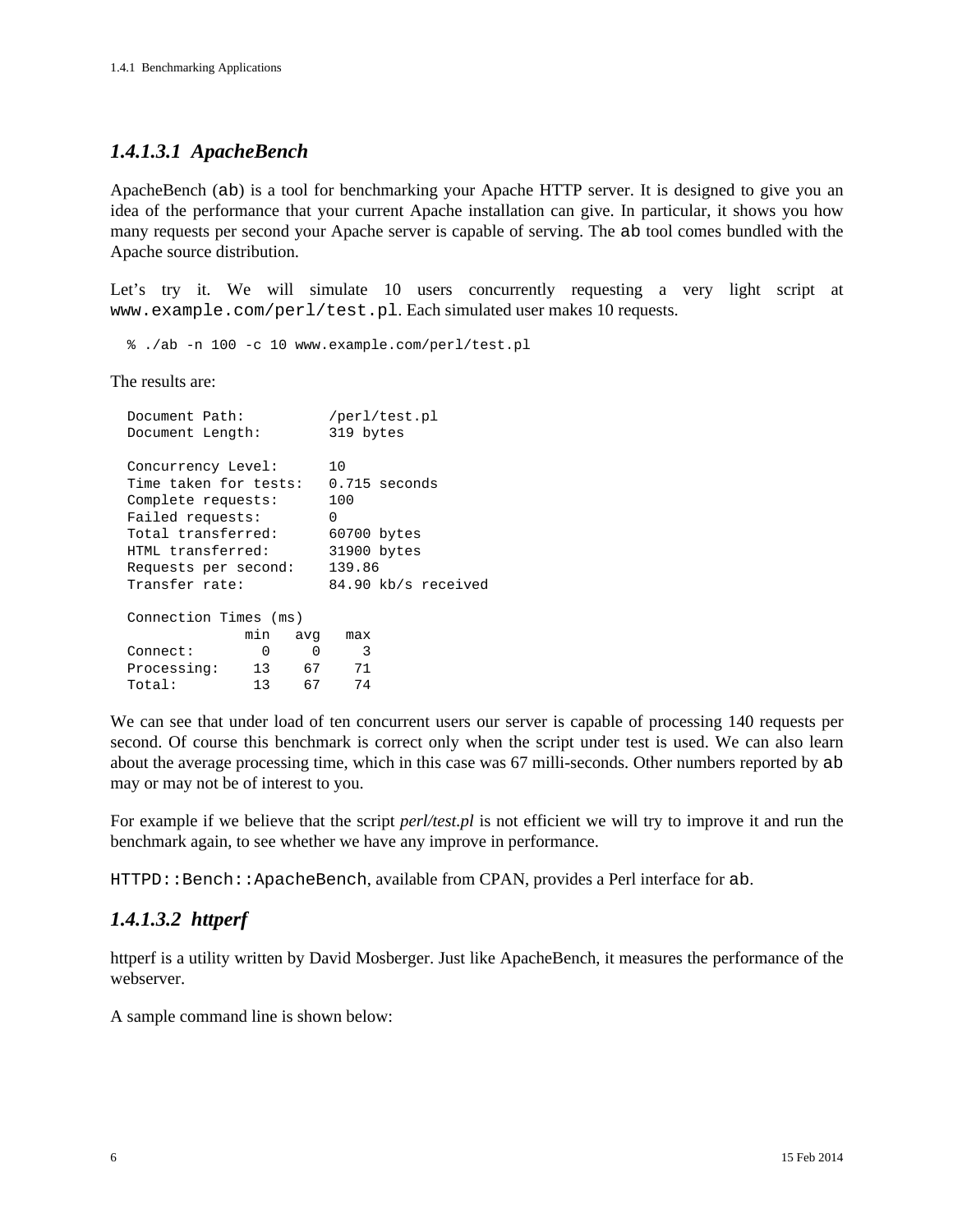```
 httperf --server hostname --port 80 --uri /test.html \
 --rate 150 --num-conn 27000 --num-call 1 --timeout 5
```
This command causes httperf to use the web server on the host with IP name hostname, running at port 80. The web page being retrieved is */test.html* and, in this simple test, the same page is retrieved repeatedly. The rate at which requests are issued is 150 per second. The test involves initiating a total of 27,000 TCP connections and on each connection one HTTP call is performed. A call consists of sending a request and receiving a reply.

The timeout option defines the number of seconds that the client is willing to wait to hear back from the server. If this timeout expires, the tool considers the corresponding call to have failed. Note that with a total of 27,000 connections and a rate of 150 per second, the total test duration will be approximately 180 seconds (27,000/150), independently of what load the server can actually sustain. Here is a result that one might get:

 Total: connections 27000 requests 26701 replies 26701 test-duration 179.996 s Connection rate: 150.0 conn/s (6.7 ms/conn, <=47 concurrent connections) Connection time [ms]: min 1.1 avg 5.0 max 315.0 median 2.5 stddev 13.0 Connection time [ms]: connect 0.3 Request rate: 148.3 req/s (6.7 ms/req) Request size [B]: 72.0 Reply rate [replies/s]: min 139.8 avg 148.3 max 150.3 stddev 2.7 (36 samples) Reply time [ms]: response 4.6 transfer 0.0 Reply size [B]: header 222.0 content 1024.0 footer 0.0 (total 1246.0) Reply status: 1xx=0 2xx=26701 3xx=0 4xx=0 5xx=0 CPU time [s]: user 55.31 system 124.41 (user 30.7% system 69.1% total 99.8%) Net I/O: 190.9 KB/s (1.6\*10^6 bps) Errors: total 299 client-timo 299 socket-timo 0 connrefused 0 connreset 0 Errors: fd-unavail 0 addrunavail 0 ftab-full 0 other 0

httperf download

#### *1.4.1.3.3 http\_load*

http\_load is yet another utility that does webserver load testing. It can simulate 33.6kbps modem connection (*-throttle*) and allows you to provide a file with a list of URLs, which we be fetched randomly. You can specify how many parallel connections to run using the *-parallel N* option, or you can specify the number of requests to generate per second with *-rate N* option. Finally you can tell the utility when to stop by specifying either the test time length (*-seconds N*) or the total number of fetches (*-fetches N*).

A sample run with the file *urls* including:

```
 http://www.example.com/foo/
 http://www.example.com/bar/
```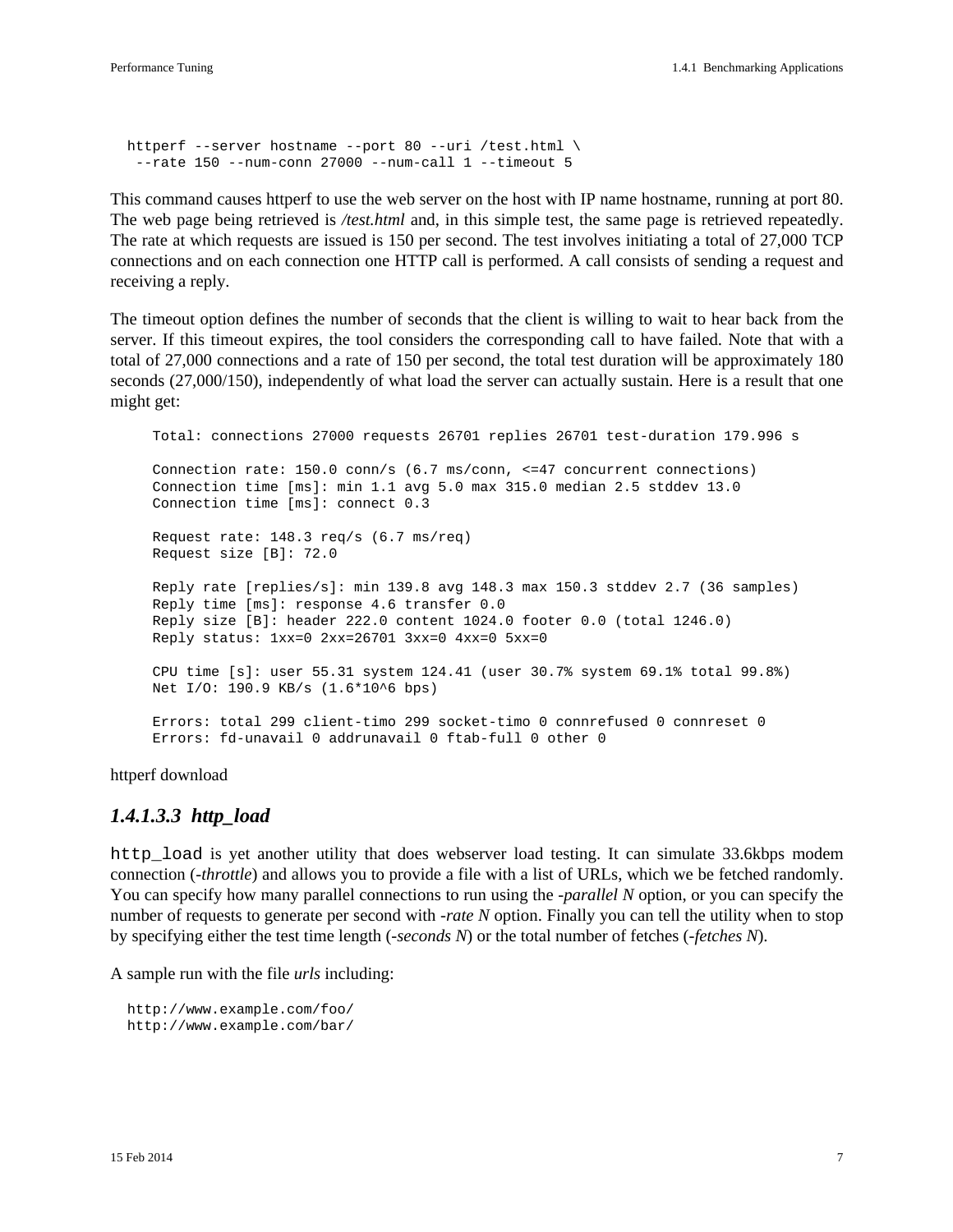We ask to generate three requests per second and run for only two seconds. Here is the generated output:

```
 % ./http_load -rate 3 -seconds 2 urls
 http://www.example.com/foo/: check-connect SUCCEEDED, ignoring
 http://www.example.com/bar/: check-connect SUCCEEDED, ignoring
 http://www.example.com/bar/: check-connect SUCCEEDED, ignoring
 http://www.example.com/bar/: check-connect SUCCEEDED, ignoring
 http://www.example.com/foo/: check-connect SUCCEEDED, ignoring
 5 fetches, 3 max parallel, 96870 bytes, in 2.00258 seconds
 19374 mean bytes/connection
 2.49678 fetches/sec, 48372.7 bytes/sec
 msecs/connect: 1.805 mean, 5.24 max, 0.79 min
 msecs/first-response: 291.289 mean, 560.338 max, 34.349 min
```
So you can see that it has reported 2.5 requests per second. Of course for the real test you will want to load the server heavily and run the test for a longer time to get more reliable results.

Note that when you provide a file with a list of URLs make sure that you don't have empty lines in it. If you do -- the utility won't work complaining:

./http\_load: unknown protocol -

http\_load download

#### *1.4.1.3.4 the crashme Script*

This is another crashme suite originally written by Michael Schilli (and was located at [http://www.linux-magazin.de](http://www.linux-magazin.de/) site, but now the link has gone). I made a few modifications, mostly adding my () operators. I also allowed it to accept more than one url to test, since sometimes you want to test more than one script.

The tool provides the same results as **ab** above but it also allows you to set the timeout value, so requests will fail if not served within the time out period. You also get values for **Latency** (seconds per request) and **Throughput** (requests per second). It can do a complete simulation of your favorite Netscape browser :) and give you a better picture.

I have noticed while running these two benchmarking suites, that **ab** gave me results from two and a half to three times better. Both suites were run on the same machine, with the same load and the same parameters, but the implementations were different.

Sample output:

```
 URL(s): http://www.example.com/perl/access/access.cgi
 Total Requests: 100
 Parallel Agents: 10
 Succeeded: 100 (100.00%)
 Errors: NONE
Total Time: 9.39 secs
 Throughput: 10.65 Requests/sec
Latency: 0.85 secs/Request
```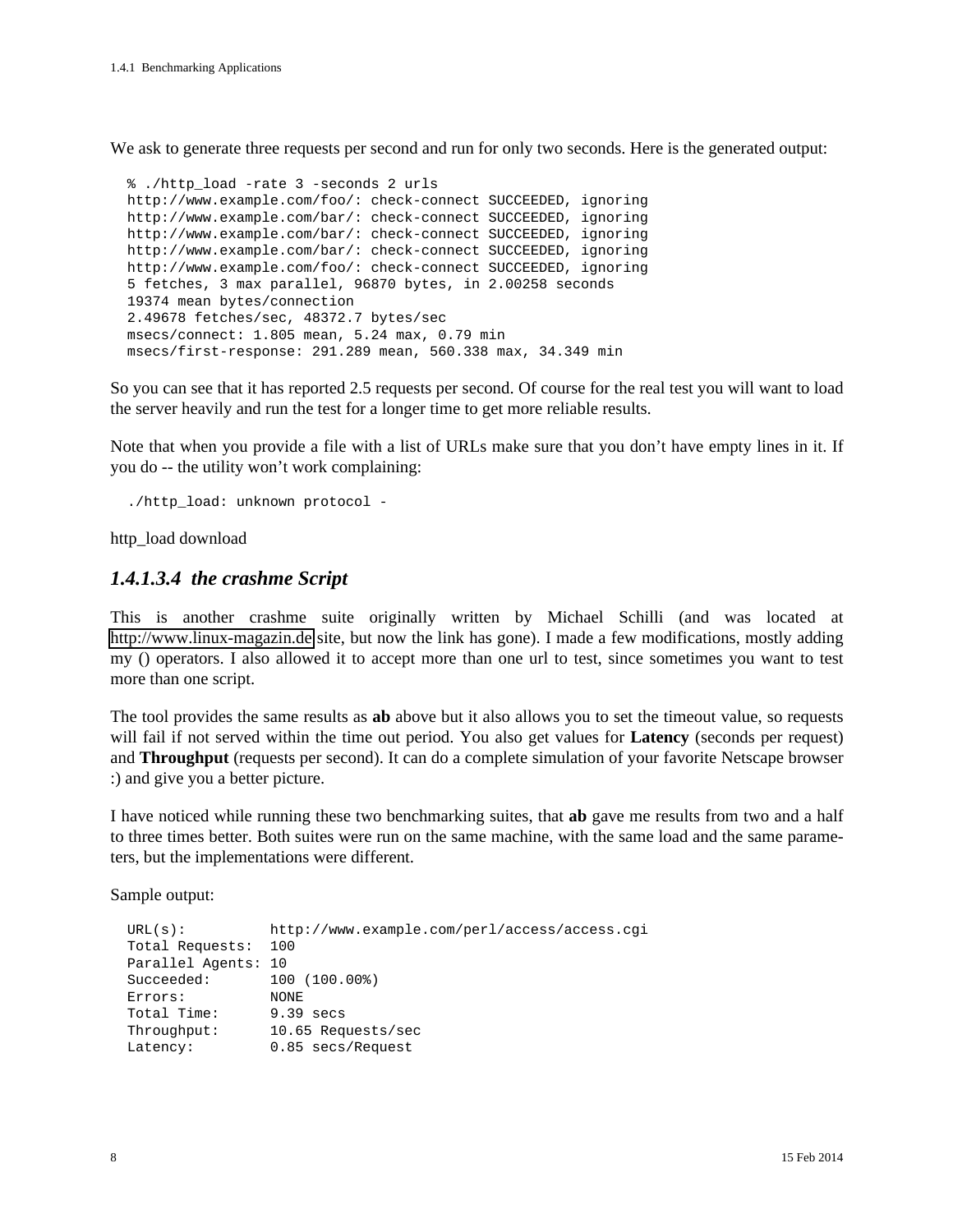And the code:

```
The LWP::Parallel::UserAgent benchmark: code/lwp-bench.pl:
```

```
#!/usr/bin/perl -w
use LWP::Parallel::UserAgent;
use Time:: HiRes qw(gettimeofday tv_interval);
use strict;
###
# Configuration
###
my $nof_parallel_connections = 10;
my $nof_requests_total = 100;
my $timeout = 10;my @urls = (
             'http://www.example.com:81/perl/faq_manager/faq_manager.pl',
             'http://www.example.com:81/perl/access/access.cgi',
            );
##################################################
# Derived Class for latency timing
##################################################
package MyParallelAgent;
@MyParallelAgent::ISA = qw(LWP::Parallel::UserAgent);
use strict;
###
# Is called when connection is opened
###
sub on_connect {
  my ($self, $request, $response, $entry) = @_;
   $self->{__start_times}->{$entry} = [Time::HiRes::gettimeofday];
}
###
# Are called when connection is closed
###
sub on_return {
  my ($self, $request, $response, $entry) = @_;
  my $start = $self->{__start_times}->{$entry};
   $self->{__latency_total} += Time::HiRes::tv_interval($start);
}
sub on_failure {
  on_return(@_); # Same procedure
}
###
# Access function for new instance var
###
sub get_latency_total {
  return shift->{__latency_total};
```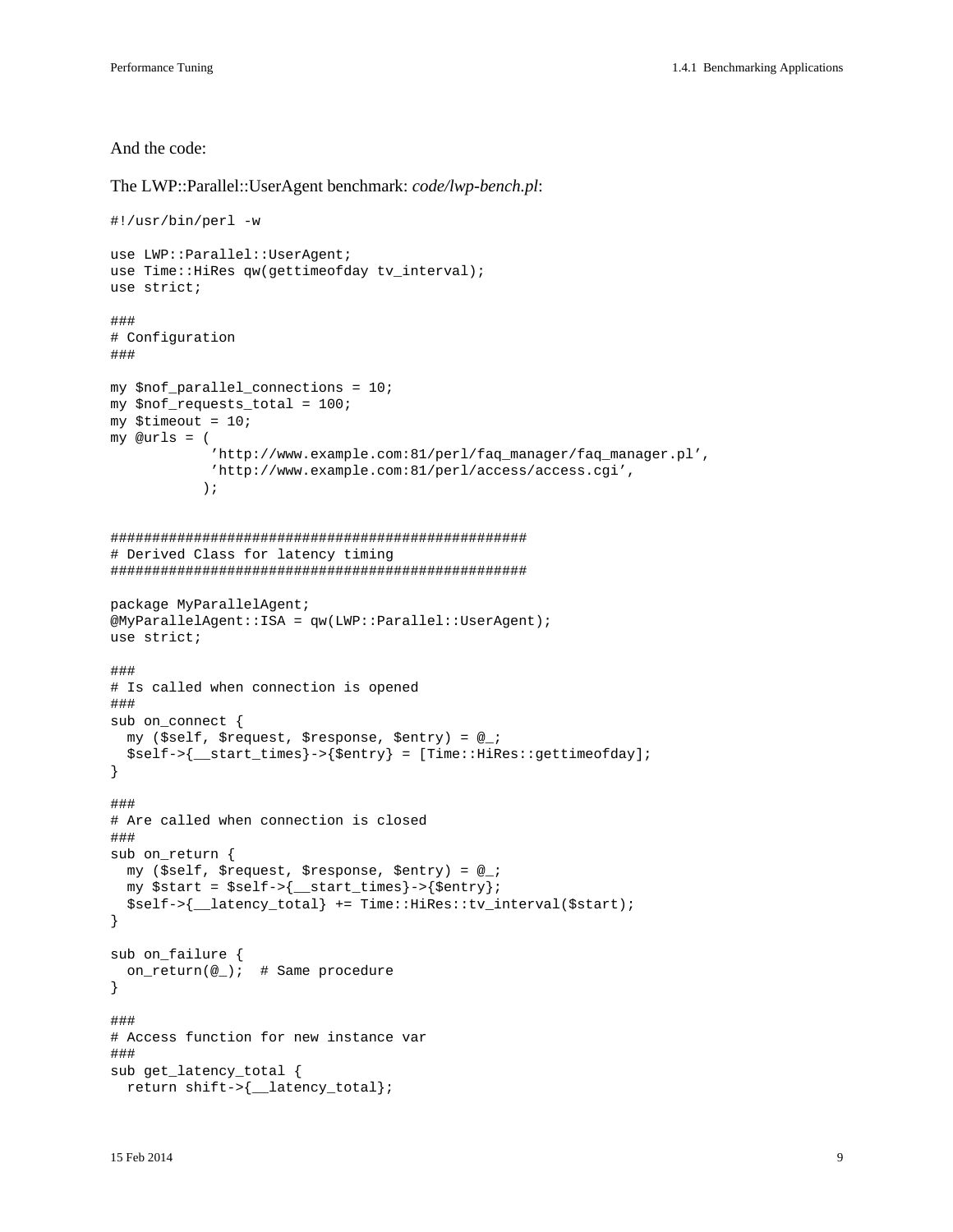}

```
##################################################
package main;
##################################################
###
# Init parallel user agent
###
my $ua = MyParallelAgent->new();
$ua->agent("pounder/1.0");
$ua->max_req($nof_parallel_connections);
$ua->redirect(0); # No redirects
###
# Register all requests
###
foreach (1..$nof_requests_total) {
  foreach my $url (@urls) {
    my $request = HTTP::Request->new('GET', $url);
     $ua->register($request);
  }
}
###
# Launch processes and check time
###
my $start_time = [gettimeofday];my $results = $ua->wait($timeout);
my $total_time = tv_interval($start_time);
###
# Requests all done, check results
###
my $succeeded = 0;
my %errors = ();
foreach my $entry (values %$results) {
   my $response = $entry->response();
   if($response->is_success()) {
     $succeeded++; # Another satisfied customer
   } else {
     # Error, save the message
     $response->message("TIMEOUT") unless $response->code();
     $errors{$response->message}++;
   }
}
###
# Format errors if any from %errors
###
my $errors = join(',', map "$_ ($errors\{\$<sub>1</sub>)", keys %errors);
$errors = "NONE" unless $errors;
###
# Format results
###
```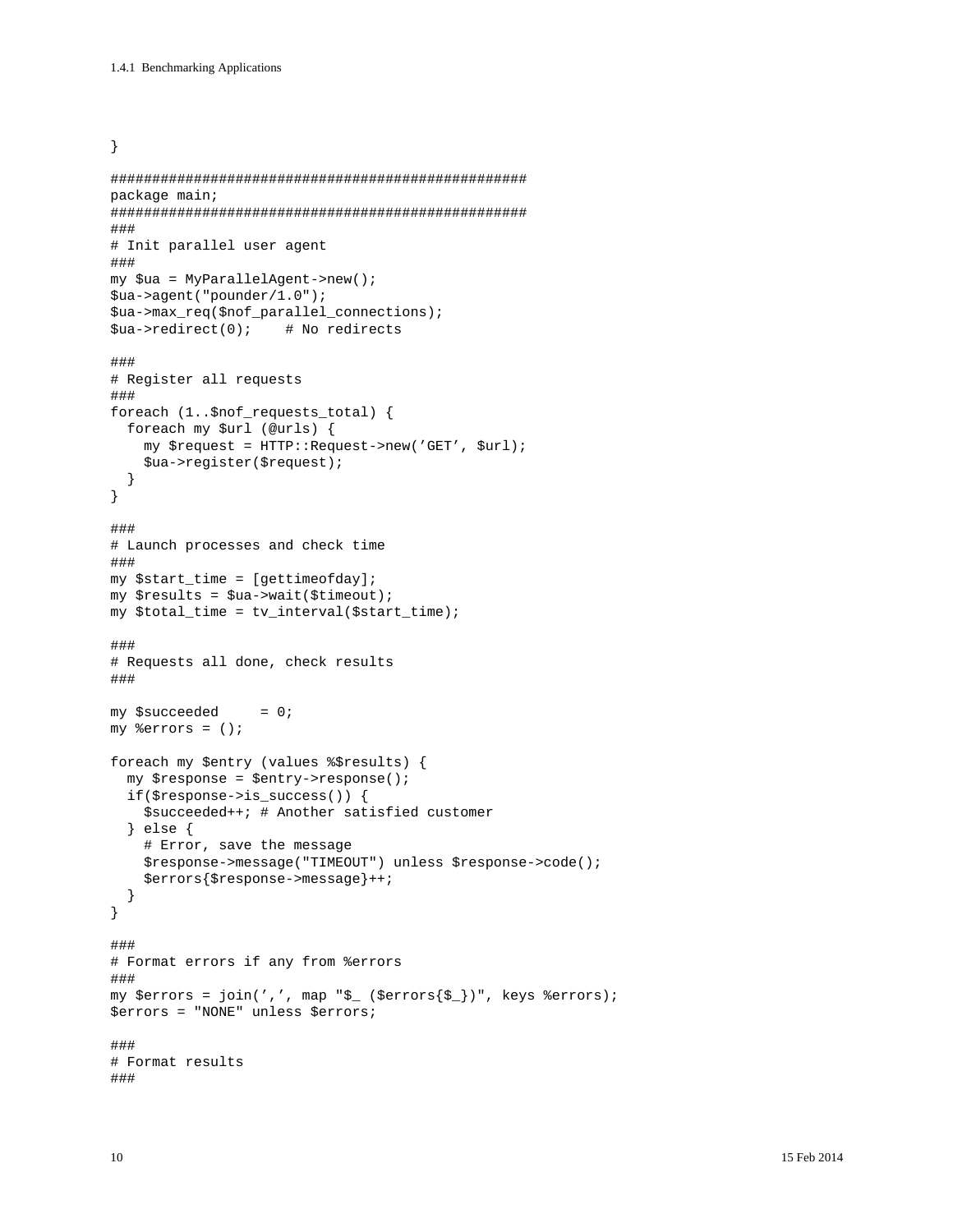```
\#@urls = map \{(S_-, ".^")\} @urls;my \t QP = ("URL(s)" => join("\n\t\t ", @urls),
       "Total Requests" => $nof_requests_total * @urls,
       "Parallel Agents" => $nof_parallel_connections,
       "Succeeded" => sprintf("$succeeded (%.2f%%)\n",
                                      $succeeded * 100 / ( $nof_requests_total * @urls ) ),
      "Errors" => $errors,<br>"Total Time" => sprintf(<br>"Throughput" => sprintf(
                         \Rightarrow sprintf("%.2f secs\n", $total time),
       "Throughput" => sprintf("%.2f Requests/sec\n",
                                      ( $nof_requests_total * @urls ) / $total_time),
       "Latency" => sprintf("%.2f secs/Request",
                                      ($ua->get_latency_total() || 0) /
                                      ( $nof_requests_total * @urls ) ),
      );
my ($left, $right);
###
# Print out statistics
###
format STDOUT =
@<<<<<<<<<<<<< @*
"$left:", $right
.
while(($left, $right) = splice(@P, 0, 2)) {
   write;
}
```
#### **1.4.1.4 Benchmarking PerlHandlers**

The Apache::Timeit module does PerlHandler Benchmarking. With the help of this module you can log the time taken to process the request, just like you'd use the Benchmark module to benchmark a regular Perl script. Of course you can extend this module to perform more advanced processing like putting the results into a database for a later processing. But all it takes is adding this configuration directive inside *httpd.conf*:

PerlFixupHandler Apache::Timeit

Since scripts running under  $A$ pache:: $Registry$  are running inside the PerlHandler these are benchmarked as well.

An example of the lines which show up in the *error\_log* file:

```
 timing request for /perl/setupenvoff.pl:
  0 wallclock secs ( 0.04 usr + 0.01 sys = 0.05 CPU)
 timing request for /perl/setupenvoff.pl:
  0 wallclock secs ( 0.03 usr + 0.00 sys = 0.03 CPU)
```
The Apache::Timeit package is a part of the *Apache-Perl-contrib* files collection available from CPAN.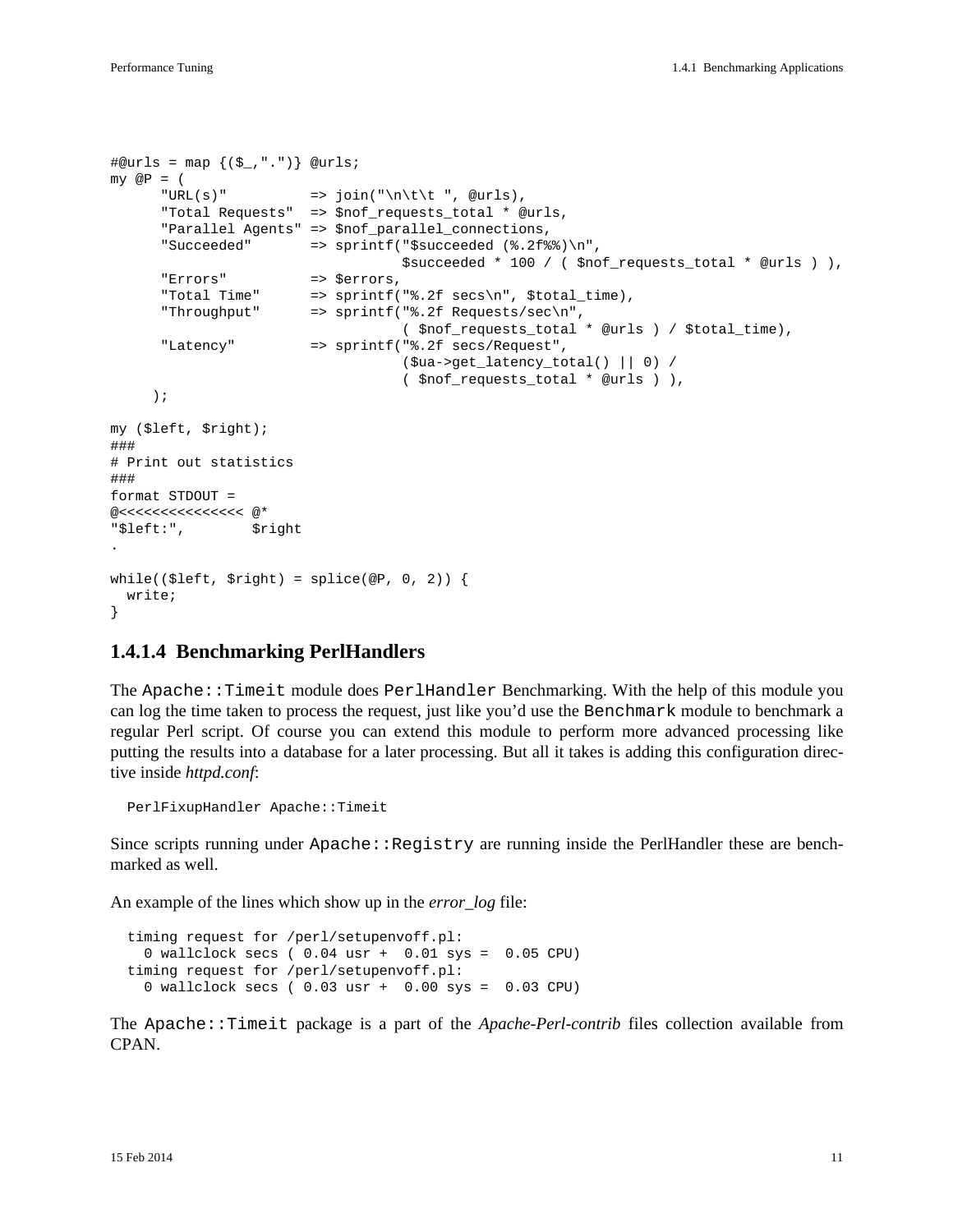## **1.4.1.5 Other Benchmarking Tools**

Other tools you may want to take a look at:

#### **HTTP::WebTest**

HTTP::WebTest module runs tests on remote URLs or local web files containing Perl/JSP/HTML/JavaScript/etc. and generates a detailed test report.

It's available from CPAN.

#### **HTTP::Monkeywrench**

HTTP::Monkeywrench is a test-harness application to test the integrity of a user's path through a web site.

It's available from CPAN.

#### **Apache::Recorder and HTTP::RecordedSession**

 $A$ pache::Recorder is a mod perl handler that records an HTTP session and stores it on the web server's file system. HTTP::RecordedSession reads the recorded session from the file system, and formats it for playback using HTTP:: WebTest or HTTP:: Monkeywrench. This is useful when writing acceptance and regression tests.

It's available from CPAN.

#### **Webstone**

This tool is somewhat complex to set up, but once you get it running it gives you stats that you could only duplicate with ab or http\_load if you did quite a bit of extra scripting around them. It also allows multiple client machines to be used for providing heavy loads. This tool is useful if you need to know things like at what point people start finding your sight slow, as opposed to at what point the server becomes unresponsive.

Webstone download

#### **Flood**

Flood is a load-tester being developed through the Apache Software Foundation. From the Flood FAQ:

"Flood is a profile-driven HTTP load tester. In layman's terms, it means that flood is capable of generating large amounts of web traffic. Flood's flexibility and power arises in its configuration syntax. It is able to work well with dynamic content."

#### Flood download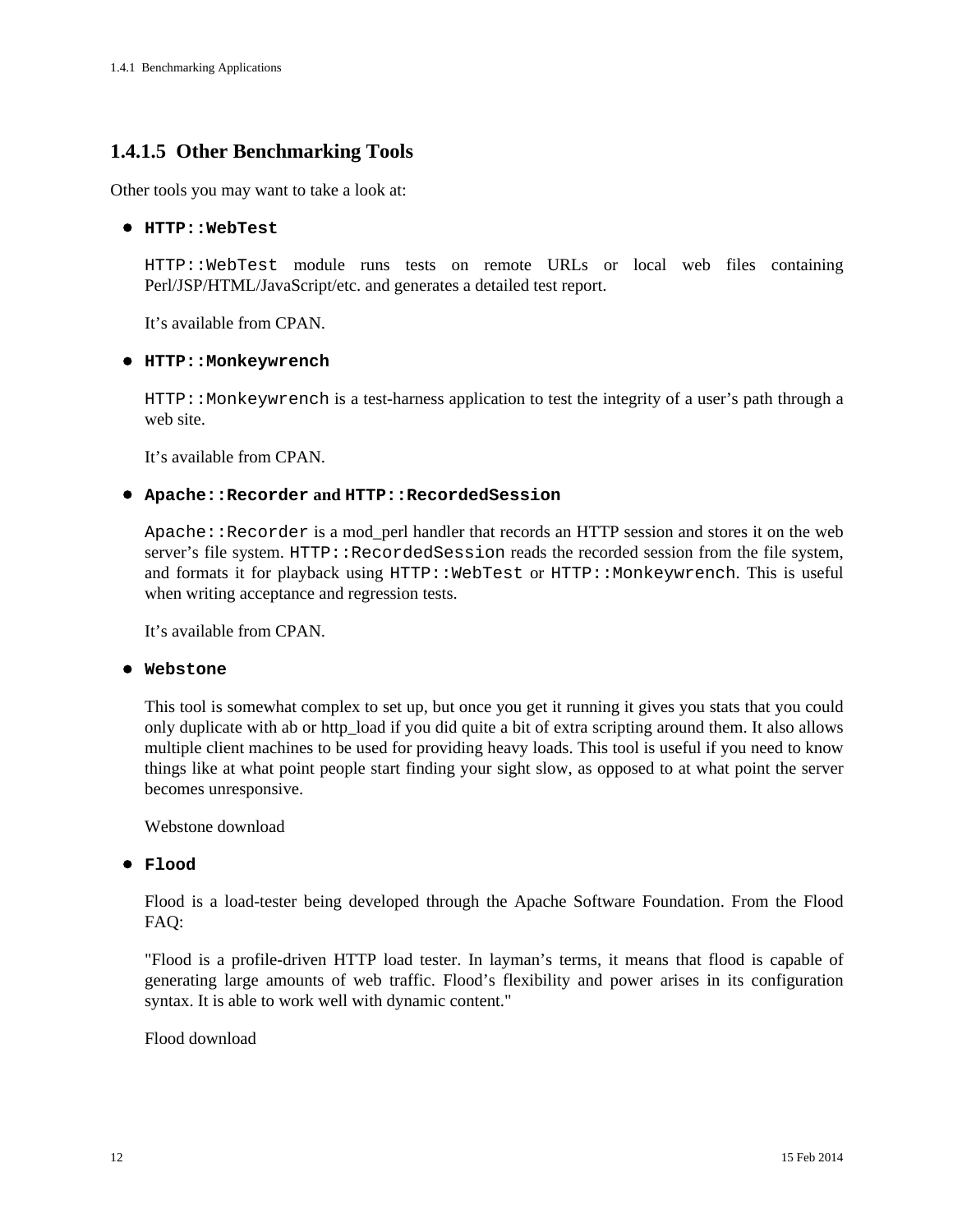# *1.4.2 Code Profiling Techniques*

The profiling process helps you to determine which subroutines or just snippets of code take the longest time to execute and which subroutines are called most often. Probably you will want to optimize those.

When do you need to profile your code? You do that when you suspect that some part of your code is called very often and may be there is a need to optimize it to significantly improve the overall performance.

For example if you have ever used the diagnostics pragma, which extends the terse diagnostics normally emitted by both the Perl compiler and the Perl interpreter, augmenting them with the more verbose and endearing descriptions found in the perldiag manpage. You know that it might tremendously slow you code down, so let's first prove that it is correct.

We will run a benchmark, once with diagnostics enabled and once disabled, on a subroutine called *test\_code*.

The code inside the subroutine does an arithmetic and a numeric comparison of two strings. It assigns one string to another if the condition tests true but the condition always tests false. To demonstrate the diagnostics overhead the comparison operator is intentionally *wrong*. It should be a string comparison, not a numeric one.

```
 use Benchmark;
 use diagnostics;
 use strict;
my $count = 50000;
 disable diagnostics;
 my $t1 = timeit($count,\&test_code);
 enable diagnostics;
 my $t2 = timeit($count,\&test_code);
 print "Off: ",timestr($t1),"\n";
print "On : ", timestr($t2), "\n";
 sub test_code{
  my (sa, sb) = gw(foo bar); my $c;
  if (\$a == $b) {
    \zeta c = \zeta a; }
 }
```
For only a few lines of code we get:

 Off: 1 wallclock secs ( 0.81 usr + 0.00 sys = 0.81 CPU) On : 13 wallclock secs (12.54 usr + 0.01 sys = 12.55 CPU)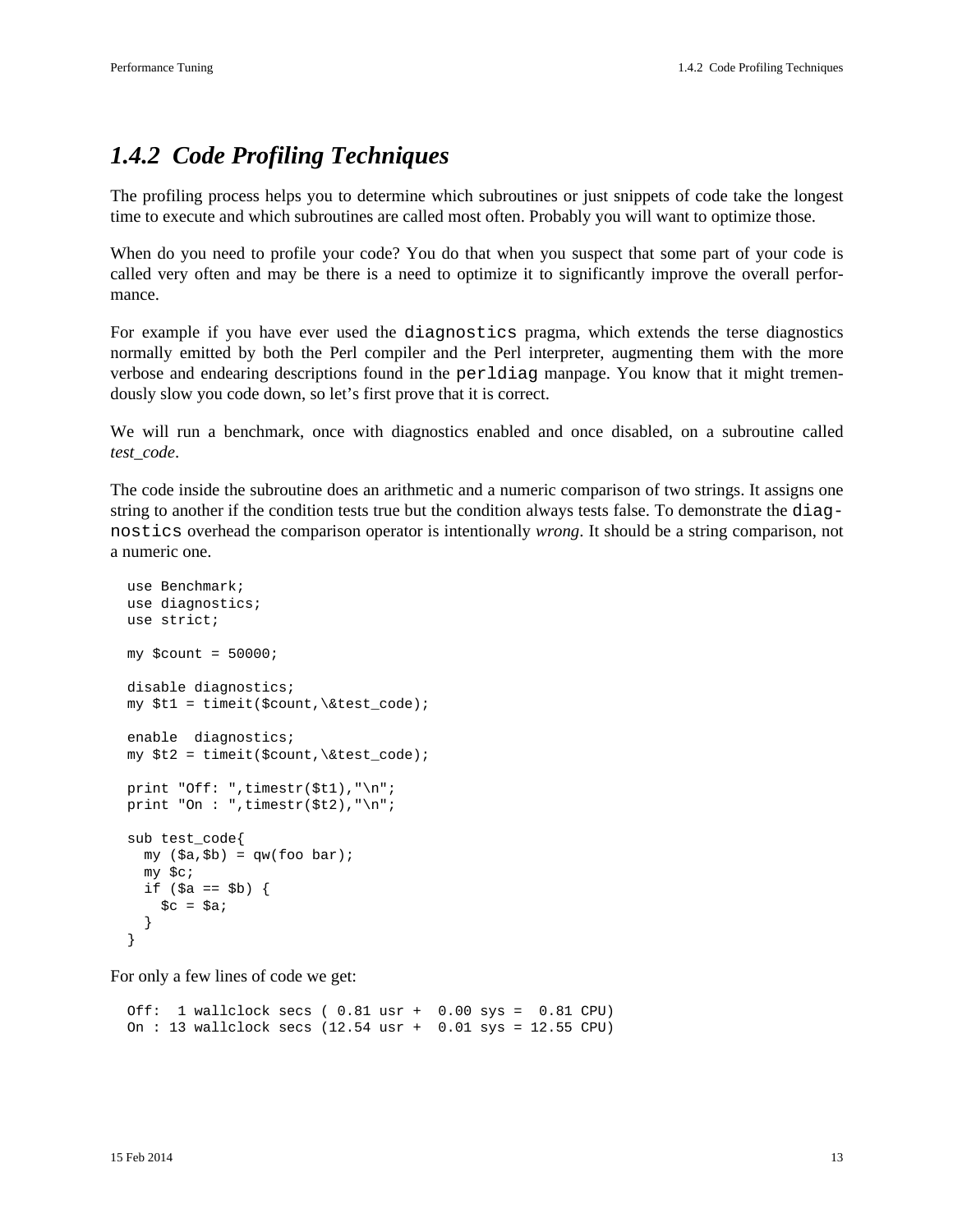With diagnostics enabled, the subroutine test  $code()$  is 16 times slower, than with diagnostics disabled!

Now let's fix the comparison the way it should be, by replacing  $=$  = with  $\epsilon q$ , so we get:

```
my (sa, sb) = gw(foo bar); my $c;
 if ($a eq $b) {
  \zeta_c = \zeta_a;
 }
```
and run the same benchmark again:

```
 Off: 1 wallclock secs ( 0.57 usr + 0.00 sys = 0.57 CPU)
 On : 1 wallclock secs ( 0.56 usr + 0.00 sys = 0.56 CPU)
```
Now there is no overhead at all. The diagnostics pragma slows things down only when warnings are generated.

After we have verified that using the diagnostics pragma might adds a big overhead to execution runtime, let's use the code profiling to understand why this happens. We are going to use Devel::DProf to profile the code. Let's use this code:

```
 diagnostics.pl
 --------------
 use diagnostics;
 print "Content-type:text/html\n\n";
 test_code();
 sub test_code{
 my (§a,§b) = qw (foo bar);
  my $c;
  if (sa == sb) {
    \zeta_c = \zeta_a;
   }
 }
```
Run it with the profiler enabled, and then create the profiling stastics with the help of dprofpp:

```
 % perl -d:DProf diagnostics.pl
 % dprofpp
 Total Elapsed Time = 0.342236 Seconds
   User+System Time = 0.335420 Seconds
 Exclusive Times
 %Time ExclSec CumulS #Calls sec/call Csec/c Name
92.1  0.309  0.358  1  0.3089  0.3578  main::BEGIN
  14.9 0.050 0.039 3161 0.0000 0.0000 diagnostics::unescape
2.98  0.010  0.010  2  0.0050  0.0050  diagnostics::BEGIN<br>0.00  0.000  -0.000  2  0.0000  - Exporter::import
        0.000 -0.000  2  0.0000  - Exporter::import<br>0.000 -0.000  2  0.0000  - Exporter::export
 0.00 0.000 -0.000 2 0.0000 - Exporter::export<br>0.00 0.000 -0.000 1 0.0000 - Config::BEGIN
 0.00  0.000  -0.000  1  0.0000  - Config::BEGIN<br>0.00  0.000  -0.000  1  0.0000  - Config::TIEHA
 0.00 0.000 -0.000 1 0.0000 - Config::TIEHASH 0.00 0.000 -0.000 2 0.0000 - Config::FETCH
 0.00 0.000 -0.000 2 0.0000 - Config::FETCH<br>0.00 0.000 -0.000 1 0.0000 - diagnostics::
                              1 0.0000 - diagnostics::import
 0.00  0.000  -0.000  1  0.0000  - main::test_code
```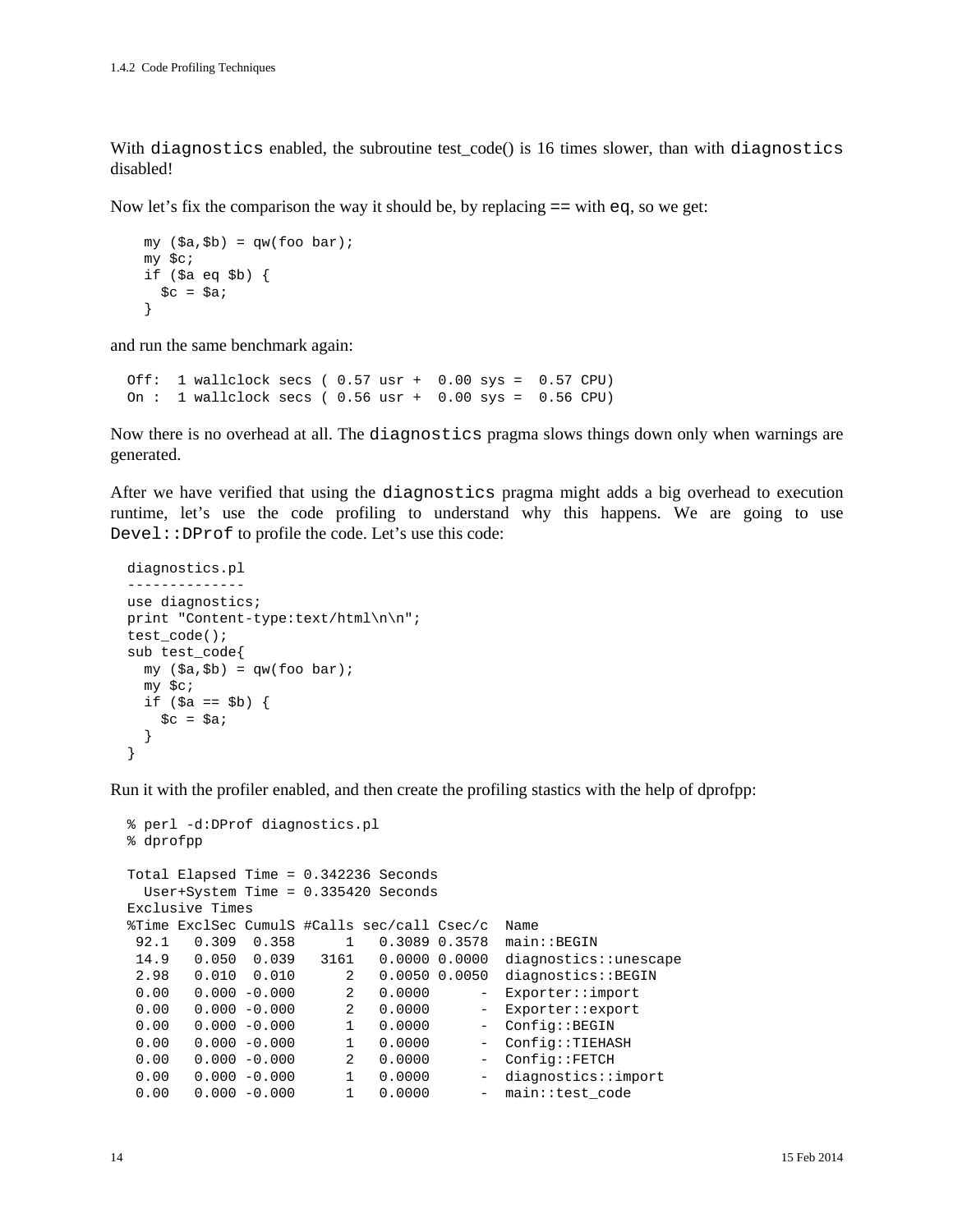| 0.00 | $0.000 - 0.000$ | 2 | 0.0000   | - diagnostics::warn trap    |
|------|-----------------|---|----------|-----------------------------|
| 0.00 | $0.000 - 0.000$ |   | 2 0.0000 | - diagnostics::splainthis   |
| 0.00 | $0.000 - 0.000$ |   | 2 0.0000 | - diagnostics::transmo      |
| 0.00 | $0.000 - 0.000$ |   | 2 0.0000 | - diagnostics::shorten      |
| 0.00 | $0.000 - 0.000$ |   | 2 0.0000 | - diagnostics::autodescribe |

It's not easy to see what is responsible for this enormous overhead, even if  $\text{main}$ : : BEGIN seems to be running most of the time. To get the full picture we must see the OPs tree, which shows us who calls whom, so we run:

% dprofpp -T

and the output is:

```
 main::BEGIN
   diagnostics::BEGIN
      Exporter::import
         Exporter::export
   diagnostics::BEGIN
      Config::BEGIN
      Config::TIEHASH
      Exporter::import
         Exporter::export
   Config::FETCH
   Config::FETCH
   diagnostics::unescape
   .....................
   3159 times [diagnostics::unescape] snipped
   .....................
   diagnostics::unescape
   diagnostics::import
 diagnostics::warn_trap
   diagnostics::splainthis
      diagnostics::transmo
      diagnostics::shorten
      diagnostics::autodescribe
 main::test_code
   diagnostics::warn_trap
      diagnostics::splainthis
         diagnostics::transmo
         diagnostics::shorten
         diagnostics::autodescribe
   diagnostics::warn_trap
      diagnostics::splainthis
         diagnostics::transmo
         diagnostics::shorten
        diagnostics::autodescribe
```
So we see that two executions of diagnostics::BEGIN and 3161 of diagnostics::unescape are responsible for most of the running overhead.

If we comment out the diagnostics module, we get: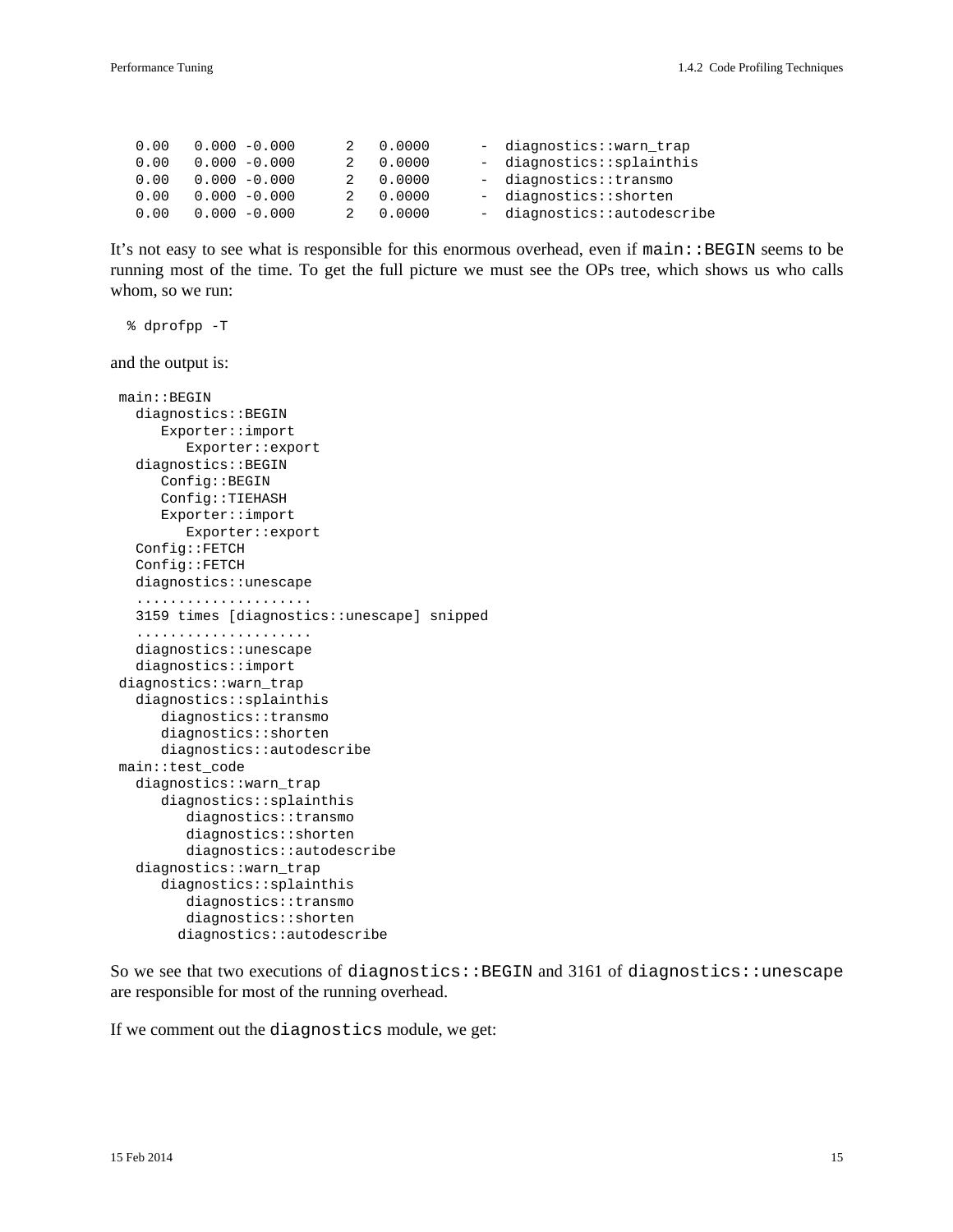Total Elapsed Time = 0.079974 Seconds User+System Time = 0.059974 Seconds Exclusive Times %Time ExclSec CumulS #Calls sec/call Csec/c Name 0.00 0.000 -0.000 1 0.0000 - main::test\_code

It is possible to profile code running under mod\_perl with the Devel::DProf module, available on CPAN. However, you must have apache version 1.3b3 or higher and the PerlChildExitHandler enabled during the httpd build process. When the server is started,  $Devel::DProf$  installs an END block to write the *tmon.out* file. This block will be called at server shutdown. Here is how to start and stop a server with the profiler enabled:

```
 % setenv PERL5OPT -d:DProf
 % httpd -X -d 'pwd' &
 ... make some requests to the server here ...
 % kill 'cat logs/httpd.pid'
 % unsetenv PERL5OPT
 % dprofpp
```
The Devel::DProf package is a Perl code profiler. It will collect information on the execution time of a Perl script and of the subs in that script (remember that print() and map() are just like any other subroutines you write, but they come bundled with Perl!)

Another approach is to use Apache::DProf, which hooks Devel::DProf into mod\_perl. The Apache::DProf module will run a Devel::DProf profiler inside each child server and write the *tmon.out* file in the directory \$ServerRoot/logs/dprof/\$\$ when the child is shutdown (where \$\$ is the number of the child process). All it takes is to add to *httpd.conf*:

PerlModule Apache::DProf

Remember that any PerlHandler that was pulled in before Apache::DProf in the *httpd.conf* or *startup.pl*, will not have its code debugging information inserted. To run dprofpp, chdir to \$Server-Root/logs/dprof/\$\$ and run:

% dprofpp

(Lookup the ServerRoot directive's value in *httpd.conf* to figure out what's your \$ServerRoot.)

## *1.4.3 Measuring the Memory of the Process*

Very important aspect of performance tuning is to make sure that your applications don't use much memory, since if they do you cannot run many servers and therefore in most cases under a heavy load the overall performance degrades.

In addition the code may not be clean and leak memory, which is even worse, since if the same process serves many requests and after each request more memory is used, after awhile all RAM will be used and machine will start swapping (use the swap partition) which is a very undesirable event, since it may lead to a machine crash.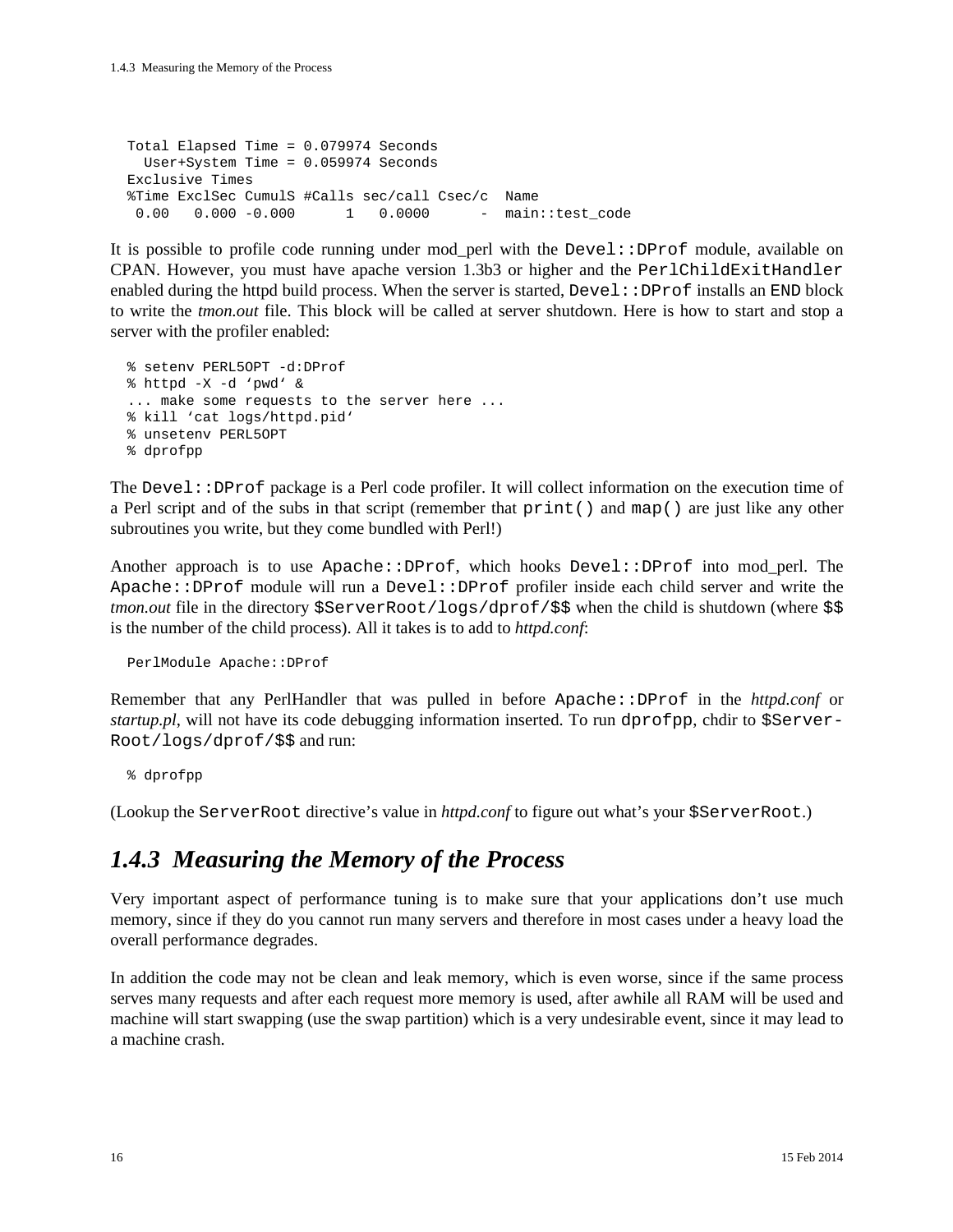The simplest way to figure out how big the processes are and see whether they grow is to watch the output of top(1) or  $ps(1)$  utilities.

For example the output of top(1):

```
 8:51am up 66 days, 1:44, 1 user, load average: 1.09, 2.27, 2.61
  95 processes: 92 sleeping, 3 running, 0 zombie, 0 stopped
  CPU states: 54.0% user, 9.4% system, 1.7% nice, 34.7% idle
  Mem: 387664K av, 309692K used, 77972K free, 111092K shrd, 70944K buff
  Swap: 128484K av, 11176K used, 117308K free 170824K cached
     PID USER PRI NI SIZE RSS SHARE STAT LIB %CPU %MEM TIME COMMAND
 29225 nobody 0 0 9760 9760 7132 S 0 12.5 2.5 0:00 httpd_perl<br>29220 nobody 0 0 9540 9540 7136 S 0 9.0 2.4 0:00 httpd_perl
 29220 nobody 0 0 9540 9540 7136 S 0 9.0 2.4 0:00 httpd_perl
 29215 nobody 1 0 9672 9672 6884 S 0 4.6 2.4 0:01 httpd_perl
 29255 root 7 0 1036 1036 824 R 0 3.2 0.2 0:01 top
 376 squid 0 0 15920 14M 556 S 0 1.1 3.8 209:12 squid
 29227 mysql 5 5 1892 1892 956 S N 0 1.1 0.4 0:00 mysqld
 29223 mysql 5 5 1892 1892 956 S N 0 0.9 0.4 0:00 mysqld
  29234 mysql 5 5 1892 1892 956 S N 0 0.9 0.4 0:00 mysqld
```
Which starts with overall information of the system and then displays the most active processes at the given moment. So for example if we look at the httpd\_perl processes we can see the size of the resident (RSS) and shared (SHARE) memory segments. This sample was taken on the production server running linux.

But of course we want to see all the apache/mod\_perl processes, and that's where ps(1) comes to help. The options of this utility vary from one Unix flavor to another, and some flavors provide their own tools. Let's check the information about mod\_perl processes:

```
 % ps -o pid,user,rss,vsize,%cpu,%mem,ucomm -C httpd_perl
   PID USER RSS VSZ %CPU %MEM COMMAND
  29213 root 8584 10264 0.0 2.2 httpd_perl
  29215 nobody 9740 11316 1.0 2.5 httpd_perl
 29216 nobody 9668 11252 0.7 2.4 httpd_perl
 29217 nobody 9824 11408 0.6 2.5 httpd_perl
  29218 nobody 9712 11292 0.6 2.5 httpd_perl
  29219 nobody 8860 10528 0.0 2.2 httpd_perl
  29220 nobody 9616 11200 0.5 2.4 httpd_perl
  29221 nobody 8860 10528 0.0 2.2 httpd_perl
  29222 nobody 8860 10528 0.0 2.2 httpd_perl
  29224 nobody 8860 10528 0.0 2.2 httpd_perl
  29225 nobody 9760 11340 0.7 2.5 httpd_perl
  29235 nobody 9524 11104 0.4 2.4 httpd_perl
```
Now you can see the resident (RSS) and virtual (VSZ) memory segments (and shared memory segment if you ask for it) of all mod\_perl processes. Please refer to the top(1) and ps(1) man pages for more information.

You probably agree that using top(1) and  $ps(1)$  is cumbersome if we want to use memory size sampling during the benchmark test. We want to have a way to print memory sizes during the program execution at desired places. If you have GTop modules installed, which is a perl glue to the libgtop library, it's exactly what we need.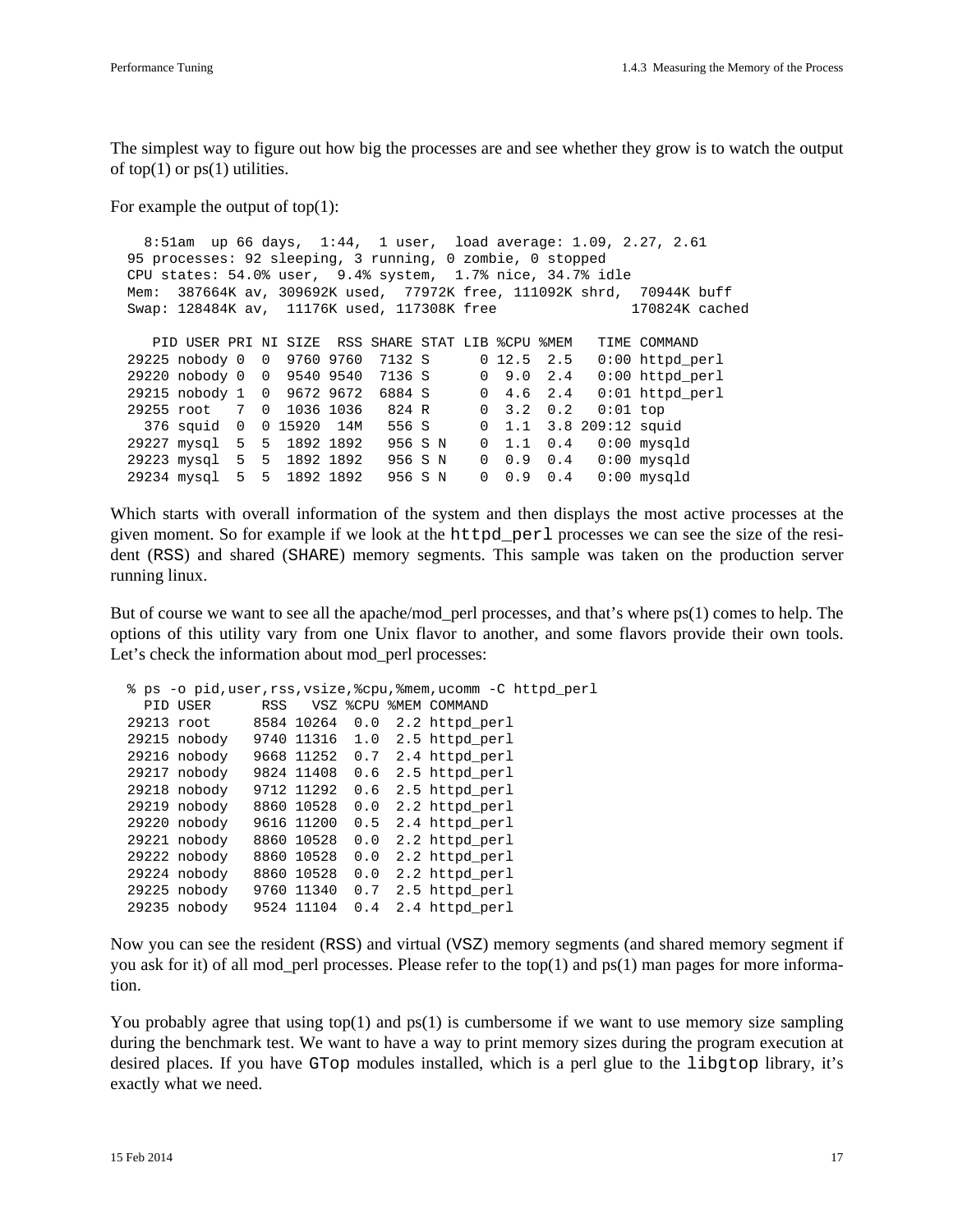Note: GTop requires the libgtop library but is not available for all platforms. See the docs in the source at <ftp://ftp.gnome.org/pub/GNOME/stable/sources/gtop/>to check whether your platform/flavor is supported.

GTop provides an API for retrieval of information about processes and the whole system. We are interested only in memory sampling API methods. To print all the process related memory information we can execute the following code:

```
 use GTop;
 my $gtop = GTop->new;
 my $proc_mem = $gtop->proc_mem($$);
 for (qw(size vsize share rss)) {
    printf " %s => %d\n", \zeta , $proc_mem->\zeta ();
 }
```
When executed we see the following output (in bytes):

```
 size => 1900544
 vsize => 3108864
 share => 1392640
  rss => 1900544
```
So if we are interested in to print the process resident memory segment before and after some event we just do it: For example if we want to see how much extra memory was allocated after a variable creation we can write the following code:

```
 use GTop;
 my $gtop = GTop->new;
 my $before = $gtop->proc_mem($$)->rss;
my $x = 'a' \ x 10000; my $after = $gtop->proc_mem($$)->rss;
 print "diff: ",$after-$before, " bytes\n";
```
and the output

diff: 20480 bytes

So we can see that Perl has allocated extra 20480 bytes to create  $\frac{5x}{x}$  (of course the creation of after needed a few bytes as well, but it's insignificant compared to a size of  $\zeta x$ )

The Apache::VMonitor module with help of the GTop module allows you to watch all your system information using your favorite browser from anywhere in the world without a need to telnet to your machine. If you are looking at what information you can retrieve with GTop, you should look at Apache::VMonitor as it deploys a big part of the API GTop provides.

If you are running a true BSD system, you may use BSD::Resource::getrusage instead of GTop. For example:

print "used memory = ".(BSD::Resource::getrusage)[2]."\n"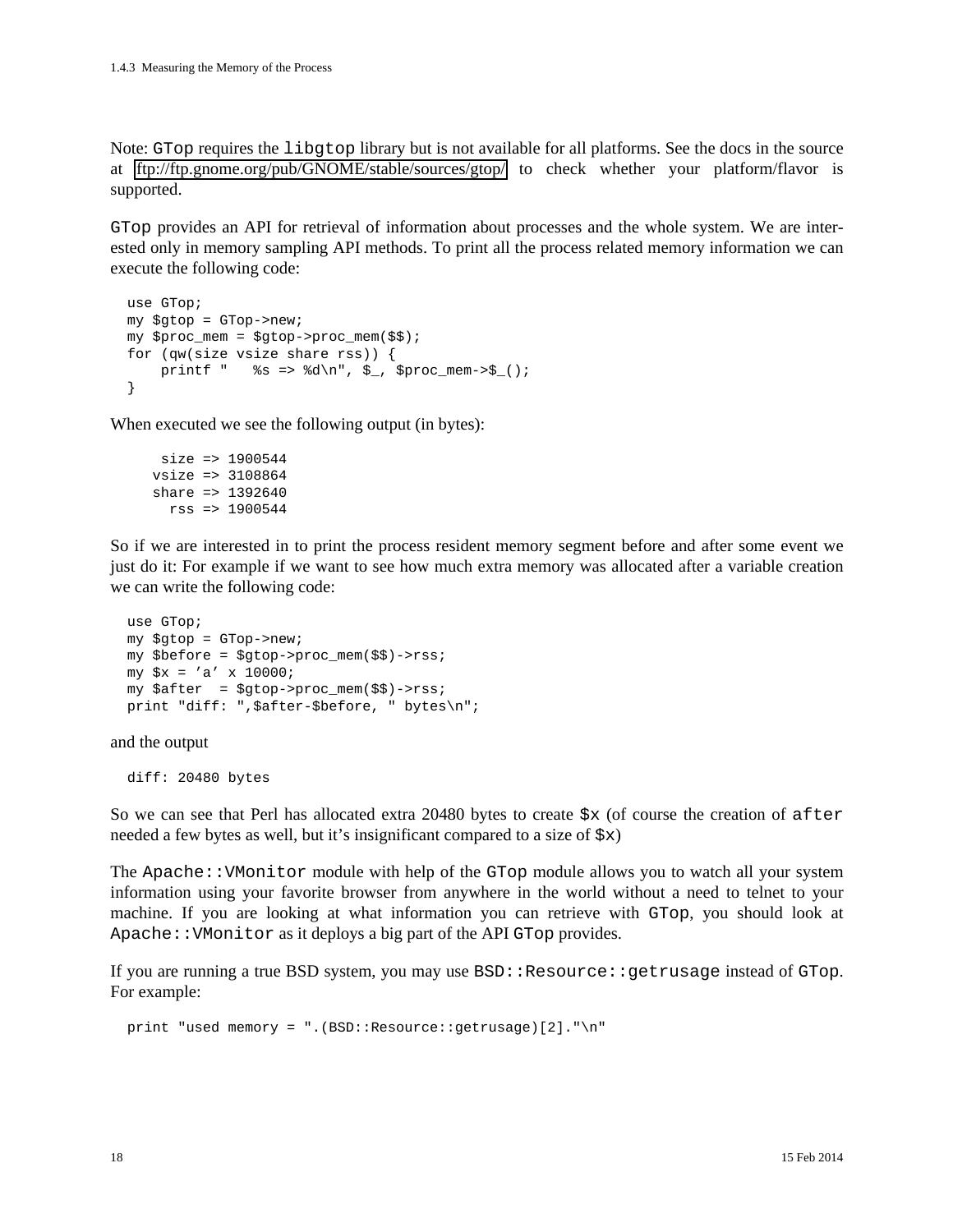For more information refer to the BSD: : Resource manpage.

## *1.4.4 Measuring the Memory Usage of Subroutines*

With help of Apache: : Status you can find out the size of each and every subroutine.

- 1. Build and install mod\_perl as you always do, make sure it's version 1.22 or higher.
- 2. Configure /perl-status if you haven't already:

```
 <Location /perl-status>
  SetHandler perl-script
  PerlHandler Apache::Status
  order deny,allow
  #deny from all
  #allow from ...
 </Location>
```
3. Add to httpd.conf

```
 PerlSetVar StatusOptionsAll On
 PerlSetVar StatusTerse On
 PerlSetVar StatusTerseSize On
 PerlSetVar StatusTerseSizeMainSummary On
 PerlModule B::TerseSize
```
- 4. Start the server (best in httpd -X mode)
- 5. From your favorite browser fetch<http://localhost/perl-status>
- 6. Click on 'Loaded Modules' or 'Compiled Registry Scripts'
- 7. Click on the module or script of your choice (you might need to run some script/handler before you will see it here unless it was preloaded)
- 8. Click on 'Memory Usage' at the bottom
- 9. You should see all the subroutines and their respective sizes.

Now you can start to optimize your code. Or test which of the several implementations is of the least size.

For example let's compare CGI.pm's OO vs. procedural interfaces:

As you will see below the first OO script uses about 2k bytes while the second script (procedural interface) uses about 5k.

Here are the code examples and the numbers: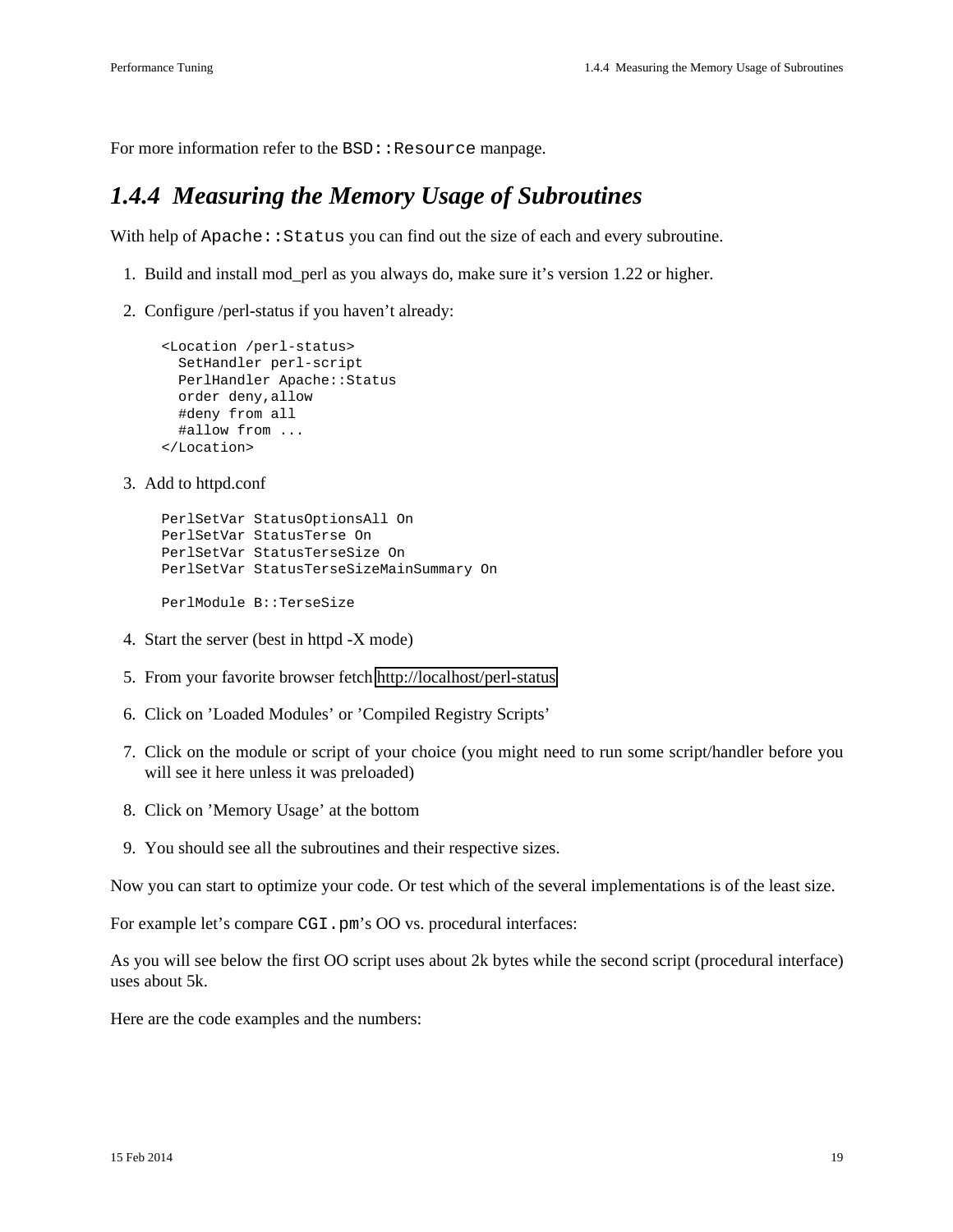1.

```
 cgi_oo.pl
 ---------
 use CGI ();
 my $q = CGI->new;
 print $q->header;
 print $q->b("Hello");
```
2.

1.

2.

```
 cgi_mtd.pl
 ---------
use CGI qw(header b);
 print header();
 print b("Hello");
```
After executing each script in single server mode (-X) the results are:

```
 Totals: 1966 bytes | 27 OPs
 handler 1514 bytes | 27 OPs
 exit 116 bytes | 0 OPs
 Totals: 4710 bytes | 19 OPs
 handler 1117 bytes | 19 OPs
 basefont 120 bytes | 0 OPs
 frameset 120 bytes | 0 OPs
 caption 119 bytes | 0 OPs
 applet 118 bytes | 0 OPs
script 118 bytes | 0 OPs
 ilayer 118 bytes | 0 OPs
 header 118 bytes | 0 OPs
 strike 118 bytes | 0 OPs
layer 117 \text{ bytes} 0 OPs
 table 117 bytes | 0 OPs
frame 117 bytes | 0 OPs<br>style 117 bytes | 0 OPs
 style 117 bytes | 0 OPs
        117 bytes | 0 OPs
small 117 bytes | 0 OPs
 embed 117 bytes | 0 OPs
 font 116 bytes | 0 OPs
 span 116 bytes | 0 OPs
 exit 116 bytes | 0 OPs
 big 115 bytes | 0 OPs
 div 115 bytes | 0 OPs
 sup 115 bytes | 0 OPs
 Sub 115 bytes | 0 OPs
 TR 114 bytes | 0 OPs
```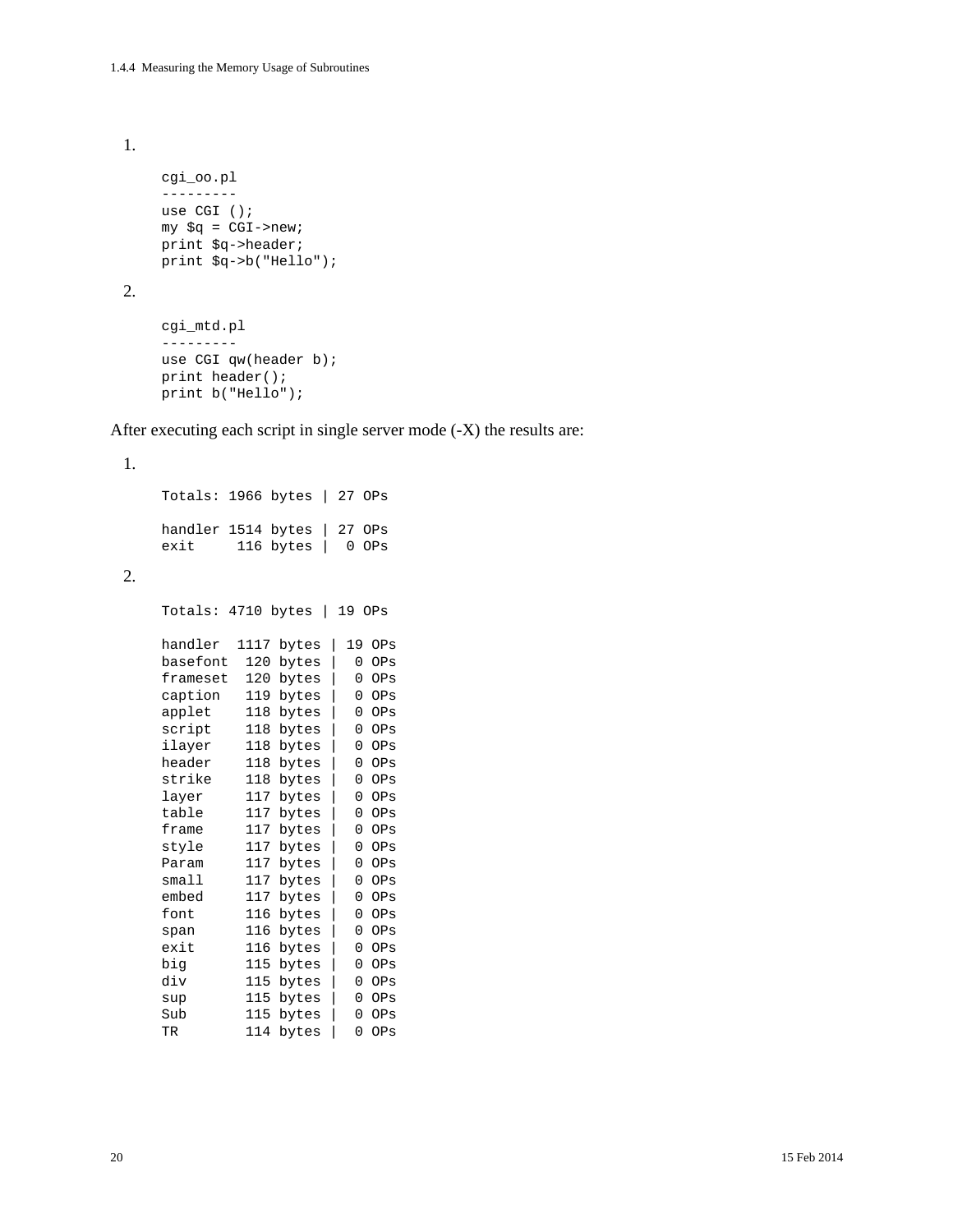| t.d | 114 bytes $ $ |  | $0$ $OPs$  |
|-----|---------------|--|------------|
| Tr  | 114 bytes     |  | $0$ $0$ Ps |
| th  | 114 bytes     |  | $0$ $0$ Ps |
| b   | 113 bytes     |  | $0$ $0$ Ps |

Note, that the above is correct if you didn't precompile all CGI.pm's methods at server startup. Since if you did, the procedural interface in the second test will take up to 18k and not 5k as we saw. That's because the whole of CGI. pm's namespace is inherited and it already has all its methods compiled, so it doesn't really matter whether you attempt to import only the symbols that you need. So if you have:

```
use CGI qw(-compile :all);
```
in the server startup script. Having:

```
use CGI qw(header);
```
or

use CGI qw(:all);

is essentially the same. You will have all the symbols precompiled at startup imported even if you ask for only one symbol. It seems to me like a bug, but probably that's how CGI.pm works.

BTW, you can check the number of opcodes in the code by a simple command line run. For example comparing 'my %hash' vs. 'my %hash  $=$  ()'.

```
 % perl -MO=Terse -e 'my %hash' | wc -l
 -e syntax OK
     4
\text{Perl} -MO=Terse -e 'my \text{hash} = ()' | wc -l
 -e syntax OK
    10
```
The first one has less opcodes.

Note that you shouldn't use Apache::Status module on production server as it adds quite a bit of overhead for each request.

# **1.5 Know Your Operating System**

In order to get the best performance it helps to get intimately familiar with the Operating System (OS) the web server is running on. There are many OS specific things that you may be able to optimize which will improve your web server's speed, reliability and security.

The following sections will reveal some of the most important details you should know about your OS.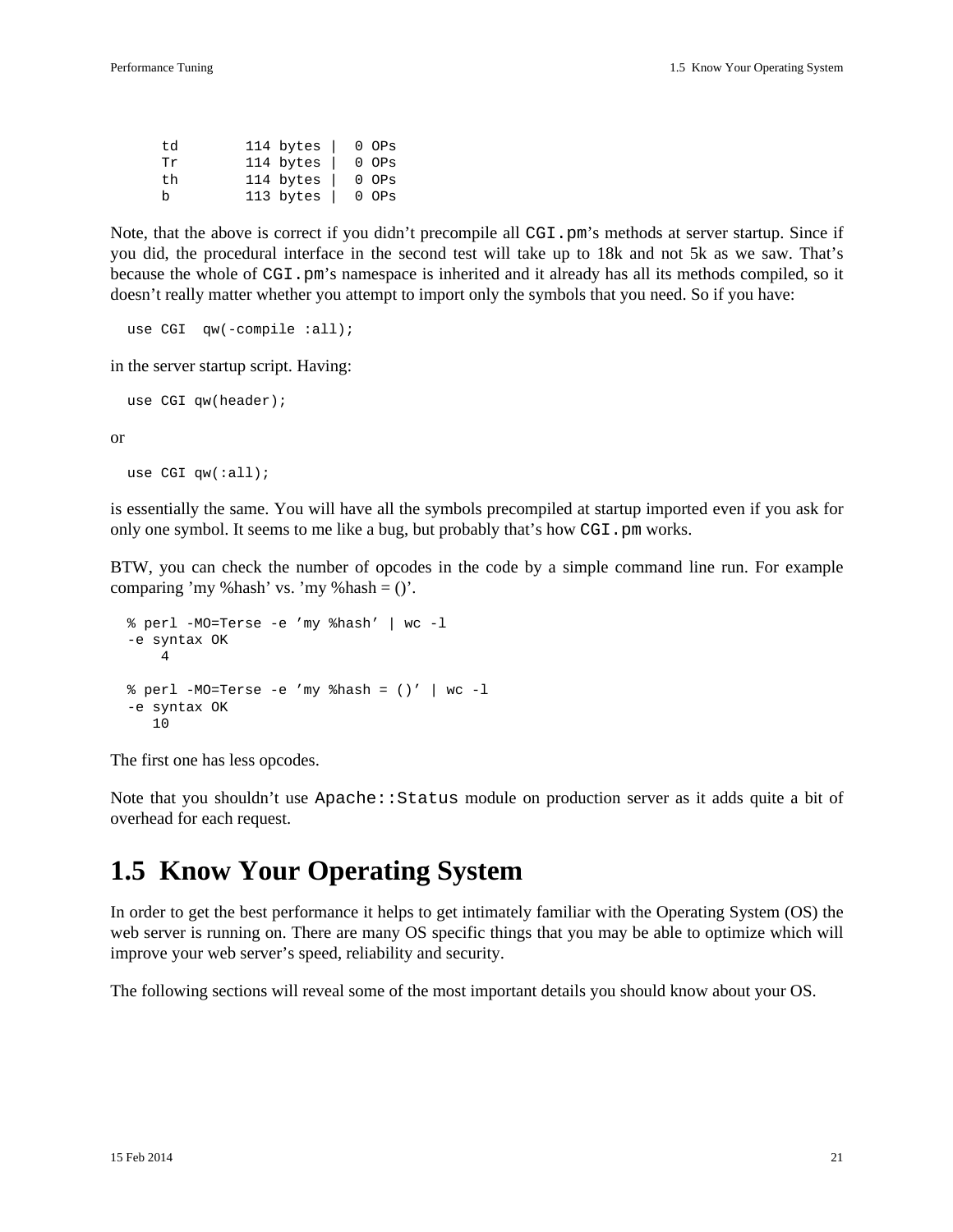# *1.5.1 Sharing Memory*

The sharing of memory is one very important factor. If your OS supports it (and most sane systems do), you might save memory by sharing it between child processes. This is only possible when you preload code at server startup. However, during a child process' life its memory pages tend to become unshared.

There is no way we can make Perl allocate memory so that (dynamic) variables land on different memory pages from constants, so the **copy-on-write** effect (we will explain this in a moment) will hit you almost at random.

If you are pre-loading many modules you might be able to trade off the memory that stays shared against the time for an occasional fork by tuning MaxRequestsPerChild. Each time a child reaches this upper limit and dies it should release its unshared pages. The new child which replaces it will share its fresh pages until it scribbles on them.

The ideal is a point where your processes usually restart before too much memory becomes unshared. You should take some measurements to see if it makes a real difference, and to find the range of reasonable values. If you have success with this tuning the value of MaxRequestsPerChild will probably be peculiar to your situation and may change with changing circumstances.

It is very important to understand that your goal is not to have MaxRequestsPerChild to be 10000. Having a child serving 300 requests on precompiled code is already a huge overall speedup, so if it is 100 or 10000 it probably does not really matter if you can save RAM by using a lower value.

Do not forget that if you preload most of your code at server startup, the newly forked child gets ready very fast, because it inherits most of the preloaded code and the perl interpreter from the parent process.

During the life of the child its memory pages (which aren't really its own to start with, it uses the parent's pages) gradually get 'dirty' - variables which were originally inherited and shared are updated or modified -- and the *copy-on-write* happens. This reduces the number of shared memory pages, thus increasing the memory requirement. Killing the child and spawning a new one allows the new child to get back to the pristine shared memory of the parent process.

The recommendation is that MaxRequestsPerChild should not be too large, otherwise you lose some of the benefit of sharing memory.

See Choosing MaxRequestsPerChild for more about tuning the MaxRequestsPerChild parameter.

### **1.5.1.1 How Shared Is My Memory?**

You've probably noticed that the word shared is repeated many times in relation to mod\_perl. Indeed, shared memory might save you a lot of money, since with sharing in place you can run many more servers than without it. See the Formula and the numbers.

How much shared memory do you have? You can see it by either using the memory utility that comes with your system or you can deploy the GTop module: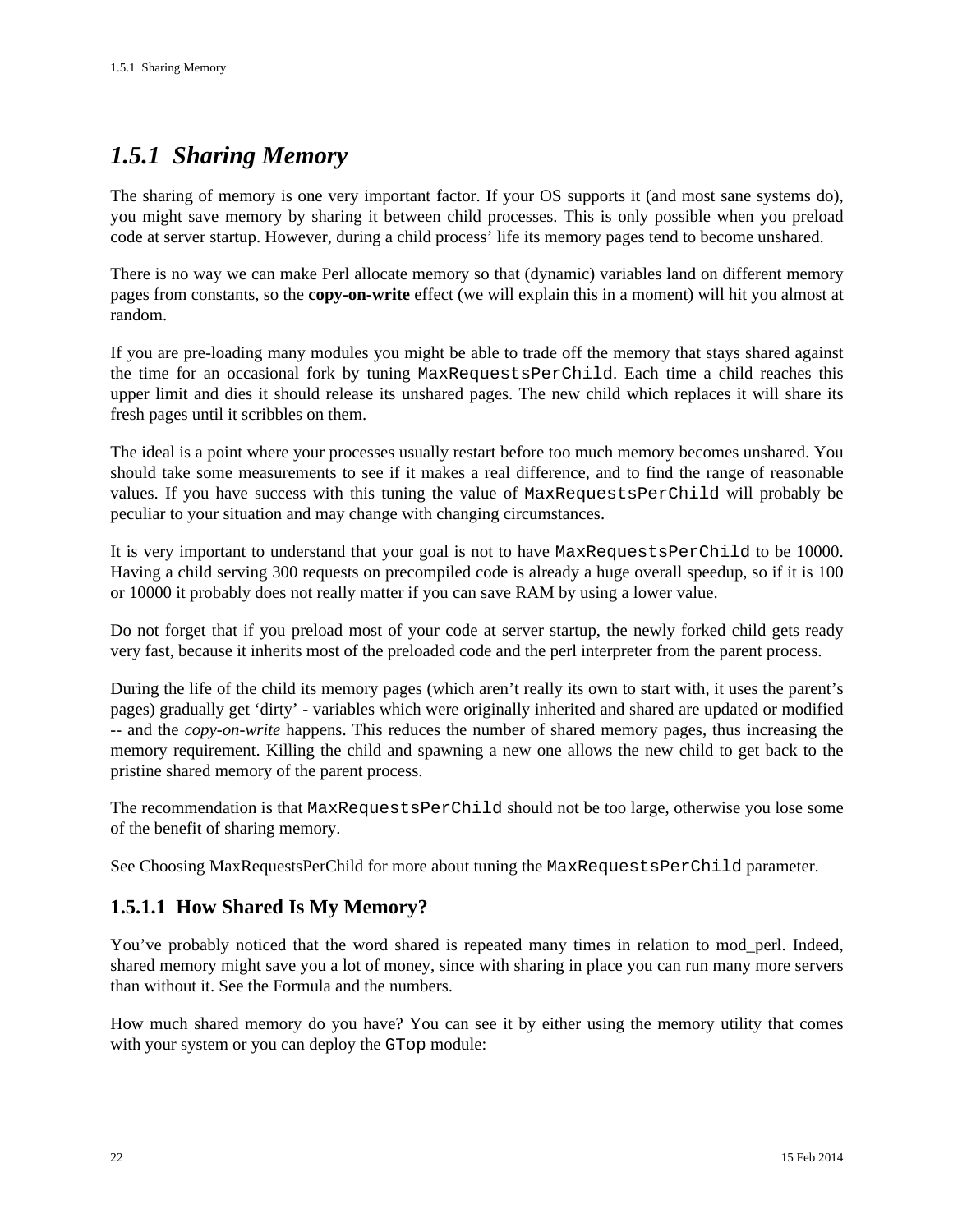```
 use GTop ();
 print "Shared memory of the current process: ",
   GTop->new->proc_mem($$)->share,"\n";
 print "Total shared memory: ",
   GTop->new->mem->share,"\n";
```
When you watch the output of the top utility, don't confuse the RES (or RSS) columns with the SHARE column. RES is RESident memory, which is the size of pages currently swapped in.

### **1.5.1.2 Calculating Real Memory Usage**

I have shown how to measure the size of the process' shared memory, but we still want to know what the real memory usage is. Obviously this cannot be calculated simply by adding up the memory size of each process because that wouldn't account for the shared memory.

On the other hand we cannot just subtract the shared memory size from the total size to get the real memory usage numbers, because in reality each process has a different history of processed requests, therefore the shared memory is not the same for all processes.

So how do we measure the real memory size used by the server we run? It's probably too difficult to give the exact number, but I've found a way to get a fair approximation which was verified in the following way. I have calculated the real memory used, by the technique you will see in the moment, and then have stopped the Apache server and saw that the memory usage report indicated that the total used memory went down by almost the same number I've calculated. Note that some OSs do smart memory pages caching so you may not see the memory usage decrease as soon as it actually happens when you quit the application.

This is a technique I've used:

1. For each process sum up the difference between shared and system memory. To calculate a difference for a single process use:

```
 use GTop;
 my $proc_mem = GTop->new->proc_mem($$);
 my $diff = $proc_mem->size - $proc_mem->share;
 print "Difference is $diff bytes\n";
```
- 2. Now if we add the shared memory size of the process with maximum shared memory, we will get all the memory that actually is being used by all httpd processes, except for the parent process.
- 3. Finally, add the size of the parent process.

Please note that this might be incorrect for your system, so you use this number on your own risk.

I've used this technique to display real memory usage in the module Apache::VMonitor, so instead of trying to manually calculate this number you can use this module to do it automatically. In fact in the calculations used in this module there is no separation between the parent and child processes, they are all counted indifferently using the following code: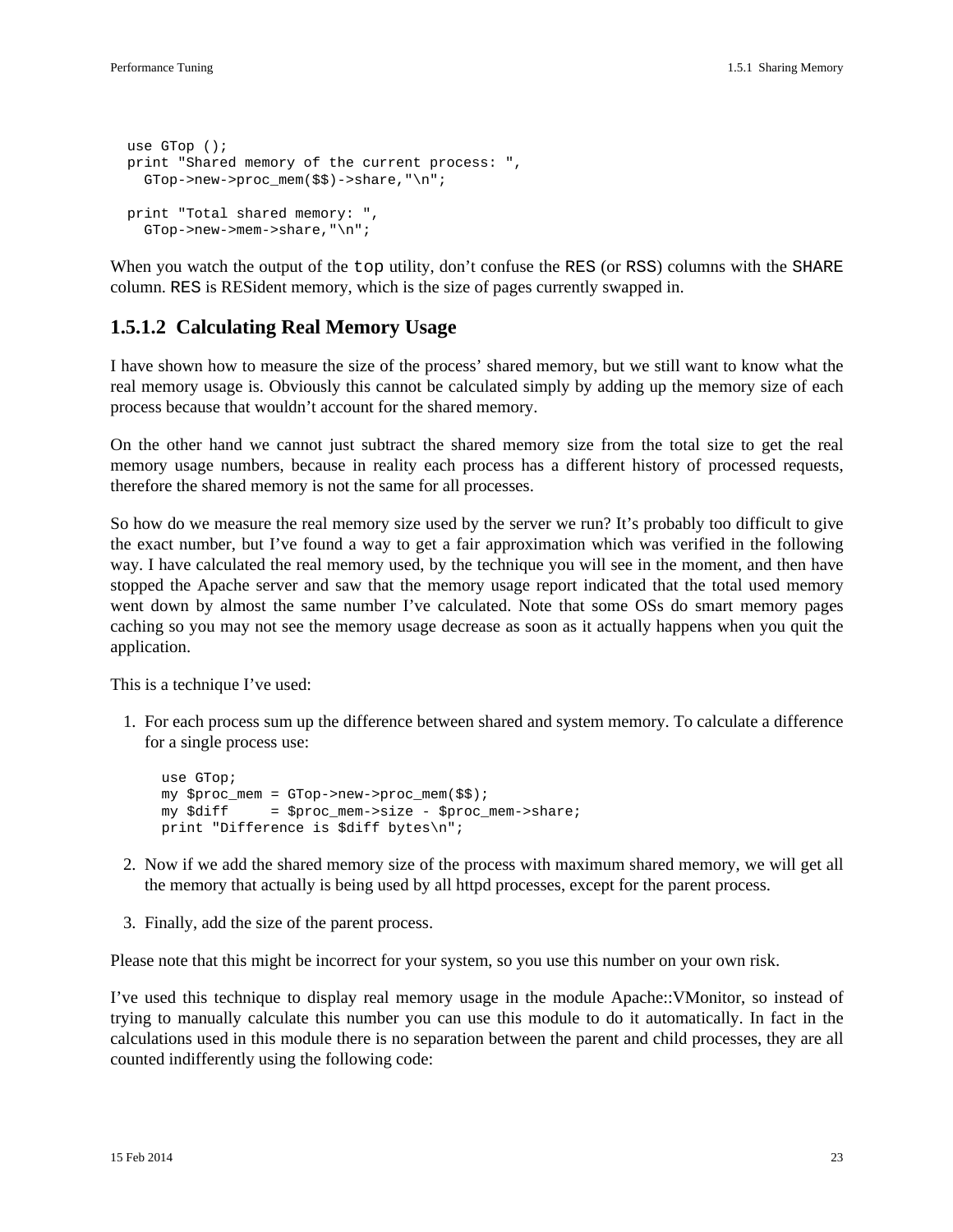```
 use GTop ();
 my $gtop = GTop->new;
 my $total_real = 0;
 my $max_shared = 0;
 # @mod_perl_pids is initialized by Apache::Scoreboard, irrelevant here
 my @mod_perl_pids = some_code();
 for my $pid (@mod_perl_pids)
   my $proc_mem = $gtop->proc_mem($pid);
   my $size = $proc_mem->size($pid);
   my $share = $proc_mem->share($pid);
   $total_real += $size - $share;
   $max_shared = $share if $max_shared < $share;
 }
 my $total_real += $max_shared;
```
So as you see we that we accumulate the difference between the shared and reported memory:

\$total\_real += \$size-\$share;

and at the end add the biggest shared process size:

my \$total\_real += \$max\_shared;

So now \$total\_real contains approximately the really used memory.

#### **1.5.1.3 Are My Variables Shared?**

How do you find out if the code you write is shared between the processes or not? The code should be shared, except where it is on a memory page with variables that change. Some variables are read-only in usage and never change. For example, if you have some variables that use a lot of memory and you want them to be read-only. As you know the variable becomes unshared when the process modifies its value.

So imagine that you have this 10Mb in-memory database that resides in a single variable, you perform various operations on it and want to make sure that the variable is still shared. For example if you do some matching regular expression (regex) processing on this variable and want to use the pos() function, will it make the variable unshared or not?

The Apache::Peek module comes to rescue. Let's write a module called *MyShared.pm* which we preload at server startup, so all the variables of this module are initially shared by all children.

```
 MyShared.pm
 ---------
 package MyShared;
 use Apache::Peek;
 my $readonly = "Chris";
sub match { $readonly = ~ / \w/g;
 sub print_pos{ print "pos: ",pos($readonly),"\n";}
sub dump { Dump($readonly);
 1;
```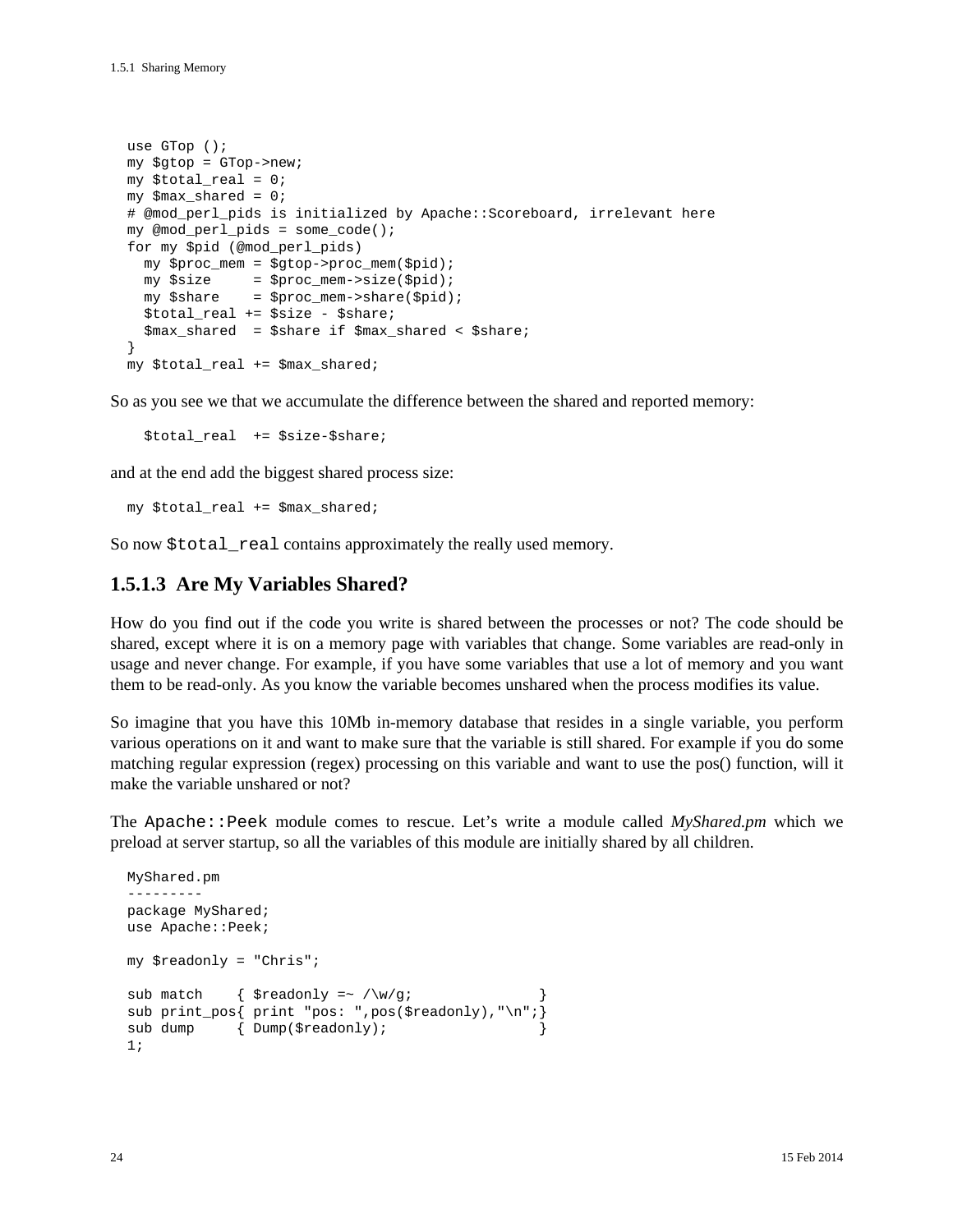This module declares the package MyShared, loads the Apache:: Peek module and defines the lexically scoped \$readonly variable which is supposed to be a variable of large size (think about a huge hash data structure), but we will use a small one to simplify this example.

The module also defines three subroutines: match() that does a simple character matching, print\_pos() that prints the current position of the matching engine inside the string that was last matched and finally the dump() subroutine that calls the Apache::Peek module's Dump() function to dump a raw Perl data-type of the \$readonly variable.

Now we write the script that prints the process ID (PID) and calls all three functions. The goal is to check whether pos() makes the variable *dirty* and therefore unshared.

```
share test.pl
 -------------
 use MyShared;
print "Content-type: text/plain\r\n\r\n";
 print "PID: $$\n";
 MyShared::match();
 MyShared::print_pos();
 MyShared::dump();
```
Before you restart the server, in *httpd.conf* set:

MaxClients 2

for easier tracking. You need at least two servers to compare the print outs of the test program. Having more than two can make the comparison process harder.

Now open two browser windows and issue the request for this script several times in both windows, so you get different processes PIDs reported in the two windows and each process has processed a different number of requests to the *share\_test.pl* script.

In the first window you will see something like that:

```
 PID: 27040
 pos: 1
 SV = PVMG(0x853db20) at 0x8250e8c
  REFCNT = 3
  FLAGS = (PADBUSY, PADMY, SMG, POK, PPOK)
 IV = 0NV = 0PV = 0x8271af0 "Chris"\0
 CUR = 5LEN = 6MAGIC = 0x853d d80 MG_VIRTUAL = &vtbl_mglob
    MG_TYPE = 'q'MG LEN = 1
```
And in the second window: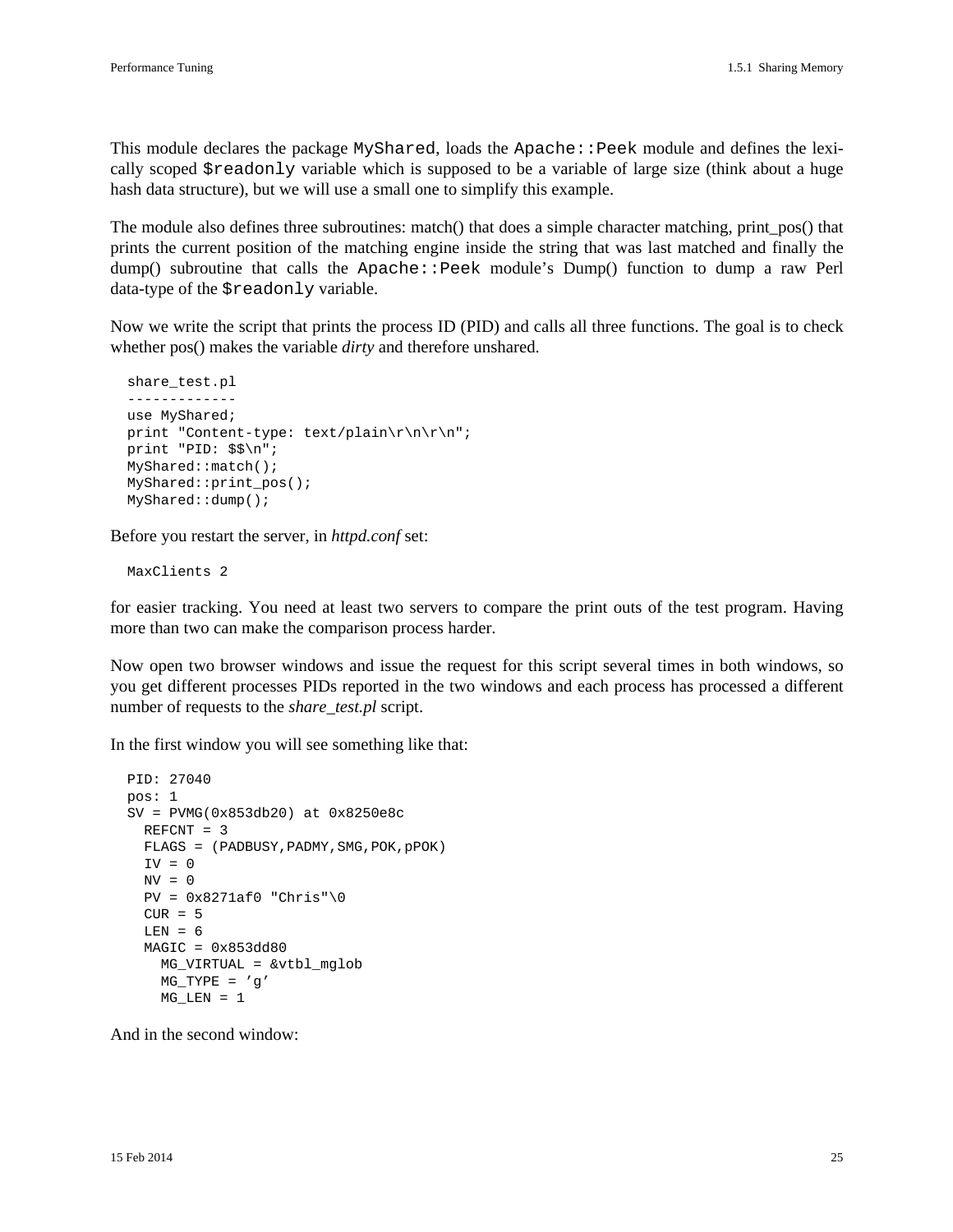```
 PID: 27041
 pos: 2
 SV = PVMG(0x853db20) at 0x8250e8c
  REFCNT = 3
  FLAGS = (PADBUSY, PADMY, SMG, POK, pPOK)
  TV = 0NV = 0PV = 0x8271af0 "Chris"\0
  CUIR = 5LEN = 6MAGIC = 0x853d d80 MG_VIRTUAL = &vtbl_mglob
    MG_TYPE = 'q'MG LEN = 2
```
We see that all the addresses of the supposedly big structures are the same,  $0x8250e8c$  for SV, and 0x8271af0 for PV, therefore the variable data structure is almost completely shared. The only difference is in SV.MAGIC.MG\_LEN record, which is not shared.

So given that the \$readonly variable is a big one, its value is still shared between the processes, while part of the variable data structure is non-shared. But it's almost insignificant because it takes a very little memory space.

Now if you need to compare more than variable, doing it by hand can be quite time consuming and error prune. Therefore it's better to correct the testing script to dump the Perl data-types into files (e.g */tmp/dump.\$\$*, where \$\$ is the PID of the process) and then using diff(1) utility to see whether there is some difference.

So correcting the dump() function to write the info to the file will do the job. Notice that we use Devel::Peek and not Apache::Peek. The both are almost the same, but Apache::Peek prints it output directly to the opened socket so we cannot intercept and redirect the result to the file. Since Devel::Peek dumps results to the STDERR stream we can use the old trick of saving away the default STDERR handler, and open a new filehandler using the STDERR. In our example when  $Devel$ : Peek now prints to STDERR it actually prints to our file. When we are done, we make sure to restore the original STDERR filehandler.

So this is the resulting code:

```
 MyShared2.pm
 ---------
 package MyShared2;
 use Devel::Peek;
 my $readonly = "Chris";
sub match { $ready = ~ / \w/q;
 sub print_pos{ print "pos: ",pos($readonly),"\n";}
 sub dump{
 my \text{dump file} = \text{"tmp/dump}.$$";
   print "Dumping the data into $dump_file\n";
   open OLDERR, ">&STDERR";
   open STDERR, ">".$dump_file or die "Can't open $dump_file: $!";
   Dump($readonly);
```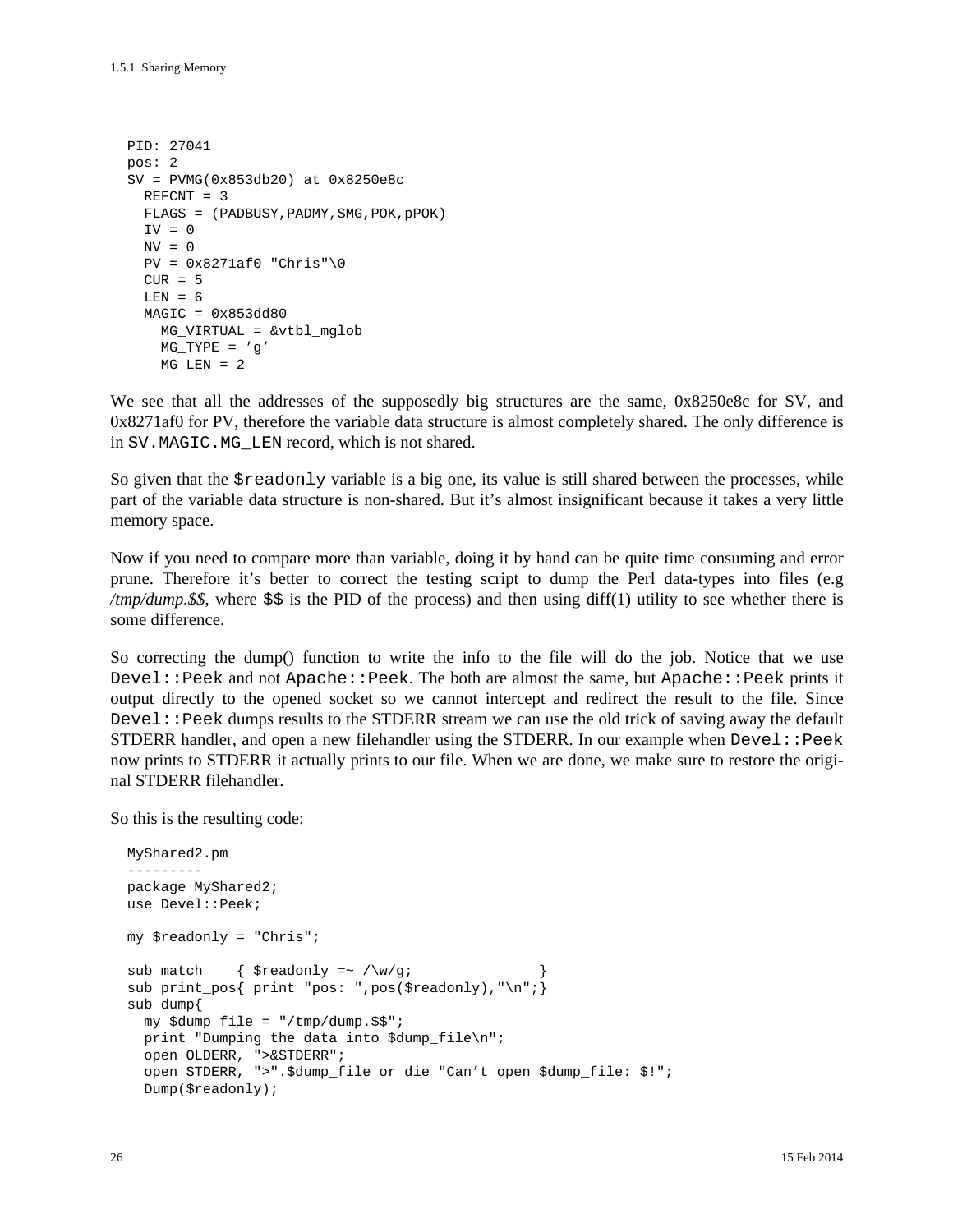```
 close STDERR ;
     open STDERR, ">&OLDERR";
 }
  1;
```
When if we modify the code to use the modified module:

```
 share_test2.pl
 -------------
 use MyShared2;
 print "Content-type: text/plain\r\n\r\n";
 print "PID: $$\n";
 MyShared2::match();
 MyShared2::print_pos();
 MyShared2::dump();
```
And run it as before (with MaxClients 2), two dump files will be created in the directory */tmp*. In our test these were created as */tmp/dump.1224* and */tmp/dump.1225*. When we run diff(1):

```
 % diff /tmp/dump.1224 /tmp/dump.1225
 12c12
 < MG_LEN = 1
 ---
 > MG_LEN = 2
```
We see that the two padlists (of the variable readonly) are different, as we have observed before when we did a manual comparison.

In fact we if we think about these results again, we get to a conclusion that there is no need for two processes to find out whether the variable gets modified (and therefore unshared). It's enough to check the datastructure before the script was executed and after that. You can modify the MyShared2 module to dump the padlists into a different file after each invocation and than to run the diff(1) on the two files.

If you want to watch whether some lexically scoped (with my ()) variables in your  $\text{Apache}:$ Registry script inside the same process get changed between invocations you can use the Apache::RegistryLexInfo module instead. Since it does exactly this: it makes a snapshot of the padlist before and after the code execution and shows the difference between the two. This specific module was written to work with Apache: : Registry scripts so it won't work for loaded modules. Use the technique we have described above for any type of variables in modules and scripts.

Surely another way of ensuring that a scalar is readonly and therefore sharable is to either use the constant pragma or readonly pragma. But then you won't be able to make calls that alter the variable even a little, like in the example that we just showed, because it will be a true constant variable and you will get compile time error if you try this:

```
 MyConstant.pm
 -------------
 package MyConstant;
use constant readonly => "Chris";
sub match { readonly =~ /\sqrt{q};
sub print_pos{ print "pos: ",pos(readonly), "\n";}
 1;
```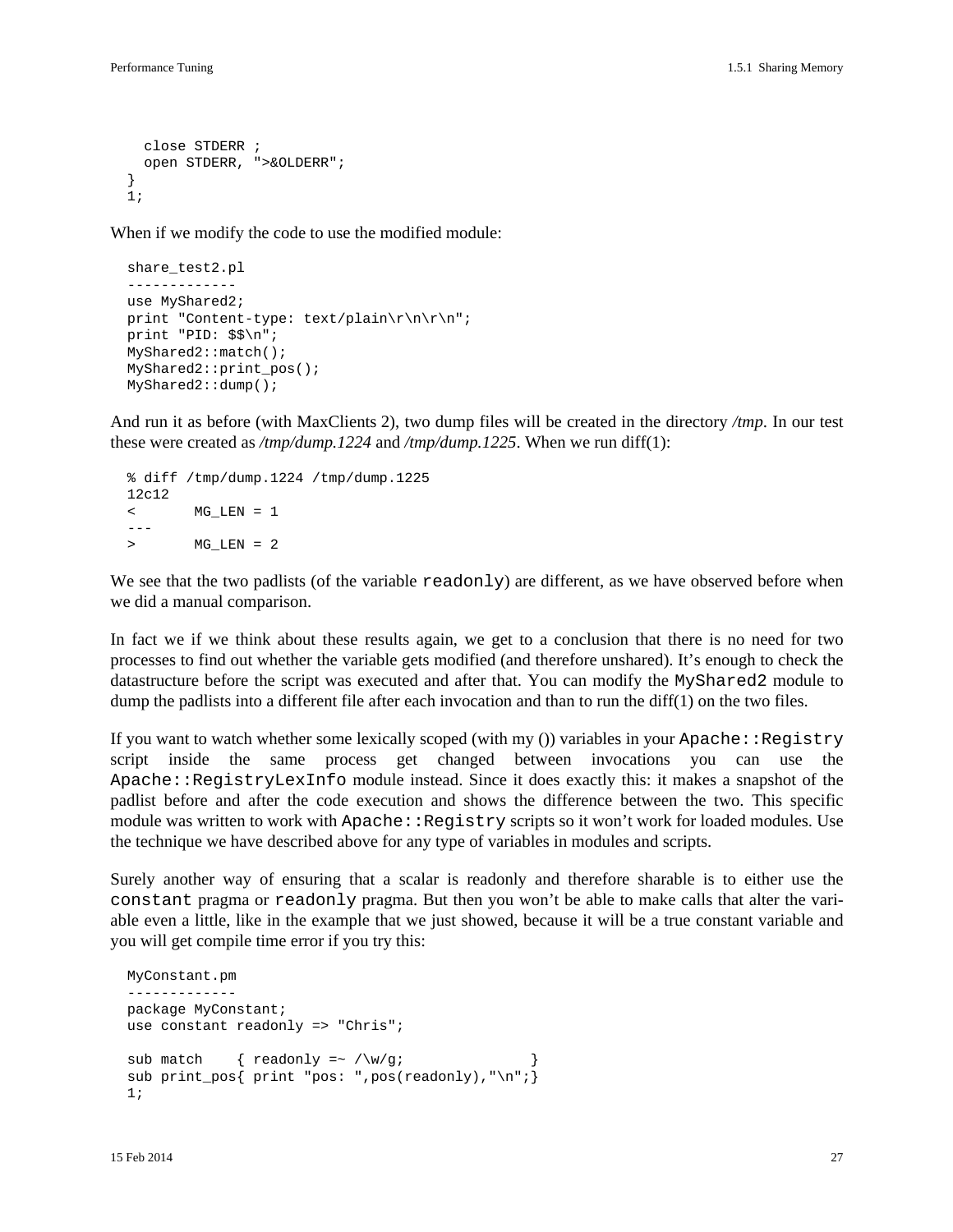% perl -c MyConstant.pm Can't modify constant item in match position at MyConstant.pm line 5, near "readonly)" MyConstant.pm had compilation errors.

However this code is just right:

```
 MyConstant1.pm
 -------------
 package MyConstant1;
use constant readonly => "Chris";
sub match { readonly =~ /\we{g}; }
 1;
```
### **1.5.1.4 Preloading Perl Modules at Server Startup**

You can use the PerlRequire and PerlModule directives to load commonly used modules such as CGI.pm, DBI and etc., when the server is started. On most systems, server children will be able to share the code space used by these modules. Just add the following directives into *httpd.conf*:

 PerlModule CGI PerlModule DBI

But an even better approach is to create a separate startup file (where you code in plain perl) and put there things like:

```
 use DBI ();
 use Carp ();
```
Don't forget to prevent importing of the symbols exported by default by the module you are going to preload, by placing empty parentheses () after a module's name. Unless you need some of these in the startup file, which is unlikely. This will save you a few more memory bits.

Then you require() this startup file in *httpd.conf* with the PerlRequire directive, placing it before the rest of the mod\_perl configuration directives:

```
 PerlRequire /path/to/start-up.pl
```
CGI.pm is a special case. Ordinarily CGI.pm autoloads most of its functions on an as-needed basis. This speeds up the loading time by deferring the compilation phase. When you use mod perl, FastCGI or another system that uses a persistent Perl interpreter, you will want to precompile the functions at initialization time. To accomplish this, call the package function compile() like this:

```
 use CGI ();
 CGI->compile(':all');
```
The arguments to compile() are a list of method names or sets, and are identical to those accepted by the use () and import () operators. Note that in most cases you will want to replace ':all' with the tag names that you actually use in your code, since generally you only use a subset of them.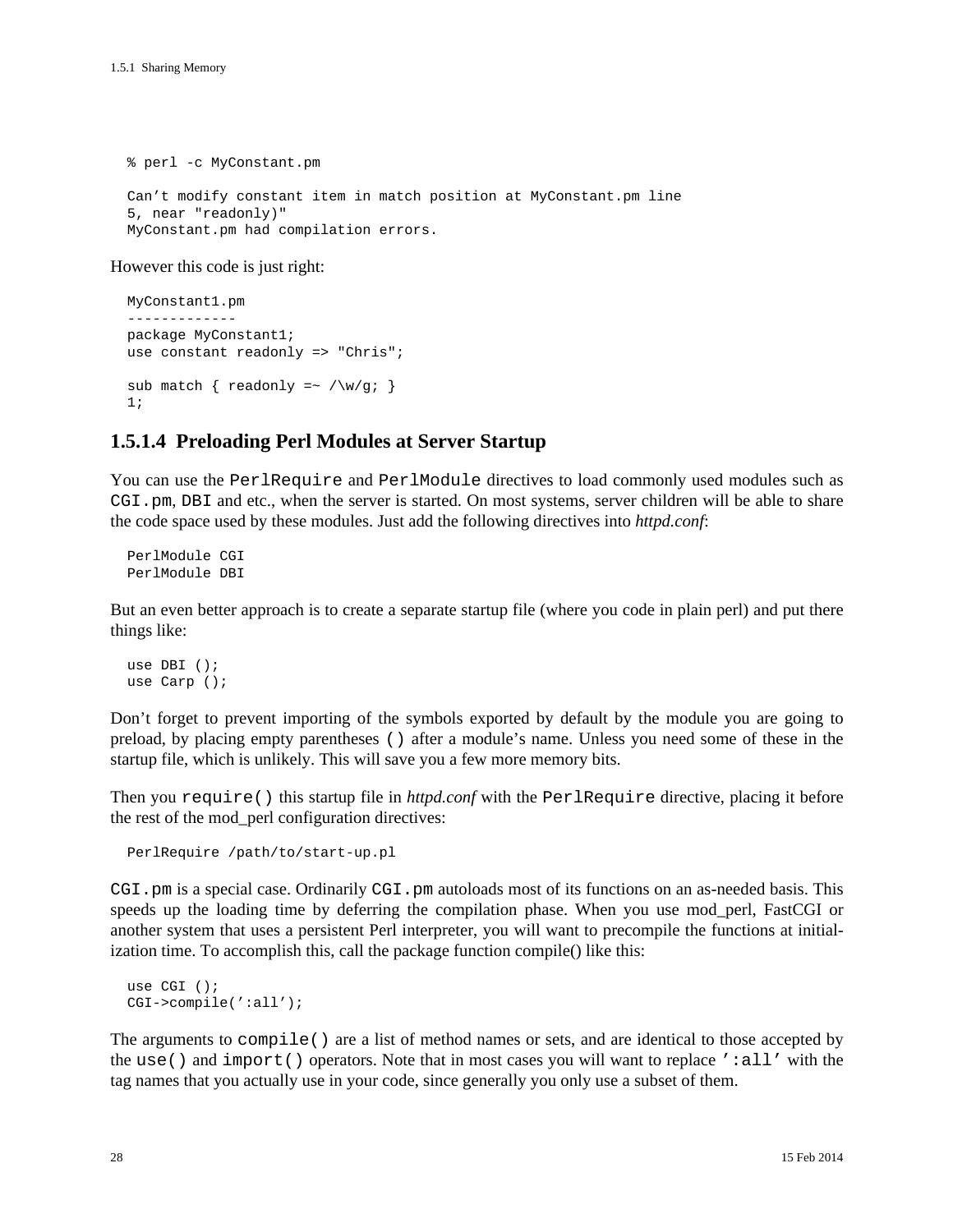Let's conduct a memory usage test to prove that preloading, reduces memory requirements.

In order to have an easy measurement we will use only one child process, therefore we will use this setting:

```
 MinSpareServers 1
 MaxSpareServers 1
 StartServers 1
 MaxClients 1
 MaxRequestsPerChild 100
```
We are going to use the Apache::Registry script *memuse.pl* which consists of two parts: the first one preloads a bunch of modules (that most of them aren't going to be used), the second part reports the memory size and the shared memory size used by the single child process that we start. and of course it prints the difference between the two sizes.

```
 memuse.pl
 ---------
 use strict;
 use CGI ();
 use DB_File ();
 use LWP::UserAgent ();
 use Storable ();
 use DBI ();
 use GTop ();
my \text{sr} = \text{shift};
 $r->send_http_header('text/plain');
 my $proc_mem = GTop->new->proc_mem($$);
 my $size = $proc_mem->size;
 my $share = $proc_mem->share;
 my $diff = $size - $share;
 printf "%10s %10s %10s\n", qw(Size Shared Difference);
printf "%10d %10d %10d (bytes)\n", $size, $share, $diff;
```
First we restart the server and execute this CGI script when none of the above modules preloaded. Here is the result:

 Size Shared Diff 4706304 2134016 2572288 (bytes)

Now we take all the modules:

```
 use strict;
 use CGI ();
 use DB_File ();
 use LWP::UserAgent ();
 use Storable ();
 use DBI ();
 use GTop ();
```
and copy them into the startup script, so they will get preloaded. The script remains unchanged. We restart the server and execute it again. We get the following.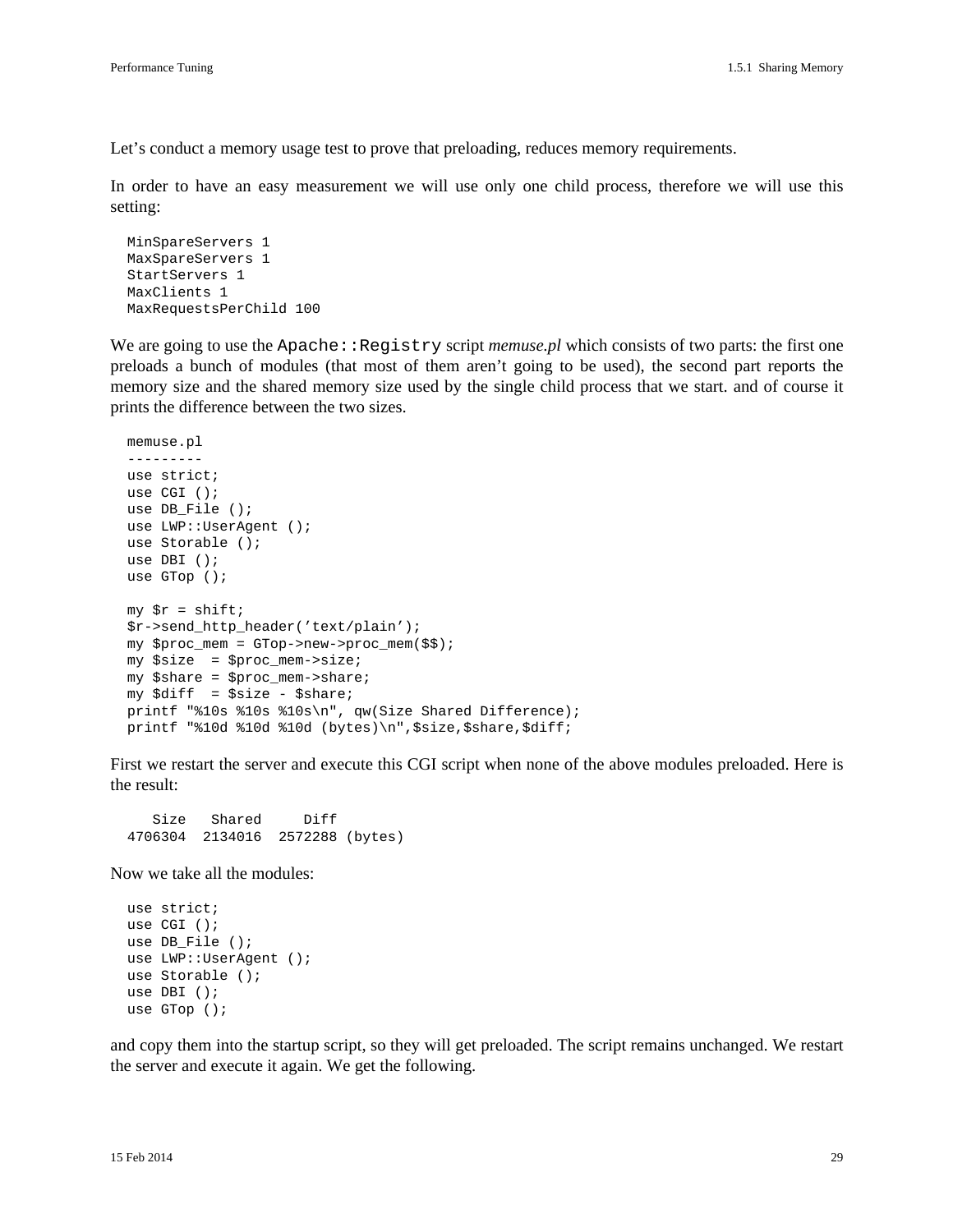| Size | Shared          | Diff |                |
|------|-----------------|------|----------------|
|      | 4710400 3997696 |      | 712704 (bytes) |

Let's put the two results into one table:

 Preloading Size Shared Diff Yes 4710400 3997696 712704 (bytes) No 4706304 2134016 2572288 (bytes) -------------------------------------------- Difference 4096 1863680 -1859584

You can clearly see that when the modules weren't preloaded the shared memory pages size, were about 1864Kb smaller relative to the case where the modules were preloaded.

Assuming that you have had 256M dedicated to the web server, if you didn't preload the modules, you could have:

 268435456 = X \* 2572288 + 2134016  $X = (268435456 - 2134016) / 2572288 = 103$ 

103 servers.

Now let's calculate the same thing with modules preloaded:

 268435456 = X \* 712704 + 3997696  $X = (268435456 - 3997696) / 712704 = 371$ 

You can have almost 4 times more servers!!!

Remember that we have mentioned before that memory pages gets dirty and the size of the shared memory gets smaller with time? So we have presented the ideal case where the shared memory stays intact. Therefore the real numbers will be a little bit different, but not far from the numbers in our example.

Also it's obvious that in your case it's possible that the process size will be bigger and the shared memory will be smaller, since you will use different modules and a different code, so you won't get this fantastic ratio, but this example is certainly helps to feel the difference.

#### **1.5.1.5 Preloading Registry Scripts at Server Startup**

What happens if you find yourself stuck with Perl CGI scripts and you cannot or don't want to move most of the stuff into modules to benefit from modules preloading, so the code will be shared by the children. Luckily you can preload scripts as well. This time the Apache::RegistryLoader modules comes to aid. Apache::RegistryLoader compiles Apache::Registry scripts at server startup.

For example to preload the script */perl/test.pl* which is in fact the file */home/httpd/perl/test.pl* you would do the following: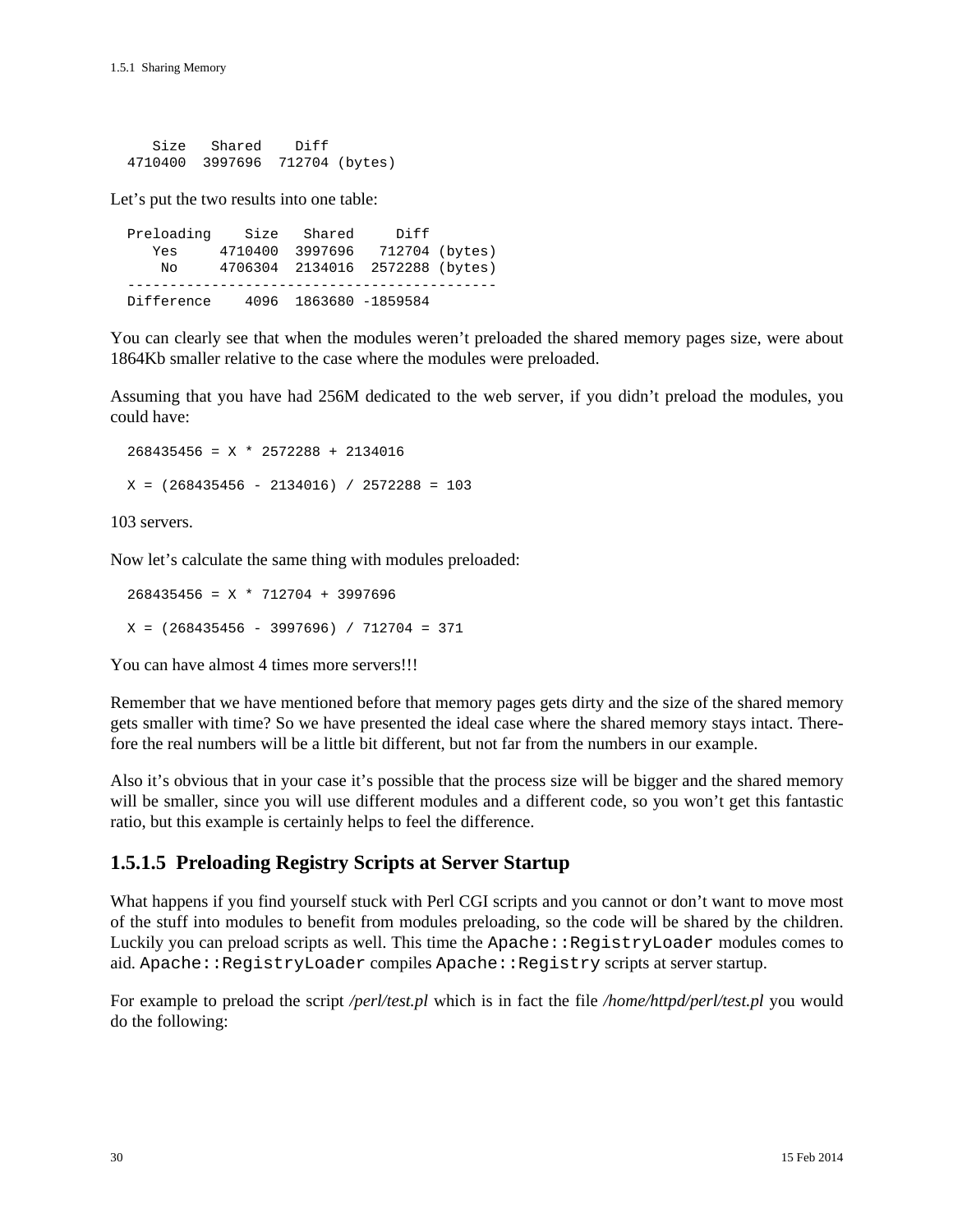```
use Apache::RegistryLoader ();
 Apache::RegistryLoader->new->handler("/perl/test.pl",
                   "/home/httpd/perl/test.pl");
```
You should put this code either into  $\leq$  Perl  $>$  sections or into a startup script.

But what if you have a bunch of scripts located under the same directory and you don't want to list them one by one. Take the benefit of Perl modules and put them to a good use. The File::Find module will do most of the work for you.

The following code walks the directory tree under which all Apache: : Registry scripts are located. For each encountered file with extension *.pl*, it calls the Apache::RegistryLoader::handler() method to preload the script in the parent server, before pre-forking the child processes:

```
use File::Find qw(finddepth);
  use Apache::RegistryLoader ();
 {
     my $scripts_root_dir = "/home/httpd/perl/";
     my $rl = Apache::RegistryLoader->new;
     finddepth
       (
        sub {
          return unless /\.pl$/;
          my $url = "$File::Find::dir/$_";
         \text{Surl} = \; | \text{Sscripts\_root\_dir} / | / | ; warn "pre-loading $url\n";
            # preload $url
          my $status = $rl->handler($url);
         unless($status == 200) {
       warn "pre-load of '$url' failed, status=$status\n";
          }
        },
        $scripts_root_dir);
   }
```
Note that we didn't use the second argument to handler() here, as in the first example. To make the loader smarter about the URI to filename translation, you might need to provide a trans() function to translate the URI to filename. URI to filename translation normally doesn't happen until HTTP request time, so the module is forced to roll its own translation. If filename is omitted and a trans() function was not defined, the loader will try using the URI relative to **ServerRoot**.

A simple trans() function can be something like that:

```
 sub mytrans {
  my Suri = shift;\frac{1}{2} =~ s|^/perl/|/home/httpd/perl/|;
   return $uri;
 }
```
You can easily derive the right translation by looking at the Alias directive. The above mytrans() function is matching our Alias: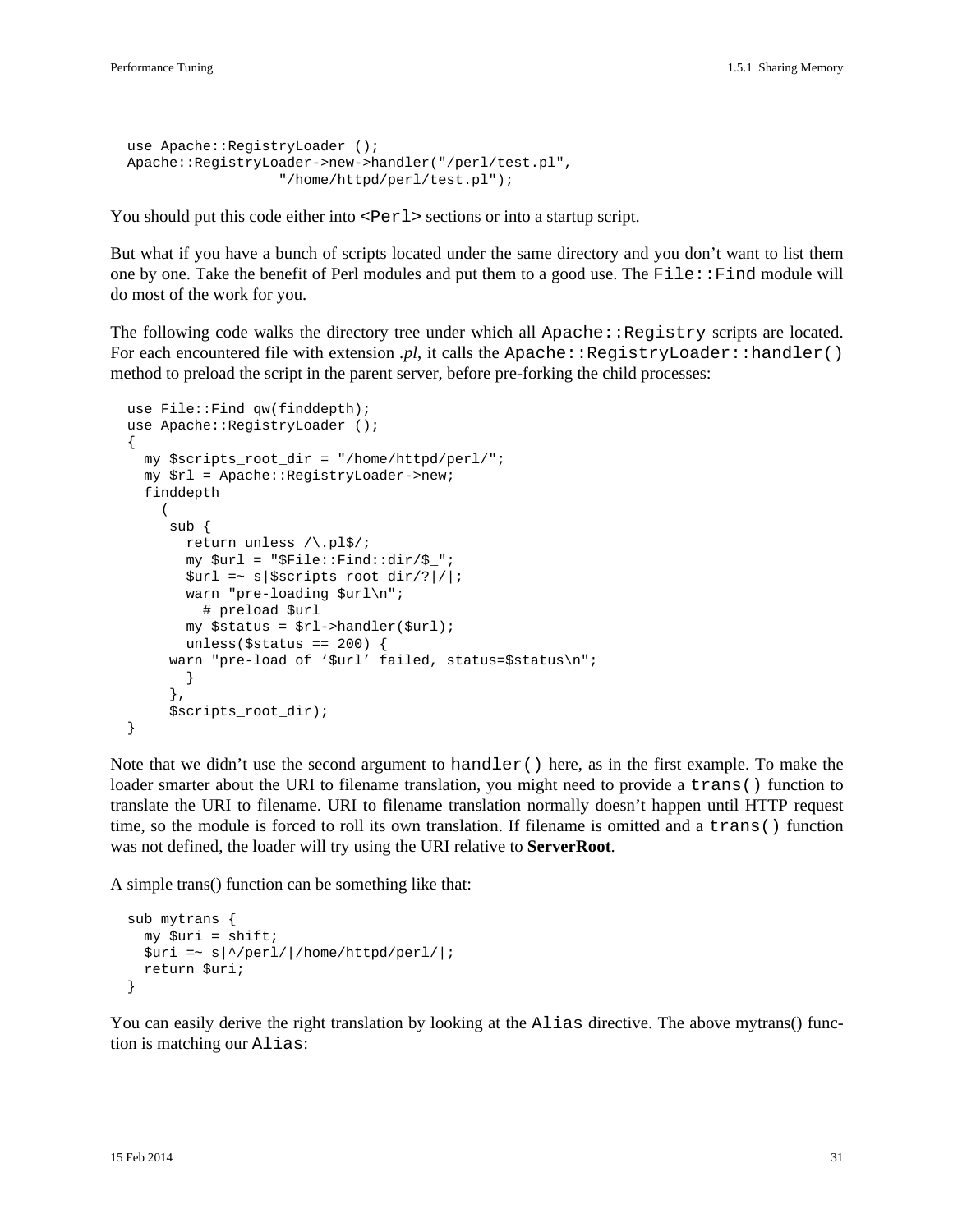Alias /perl/ /home/httpd/perl/

After defining the URI to filename translation function you should pass it during the creation of the Apache::RegistryLoader object:

my \$rl = Apache::RegistryLoader->new(trans => \&mytrans);

I won't show any benchmarks here, since the effect is absolutely the same as with preloading modules.

See also BEGIN blocks

#### **1.5.1.6 Modules Initializing at Server Startup**

We have just learned that it's important to preload the modules and scripts at the server startup. It turns out that it's not enough for some modules and you have to prerun their initialization code to get more memory pages shared. Basically you will find an information about specific modules in their respective manpages. We will present a few examples of widely used modules where the code can be initialized.

#### *1.5.1.6.1 Initializing DBI.pm*

The first example is the DBI module. As you know DBI works with many database drivers falling into the DBD:: category, e.g. DBD::mysql. It's not enough to preload DBI, you should initialize DBI with driver(s) that you are going to use (usually a single driver is used), if you want to minimize memory use after forking the child processes. Note that you want to do this under mod\_perl and other environments where the shared memory is very important. Otherwise you shouldn't initialize drivers.

You probably know already that under mod perl you should use the Apache::DBI module to get the connection persistence, unless you open a separate connection for each user--in this case you should not use this module. Apache::DBI automatically loads DBI and overrides some of its methods, so you should continue coding like there is only a DBI module.

Just as with modules preloading our goal is to find the startup environment that will lead to the smallest *"difference"* between the shared and normal memory reported, therefore a smaller total memory usage.

And again in order to have an easy measurement we will use only one child process, therefore we will use this setting in *httpd.conf*:

```
 MinSpareServers 1
 MaxSpareServers 1
 StartServers 1
 MaxClients 1
 MaxRequestsPerChild 100
```
We always preload these modules:

```
 use Gtop();
 use Apache::DBI(); # preloads DBI as well
```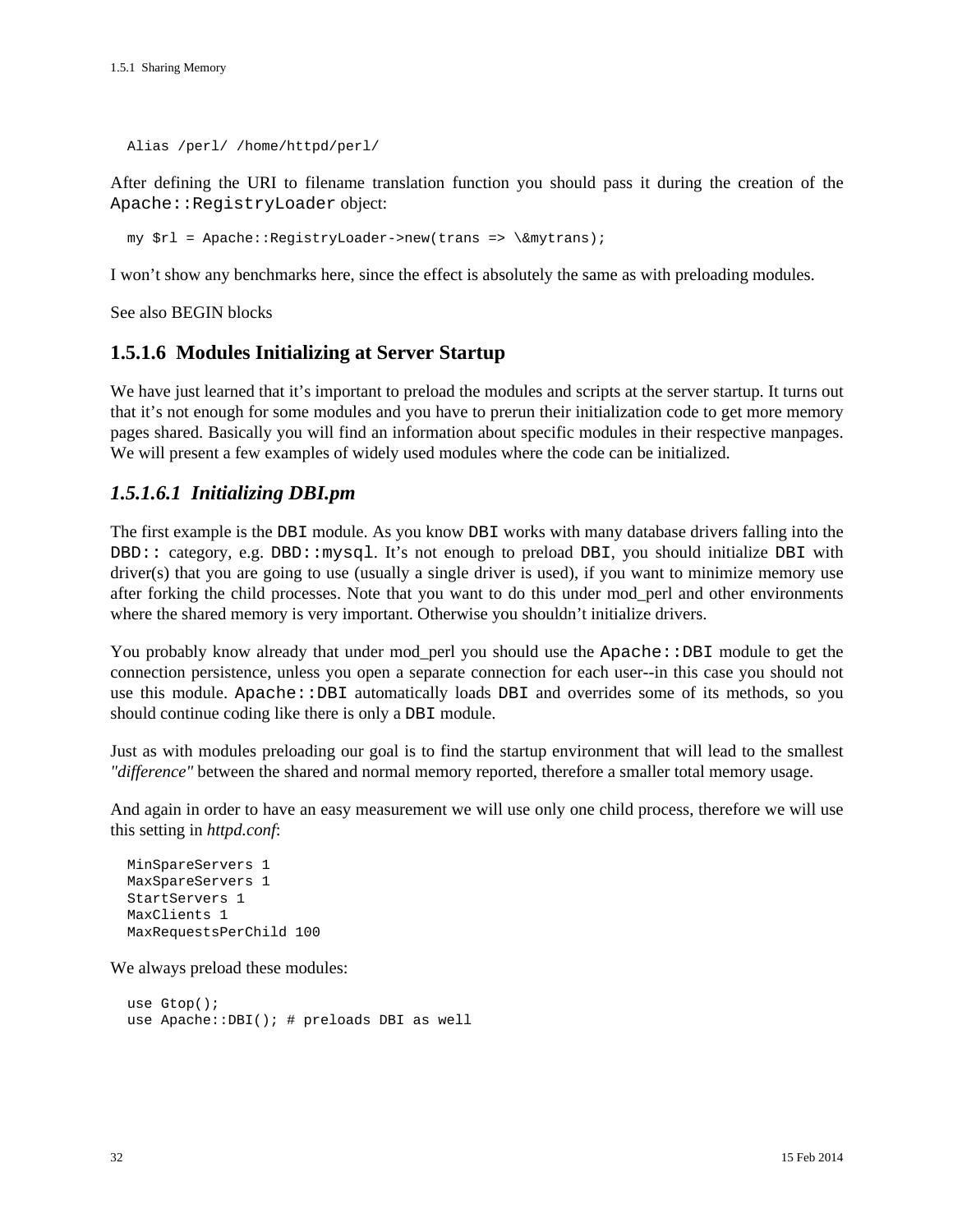We are going to run memory benchmarks on five different versions of the *startup.pl* file.

**option 1**

Leave the file unmodified.

**option 2**

Install MySQL driver (we will use MySQL RDBMS for our test):

```
 DBI->install_driver("mysql");
```
It's safe to use this method, since just like with use(), if it can't be installed it'll die().

#### **option 3**

Preload MySQL driver module:

use DBD::mysql;

#### **option 4**

Tell Apache::DBI to connect to the database when the child process starts  $(Chil$ dInitHandler), no driver is preload before the child gets spawned!

```
 Apache::DBI->connect_on_init('DBI:mysql:test::localhost',
 "",
 "",
\{ PrintError => 1, # warn() on errors
                    RaiseError => 0, # don't die on error
                    AutoCommit => 1, # commit executes
                    # immediately
 }
 )
  or die "Cannot connect to database: $DBI::errstr";
```
#### **option 5**

Options 2 and 4: using connect\_on\_init() and install\_driver().

Here is the Apache:: Registry test script that we have used:

```
 preload_dbi.pl
    --------------
   use strict;
   use GTop ();
   use DBI ();
   my $dbh = DBI->connect("DBI:mysql:test::localhost",
                                    \begin{array}{c} \begin{array}{c} \text{if } \text{if } \\ \text{if } \text{if } \\ \text{if } \text{if } \\ \end{array} \end{array} "",
\{ PrintError => 1, # warn() on errors
```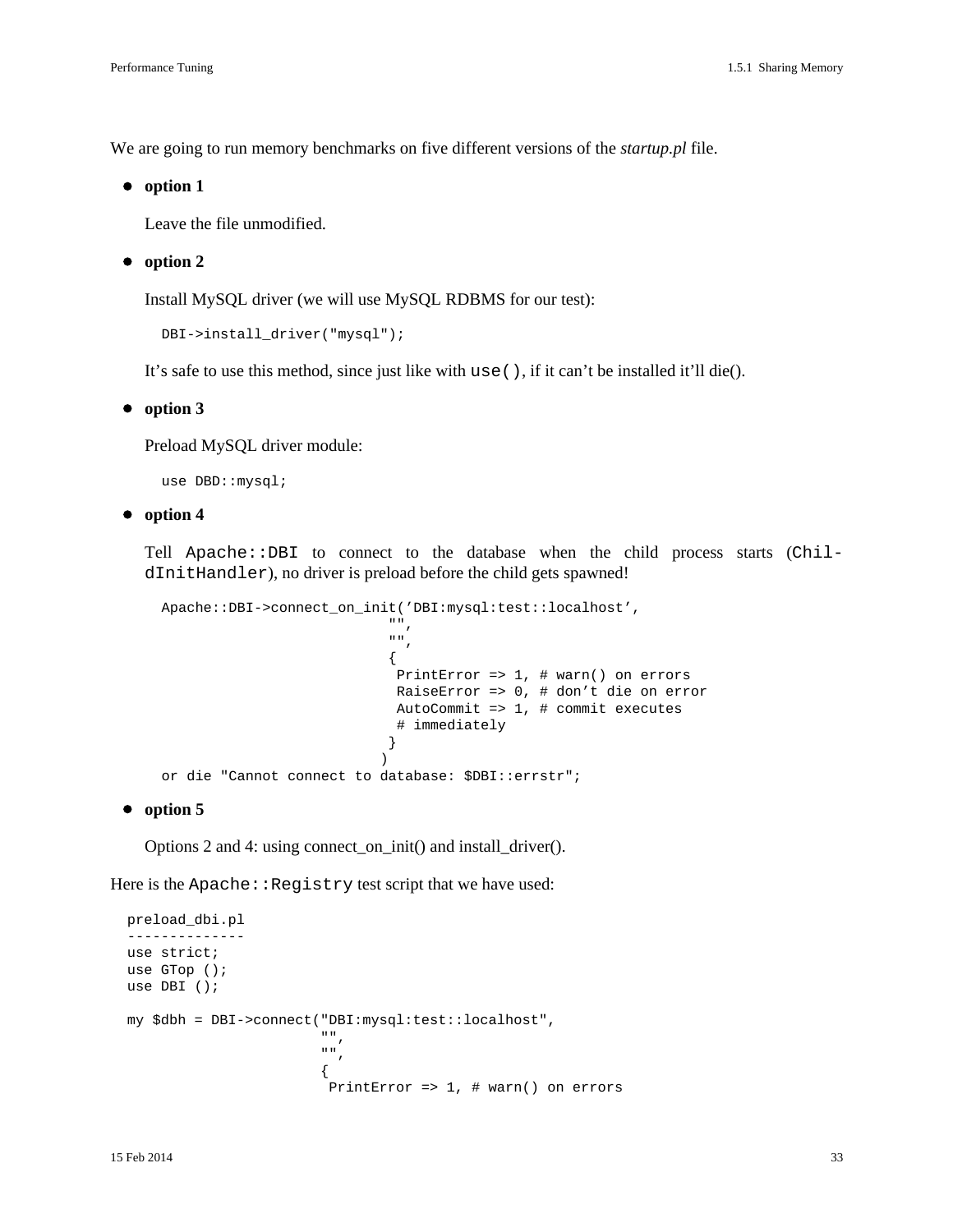```
 RaiseError => 0, # don't die on error
                          AutoCommit => 1, # commit executes
                                            # immediately
 }
) or die "Cannot connect to database: $DBI::errstr";
 my \text{sr} = \text{shift};
  $r->send_http_header('text/plain');
  my $do_sql = "show tables";
  my $sth = $dbh->prepare($do_sql);
  $sth->execute();
 my \mathcal Qdata = ();
  while (my @row = $sth->fetchrow_array){
    push @data, @row;
  }
  print "Data: @data\n";
  $dbh->disconnect(); # NOP under Apache::DBI
  my $proc_mem = GTop->new->proc_mem($$);
  my $size = $proc_mem->size;
  my $share = $proc_mem->share;
  my $diff = $size - $share;
  printf "%8s %8s %8s\n", qw(Size Shared Diff);
 printf "%8d %8d %8d (bytes)\n", $size, $share, $diff;
```
The script opens a opens a connection to the database *'test'* and issues a query to learn what tables the databases has. When the data is collected and printed the connection would be closed in the regular case, but Apache::DBI overrides it with empty method. When the data is processed a familiar to you already code to print the memory usage follows.

The server was restarted before each new test.

So here are the results of the five tests that were conducted, sorted by the *Diff* column:

1. After the first request:

| Test type                                                                  | Size            | Shared          | Di f f           |
|----------------------------------------------------------------------------|-----------------|-----------------|------------------|
| install driver (2)<br>install driver & connect on init (5) 3461120 2609152 | 3465216 2621440 |                 | 843776<br>851968 |
| preload driver (3)                                                         |                 | 3465216 2605056 | 860160           |
| nothing added (1)                                                          | 3461120         | 2494464         | 966656           |
| connect on init $(4)$                                                      | 3461120         | 2482176         | 978944           |

2. After the second request (all the subsequent request showed the same results):

| Shared<br>Size<br>Test type                            | Di ff   |
|--------------------------------------------------------|---------|
| install driver (2)<br>3469312 2609152                  | 860160  |
| install driver & connect on init $(5)$ 3481600 2605056 | 876544  |
| preload driver (3)<br>3469312 2588672                  | 880640  |
| nothing added (1)<br>2482176<br>3477504                | 995328  |
| connect on init $(4)$<br>3481600 2469888               | 1011712 |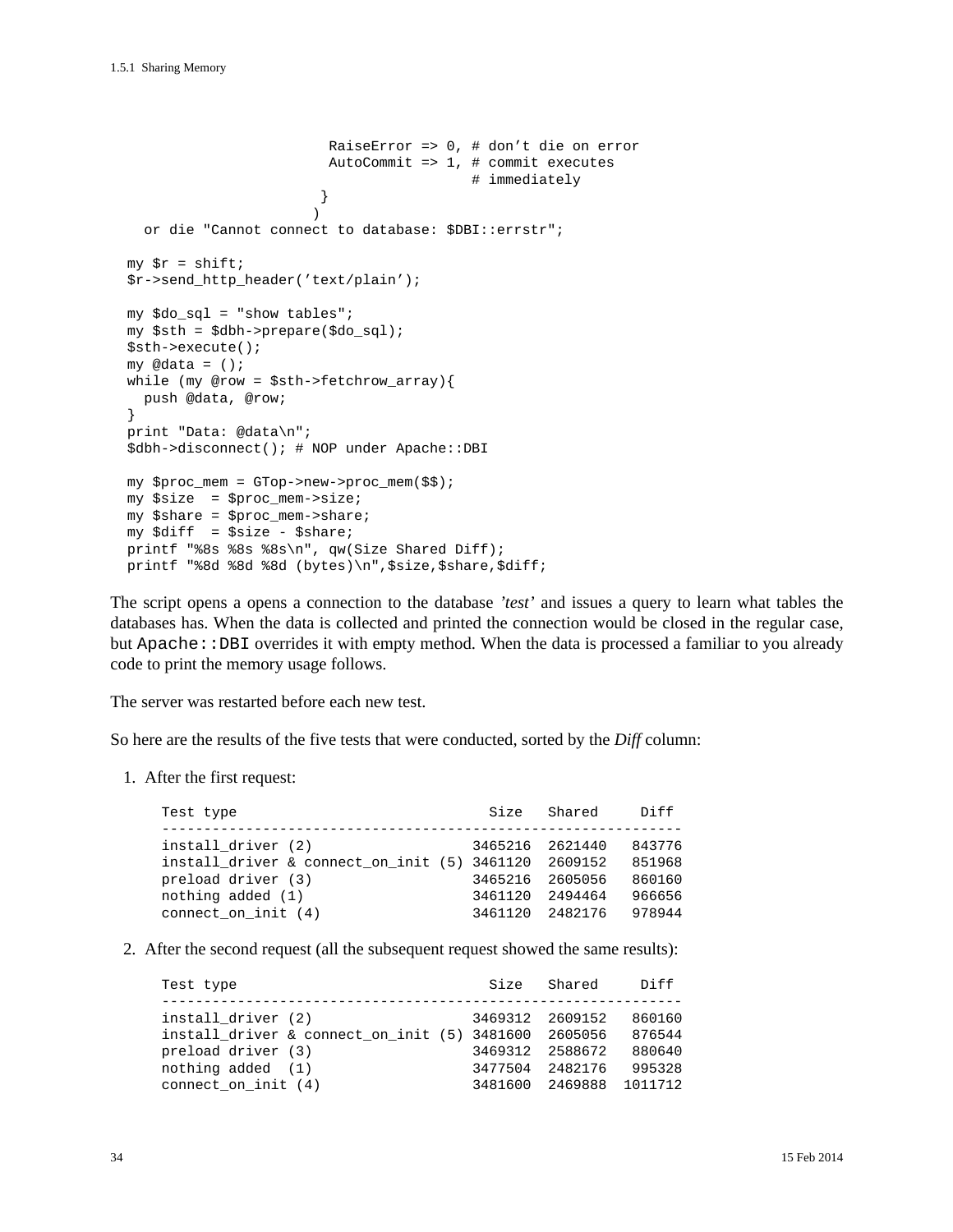Now what do we conclude from looking at these numbers. First we see that only after a second reload we get the final memory footprint for a specific request in question (if you pass different arguments the memory usage might and will be different).

But both tables show the same pattern of memory usage. We can clearly see that the real winner is the *startup.pl* file's version where the MySQL driver was installed (2). Since we want to have a connection ready for the first request made to the freshly spawned child process, we generally use the version (5) which uses somewhat more memory, but has almost the same number of shared memory pages. The version (3) only preloads the driver which results in smaller shared memory. The last two versions having nothing initialized (1) and having only the connect\_on\_init() method used (4). The former is a little bit better than the latter, but both significantly worse than the first two versions.

To remind you why do we look for the smallest value in the column *diff*, recall the real memory usage formula:

 RAM\_dedicated\_to\_mod\_perl = diff \* number\_of\_processes + the\_processes\_with\_largest\_shared\_memory

Notice that the smaller the diff is, the bigger the number of processes you can have using the same amount of RAM. Therefore every 100K difference counts, when you multiply it by the number of processes. If we take the number from the version (2) vs. (4) and assume that we have 256M of memory dedicated to mod\_perl processes we will get the following numbers using the formula derived from the above formula:

```
 RAM - largest_shared_size
 N_of Procs = -------------------------
                        Diff
               268435456 - 2609152
ver 2) N = ------------------- = 309
                    860160
               268435456 - 2469888
(\text{ver } 4) \quad N = ------------------ = 262
                     1011712
```
So you can tell the difference (17% more child processes in the first version).

#### *1.5.1.6.2 Initializing CGI.pm*

CGI.pm is a big module that by default postpones the compilation of its methods until they are actually needed, thus making it possible to use it under a slow mod\_cgi handler without adding a big overhead. That's not what we want under mod\_perl and if you use CGI.pm you should precompile the methods that you are going to use at the server startup in addition to preloading the module. Use the compile method for that:

```
 use CGI;
 CGI->compile(':all');
```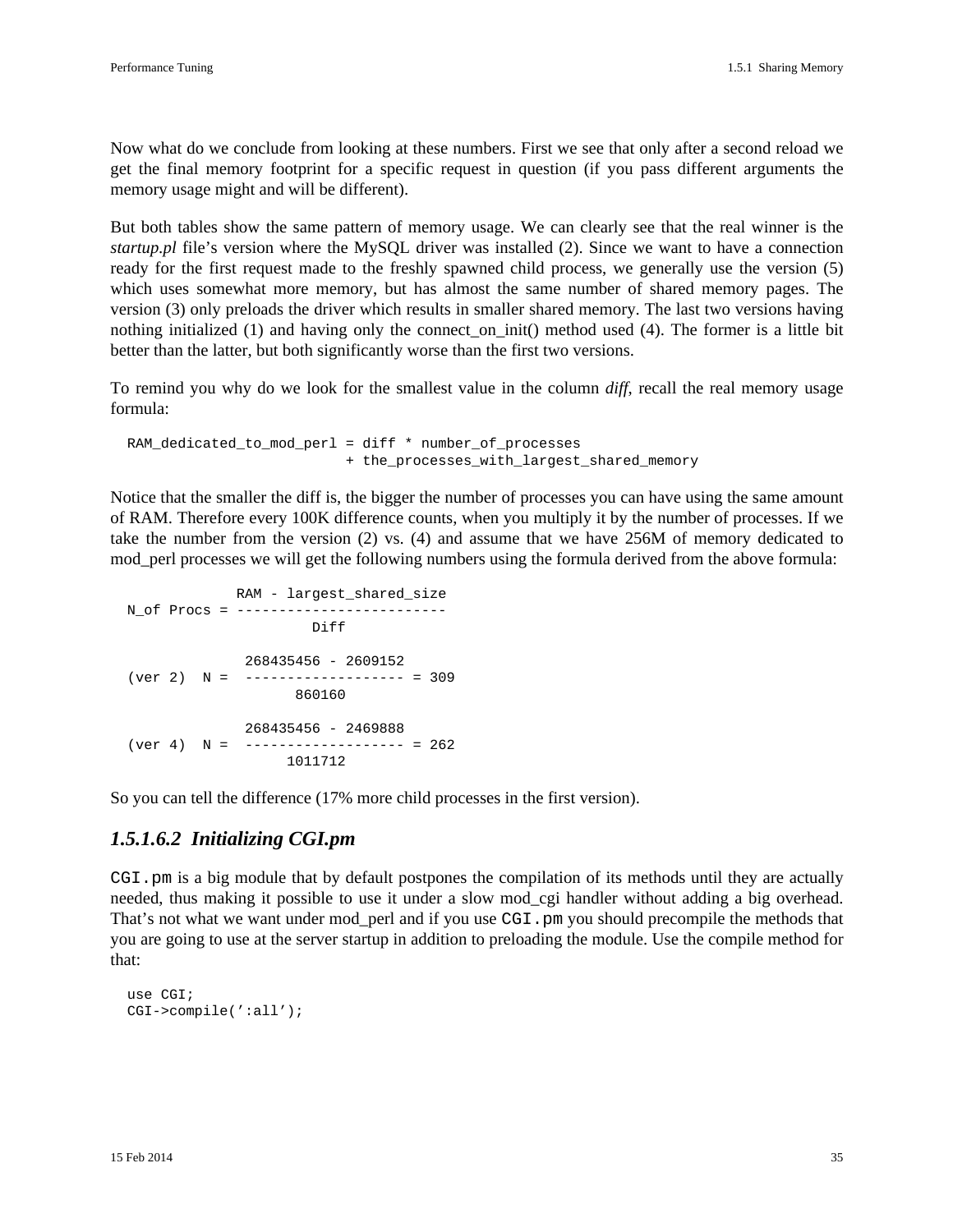where you should replace the tag group : all with the real tags and group tags that you are going to use if you want to optimize the memory usage.

We are going to compare the shared memory foot print by using the script which is back compatible with mod\_cgi. You will see that you can improve performance of this kind of scripts as well, but if you really want a fast code think about porting it to use Apache: : Request for CGI interface and some other module for HTML generation.

So here is the  $A$ pache:: $Registry$  script that we are going to use to make the comparison:

```
 preload_cgi_pm.pl
 -----------------
 use strict;
 use CGI ();
 use GTop ();
my \zeta q = new CGI;
 print $q->header('text/plain');
print join "\n", map \{\"$_ => ".$q->param(\$) } $q->param;
 print "\n";
 my $proc_mem = GTop->new->proc_mem($$);
 my $size = $proc_mem->size;
 my $share = $proc_mem->share;
 my $diff = $size - $share;
printf "%8s %8s %8s\n", qw(Size Shared Diff);
printf "%8d %8d %8d (bytes)\n", $size, $share, $diff;
```
The script initializes the CGI object, sends HTTP header and then print all the arguments and values that were passed to the script if at all. At the end as usual we print the memory usage.

As usual we are going to use a single child process, therefore we will use this setting in *httpd.conf*:

```
 MinSpareServers 1
 MaxSpareServers 1
 StartServers 1
 MaxClients 1
 MaxRequestsPerChild 100
```
We are going to run memory benchmarks on three different versions of the *startup.pl* file. We always preload this module:

```
 use Gtop();
```
**option 1**

Leave the file unmodified.

**option 2**

Preload CGI.pm: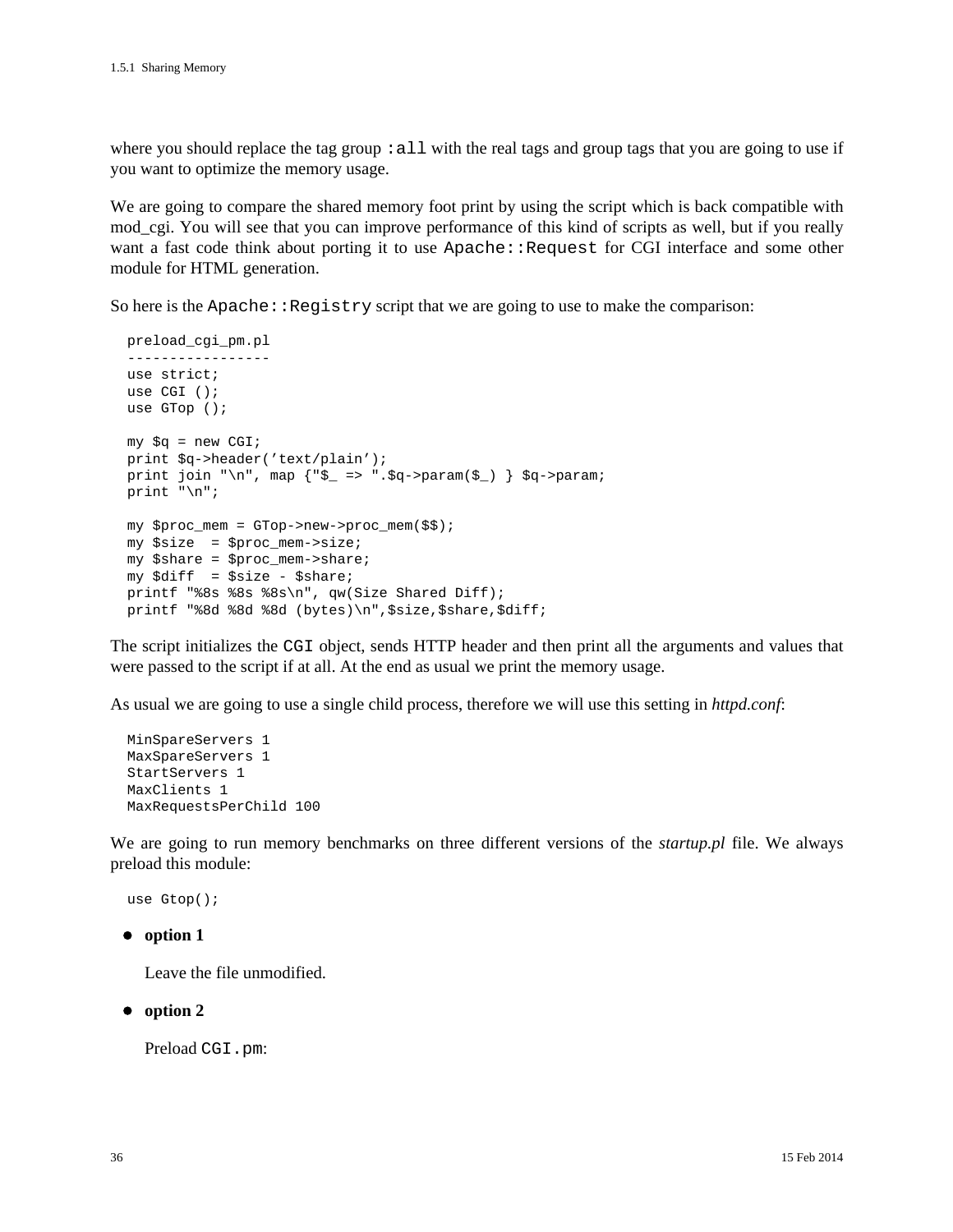use CGI ();

#### **option 3**

Preload CGI. pm and pre-compile the methods that we are going to use in the script:

 use CGI (); CGI->compile(qw(header param));

The server was restarted before each new test.

So here are the results of the five tests that were conducted, sorted by the *Diff* column:

1. After the first request:

 Version Size Shared Diff Test type -------------------------------------------------------------------- 1 3321856 2146304 1175552 not preloaded 2 3321856 2326528 995328 preloaded 3 3244032 2465792 778240 preloaded & methods+compiled

2. After the second request (all the subsequent request showed the same results):

| Size Shared Diff<br>Version<br>Test type              |  |
|-------------------------------------------------------|--|
| 1 3325952 2134016 1191936 not preloaded               |  |
| 2 3325952 2314240 1011712 preloaded                   |  |
| 3 3248128 2445312 802816 preloaded & methods+compiled |  |

The first version shows the results of the script execution when CGI.pm wasn't preloaded. The second version with module preloaded. The third when it's both preloaded and the methods that are going to be used are precompiled at the server startup.

By looking at the version one of the second table we can conclude that, preloading adds about 20K of shared size. As we have mention at the beginning of this section that's how CGI.pm was implemented-to reduce the load overhead. Which means that preloading CGI is almost hardly change a thing. But if we compare the second and the third versions we will see a very significant difference of 207K (1011712-802816), and we have used only a few methods (the *header* method loads a few more method transparently for a user). Imagine how much memory we are going to save if we are going to precompile all the methods that we are using in other scripts that use CGI.pm and do a little bit more than the script that we have used in the test.

But even in our very simple case using the same formula, what do we see? (assuming that we have 256MB dedicated for mod\_perl)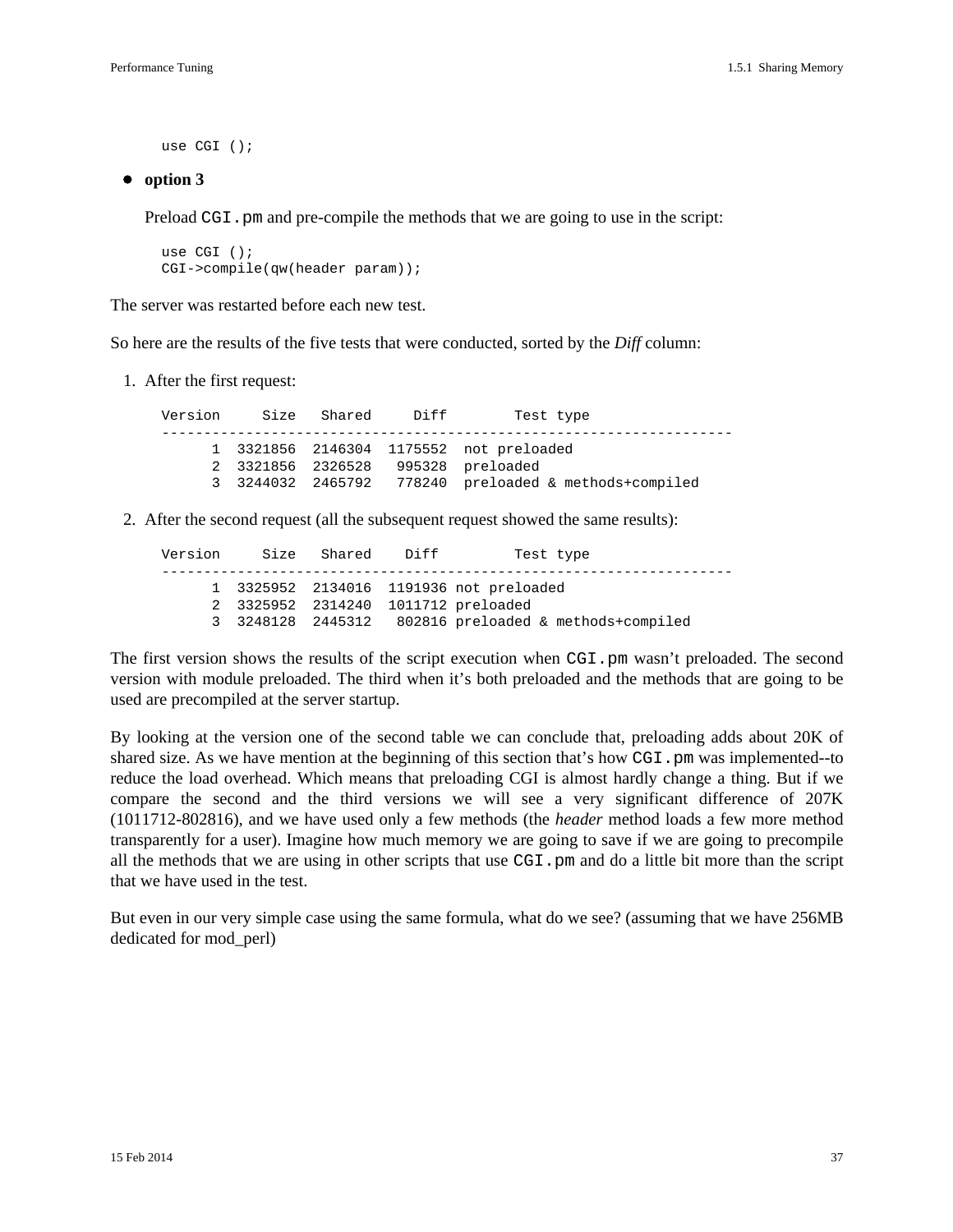```
 RAM - largest_shared_size
N of Procs = -------------------------
                      Diff
              268435456 - 2134016
(ver 1) N = ------------------- = 223
                    1191936
              268435456 - 2445312
(ver 3) N = ------------------- = 331
                  802816
```
If we preload CGI.pm and precompile a few methods that we use in the test script, we can have 50% more child processes than when we don't preload and precompile the methods that we are going to use.

META: I've heard that the 3.x generation will be less bloated, so probably I'll have to rerun this using the new version.

### *1.5.2 Increasing Shared Memory With mergemem*

mergemem is an experimental utility for linux, which looks *very* interesting for us mod\_perl users: <http://www.complang.tuwien.ac.at/ulrich/mergemem/>

It looks like it could be run periodically on your server to find and merge duplicate pages. It won't halt your httpds during the merge, this aspect has been taken into consideration already during the design of mergemem: Merging is not performed with one big systemcall. Instead most operation is in userspace, making a lot of small systemcalls.

Therefore blocking of the system should not happen. And, if it really should turn out to take too much time you can reduce the priority of the process.

The worst case that can happen is this: mergemem merges two pages and immediately afterwards they will be split. The split costs about the same as the time consumed by merging.

This software comes with a utility called memcmp to tell you how much you might save.

# *1.5.3 Forking and Executing Subprocesses from mod\_perl*

It's desirable to avoid forking under mod\_perl. Since when you do, you are forking the entire Apache server, lock, stock and barrel. Not only is your Perl code and Perl interpreter being duplicated, but so is mod\_ssl, mod\_rewrite, mod\_log, mod\_proxy, mod\_speling (it's not a typo!) or whatever modules you have used in your server, all the core routines, etc.

Modern Operating Systems come with a very light version of fork which adds a little overhead when called, since it was optimized to do the absolute minimum of memory pages duplications. The *copy-on-write* technique is the one that allows to do so. The gist of this technique is as follows: the parent process memory pages aren't immediately copied to the child's space on fork(), but this is done only when the child or the parent modifies the data in some memory pages. Before the pages get modified they get marked as dirty and the child has no choice but to copy the pages that are to be modified since they cannot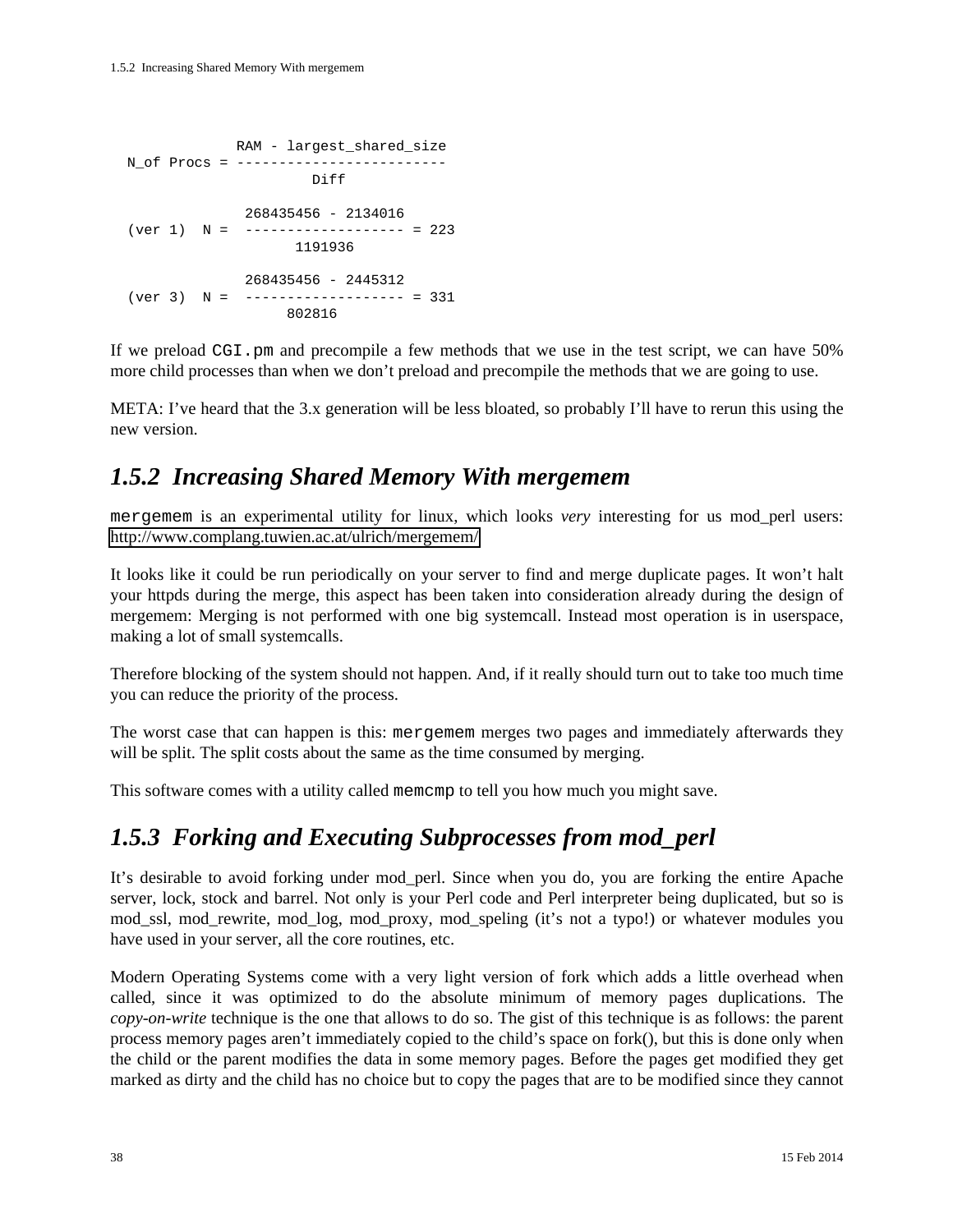be shared any more.

If you need to call a Perl program from your mod\_perl code, it's better to try to covert the program into a module and call it a function without spawning a special process to do that. Of course if you cannot do that or the program is not written in Perl, you have to call via system() or is equivalent, which spawn a new process. If the program written in C, you may try to write a Perl glue code with help of XS or SWIG architectures, and then the program will be executed as a perl subroutine.

Also by trying to spawn a sub-process, you might be trying to do the *"wrong thing"*. If what you really want is to send information to the browser and then do some post-processing, look into the Perl-CleanupHandler directive. The latter allows you to tell the child process after request has been processed and user has received the response. This doesn't release the mod\_perl process to serve other requests, but it allows to send the response to the client faster. If this is the situation and you need to run some cleanup code, you may want to register this code during the request processing via:

```
my \zeta r = \text{shift};
 $r->register_cleanup(\&do_cleanup);
 sub do_cleanup{ #some clean-up code here }
```
But when a long term process needs to be spawned, there is not much choice, but to use fork(). We cannot just run this long term process within Apache process, since it'll first keep the Apache process busy, instead of letting it do the job it was designed for. And second, if Apache will be stopped the long term process might be terminated as well, unless coded properly to detach from Apache processes group.

In the following sections we are going to discuss how to properly spawn new processes under mod\_perl.

#### **1.5.3.1 Forking a New Process**

This is a typical way to call fork() under mod\_perl:

```
 defined (my $kid = fork) or die "Cannot fork: $!\n";
  if ($kid) {
     # Parent runs this block
  } else {
     # Child runs this block
     # some code comes here
    CORE::exit(0);
 }
  # possibly more code here usually run by the parent
```
When using fork(), you should check its return value, since if it returns undef it means that the call was unsuccessful and no process was spawned. Something that can happen when the system is running too many processes and cannot spawn new ones.

When the process is successfully forked--the parent receives the PID of the newly spawned child as a returned value of the fork() call and the child receives 0. Now the program splits into two. In the above example the code inside the first block after *if* will be executed by the parent and the code inside the first block after *else* will be executed by the child process.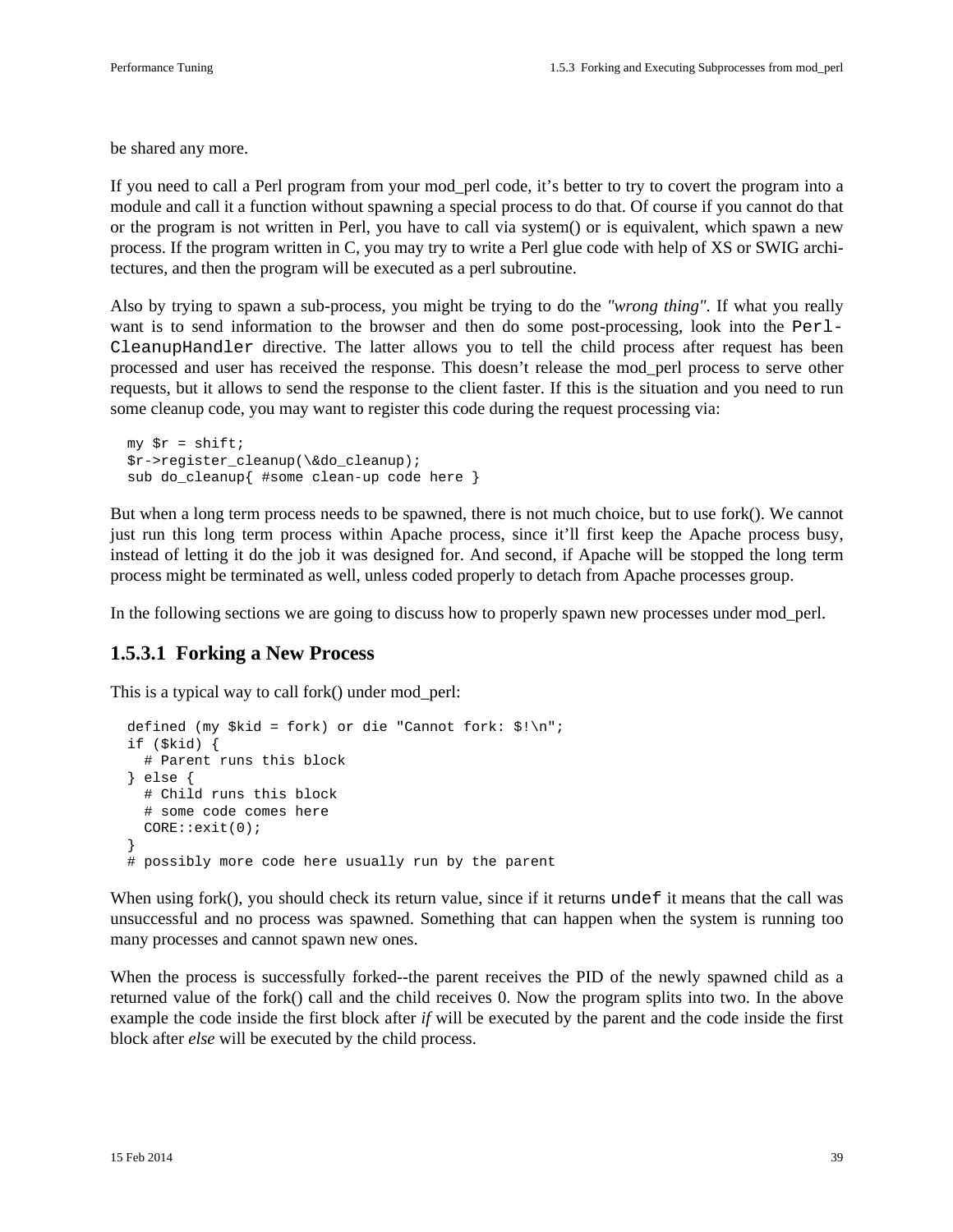It's important not to forget to explicitly call exit() at the end of the child code when forking. Since if you don't and there is some code outside the *if/else block*, the child process will execute it as well. But under mod perl there is another nuance--you must use  $CORE: :exit()$  and not  $exit(),$  which would be automatically overridden by Apache::exit() if used in conjunction with Apache::Registry and similar modules. And we want the spawned process to quit when its work is done, otherwise it'll just stay alive use resources and do nothing.

The parent process usually completes its execution path and enters the pool of free servers to wait for a new assignment. If the execution path is to be aborted earlier for some reason one should use Apache::exit() or die(), in the case of Apache::Registry or Apache::PerlRun handlers a simple exit() will do the right thing.

The child shares with parent its memory pages until it has to modify some of them, which triggers a *copy-on-write* process which copies these pages to the child's domain before the child is allowed to modify them. But this all happens afterwards. At the moment the fork() call executed, the only work to be done before the child process goes on its separate way is setting up the page tables for the virtual memory, which imposes almost no delay at all.

#### **1.5.3.2 Freeing the Parent Process**

In the child code you must also close all the pipes to the connection socket that were opened by the parent process (i.e. STDIN and STDOUT) and inherited by the child, so the parent will be able to complete the request and free itself for serving other requests. If you need the STDIN and/or STDOUT streams you should re-open them. You may need to close or re-open the STDERR filehandle. It's opened to append to the *error\_log* file as inherited from its parent, so chances are that you will want to leave it untouched.

Under mod perl, the spawned process also inherits the file descriptor that's tied to the socket through which all the communications between the server and the client happen. Therefore we need to free this stream in the forked process. If we don't do that, the server cannot be restarted while the spawned process is still running. If an attempt is made to restart the server you will get the following error:

```
 [Mon Dec 11 19:04:13 2000] [crit] 
 (98)Address already in use: make_sock:
   could not bind to address 127.0.0.1 port 8000
```
Apache:: SubProcess comes to help and provides a method cleanup\_for\_exec() which takes care of closing this file descriptor.

So the simplest way is to freeing the parent process is to close all three STD\* streams if we don't need them and untie the Apache socket. In addition you may want to change process' current directory to */* so the forked process won't keep the mounted partition busy, if this is to be unmounted at a later time. To summarize all this issues, here is an example of the fork that takes care of freeing the parent process.

```
 use Apache::SubProcess;
defined (my $kid = fork) or die "Cannot fork: \frac{\sinh(\theta)}{\sinh(\theta)} if ($kid) {
   # Parent runs this block
 } else {
   # Child runs this block
     $r->cleanup_for_exec(); # untie the socket
```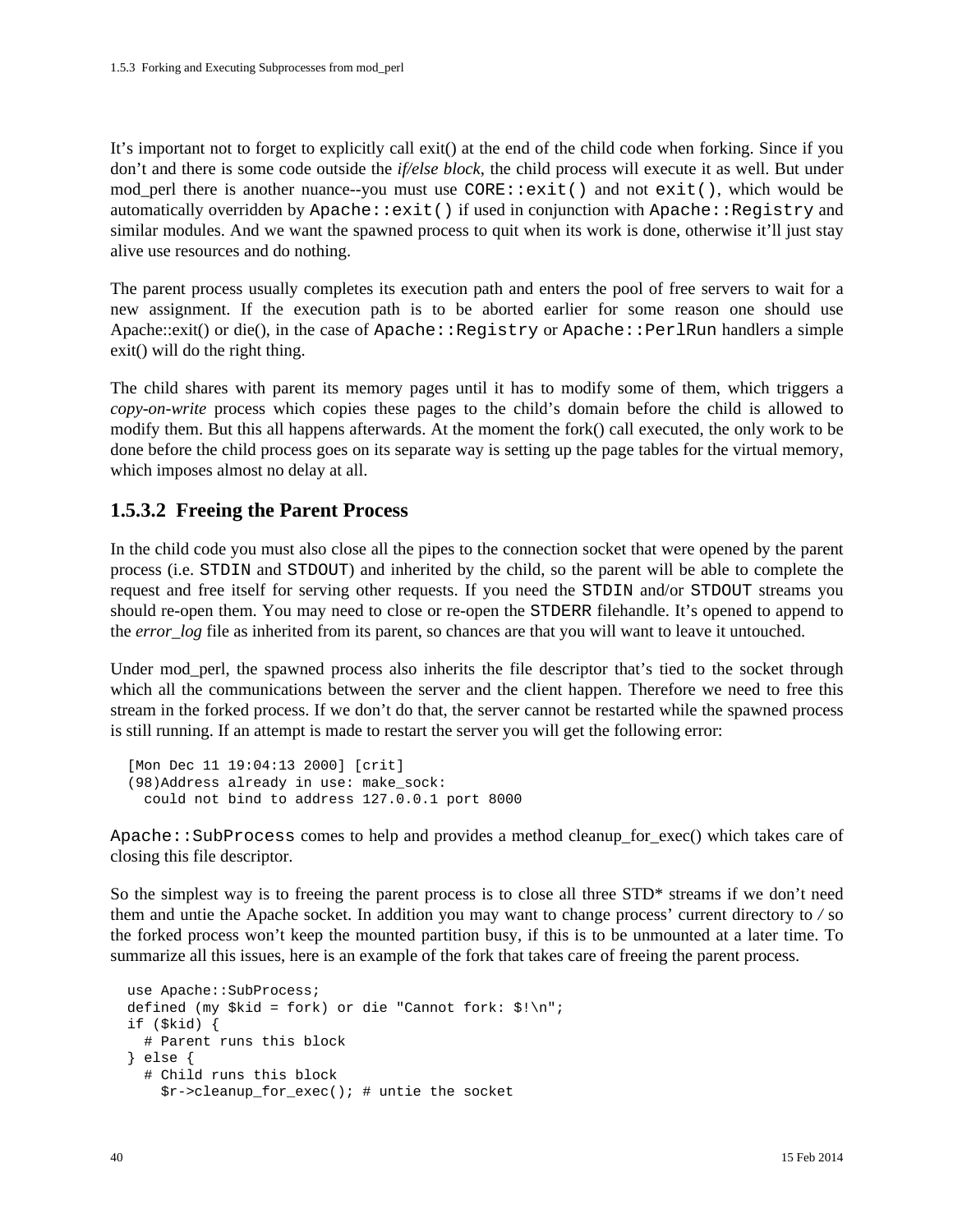```
 chdir '/' or die "Can't chdir to /: $!";
     close STDIN;
     close STDOUT;
     close STDERR;
   # some code comes here
     CORE::exit(0);
 }
 # possibly more code here usually run by the parent
```
Of course between the freeing the parent code and child process termination the real code is to be placed.

#### **1.5.3.3 Detaching the Forked Process**

Now what happens if the forked process is running and we decided that we need to restart the web-server? This forked process will be aborted, since when parent process will die during the restart it'll kill its child processes as well. In order to avoid this we need to detach the process from its parent session, by opening a new session with help of setsid() system call, provided by the POSIX module:

```
 use POSIX 'setsid';
defined (my $kid = fork) or die "Cannot fork: \sin^n i if ($kid) {
   # Parent runs this block
 } else {
   # Child runs this block
     setsid or die "Can't start a new session: $!";
     ...
 }
```
Now the spawned child process has a life of its own, and it doesn't depend on the parent anymore.

#### **1.5.3.4 Avoiding Zombie Processes**

Now let's talk about zombie processes.

Normally, every process has its parent. Many processes are children of the init process, whose PID is 1. When you fork a process you must wait() or waitpid() for it to finish. If you don't wait() for it, it becomes a zombie.

A zombie is a process that doesn't have a parent. When the child quits, it reports the termination to its parent. If no parent wait()s to collect the exit status of the child, it gets *"confused"* and becomes a ghost process, that can be seen as a process, but not killed. It will be killed only when you stop the parent process that spawned it!

Generally the  $ps(1)$  utility displays these processes with the  $\leq$  defunc  $\geq$  tag, and you will see the zombies counter increment when doing top(). These zombie processes can take up system resources and are generally undesirable.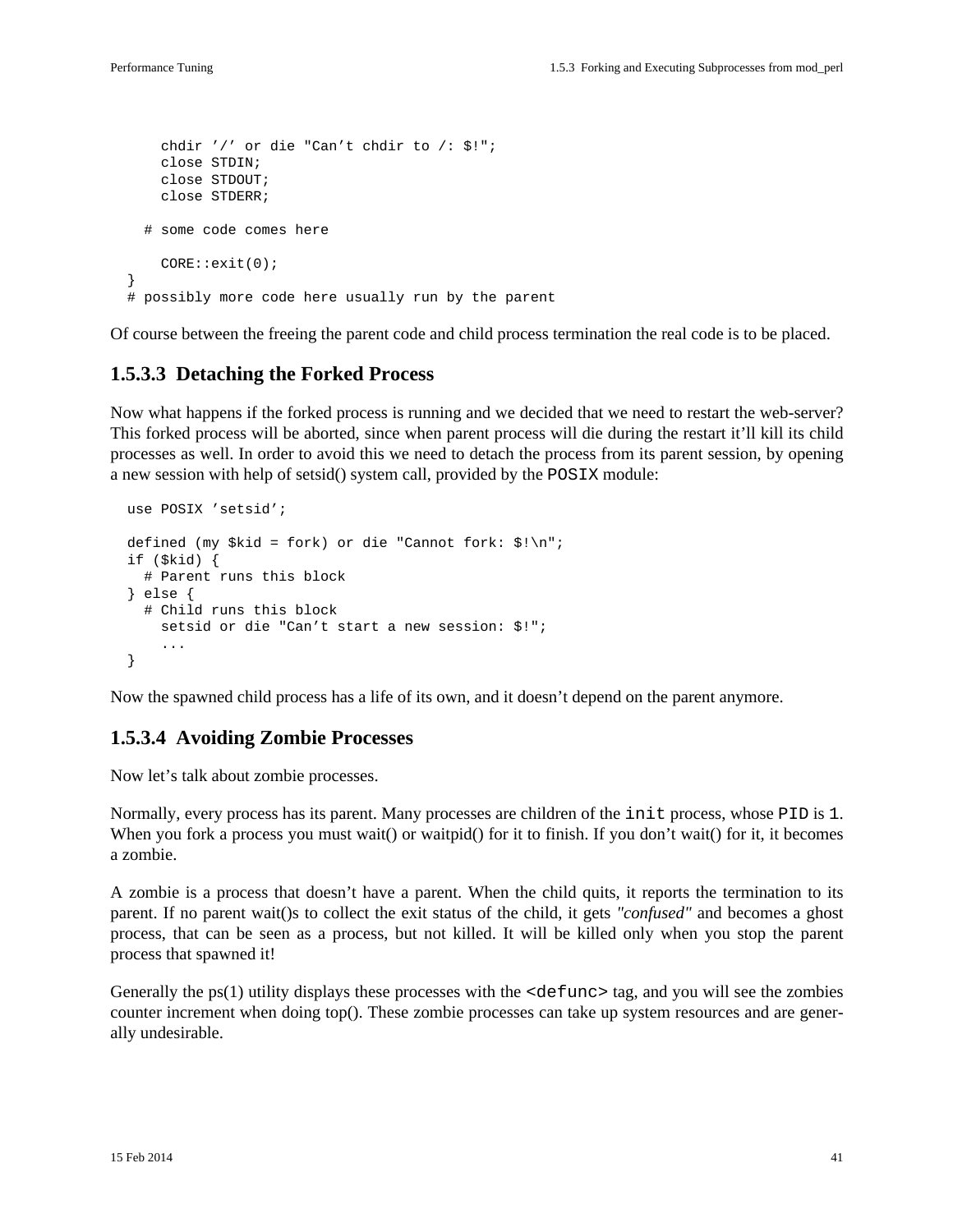So the proper way to do a fork is:

```
my \zeta r = \text{shift};
 $r->send_http_header('text/plain');
 defined (my $kid = fork) or die "Cannot fork: $!";
 if ($kid) {
   waitpid($kid,0);
  print "Parent has finished\n";
 } else {
     # do something
     CORE::exit(0);
 }
```
In most cases the only reason you would want to fork is when you need to spawn a process that will take a long time to complete. So if the Apache process that spawns this new child process has to wait for it to finish, you have gained nothing. You can neither wait for its completion (because you don't have the time to), nor continue because you will get yet another zombie process. This is called a blocking call, since the process is blocked to do anything else before this call gets completed.

The simplest solution is to ignore your dead children. Just add this line before the fork() call:

\$SIG{CHLD} = 'IGNORE';

When you set the CHLD (SIGCHLD in C) signal handler to 'IGNORE', all the processes will be collected by the init process and are therefore prevented from becoming zombies. This doesn't work everywhere, however. It proved to work at least on Linux OS.

Note that you cannot localize this setting with local(). If you do, it won't have the desired effect.

[META: Can anyone explain why localization doesn't work?]

So now the code would look like this:

```
my \zeta r = \text{shift};
 $r->send_http_header('text/plain');
$SIG{CHLD} = 'IGNORE'; defined (my $kid = fork) or die "Cannot fork: $!\n";
 if ($kid) {
     print "Parent has finished\n";
 } else {
     # do something time-consuming
     CORE::exit(0);
 }
```
Note that waitpid() call has gone. The  $SIG{CHLD} = 'IGNORE'$ ; statement protects us from zombies, as explained above.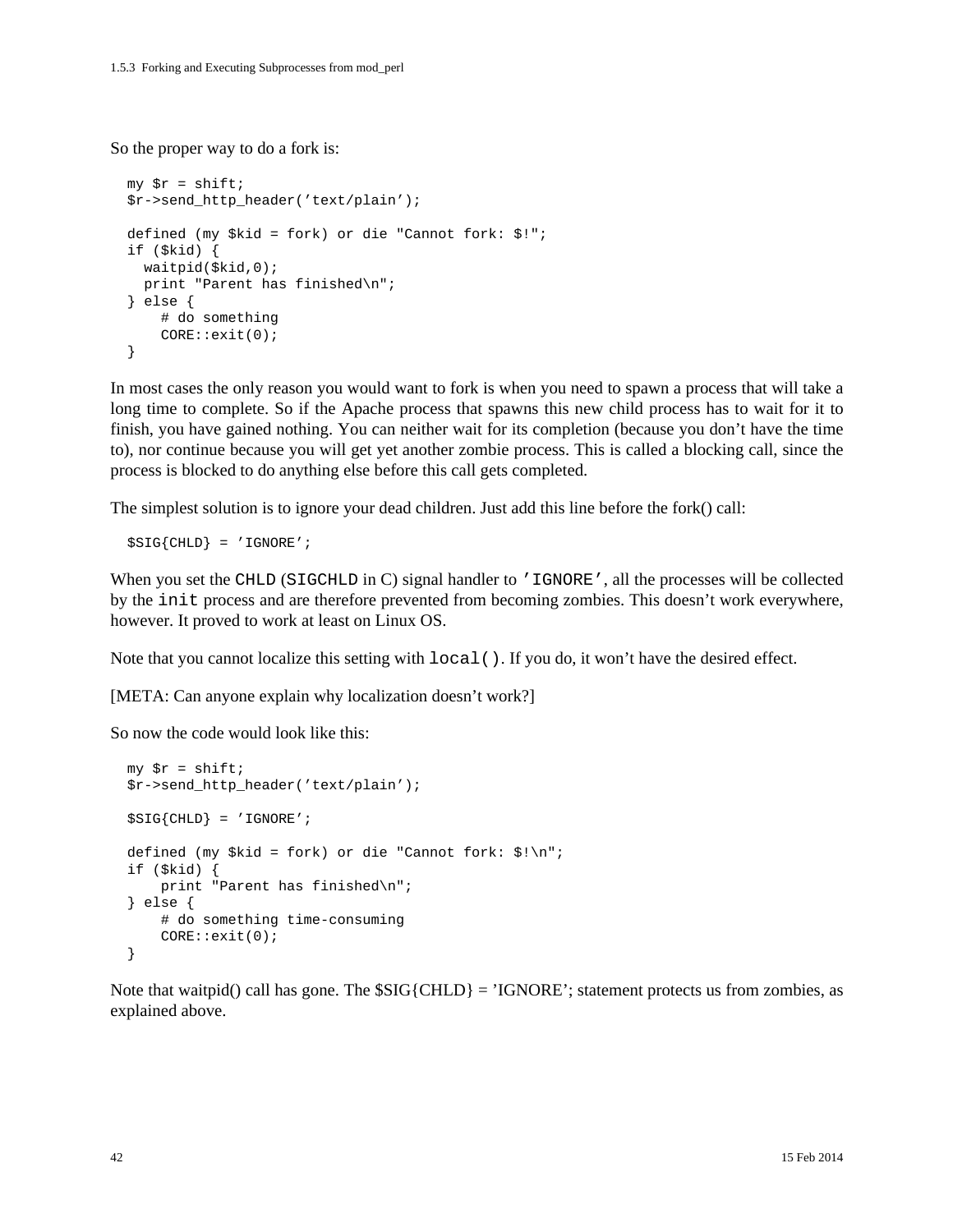Another, more portable, but slightly more expensive solution is to use a double fork approach.

```
my \zeta r = \text{shift};
 $r->send_http_header('text/plain');
 defined (my $kid = fork) or die "Cannot fork: $!\n";
 if ($kid) {
   waitpid($kid,0);
 } else {
   defined (my $grandkid = fork) or die "Kid cannot fork: $!\n";
   if ($grandkid) {
     CORE::exit(0);
   } else {
     # code here
     # do something long lasting
     CORE::exit(0);
   }
 }
```
Grandkid becomes a *"child of init"*, i.e. the child of the process whose PID is 1.

Note that the previous two solutions do allow you to know the exit status of the process, but in our example we didn't care about it.

Another solution is to use a different *SIGCHLD* handler:

```
 use POSIX 'WNOHANG';
$SIG{CHLD} = sub { while ( waiting(-1,WNOHANG)>0 ) };
```
Which is useful when you fork() more than one process. The handler could call wait() as well, but for a variety of reasons involving the handling of stopped processes and the rare event in which two children exit at nearly the same moment, the best technique is to call waitpid() in a tight loop with a first argument of -1 and a second argument of WNOHANG. Together these arguments tell waitpid() to reap the next child that's available, and prevent the call from blocking if there happens to be no child ready for reaping. The handler will loop until waitpid() returns a negative number or zero, indicating that no more reapable children remain.

While you test and debug your code that uses one of the above examples, You might want to write some debug information to the error\_log file so you know what happens.

Read *perlipc* manpage for more information about signal handlers.

#### **1.5.3.5 A Complete Fork Example**

Now let's put all the bits of code together and show a well written fork code that solves all the problems discussed so far. We will use an Apache: : Registry script for this purpose:

```
 proper_fork1.pl
 ---------------
 use strict;
 use POSIX 'setsid';
 use Apache::SubProcess;
```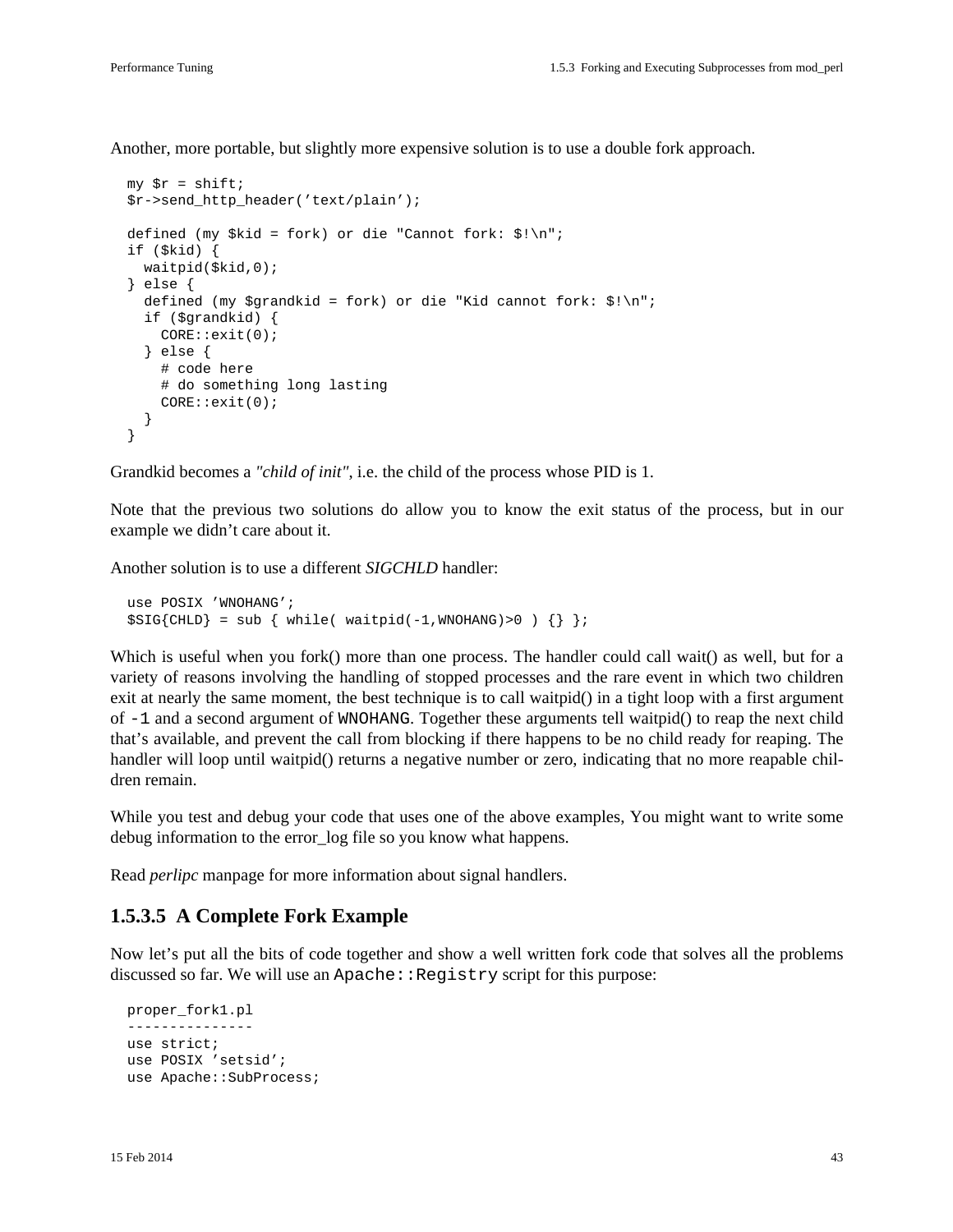```
my \text{sr} = \text{shift};
 $r->send_http_header("text/plain");
 $SIG{CHLD} = 'IGNORE';
 defined (my $kid = fork) or die "Cannot fork: $!\n";
 if ($kid) {
  print "Parent $$ has finished, kid's PID: $kid\n";
 } else {
     $r->cleanup_for_exec(); # untie the socket
     chdir '/' or die "Can't chdir to /: $!";
     open STDIN, '/dev/null' or die "Can't read /dev/null: $!";
     open STDOUT, '>/dev/null'
         or die "Can't write to /dev/null: $!";
     open STDERR, '>/tmp/log' or die "Can't write to /tmp/log: $!";
     setsid or die "Can't start a new session: $!";
     my $oldfh = select STDERR;
    local \hat{s}| = 1;
     select $oldfh;
     warn "started\n";
     # do something time-consuming
     sleep 1, warn "$_\n" for 1..20;
     warn "completed\n";
    CORE::exit(0); # terminate the process
 }
```
The script starts with the usual declaration of the strict mode, loading the POSIX and Apache:: SubProcess modules and importing of the setsid() symbol from the POSIX package.

The HTTP header is sent next, with the *Content-type* of *text/plain*. The parent process gets ready to ignore the child, to avoid zombies and the fork is called.

The program gets its personality split after fork and the if conditional evaluates to a true value for the parent process, and to a false value for the child process, therefore the first block is executed by the parent and the second by the child.

The parent process announces his PID and the PID of the spawned process and finishes its block. If there will be any code outside it will be executed by the parent as well.

The child process starts its code by disconnecting from the socket, changing its current directory to /, opening the STDIN and STDOUT streams to */dev/null*, which in effect closes them both before opening. In fact in this example we don't need neither of these, so we could just close() both. The child process completes its disengagement from the parent process by opening the STDERR stream to */tmp/log*, so it could write there, and creating a new session with help of setsid(). Now the child process has nothing to do with the parent process and can do the actual processing that it has to do. In our example it performs a simple series of warnings, which are logged into */tmp/log*: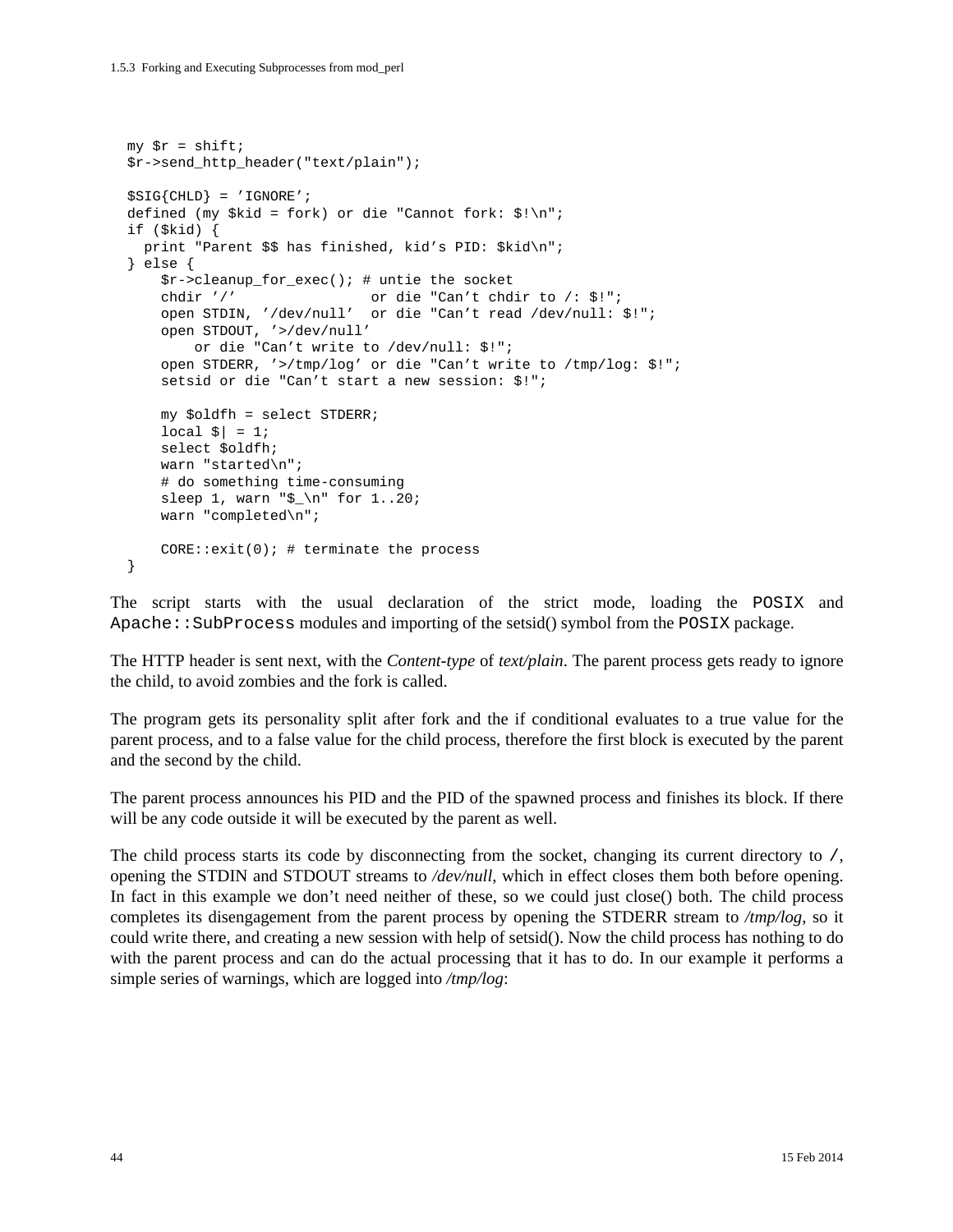```
 my $oldfh = select STDERR;
local \vert \xi \vert = 1;
 select $oldfh;
 warn "started\n";
 # do something time-consuming
sleep 1, warn "\frac{1}{5}" for 1..20;
 warn "completed\n";
```
The localized setting of  $\frac{1}{5}$  = 1 unbuffers the STDERR stream, so we can immediately see the debug output generated by the program. In fact this setting is not required when the output is generated by warn().

Finally the child process terminates by calling:

CORE::exit(0);

which make sure that it won't get out of the block and run some code that it's not supposed to run.

This code example will allow you to verify that indeed the spawned child process has its own life, and its parent is free as well. Simply issue a request that will run this script, watch that the warnings are started to be written into the */tmp/log* file and issue a complete server stop and start. If everything is correct, the server will successfully restart and the long term process will still be running. You will know that it's still running, if the warnings will still be printed into the */tmp/log* file. You may need to raise the number of warnings to do above 20, to make sure that you don't miss the end of the run.

If there are only 5 warnings to be printed, you should see the following output in this file:

```
 started
 1
 2
 3
 4
 5
 completed
```
#### **1.5.3.6 Starting a Long Running External Program**

But what happens if we cannot just run a Perl code from the spawned process and we have a compiled utility, i.e. a program written in C. Or we have a Perl program which cannot be easily converted into a module, and thus called as a function. Of course in this case we have to use system(), exec(),  $qx()$  or '' (back ticks) to start it.

When using any of these methods and when the *Taint* mode is enabled, we must at least add the following code to untaint the *PATH* environment variable and delete a few other insecure environment variables. This information can be found in the *perlsec* manpage.

```
 $ENV{'PATH'} = '/bin:/usr/bin';
 delete @ENV{'IFS', 'CDPATH', 'ENV', 'BASH_ENV'};
```
Now all we have to do is to reuse the code from the previous section.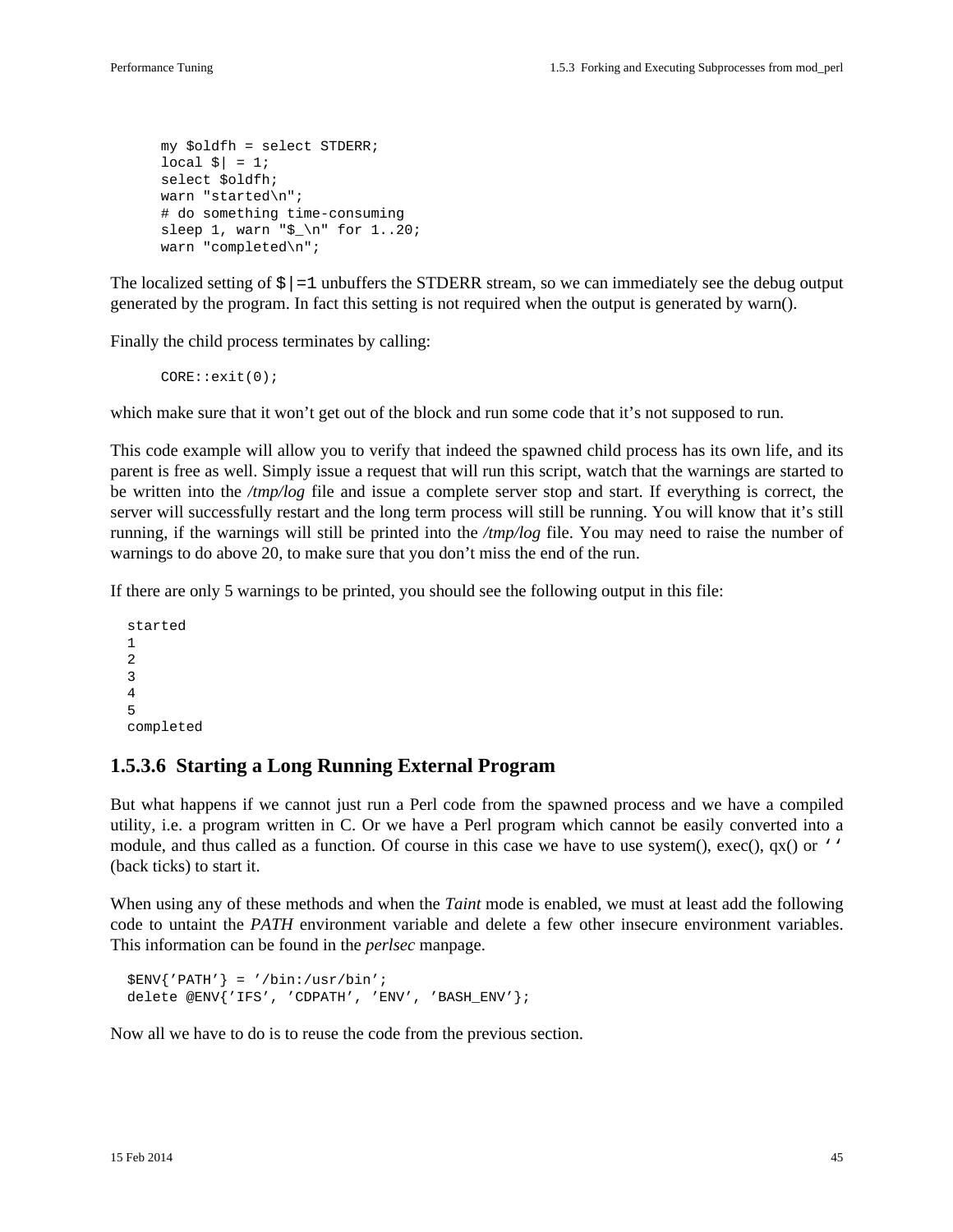First we move the core program into the *external.pl* file, add the shebang first line so the program will be executed by Perl, tell the program to run under *Taint* mode (-T) and possibly enable the *warnings* mode (-w) and make it executable:

```
 external.pl
 -----------
 #!/usr/bin/perl -Tw
 open STDIN, '/dev/null' or die "Can't read /dev/null: $!";
 open STDOUT, '>/dev/null'
    or die "Can't write to /dev/null: $!";
 open STDERR, '>/tmp/log' or die "Can't write to /tmp/log: $!";
 my $oldfh = select STDERR;
local \zeta = 1;
 select $oldfh;
 warn "started\n";
 # do something time-consuming
 sleep 1, warn "$_\n" for 1..20;
 warn "completed\n";
```
Now we replace the code that moved into the external program with exec() to call it:

```
 proper_fork_exec.pl
 -------------------
 use strict;
 use POSIX 'setsid';
use Apache:: SubProcess;
 $ENV{'PATH'} = '/bin:/usr/bin';
 delete @ENV{'IFS', 'CDPATH', 'ENV', 'BASH_ENV'};
my \zeta r = \text{shift};
 $r->send_http_header("text/html");
$SIG{CHLD} = 'IGNORE'; defined (my $kid = fork) or die "Cannot fork: $!\n";
 if ($kid) {
   print "Parent has finished, kid's PID: $kid\n";
 } else {
     $r->cleanup_for_exec(); # untie the socket
     chdir '/' or die "Can't chdir to /: $!";
     open STDIN, '/dev/null' or die "Can't read /dev/null: $!";
     open STDOUT, '>/dev/null'
        or die "Can't write to /dev/null: $!";
     open STDERR, '>&STDOUT' or die "Can't dup stdout: $!";
     setsid or die "Can't start a new session: $!";
     exec "/home/httpd/perl/external.pl" or die "Cannot execute exec: $!";
 }
```
Notice that exec() never returns unless it fails to start the process. Therefore you shouldn't put any code after exec()--it will be not executed in the case of success. Use system() or back-ticks instead if you want to continue doing other things in the process. But then you probably will want to terminate the process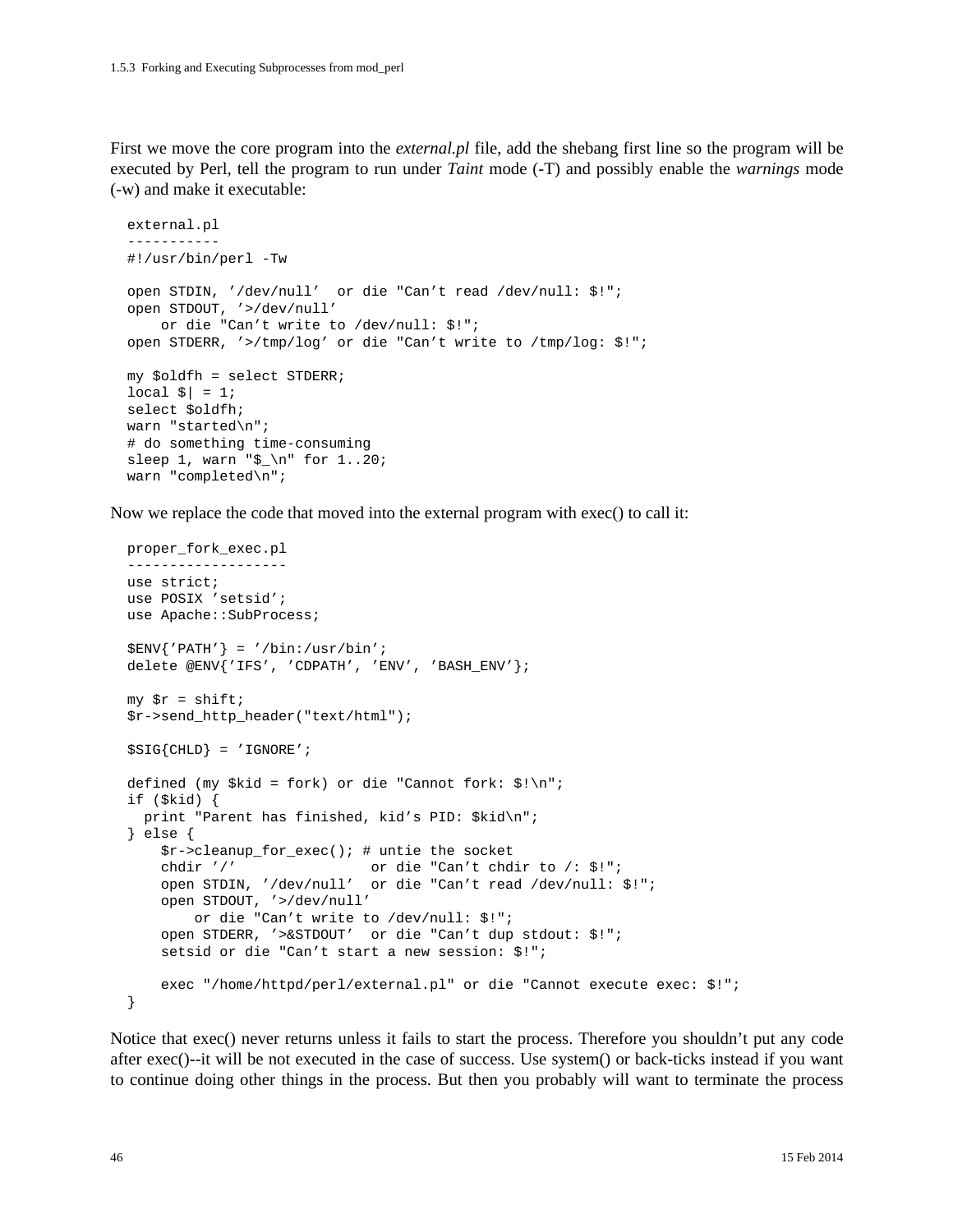after the program has finished. So you will have to write:

```
 system "/home/httpd/perl/external.pl" or die "Cannot execute system: $!";
 CORE::exit(0);
```
Another important nuance is that we have to close all STD\* stream in the forked process, even if the called program does that.

If the external program is written in Perl you may pass complicated data structures to it using one of the methods to serialize Perl data and then to restore it. The Storable and FreezeThaw modules come handy. Let's say that we have program *master.pl* calling program *slave.pl*:

```
 master.pl
 ---------
 # we are within the mod_perl code
 use Storable ();
my @params = (foo => 1, bar => 2);
 my $params = Storable::freeze(\@params);
 exec "./slave.pl", $params or die "Cannot execute exec: $!";
 slave.pl
 --------
 #!/usr/bin/perl -w
 use Storable ();
my @params = @ARGV ? @{ Storable::thaw(shift)||[] } : ();
 # do something
```
As you can see, *master.pl* serializes the @params data structure with Storable::freeze and passes it to *slave.pl* as a single argument. *slave.pl* restores the it with Storable::thaw, by shifting the first value of the ARGV array if available. The FreezeThaw module does a very similar thing.

#### **1.5.3.7 Starting a Short Running External Program**

Sometimes you need to call an external program and you cannot continue before this program completes its run and optionally returns some result. In this case the fork solution doesn't help. But we have a few ways to execute this program. First using system():

```
 system "perl -e 'print 5+5'"
```
We believe that you will never call the perl interperter for doing this simple calculation, but for the sake of a simple example it's good enough.

The problem with this approach is that we cannot get the results printed to STDOUT, and that's where back-ticks or qx() come to help. If you use either:

my \$result = 'perl -e 'print 5+5'';

or: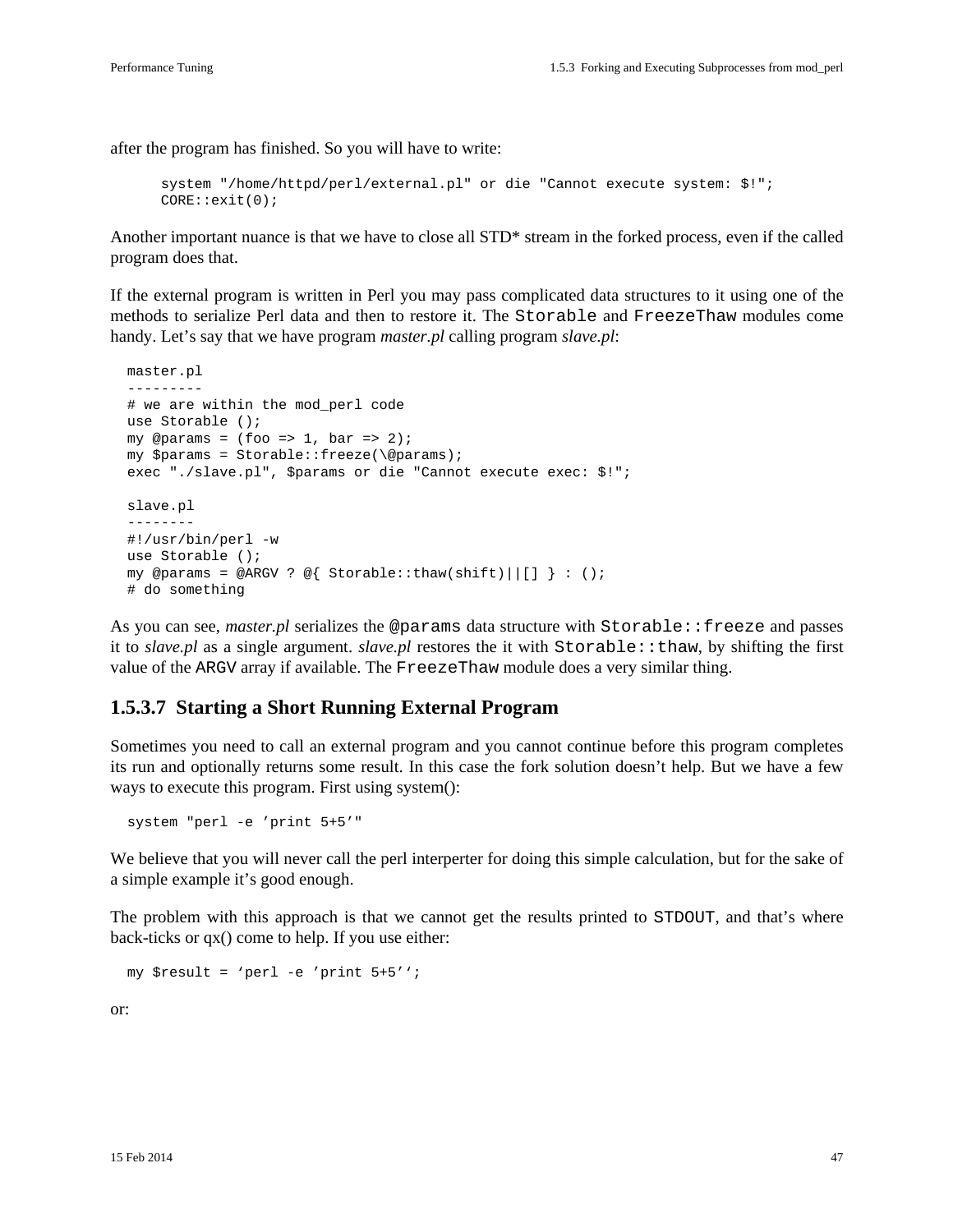my \$result =  $qx{peri -e$  'print  $5+5'$ };

the whole output of the external program will be stored in the \$result variable.

Of course you can use other solutions, like opening a pipe (| to the program) if you need to submit many arguments and more evolved solutions provided by other Perl modules like  $IPC:Open2$  which allows to open a process for both reading and writing.

#### **1.5.3.8 Executing system() or exec() in the Right Way**

The exec() and system() system calls behave identically in the way they spawn a program. For example let's use system() as an example. Consider the following code:

```
 system("echo","Hi");
```
Perl will use the first argument as a program to execute, find /bin/echo along the search path, invoke it directly and pass the *Hi* string as an argument.

Perl's system() is **not** the system(3) call [C-library]. This is how the arguments to system() get interpreted. When there is a single argument to system(), it'll be checked for having shell metacharacters first (like \*,?), and if there are any--Perl interpreter invokes a real shell program (/bin/sh -c on Unix platforms). If you pass a list of arguments to system(), they will be not checked for metacharacters, but split into words if required and passed directly to the C-level execvp() system call, which is more efficient. That's a *very* nice optimization. In other words, only if you do:

```
 system "sh -c 'echo *'"
```
will the operating system actually exec() a copy of /bin/sh to parse your command. But even then since *sh* is almost certainly already running somewhere, the system will notice that (via the disk inode reference) and replace your virtual memory page table with one pointing to the existing program code plus your data space, thus will not create this overhead.

### *1.5.4 OS Specific Parameters for Proxying*

Most of the mod\_perl enabled servers use a proxy front-end server. This is done in order to avoid serving static objects, and also so that generated output which might be received by slow clients does not cause the heavy but very fast mod\_perl servers from idly waiting.

There are very important OS parameters that you might want to change in order to improve the server performance. This topic is discussed in the section: Setting the Buffering Limits on Various OSes

# **1.6 Performance Tuning by Tweaking Apache Configuration**

Correct configuration of the MinSpareServers, MaxSpareServers, StartServers, MaxClients, and MaxRequestsPerChild parameters is very important. There are no defaults. If they are too low, you will under-use the system's capabilities. If they are too high, the chances are that the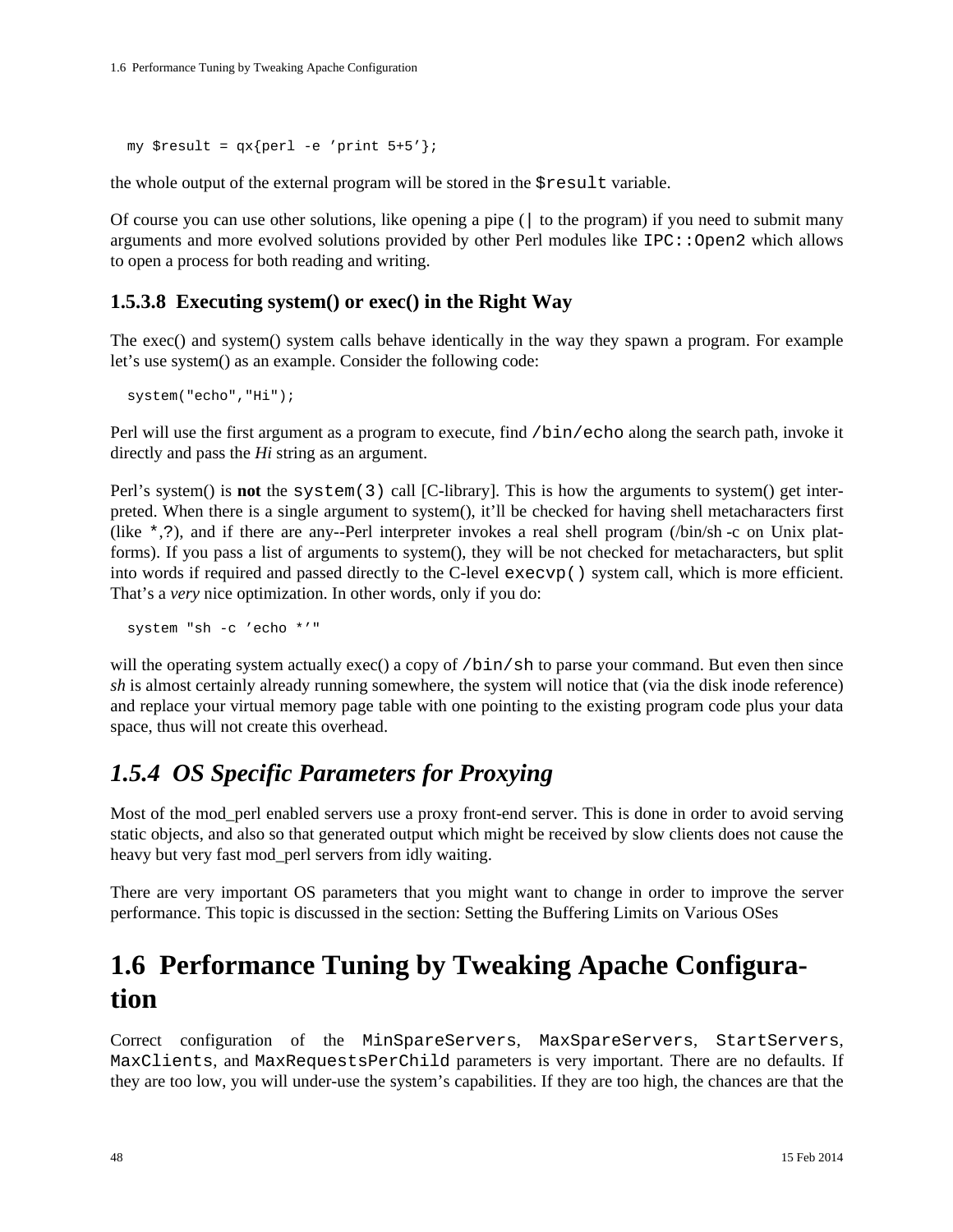server will bring the machine to its knees.

All the above parameters should be specified on the basis of the resources you have. With a plain apache server, it's no big deal if you run many servers since the processes are about 1Mb and don't eat a lot of your RAM. Generally the numbers are even smaller with memory sharing. The situation is different with mod\_perl. I have seen mod\_perl processes of 20Mb and more. Now if you have MaxClients set to 50: 50x20Mb = 1Gb. Do you have 1Gb of RAM? Maybe not. So how do you tune the parameters? Generally by trying different combinations and benchmarking the server. Again mod\_perl processes can be of much smaller size with memory sharing.

Before you start this task you should be armed with the proper weapon. You need the **crashme** utility, which will load your server with the mod\_perl scripts you possess. You need it to have the ability to emulate a multiuser environment and to emulate the behavior of multiple clients calling the mod\_perl scripts on your server simultaneously. While there are commercial solutions, you can get away with free ones which do the same job. You can use the ApacheBench **ab** utility which comes with the Apache distribution, the crashme script which uses LWP::Parallel::UserAgent, httperf or http\_load.

It is important to make sure that you run the load generator (the client which generates the test requests) on a system that is more powerful than the system being tested. After all we are trying to simulate Internet users, where many users are trying to reach your service at once. Since the number of concurrent users can be quite large, your testing machine must be very powerful and capable of generating a heavy load. Of course you should not run the clients and the server on the same machine. If you do, your test results would be invalid. Clients will eat CPU and memory that should be dedicated to the server, and vice versa.

### *1.6.1 Configuration Tuning with ApacheBench*

We are going to use ApacheBench (ab) utility to tune our server's configuration. We will simulate 10 users concurrently requesting a very light script at

<http://www.example.com/perl/access/access.cgi>. Each simulated user makes 10 requests.

% ./ab -n 100 -c 10 http://www.example.com/perl/access/access.cgi

The results are:

| Document Path:         | /perl/access/access.cqi |
|------------------------|-------------------------|
| Document Length:       | 16 bytes                |
|                        |                         |
| Concurrency Level:     | 10                      |
| Time taken for tests:  | $1.683$ seconds         |
| Complete requests:     | 100                     |
| Failed requests:       | O                       |
| Total transferred:     | 16100 bytes             |
| HTML transferred:      | 1600 bytes              |
| Requests per second:   | 59.42                   |
| Transfer rate:         | 9.57 kb/s received      |
|                        |                         |
| Connnection Times (ms) |                         |
|                        |                         |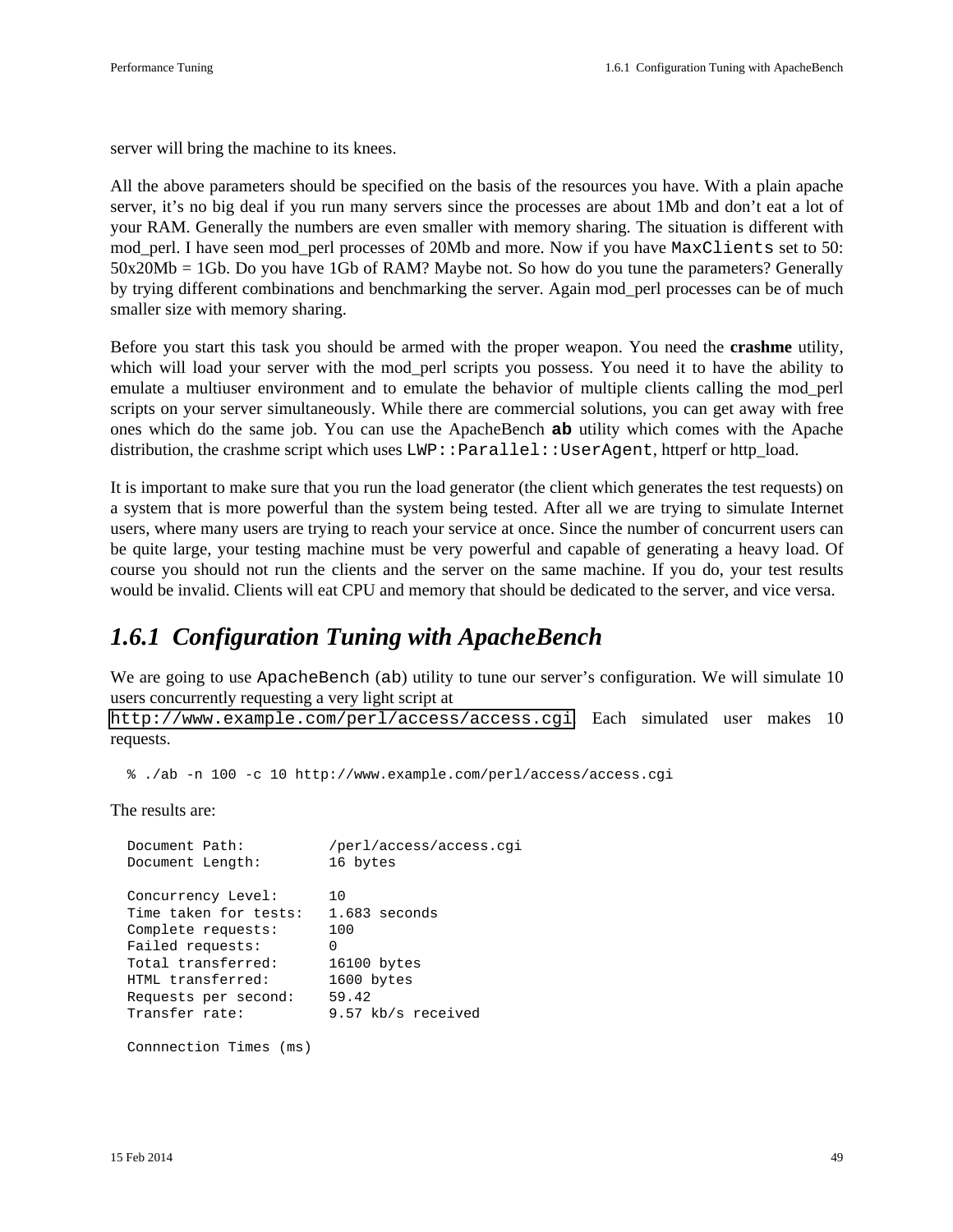|             | min    | avq | max  |
|-------------|--------|-----|------|
| Connect:    | $\cup$ | 29  | 101  |
| Processing: | 77     | 124 | 1259 |
| Total:      | 77     | 153 | 1360 |

The only numbers we really care about are:

 Complete requests: 100 Failed requests: 0 Requests per second: 59.42

Let's raise the request load to 100 x 10 (10 users, each makes 100 requests):

```
 % ./ab -n 1000 -c 10 http://www.example.com/perl/access/access.cgi
 Concurrency Level: 10
 Complete requests: 1000
Failed requests: 0
 Requests per second: 139.76
```
As expected, nothing changes -- we have the same 10 concurrent users. Now let's raise the number of concurrent users to 50:

```
 % ./ab -n 1000 -c 50 http://www.example.com/perl/access/access.cgi
 Complete requests: 1000
Failed requests: 0
 Requests per second: 133.01
```
We see that the server is capable of serving 50 concurrent users at 133 requests per second! Let's find the upper limit. Using -n 10000 -c 1000 failed to get results (Broken Pipe?). Using -n 10000 -c 500 resulted in 94.82 requests per second. The server's performance went down with the high load.

The above tests were performed with the following configuration:

```
 MinSpareServers 6
 MaxSpareServers 8
 StartServers 10
 MaxClients 50
 MaxRequestsPerChild 1500
```
Now let's kill each child after it serves a single request. We will use the following configuration:

```
 MinSpareServers 6
 MaxSpareServers 8
 StartServers 10
 MaxClients 100
 MaxRequestsPerChild 1
```
Simulate 50 users each generating a total of 20 requests:

% ./ab -n 1000 -c 50 http://www.example.com/perl/access/access.cgi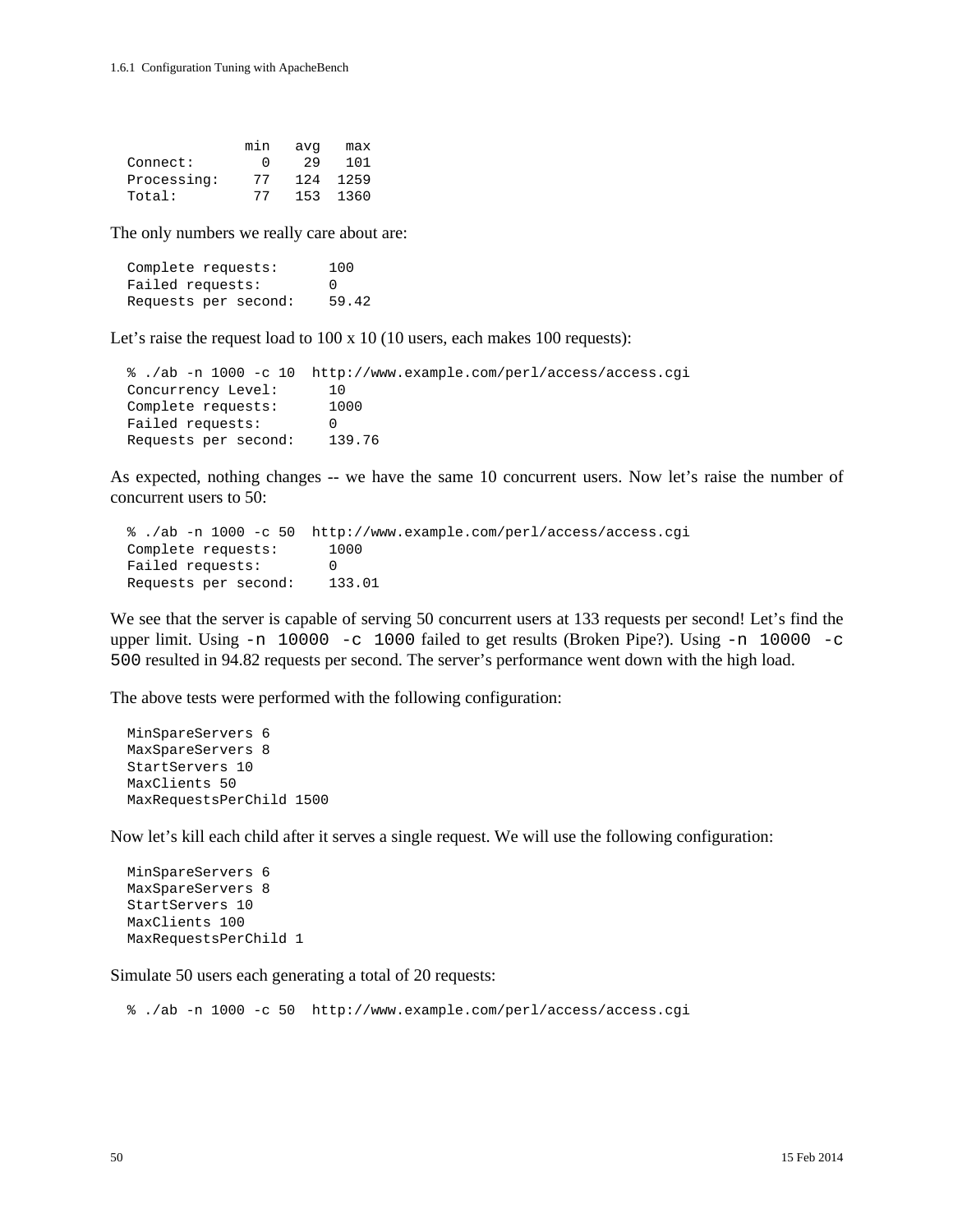The benchmark timed out with the above configuration.... I watched the output of **ps** as I ran it, the parent process just wasn't capable of respawning the killed children at that rate. When I raised the MaxRequestsPerChild to 10, I got 8.34 requests per second. Very bad - 18 times slower! You can't benchmark the importance of the MinSpareServers, MaxSpareServers and StartServers with this kind of test.

Now let's reset MaxRequestsPerChild to 1500, but reduce MaxClients to 10 and run the same test:

```
 MinSpareServers 6
 MaxSpareServers 8
 StartServers 10
 MaxClients 10
 MaxRequestsPerChild 1500
```
I got 27.12 requests per second, which is better but still 4-5 times slower. (I got 133 with MaxClients set to 50.)

**Summary:** I have tested a few combinations of the server configuration variables (MinSpareServers, MaxSpareServers, StartServers, MaxClients and MaxRequestsPerChild). The results I got are as follows:

MinSpareServers, MaxSpareServers and StartServers are only important for user response times. Sometimes users will have to wait a bit.

The important parameters are MaxClients and MaxRequestsPerChild. MaxClients should be not too big, so it will not abuse your machine's memory resources, and not too small, for if it is your users will be forced to wait for the children to become free to serve them. MaxRequestsPerChild should be as large as possible, to get the full benefit of mod\_perl, but watch your server at the beginning to make sure your scripts are not leaking memory, thereby causing your server (and your service) to die very fast.

Also it is important to understand that we didn't test the response times in the tests above, but the ability of the server to respond under a heavy load of requests. If the test script was heavier, the numbers would be different but the conclusions very similar.

The benchmarks were run with:

 HW: RS6000, 1Gb RAM SW: AIX 4.1.5 . mod\_perl 1.16, apache 1.3.3 Machine running only mysql, httpd docs and mod\_perl servers. Machine was \_completely\_ unloaded during the benchmarking.

After each server restart when I changed the server's configuration, I made sure that the scripts were preloaded by fetching a script at least once for every child.

It is important to notice that none of the requests timed out, even if it was kept in the server's queue for more than a minute! That is the way **ab** works, which is OK for testing purposes but will be unacceptable in the real world - users will not wait for more than five to ten seconds for a request to complete, and the client (i.e. the browser) will time out in a few minutes.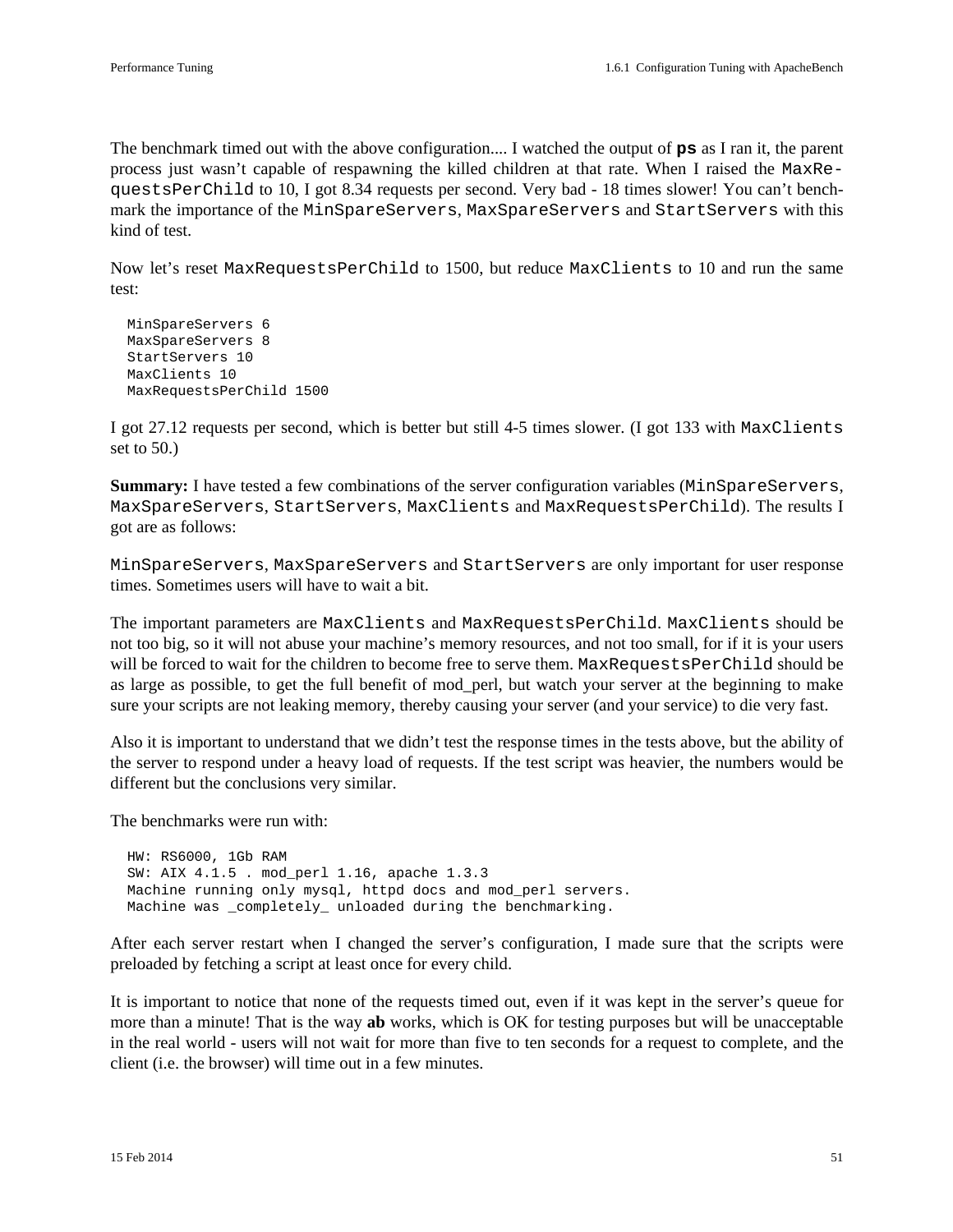Now let's take a look at some real code whose execution time is more than a few milliseconds. We will do some real testing and collect the data into tables for easier viewing.

I will use the following abbreviations:

 NR = Total Number of Request NC = Concurrency MC = MaxClients MRPC = MaxRequestsPerChild RPS = Requests per second

Running a mod\_perl script with lots of mysql queries (the script under test is mysqld limited) [\(http://www.example.com/perl/access/access.cgi?do\\_sub=query\\_form\)](http://www.example.com/perl/access/access.cgi?do_sub=query_form), with the configuration:

MinSpareServers 8 MaxSpareServers 16 StartServers 10 MaxClients 50 MaxRequestsPerChild 5000

gives us:

| NR   | NC. | RPS comment |                         |
|------|-----|-------------|-------------------------|
| 1 O  | 1 O | 3.33        | # not a reliable figure |
|      |     |             |                         |
| 100  | 1 O | 3.94        |                         |
| 1000 | 1 O | 4.62        |                         |
| 1000 | 50  | 4.09        |                         |

**Conclusions:** Here I wanted to show that when the application is slow (not due to perl loading, code compilation and execution, but limited by some external operation) it almost does not matter what load we place on the server. The RPS (Requests per second) is almost the same. Given that all the requests have been served, you have the ability to queue the clients, but be aware that anything that goes into the queue means a waiting client and a client (browser) that might time out!

Now we will benchmark the same script without using the mysql (code limited by perl only): [\(http://www.example.com/perl/access/access.cgi\)](http://www.example.com/perl/access/access.cgi), it's the same script but it just returns the HTML form, without making SQL queries.

| MinSpareServers<br>MaxSpareServers<br>StartServers<br>MaxClients |          | 8<br>16<br>10<br>50<br>MaxRequestsPerChild 5000 |                         |  |
|------------------------------------------------------------------|----------|-------------------------------------------------|-------------------------|--|
| NR.                                                              | NC       | <b>RPS</b>                                      | comment                 |  |
| 10<br>100                                                        | 10<br>10 | 26.95<br>30.88                                  | # not a reliable fiqure |  |
| 1000                                                             | 10       | 29.31                                           |                         |  |
| 1000                                                             | 50       | 28.01                                           |                         |  |
| 1000                                                             | 100      | 29.74                                           |                         |  |
| 10000                                                            | 200      | 24.92                                           |                         |  |
| 100000                                                           | 400      | 24.95                                           |                         |  |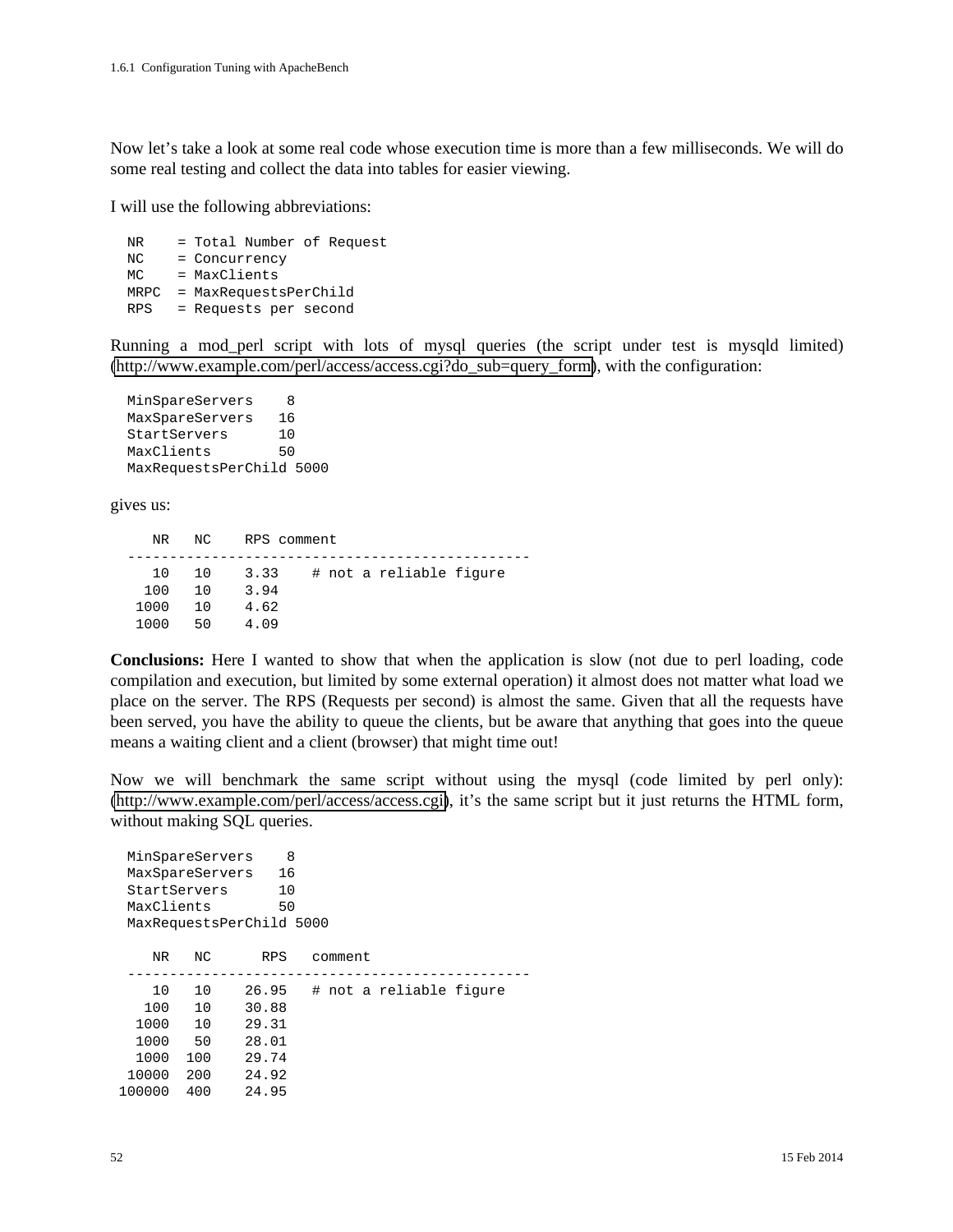**Conclusions:** This time the script we executed was pure perl (not limited by I/O or mysql), so we see that the server serves the requests much faster. You can see the number of requests per second is almost the same for any load, but goes lower when the number of concurrent clients goes beyond MaxClients. With 25 RPS, the machine simulating a load of 400 concurrent clients will be served in 16 seconds. To be more realistic, assuming a maximum of 100 concurrent clients and 30 requests per second, the client will be served in 3.5 seconds. Pretty good for a highly loaded server.

Now we will use the server to its full capacity, by keeping all MaxClients clients alive all the time and having a big MaxRequestsPerChild, so that no child will be killed during the benchmarking.

| MinSpareServers |                          |     | 50         |         |  |
|-----------------|--------------------------|-----|------------|---------|--|
|                 | MaxSpareServers          |     | 50         |         |  |
|                 | StartServers             |     | 50         |         |  |
|                 | MaxClients               |     | 50         |         |  |
|                 | MaxRequestsPerChild 5000 |     |            |         |  |
|                 | NR.                      | NC. | <b>RPS</b> | comment |  |
|                 | 100                      | 10  | 32.05      |         |  |
|                 | 1000                     | 10  | 33.14      |         |  |
|                 | 1000                     | 50  | 33.17      |         |  |
|                 | 1000                     | 100 | 31.72      |         |  |
|                 | 10000                    | 200 | 31.60      |         |  |

Conclusion: In this scenario there is no overhead involving the parent server loading new children, all the servers are available, and the only bottleneck is contention for the CPU.

Now we will change MaxClients and watch the results: Let's reduce MaxClients to 10.

| MinSpareServers |     | 8                        |                         |
|-----------------|-----|--------------------------|-------------------------|
| MaxSpareServers |     | 10                       |                         |
| StartServers    |     | 10                       |                         |
| MaxClients      |     | 10                       |                         |
|                 |     | MaxRequestsPerChild 5000 |                         |
|                 |     |                          |                         |
| NR.             | NC. | <b>RPS</b>               | comment                 |
|                 |     |                          |                         |
| 10              | 10  | 23.87                    | # not a reliable fiqure |
| 100             | 10  | 32.64                    |                         |
| 1000            | 10  | 32.82                    |                         |
| 1000            | 50  | 30.43                    |                         |
| 1000            | 100 | 25.68                    |                         |
| 1000            | 500 | 26.95                    |                         |
| 2000            | 500 | 32.53                    |                         |

**Conclusions:** Very little difference! Ten servers were able to serve almost with the same throughput as 50 servers. Why? My guess is because of CPU throttling. It seems that 10 servers were serving requests 5 times faster than when we worked with 50 servers. In that case, each child received its CPU time slice five times less frequently. So having a big value for MaxClients, doesn't mean that the performance will be better. You have just seen the numbers!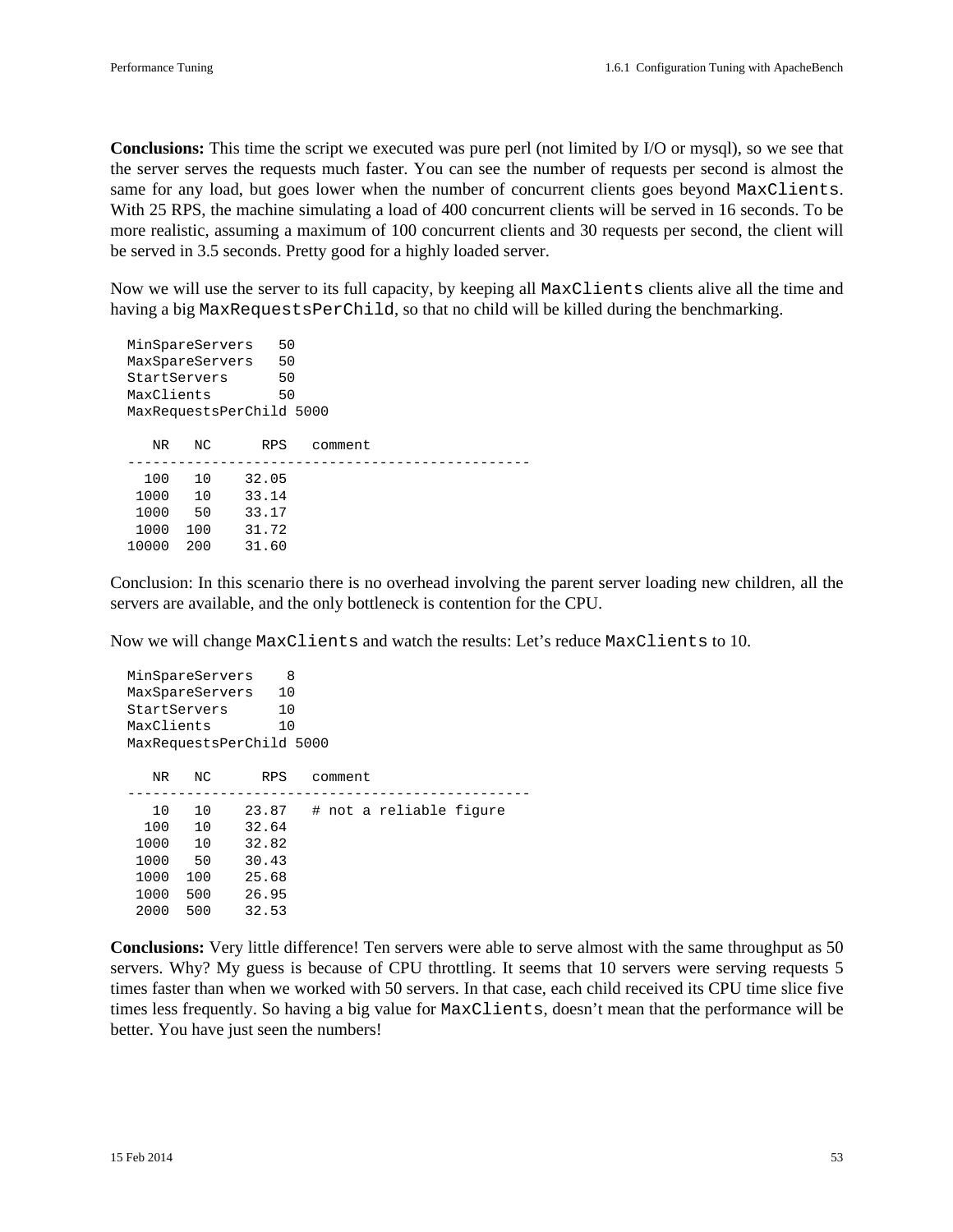Now we will start drastically to reduce MaxRequestsPerChild:

| MaxClients | 8<br>16<br>10<br>50 |                                                    |         |  |
|------------|---------------------|----------------------------------------------------|---------|--|
| NC         | <b>MRPC</b>         | <b>RPS</b>                                         | comment |  |
| 10         | 10                  | 5.77                                               |         |  |
| 10         | 5                   | 3.32                                               |         |  |
| 50         | 20                  | 8.92                                               |         |  |
| 50         | 10                  | 5.47                                               |         |  |
| 50         | 5                   | 2.83                                               |         |  |
| 100        | 10                  | 6.51                                               |         |  |
|            |                     | MinSpareServers<br>MaxSpareServers<br>StartServers |         |  |

**Conclusions:** When we drastically reduce MaxRequestsPerChild, the performance starts to become closer to plain mod\_cgi.

Here are the numbers of this run with mod\_cgi, for comparison:

```
MinSpareServers 8
 MaxSpareServers 16
 StartServers 10
 MaxClients 50
   NR NC RPS comment
       ------------------------------------------------
  100 10 1.12
  1000 50 1.14
  1000 100 1.13
```
**Conclusion**: mod\_cgi is much slower. :) In the first test, when NR/NC was 100/10, mod\_cgi was capable of 1.12 requests per second. In the same circumstances, mod\_perl was capable of 32 requests per second, nearly 30 times faster! In the first test each client waited about 100 seconds to be served. In the second and third tests they waited 1000 seconds!

### *1.6.2 Choosing MaxClients*

The MaxClients directive sets the limit on the number of simultaneous requests that can be supported. No more than this number of child server processes will be created. To configure more than 256 clients, you must edit the HARD\_SERVER\_LIMIT entry in httpd.h and recompile. In our case we want this variable to be as small as possible, because in this way we can limit the resources used by the server children. Since we can restrict each child's process size (see Preventing Your Processes from Growing), the calculation of MaxClients is pretty straightforward:

 Total RAM Dedicated to the Webserver MaxClients = ---------------------------------MAX child's process size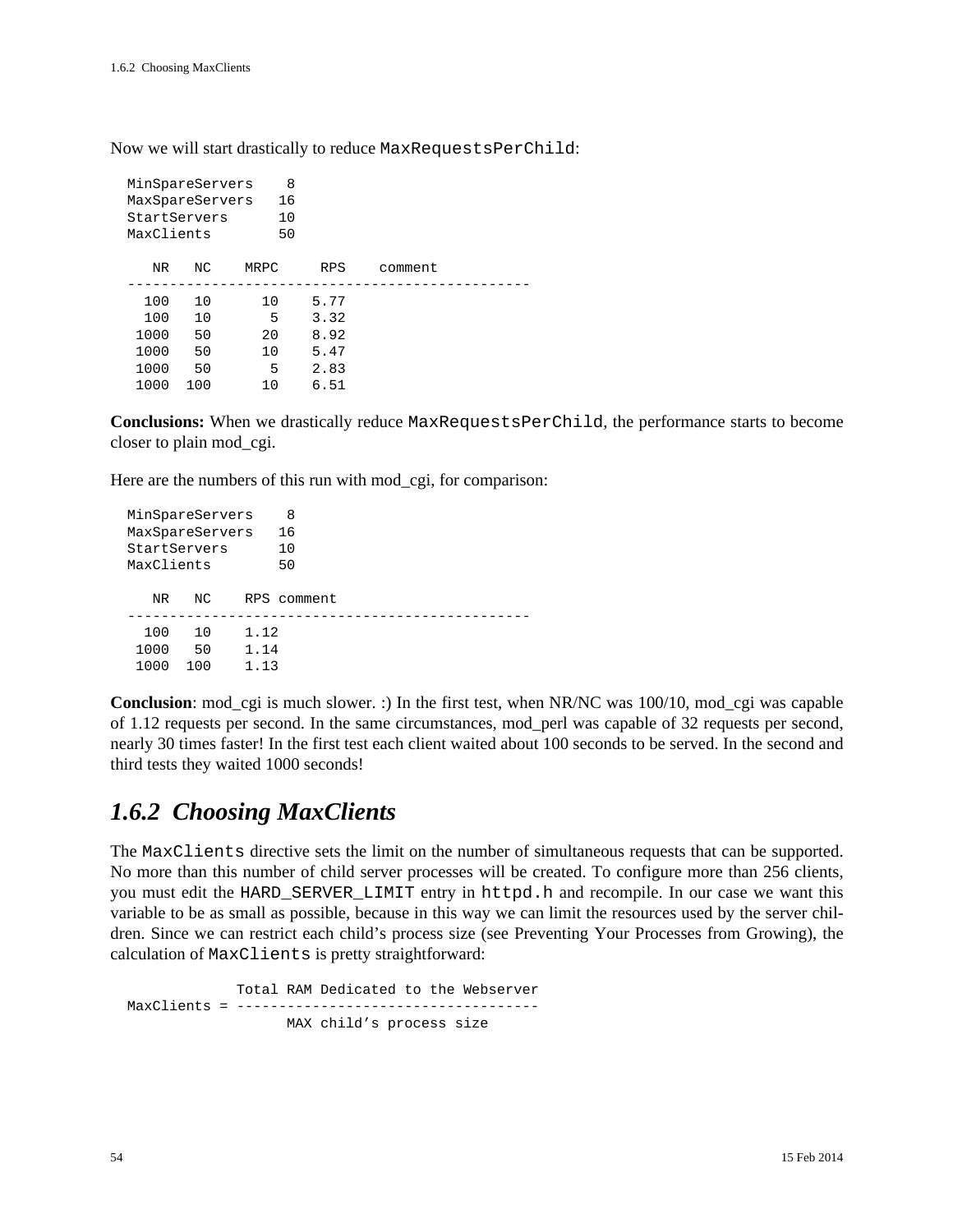So if I have 400Mb left for the webserver to run with, I can set MaxClients to be of 40 if I know that each child is limited to 10Mb of memory (e.g. with Apache:: SizeLimit).

You will be wondering what will happen to your server if there are more concurrent users than MaxClients at any time. This situation is signified by the following warning message in the error\_log:

 [Sun Jan 24 12:05:32 1999] [error] server reached MaxClients setting, consider raising the MaxClients setting

There is no problem -- any connection attempts over the MaxClients limit will normally be queued, up to a number based on the ListenBacklog directive. When a child process is freed at the end of a different request, the connection will be served.

It **is an error** because clients are being put in the queue rather than getting served immediately, despite the fact that they do not get an error response. The error can be allowed to persist to balance available system resources and response time, but sooner or later you will need to get more RAM so you can start more child processes. The best approach is to try not to have this condition reached at all, and if you reach it often you should start to worry about it.

It's important to understand how much real memory a child occupies. Your children can share memory between them when the OS supports that. You must take action to allow the sharing to happen - See Preload Perl modules at server startup. If you do this, the chances are that your MaxClients can be even higher. But it seems that it's not so simple to calculate the absolute number. If you come up with a solution please let us know! If the shared memory was of the same size throughout the child's life, we could derive a much better formula:

 Total\_RAM + Shared\_RAM\_per\_Child \* (MaxClients - 1) MaxClients = --------------------------------------------------- Max\_Process\_Size

which is:

```
 Total_RAM - Shared_RAM_per_Child
 MaxClients = ---------------------------------------
              Max_Process_Size - Shared_RAM_per_Child
```
Let's roll some calculations:

 Total\_RAM = 500Mb Max\_Process\_Size = 10Mb Shared\_RAM\_per\_Child = 4Mb 500 - 4 MaxClients = --------- = 82  $10 - 4$ 

With no sharing in place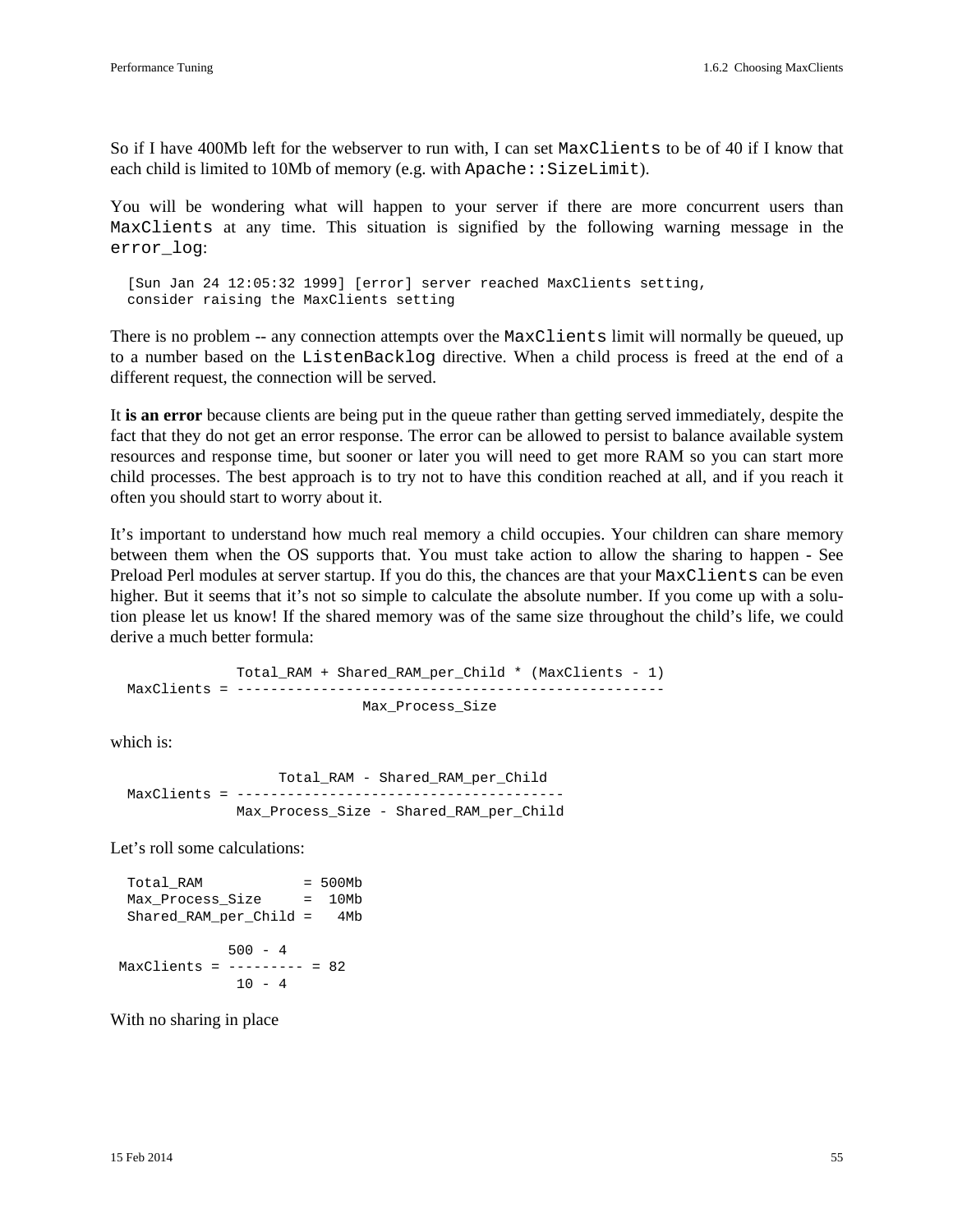500  $MaxClients = --- --- - - - - = 50$ 10

With sharing in place you can have 64% more servers without buying more RAM.

If you improve sharing and keep the sharing level, let's say:

```
 Total_RAM = 500Mb
 Max_Process_Size = 10Mb
  Shared_RAM_per_Child = 8Mb
            500 - 8MaxClients = --- --- - = 24610 - 8
```
392% more servers! Now you can feel the importance of having as much shared memory as possible.

# *1.6.3 Choosing MaxRequestsPerChild*

The MaxRequestsPerChild directive sets the limit on the number of requests that an individual child server process will handle. After MaxRequestsPerChild requests, the child process will die. If MaxRequestsPerChild is 0, then the process will live forever.

Setting MaxRequestsPerChild to a non-zero limit solves some memory leakage problems caused by sloppy programming practices, whereas a child process consumes more memory after each request.

If left unbounded, then after a certain number of requests the children will use up all the available memory and leave the server to die from memory starvation. Note that sometimes standard system libraries leak memory too, especially on OSes with bad memory management (e.g. Solaris 2.5 on x86 arch).

If this is your case you can set MaxRequestsPerChild to a small number. This will allow the system to reclaim the memory that a greedy child process consumed, when it exits after MaxRequestsPer-Child requests.

But beware -- if you set this number too low, you will lose some of the speed bonus you get from mod perl. Consider using Apache::PerlRun if this is the case.

Another approach is to use the Apache::SizeLimit or Apache::GTopLimit modules. By using either of these modules you should be able to discontinue using the MaxRequestPerChild, although for some developers, using both in combination does the job. In addition these modules allow you to kill httpd processes whose shared memory size drops below a specified limit or unshared memory size crosses a specified threshold.

See also Preload Perl modules at server startup and Sharing Memory.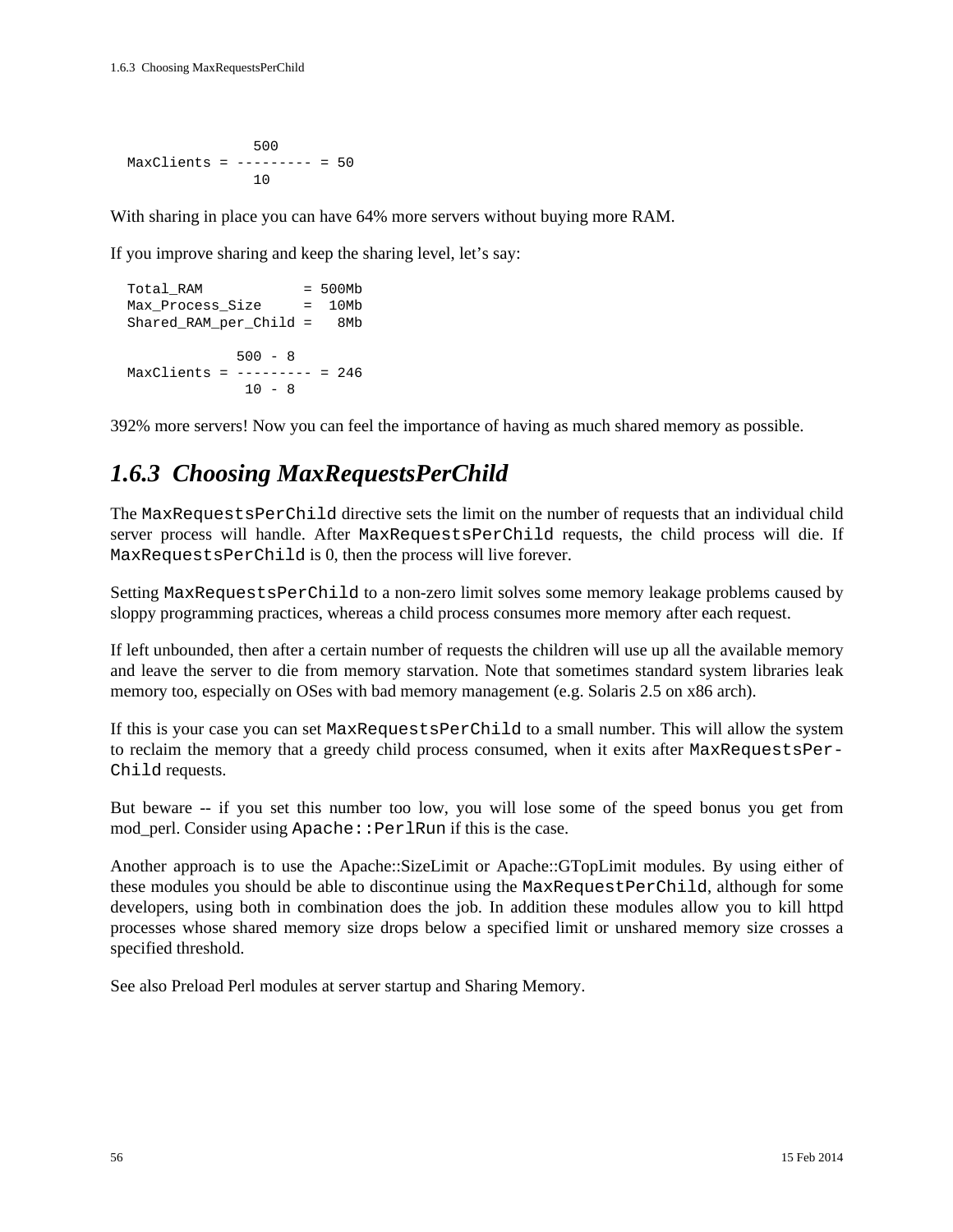### *1.6.4 Choosing MinSpareServers, MaxSpareServers and StartServers*

With mod\_perl enabled, it might take as much as 20 seconds from the time you start the server until it is ready to serve incoming requests. This delay depends on the OS, the number of preloaded modules and the process load of the machine. It's best to set StartServers and MinSpareServers to high numbers, so that if you get a high load just after the server has been restarted the fresh servers will be ready to serve requests immediately. With mod\_perl, it's usually a good idea to raise all 3 variables higher than normal.

In order to maximize the benefits of mod\_perl, you don't want to kill servers when they are idle, rather you want them to stay up and available to handle new requests immediately. I think an ideal configuration is to set MinSpareServers and MaxSpareServers to similar values, maybe even the same. Having the MaxSpareServers close to MaxClients will completely use all of your resources (if MaxClients has been chosen to take the full advantage of the resources), but it'll make sure that at any given moment your system will be capable of responding to requests with the maximum speed (assuming that number of concurrent requests is not higher than MaxClients).

Let's try some numbers. For a heavily loaded web site and a dedicated machine I would think of (note 400Mb is just for example):

```
 Available to webserver RAM: 400Mb
 Child's memory size bounded: 10Mb
 MaxClients: 400/10 = 40 (larger with mem sharing)
StartServers: 20
 MinSpareServers: 20
 MaxSpareServers: 35
```
However if I want to use the server for many other tasks, but make it capable of handling a high load, I'd think of:

```
 Available to webserver RAM: 400Mb
 Child's memory size bounded: 10Mb
 MaxClients: 400/10 = 40
 StartServers: 5
 MinSpareServers: 5
 MaxSpareServers: 10
```
These numbers are taken off the top of my head, and shouldn't be used as a rule, but rather as examples to show you some possible scenarios. Use this information with caution!

### *1.6.5 Summary of Benchmarking to tune all 5 parameters*

OK, we've run various benchmarks -- let's summarize the conclusions:

#### **MaxRequestsPerChild**

If your scripts are clean and don't leak memory, set this variable to a number as large as possible (10000?). If you use Apache::SizeLimit or Apache::GTopLimit, you can set this parameter to 0 (treated as infinity).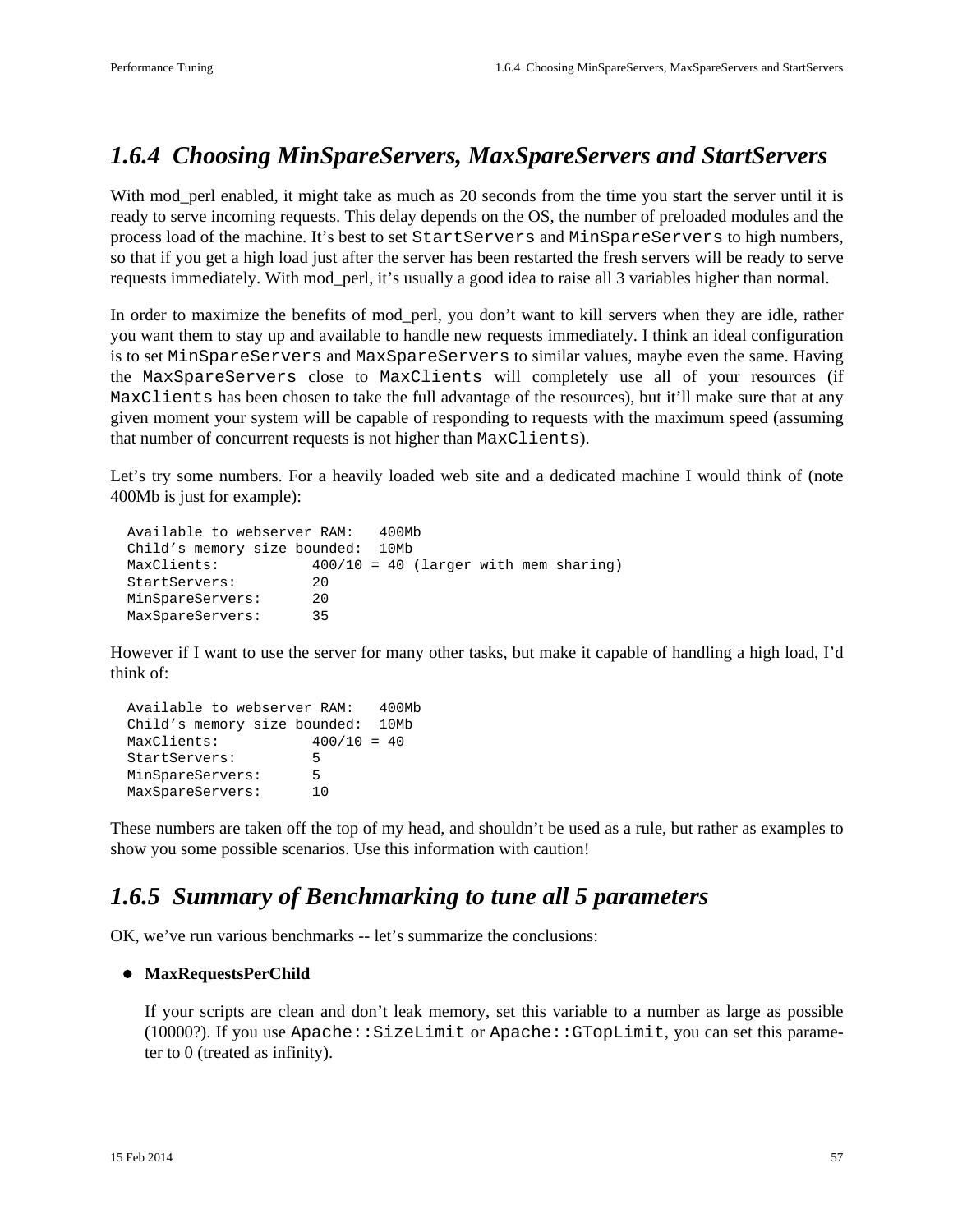#### **StartServers**

If you keep a small number of servers active most of the time, keep this number low. Keep it low especially if MaxSpareServers is also low, as if there is no load Apache will kill its children before they have been utilized at all. If your service is heavily loaded, make this number close to MaxClients, and keep MaxSpareServers equal to MaxClients.

#### **MinSpareServers**

If your server performs other work besides web serving, make this low so the memory of unused children will be freed when the load is light. If your server's load varies (you get loads in bursts) and you want fast response for all clients at any time, you will want to make it high, so that new children will be respawned in advance and are waiting to handle bursts of requests.

#### **MaxSpareServers**

The logic is the same as for MinSpareServers - low if you need the machine for other tasks, high if it's a dedicated web host and you want a minimal delay between the request and the response.

#### **MaxClients**

Not too low, so you don't get into a situation where clients are waiting for the server to start serving them (they might wait, but not for very long). However, do not set it too high. With a high MaxClients, if you get a high load the server will try to serve all requests immediately. Your CPU will have a hard time keeping up, and if the child size \* number of running children is larger than the total available RAM your server will start swapping. This will slow down everything, which in turn will make things even slower, until eventually your machine will die. It's important that you take pains to ensure that swapping does not normally happen. Swap space is an emergency pool, not a resource to be used routinely. If you are low on memory and you badly need it, buy it. Memory is cheap.

But based on the test I conducted above, even if you have plenty of memory like I have (1Gb), increasing MaxClients sometimes will give you no improvement in performance. The more clients are running, the more CPU time will be required, the less CPU time slices each process will receive. The response latency (the time to respond to a request) will grow, so you won't see the expected improvement. The best approach is to find the minimum requirement for your kind of service and the maximum capability of your machine. Then start at the minimum and test like I did, successively raising this parameter until you find the region on the curve of the graph of latency and/or throughput against MaxClients where the improvement starts to diminish. Stop there and use it. When you make the measurements on a production server you will have the ability to tune them more precisely, since you will see the real numbers.

Don't forget that if you add more scripts, or even just modify the existing ones, the processes will grow in size as you compile in more code. Probably the parameters will need to be recalculated.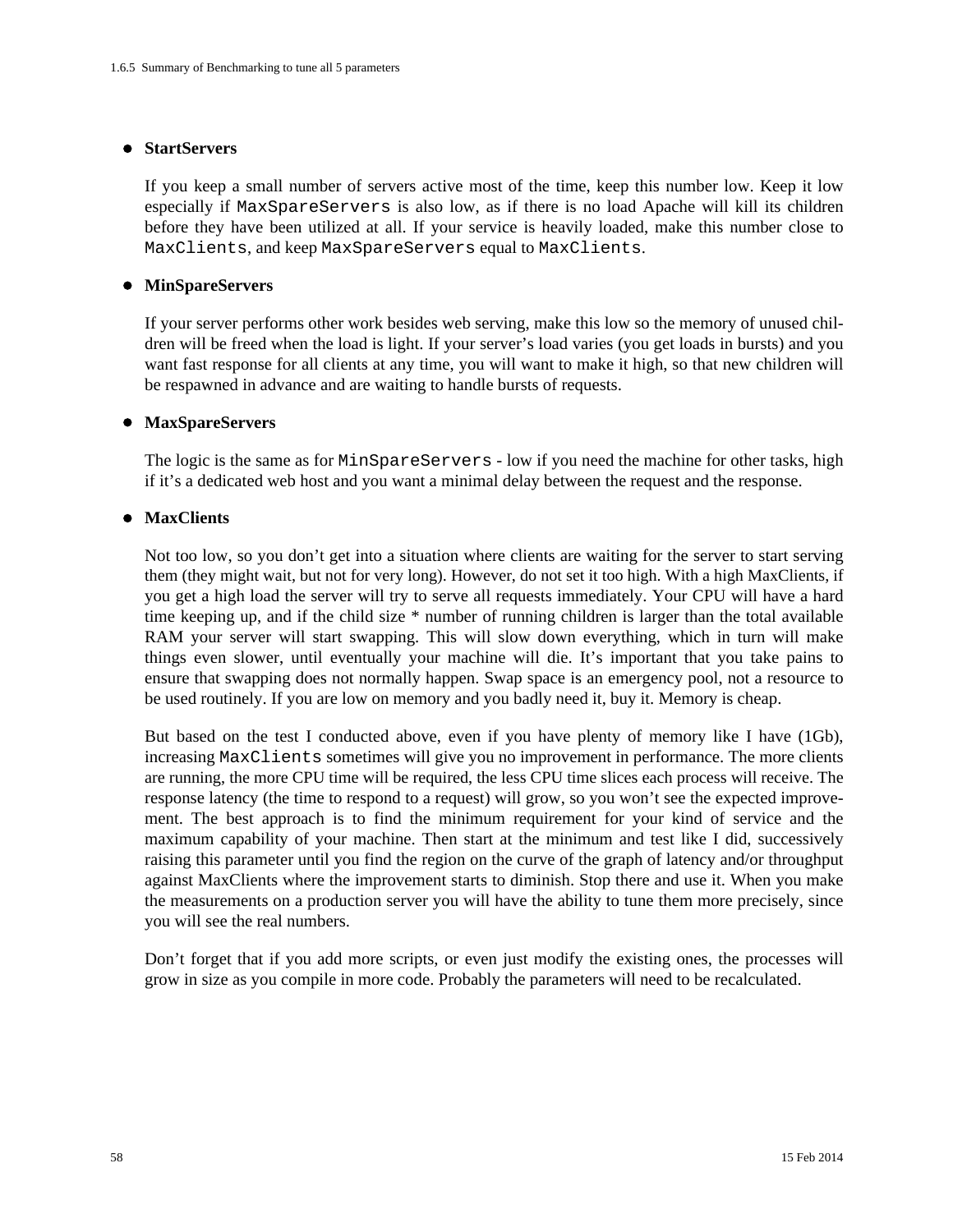# *1.6.6 KeepAlive*

If your mod\_perl server's *httpd.conf* includes the following directives:

```
 KeepAlive On
 MaxKeepAliveRequests 100
 KeepAliveTimeout 15
```
you have a real performance penalty, since after completing the processing for each request, the process will wait for KeepAliveTimeout seconds before closing the connection and will therefore not be serving other requests during this time. With this configuration you will need many more concurrent processes on a server with high traffic.

If you use some server status reporting tools, you will see the process in *K* status when it's in KeepAlive status.

The chances are that you don't want this feature enabled. Set it Off with:

```
 KeepAlive Off
```
the other two directives don't matter if KeepAlive is Off.

You might want to consider enabling this option if the client's browser needs to request more than one object from your server for a single HTML page. If this is the situation the by setting KeepAlive On then for each page you save the HTTP connection overhead for all requests but the first one.

For example if you have a page with 10 ad banners, which is not uncommon today, you server will work more effectively if a single process serves them all during a single connection. However, your client will see a slightly slower response, since banners will be brought one at a time and not concurrently as is the case if each IMG tag opens a separate connection.

Since keepalive connections will not incur the additional three-way TCP handshake they are kinder to the network.

SSL connections benefit the most from KeepAlive in case you didn't configure the server to cache session ids.

You have probably followed the advice to send all the requests for static objects to a plain Apache server. Since most pages include more than one unique static image, you should keep the default KeepAlive setting of the non-mod\_perl server, i.e. keep it On. It will probably be a good idea also to reduce the timeout a little.

One option would be for the proxy/accelerator to keep the connection open to the client but make individual connections to the server, read the response, buffer it for sending to the client and close the server connection. Obviously you would make new connections to the server as required by the client's requests.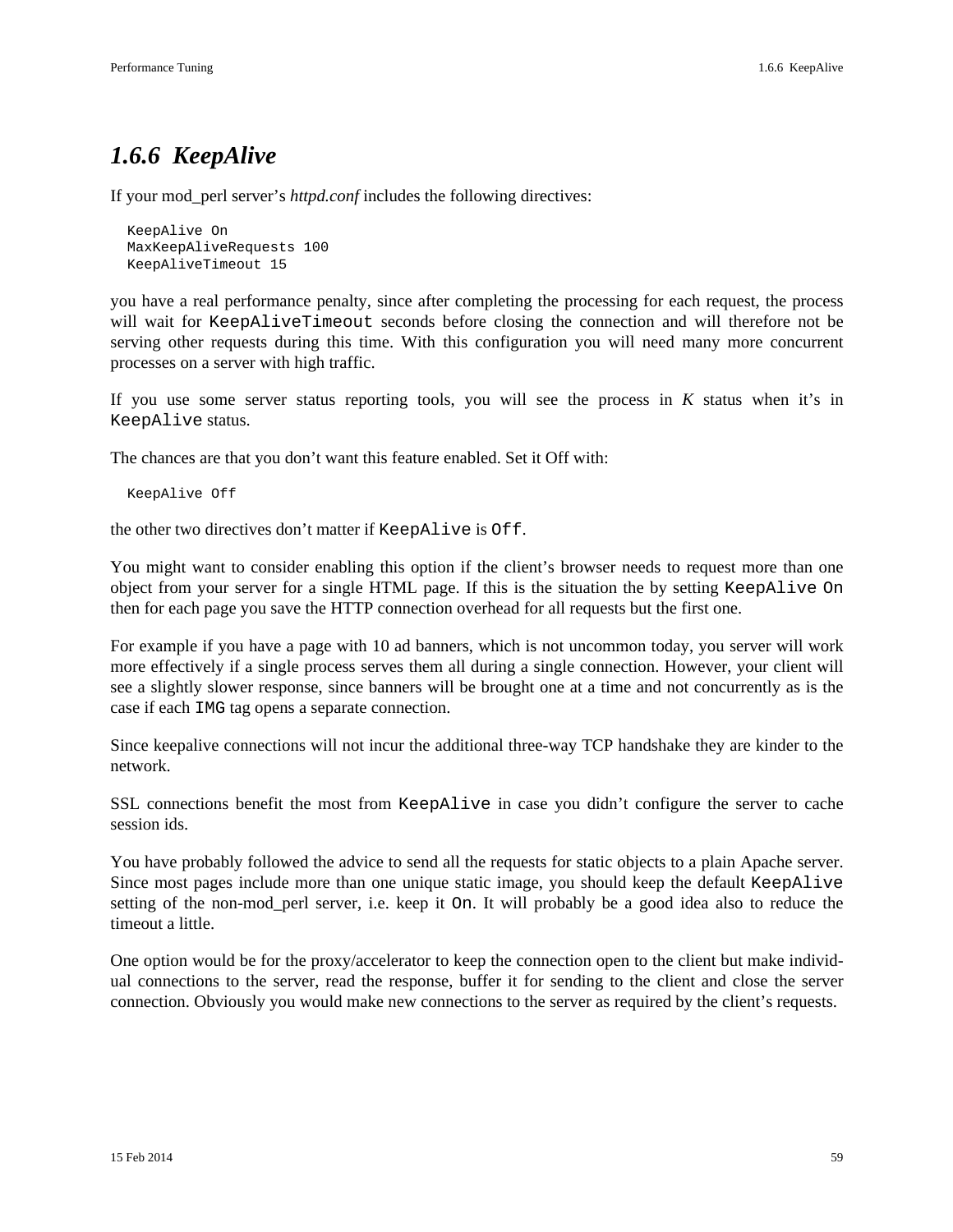# *1.6.7 PerlSetupEnv Off*

PerlSetupEnv Off is another optimization you might consider. This directive requires mod\_perl 1.25 or later.

When this option is enabled, *mod perl* fiddles with the environment to make it appear as if the code is called under the mod\_cgi handler. For example, the \$ENV{QUERY\_STRING} environment variable is initialized with the contents of *Apache::args()*, and the value returned by *Apache::server\_hostname()* is put into  $$ENV{$ SERVER\_NAME  $}.$ 

But %ENV population is expensive. Those who have moved to the Perl Apache API no longer need this extra %ENV population, and can gain by turning it Off. Scripts using the CGI.pm module require PerlSetupEnv On because that module relies on a properly populated CGI environment table.

By default it is turned On.

Note that you can still set enviroment variables when PerlSetupEnv is turned Off. For example when you use the following configuration:

```
 PerlSetupEnv Off
 PerlModule Apache::RegistryNG
 <Location /perl>
   PerlSetEnv TEST hi
   SetHandler perl-script
  PerlHandler Apache::RegistryNG
   Options +ExecCGI
 </Location>
```
and you issue a request for this script:

```
 setupenvoff.pl
 --------------
 use Data::Dumper;
my \text{ $r = A<sub>p</sub>ache-&gt;request()}; $r->send_http_header('text/plain');
 print Dumper(\%ENV);
```
you should see something like this:

```
$VAR1 = { 'GATEWAY_INTERFACE' => 'CGI-Perl/1.1',
          'MOD_PERL' => 'mod_perl/1.25',
           'PATH' => '/usr/lib/perl5/5.00503:... snipped ...',
           'TEST' => 'hi'
         };
```
Note that we got the value of the *TEST* environment variable we set in *httpd.conf*.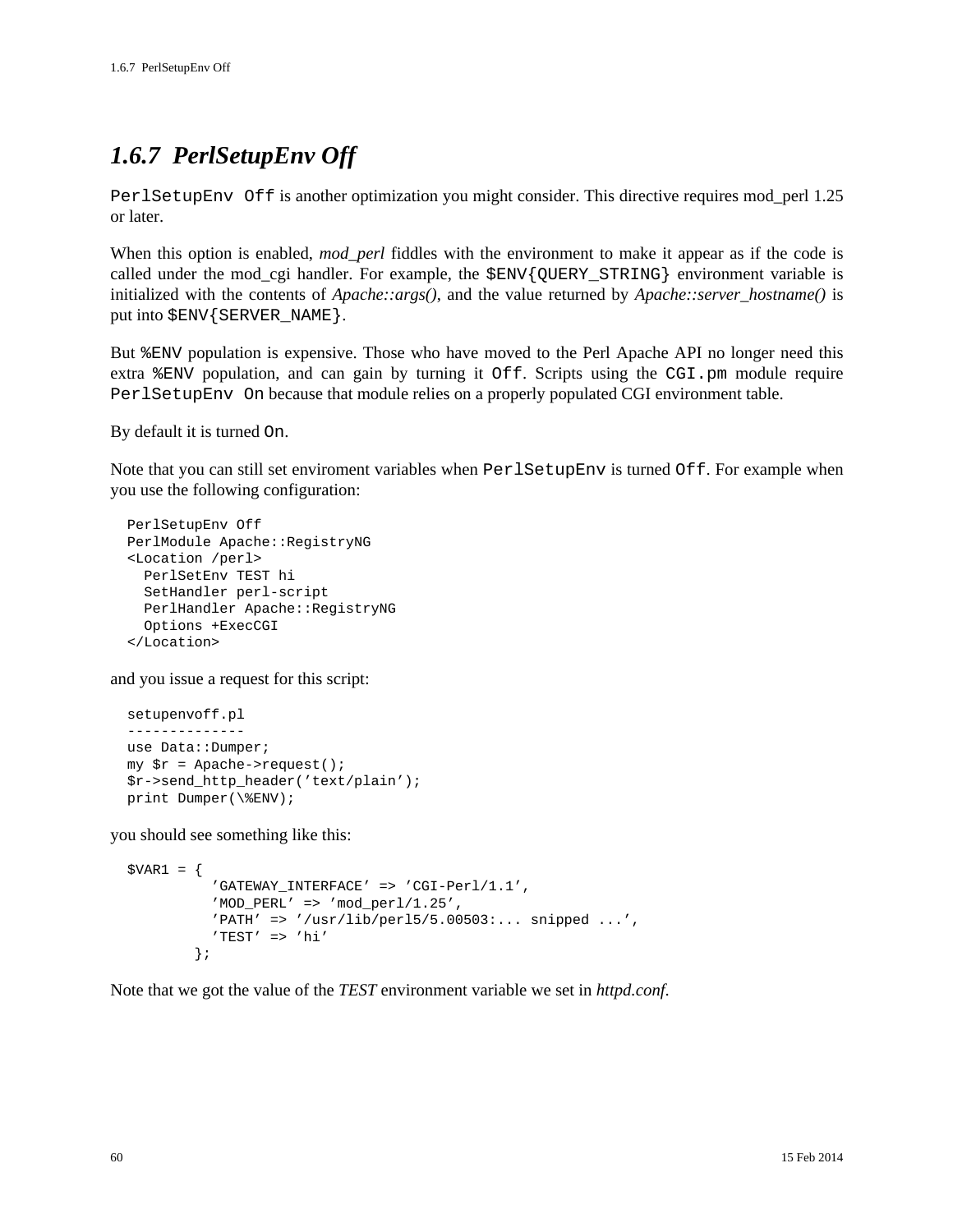# *1.6.8 Reducing the Number of stat() Calls Made by Apache*

If you watch the system calls that your server makes (using *truss* or *strace* while processing a request, you will notice that a few stat() calls are made. For example when I fetch<http://localhost/perl-status>and I have my DocRoot set to */home/httpd/docs* I see:

```
 [snip]
 stat("/home/httpd/docs/perl-status", 0xbffff8cc) = -1 
                      ENOENT (No such file or directory)
 stat("/home/httpd/docs", {st_mode=S_IFDIR|0755, 
                                st\_size=1024, ...}) = 0
 [snip]
```
If you have some dynamic content and your virtual relative URI is something like */news/perl/mod\_perl/summary* (i.e., there is no such directory on the web server, the path components are only used for requesting a specific report), this will generate five(!) stat() calls, before the Document-Root is found. You will see something like this:

```
 stat("/home/httpd/docs/news/perl/mod_perl/summary", 0xbffff744) = -1 
                   ENOENT (No such file or directory)
 stat("/home/httpd/docs/news/perl/mod_perl", 0xbffff744) = -1
                   ENOENT (No such file or directory)
stat("/home/httpd/docs/news/perl", 0xbfffff744) = -1
                   ENOENT (No such file or directory)
stat("/home/httpd/docs/news", 0xbffff744) = -1
                   ENOENT (No such file or directory)
 stat("/home/httpd/docs", 
                  {st_{model-S_{IFDIR}}|0755, st_{size=1024, ...}} = 0
```
How expensive those calls are? Let's use the  $Time$ :  $HiRes$  module to find out.

```
 stat_call_sample.pl
 -------------------
use Time:: HiRes qw(gettimeofday tv_interval);
 my $calls = 1_000_000;
 my $start_time = [ gettimeofday ];
 stat "/foo" for 1..$calls;
 my $end_time = [ gettimeofday ];
 my $elapsed = tv_interval($start_time,$end_time) / $calls;
 print "The average execution time: $elapsed seconds\n";
```
This script takes a time sample at the beginnig, then does  $1\_000\_000$  stat() calls to a non-existing file, samples the time at the end and prints the average time it took to make a single stat() call. I'm sampling a 1M stats, so I'd get a correct average result.

Before we actually run the script one should distinguish between two different situation. When the server is idle the time between the first and the last system call will be much shorter than the same time measured on the loaded system. That is because on the idle system, a process can use CPU very often, and on the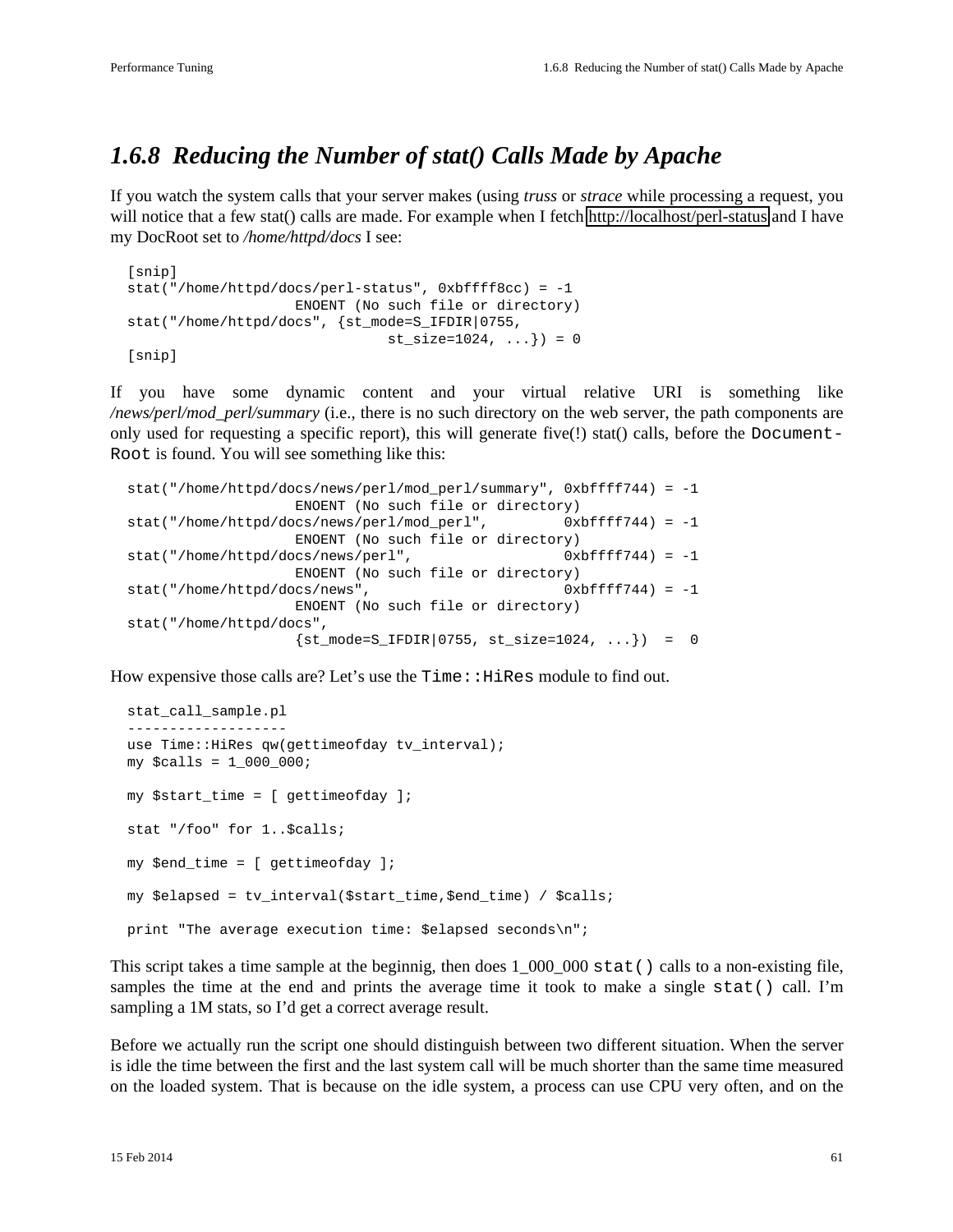loaded system lots of processes compete over it and each process has to wait for a longer time to get the same amount of CPU time.

So first we run the above code on the unloaded system:

```
 % perl stat_call_sample.pl
 The average execution time: 4.209645e-06 seconds
```
So it takes about 4 microseconds to execute a stat() call. Now let start a CPU intensive process in one console. The following code keeps CPU busy all the time.

% perl -e '1\*\*1 while 1'

And now run the *stat\_call\_sample.pl* script in the other console.

```
 % perl stat_call_sample.pl
 The average execution time: 8.777301e-06 seconds
```
You can see that the average time has doubled (about 8 microseconds). And this is obvious, since there were two processes competing over CPU. Now if run 4 occurrences of the above code:

```
 % perl -e '1**1 while 1' &
 % perl -e '1**1 while 1' &
 % perl -e '1**1 while 1' &
 % perl -e '1**1 while 1' &
```
And when running our script in parallel with these processes, we get:

```
 % perl stat_call_sample.pl
 2.0853558e-05 seconds
```
about 20 microseconds. So the average stat() system call is 5 times longer now. Now if you have 50 mod\_perl processes that keep the CPU busy all the time, the stat() call will be 50 times slower and it'll take 0.2 milliseconds to complete a series of call. If you have five redundant calls as in the strace example above, they adds up to one millisecond. If you have more processes constantly consuming CPU, this time adds up. Now multiply this time by the number of processes that you have and you get a few seconds lost. As usual, for some services this loss is insignificant, while for others a very significant one.

So why Apache does all these redundant stat() calls? You can blame the default installed TransHandler for this inefficiency. Of course you could supply your own, which will be smart enough not to look for this virtual path and immediately return OK. But in cases where you have a virtual host that serves only dynamically generated documents, you can override the default PerlTransHandler with this one:

```
 PerlModule Apache::Constants
 <VirtualHost 10.10.10.10:80>
   ...
  PerlTransHandler Apache::Constants::OK
   ...
 </VirtualHost>
```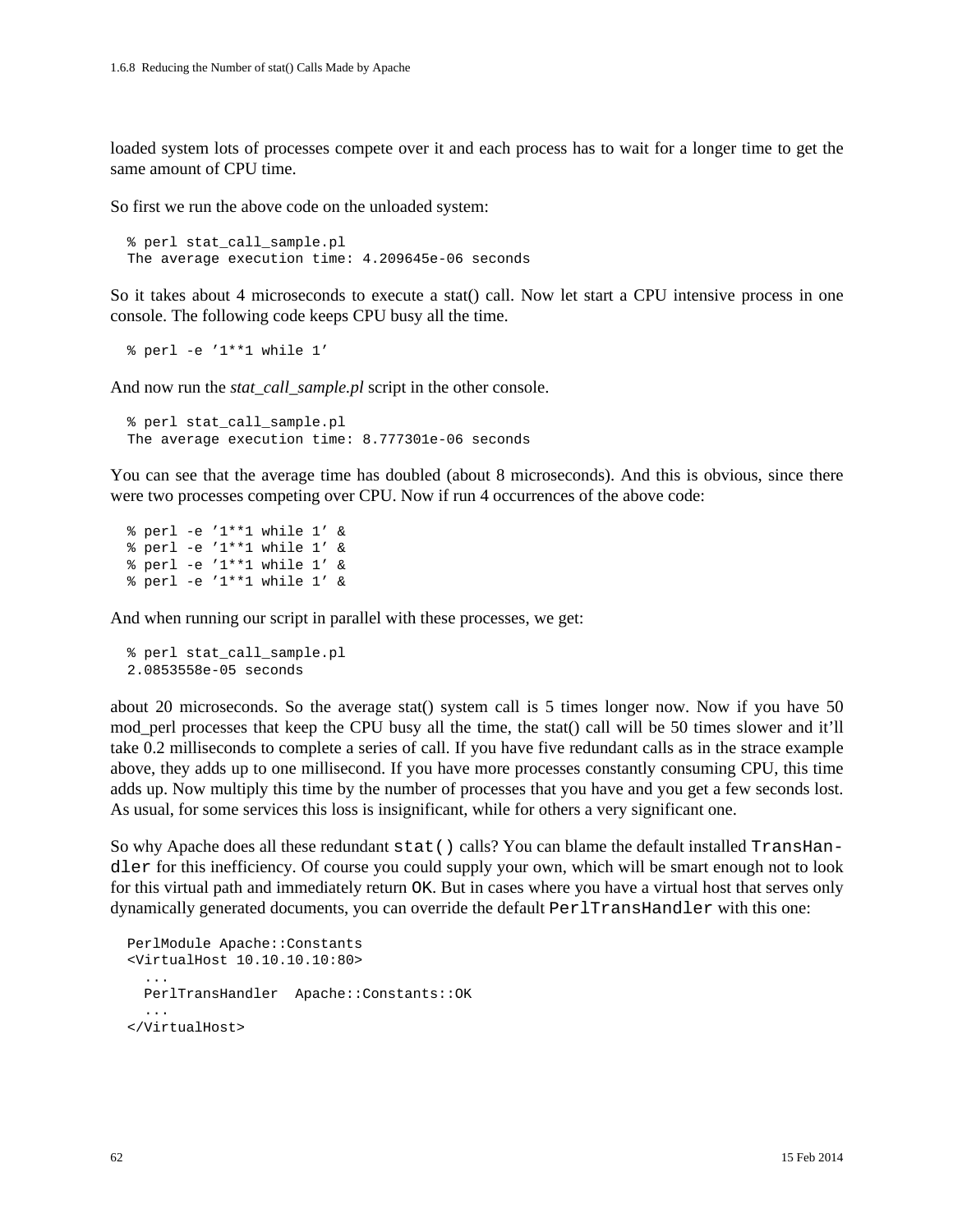As you see it affects only this specific virtual host.

This has the effect of short circuiting the normal TransHandler processing of trying to find a filesystem component that matches the given URI -- no more 'stat's!

Watching your server under strace/truss can often reveal more performance hits than trying to optimize the code itself!

For example unless configured correctly, Apache might look for the *.htaccess* file in many places, if you don't have one and add many open() calls.

Let's start with this simple configuration, and will try to reduce the number of irrelevant system calls.

```
 DocumentRoot "/home/httpd/docs"
 <Location /foo/test>
   SetHandler perl-script
   PerlHandler Apache::Foo
 </Location>
```
The above configuration allows us to make a request to */foo/test* and the Perl handler() defined in Apache::Foo will be executed. Notice that in the test setup there is no file to be executed (like in Apache::Registry). There is no *.htaccess* file as well.

This is a typical generated trace.

```
 stat("/home/httpd/docs/foo/test", 0xbffff8fc) = -1 ENOENT 
   (No such file or directory)
 stat("/home/httpd/docs/foo", 0xbffff8fc) = -1 ENOENT 
   (No such file or directory)
 stat("/home/httpd/docs", 
  \{st\_mode=S\_IFDIR|0755, st\_size=1024, ... \}) = 0 open("/.htaccess", O_RDONLY) = -1 ENOENT 
   (No such file or directory)
open("/home/.htaccess", O RDONLY) = -1 ENOENT
  (No such file or directory)
 open("/home/httpd/.htaccess", O_RDONLY) = -1 ENOENT 
   (No such file or directory)
 open("/home/httpd/docs/.htaccess", O_RDONLY) = -1 ENOENT 
  (No such file or directory)
 stat("/home/httpd/docs/test", 0xbffff774) = -1 ENOENT 
  (No such file or directory)
 stat("/home/httpd/docs", 
  \{st\_mode=S\_IFDIR|0755, st\_size=1024, ... \}) = 0
```
Now we modify the <Directory> entry and add AllowOverride None, which among other things disables *.htaccess* files and will not try to open them.

 <Directory /> AllowOverride None </Directory>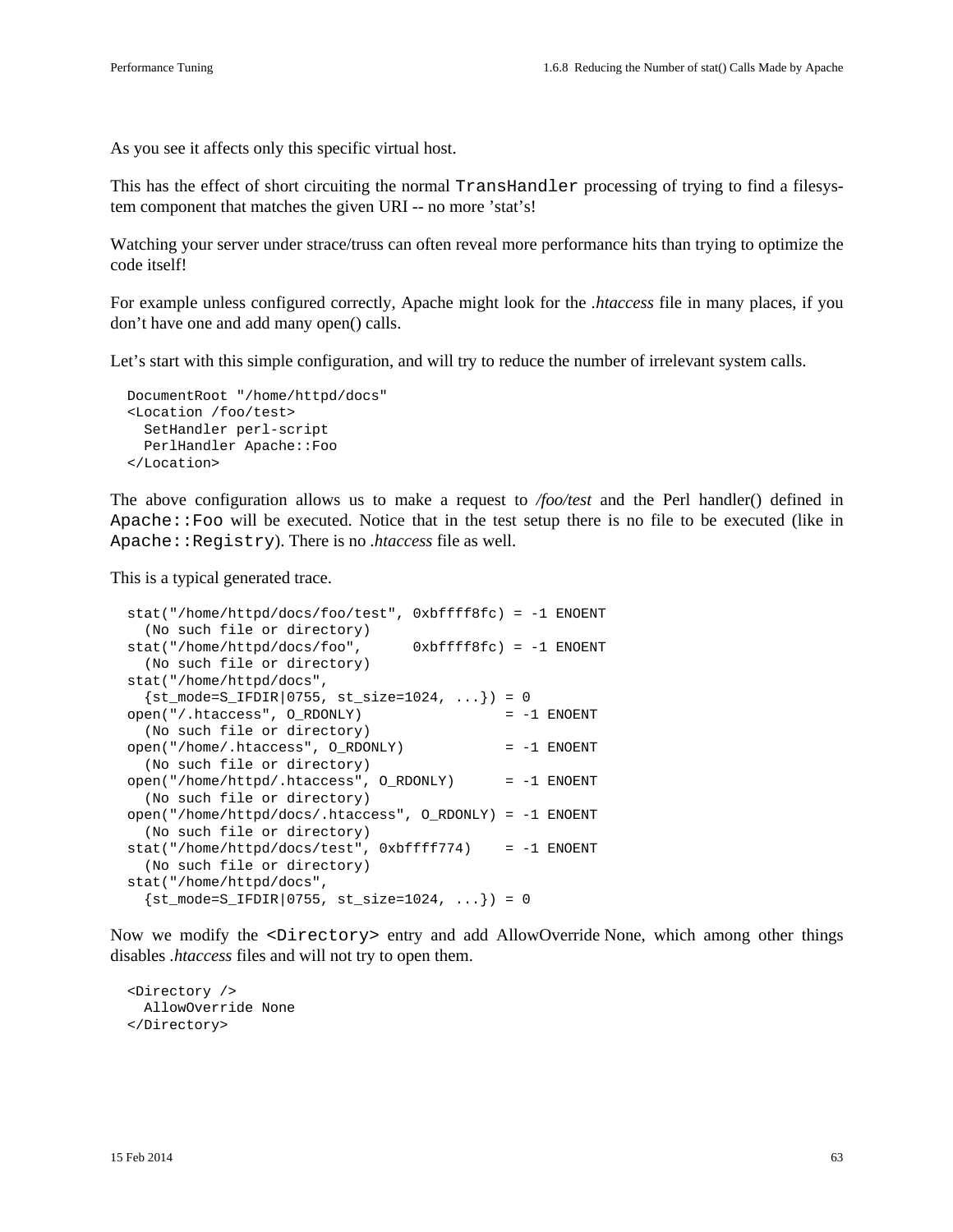We see that the four open() calls for *.htaccess* have gone.

```
 stat("/home/httpd/docs/foo/test", 0xbffff8fc) = -1 ENOENT 
   (No such file or directory)
 stat("/home/httpd/docs/foo", 0xbffff8fc) = -1 ENOENT 
  (No such file or directory)
 stat("/home/httpd/docs", 
  \{st\_mode=S\_IFDIR|0755, st\_size=1024, ... \}) = 0 stat("/home/httpd/docs/test", 0xbffff774) = -1 ENOENT 
   (No such file or directory)
 stat("/home/httpd/docs", 
  \{st\_mode = S_IFDIR | 0755, st\_size = 1024, ... \}) = 0
```
Let's try to shortcut the *foo* location with:

Alias /foo /

Which makes Apache to look for the file in the */* directory and not under */home/httpd/docs/foo*. Let's run it:

stat("//test", 0xbffff8fc) = -1 ENOENT (No such file or directory)

Wow, we've got only one stat call left!

Let's remove the last Alias setting and use:

 PerlModule Apache::Constants PerlTransHandler Apache::Constants::OK

as explained above. When we issue the request, we see no stat() calls. But this is possible only if you serve only dynamically generated documents, i.e. no CGI scripts. Otherwise you will have to write your own *PerlTransHandler* to handle requests as desired.

For example this *PerlTransHandler* will not lookup the file on the filesystem if the URI starts with */foo*, but will use the default *PerlTransHandler* otherwise:

```
PerlTransHandler 'sub { return shift->uri() =~ m \mid \land/foo| \setminus ? Apache::Constants::OK \
                           : Apache::Constants::DECLINED; }'
```
Let's see the same configuration using the  $\leq$ Perl  $\geq$  section and a dedicated package:

```
 <Perl> 
   package My::Trans;
   use Apache::Constants qw(:common);
   sub handler{
    my \,$r = shift;
     return OK if \frac{1}{2} = \frac{1}{2} = \frac{1}{2} m \frac{1}{2} foo ;
      return DECLINED;
   }
   package Apache::ReadConfig; 
   $PerlTransHandler = "My::Trans";
 </Perl>
```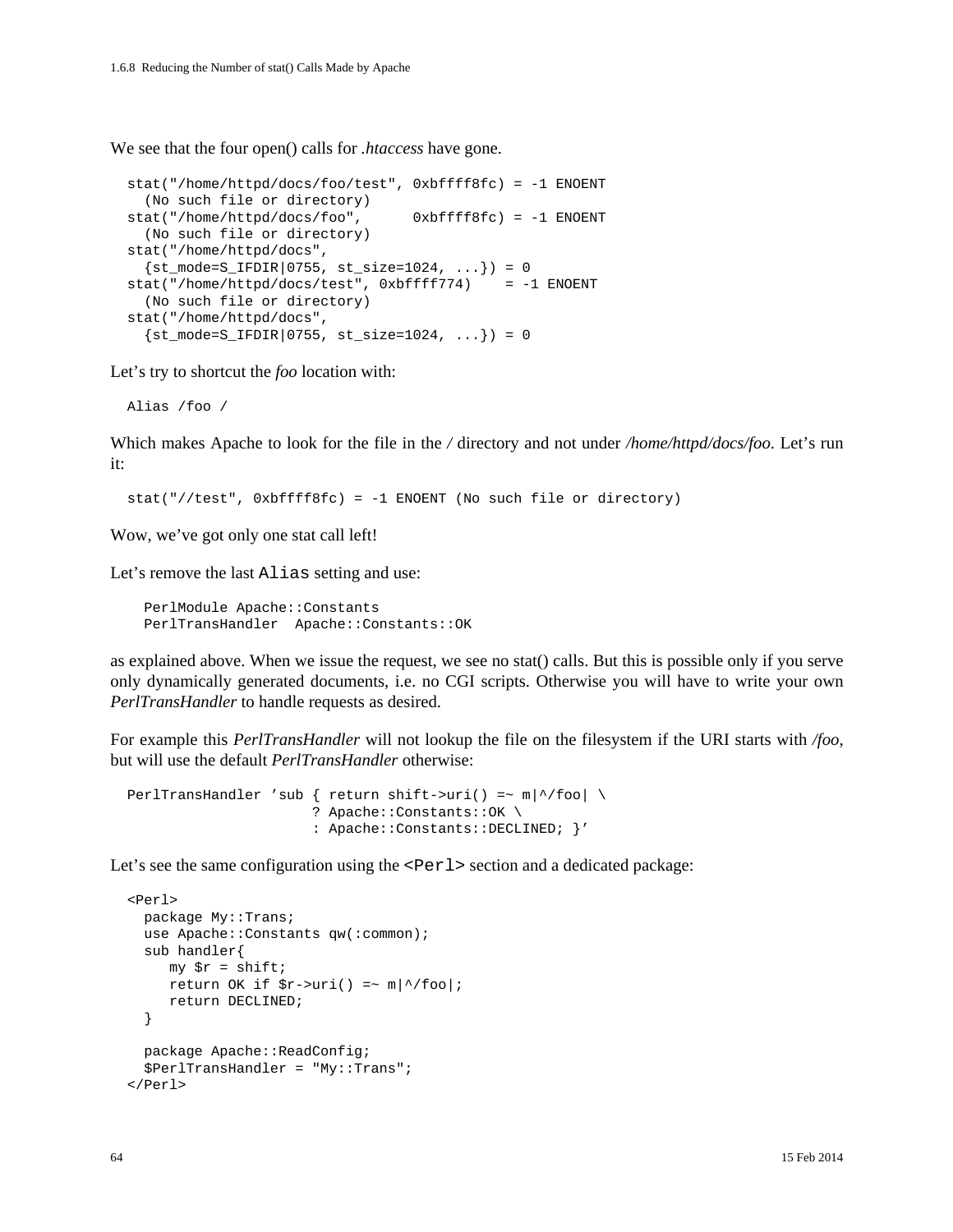As you see we have defined the  $My::\text{Trans package}$  and implemented the handler() function. Then we have assigned this handler to the PerlTransHandler.

Of course you can move the code in the module into an external file, (e.g. *My/Trans.pm*) and configure the PerlTransHandler with

PerlTransHandler My::Trans

in the normal way (no  $\leq$ Perl > section required).

There is an even simpler way to save that last stat() call. Instead of using PerlTransHandler combined with:

Alias /foo /

we can use:

AliasMatch ^/foo /

which in the current implementation (at least in apache-1.3.28) doesn't incur the stat() call. Using the regex instead of prefix matching might slow things a bit, but is probably still faster than the stat() call.

# **1.7 TMTOWTDI: Convenience and Habit vs. Performance**

TMTOWTDI (sometimes pronounced *"tim toady"*), or *"There's More Than One Way To Do It"* is the main motto of Perl. In other words, you can gain the same goal by coding in many different styles, using different modules and deploying the same modules in different ways.

Unfortunately when you come to the point where performance is the goal, you might have to learn what's more efficient and what's not. Of course it might mean that you will have to use something that you don't really like, it might be less convenient or it might be just a matter of habit that one should change.

So this section is about performance trade-offs. For almost each comparison we will provide the theoretical difference and then run benchmarks to support the theory, since however good the theory its the numbers we get in practice that matter.

"Premature optimizations are evil", the saying goes. I believe that knowing how to write an efficient code in first place, where it doesn't make the quality and clarity suffer saves time in the long run. That's what this section is mostly about.

In the following benchmarks, unless told different the following Apache configuration has been used:

 MinSpareServers 10 MaxSpareServers 20 StartServers 10 MaxClients 20 MaxRequestsPerChild 10000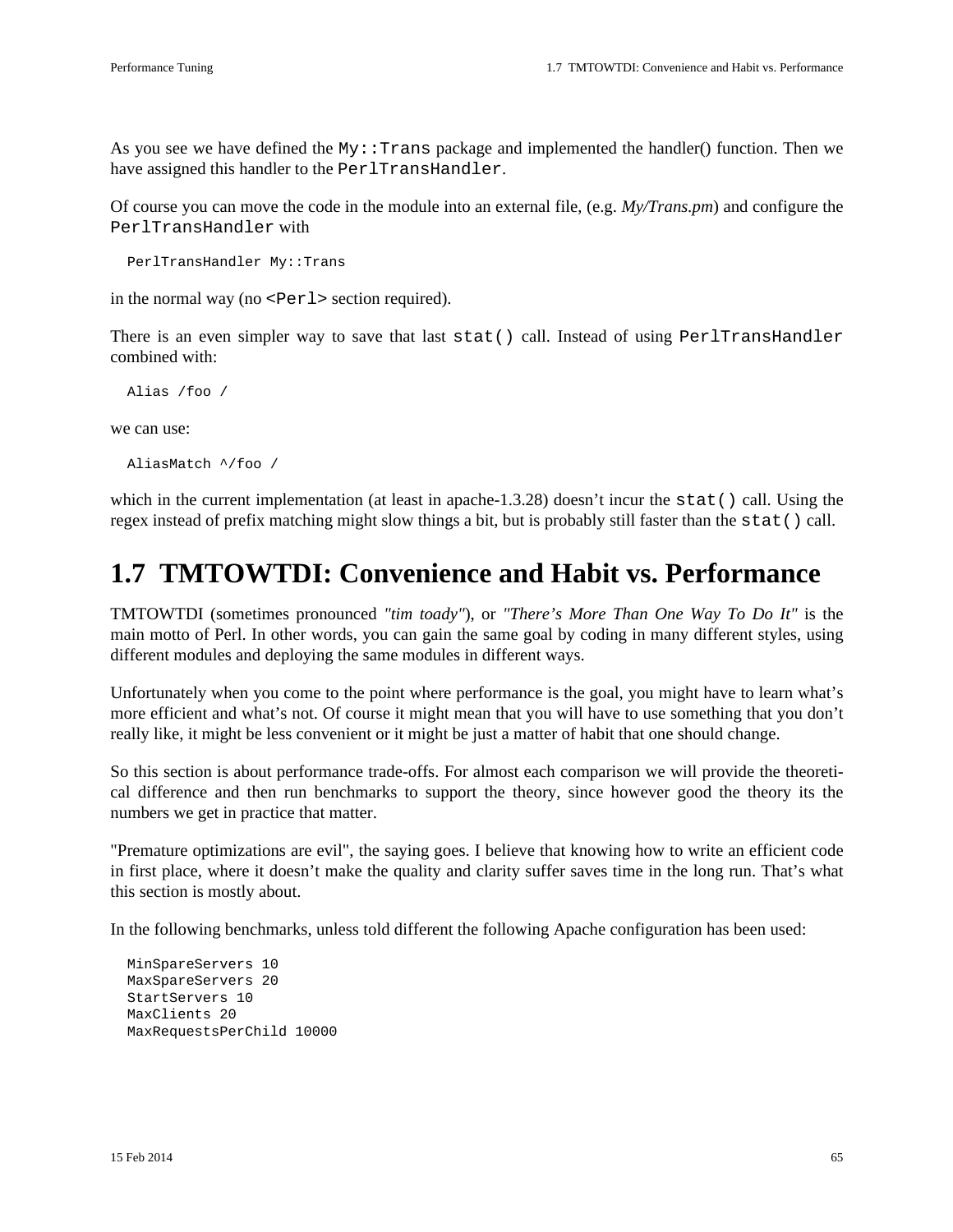# *1.7.1 Apache::Registry PerlHandler vs. Custom PerlHandler*

At some point you have to decide whether to use Apache::Registry and similar handlers and stick to writing scripts for the content generation or to write pure Perl handlers.

Apache::Registry maps a request to a file and generates a subroutine to run the code contained in that file. If you use a PerlHandler My::Handler instead of Apache::Registry, you have a direct mapping from request to subroutine, without the steps in between. These steps include:

- 1. run the stat() on the script's filename (\$r->filename)
- 2. check that the file exists and is executable
- 3. generate a Perl package name based on the request's URI (\$r->uri)
- 4. go to the directory the script resides in (chdir basename \$r->filename)
- 5. compare the file's and stored in memory compiled subroutine's last modified time (if it was compiled already)
- 6. if modified or not compiled, compile the subroutine
- 7. go back to the previous directory (chdir \$old\_cwd)

If you cut out those steps, you cut out some overhead, plain and simple. Do you *need* to cut out that overhead? May be yes, may be not. Your requirements determine that.

You should take a look at the sister Apache::Registry modules (e.g. Apache::RegistryNG and Apache::RegistryBB) that don't perform all these steps, so you can still choose to stick to using scripts to generate the content. The greatest added value of scripts is that you don't have to modify the configuration file to add the handler configuration and restarting the server for each newly written content handler.

Now let's run benchmarks and compare.

We want to see the overhead that Apache: Reqistry adds compared to the custom handler and whether it becomes insignificant when used for the heavy and time consuming code. In order to do that we will run two benchmarks sets: the first so called a *light* set will use an almost empty script, that only sends a basic header and one word as content; the second will be a *heavy* set which will add some time consuming operation to the script's and the handler's code.

For the *light* set we are going to use the *registry.pl* script running under  $\text{Apache}:$   $\text{Registry}:$ 

```
 benchmarks/registry.pl
 ----------------------
 use strict;
 print "Content-type: text/plain\r\n\r\n";
 print "Hello";
```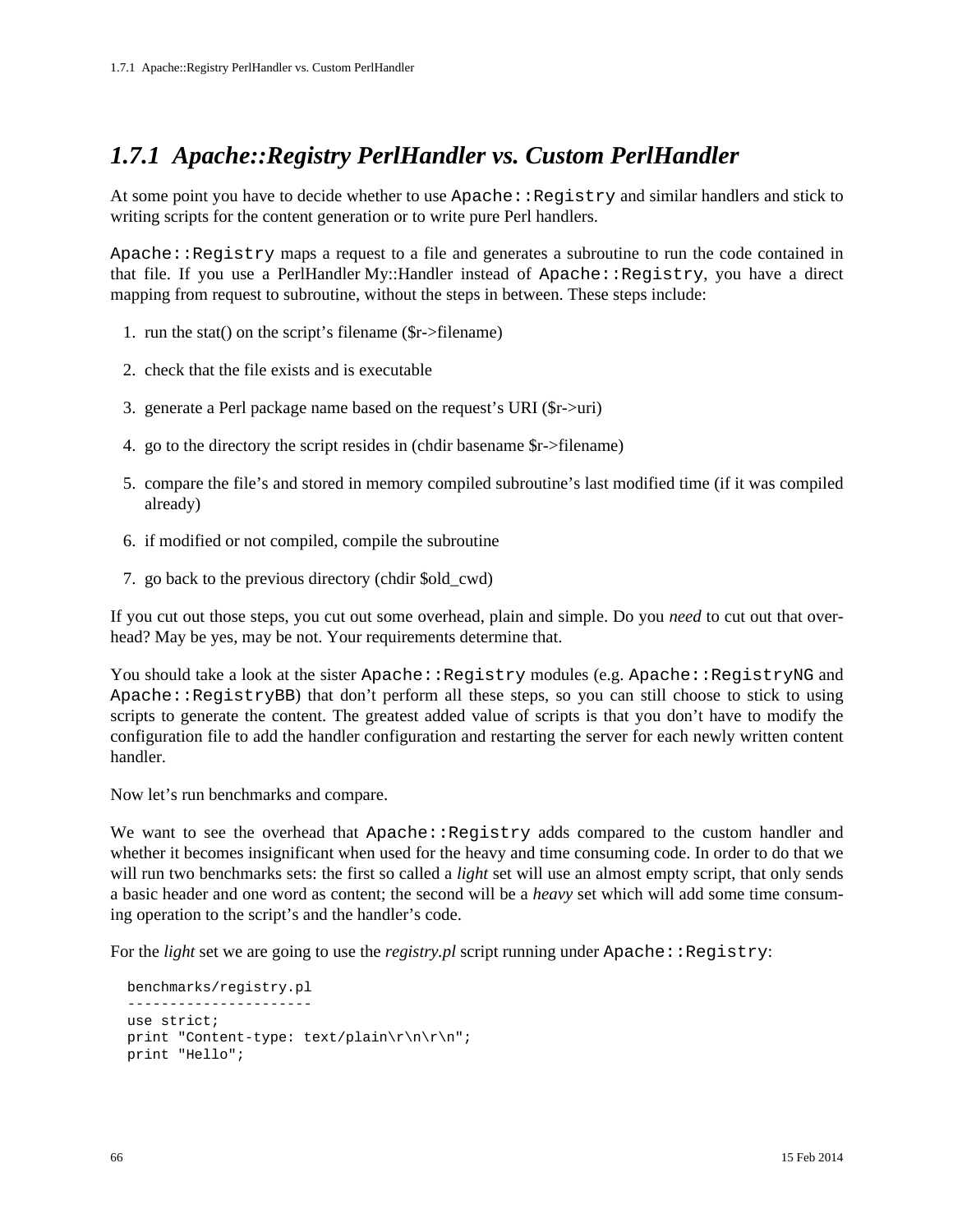And the following content generation handler:

```
 Benchmark/Handler.pm
 --------------------
 package Benchmark::Handler;
 use Apache::Constants qw(:common);
 sub handler{
  \zeta r = \text{shift} $r->send_http_header('text/html');
   $r->print("Hello");
   return OK;
 }
 1;
```
We will add this settings to *httpd.conf*:

```
 PerlModule Benchmark::Handler
 <Location /benchmark_handler>
   SetHandler perl-script
   PerlHandler Benchmark::Handler
 </Location>
```
The first directive worries to preload and compile the Benchmark::Handler module. The rest of the lines tell Apache to execute the subroutine Benchmark::Handler::handler when a request with relative URI */benchmark\_handler* is made.

We will use the usual configuration for  $\text{Apache}:Registry$  scripts, where all the URIs starting with */perl* are remapped to the files residing under */home/httpd/perl/* directory.

```
 Alias /perl/ /home/httpd/perl/
 <Location /perl>
  SetHandler perl-script
   PerlHandler +Apache::Registry
   Options ExecCGI
   PerlSendHeader On
 </Location>
```
We will use the Apache:: $RegistryLoader$  to preload and compile the script at the server startup as well, so the benchmark will be fair through the benchmark and only the processing time will be measured. To accomplish the preloading we add the following code to the *startup.pl* file:

```
use Apache::RegistryLoader ();
 Apache::RegistryLoader->new->handler(
             "/perl/benchmarks/registry.pl",
  "/home/httpd/perl/benchmarks/registry.pl");
```
To create the *heavy* benchmark set let's leave the above code examples unmodified but add some CPU intensive processing operation (it can be also an IO operation or a database query.)

```
my \,$x = 100; my $y = log ($x ** 100) for (0..10000);
```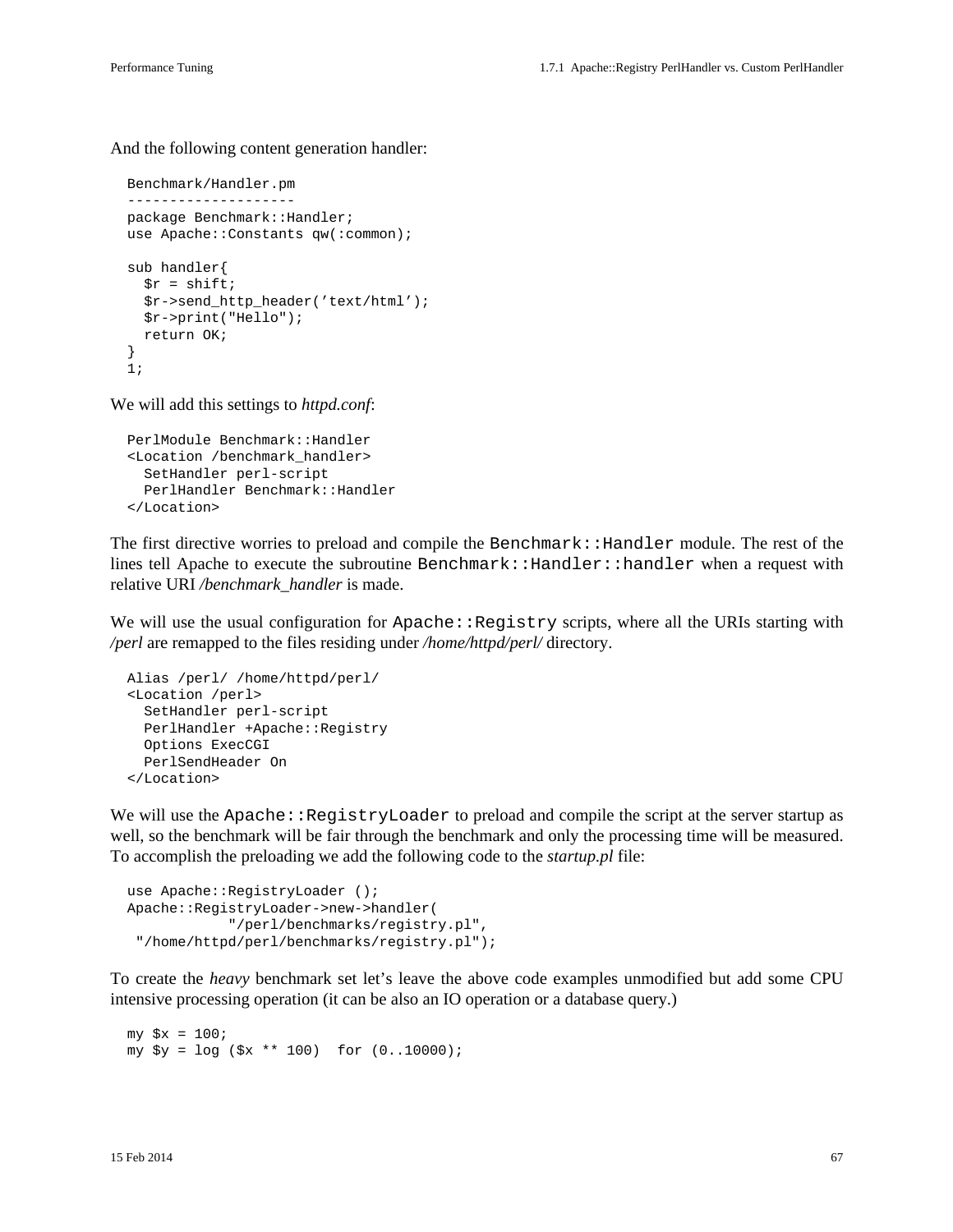This code does lots of mathematical processing and therefore very CPU intensive.

Now we are ready to proceed with the benchmark. We will generate 5000 requests with 15 as a concurrency level using the  $A$ pache::Benchmark module.

Here are the reported results:

| name           | avtime | rps |
|----------------|--------|-----|
| light handler  | 15     | 911 |
| light registry | 21     | 680 |
| heavy handler  | 183    | 81  |
| heavy registry | 191    | 77  |

Let's look at the results and answer the previously asked questions.

First let's compare the results from the *light* set. We can see that the average overhead added by Apache::Registry (compared to the custom handler) is about:

 $21 - 15 = 6$  milliseconds

per request.

Thus the difference in speed is about 40% (15 vs. 21). Note that this doesn't mean that the difference in the real world applications is such big. And the results of the *heavy* set confirm that.

In the *heavy* set the average processing time is almost the same for the Apache: Registry and the custom handler. You can clearly see that the difference between the two is almost the same one that we have seen in the *light* set's results. It has grown from 6 milliseconds to 8 milliseconds (191-183). Which means that the identical heavy code that has been added was running for about 168 milliseconds (183-15). It doesn't mean that the added code itself has been running for 168 milliseconds. It means that it took 168 milliseconds for this code to be completed in a multi-process environment where each process gets a time slice to use the CPU. The more processes are running the more time the process will have to wait to get the next time slice when it can use the CPU.

We have the second question answered as well. You can see that when the code is not just the *hello* script, the overhead of the extra operations done but the  $A$ pache:: $R$ egistry module, is almost insignificant. It's a non zero though, so it depends on your requirements, and if another 5-10 millisecons overhead are quite tolerable, you may choose to use Apache: : Registry.

The interesting thing is that when the server under test runs on a very slow machine the results are completely different. I'll present them here for comparison: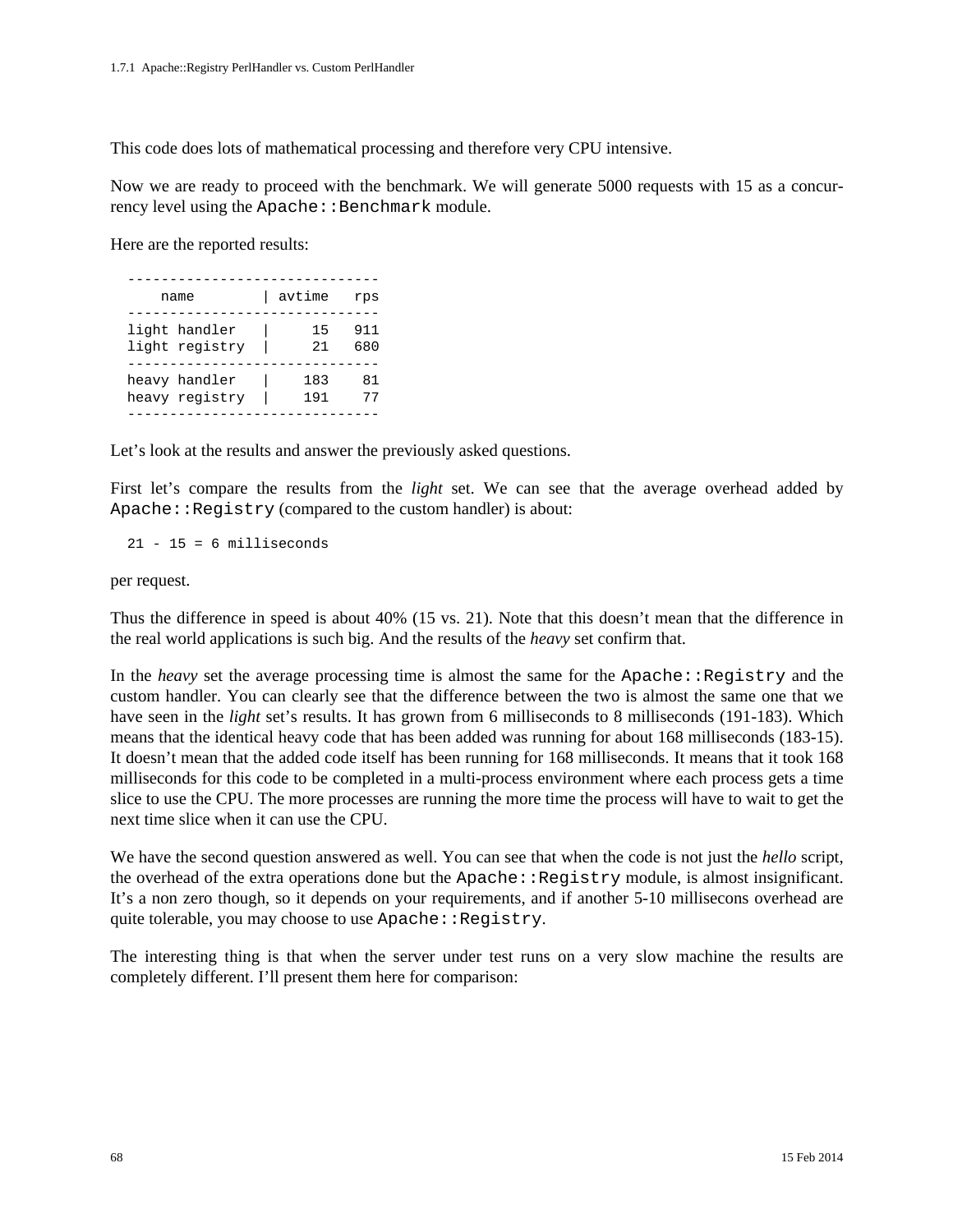| name           | avtime | rps |
|----------------|--------|-----|
| light handler  | 50     | 196 |
| light registry | 160    | 61  |
| heavy handler  | 149    | 67  |
| heavy registry | 822    | 12  |

First of all the difference of 6 milliseconds in the average processing time we have seen on the fast machine when running the *light* set, now has grown to 110 milliseconds. Which means that a few extra operations, that Apache: : Registry does, turn to be very expensive on the slow machine.

Second, you can see that when the *heavy* set is used, there is no preservation of the 110 milliseconds as we have seen on the fast machine, which we obviously would expect to see, since the code that was added should take the same time to execute in the handler and the script. But instead we see a difference of 673 milliseconds (822-149).

The explanation lies in fact that the difference between the machines isn't merely in the CPU speed. It's possible that there are many other things that are different. For example the size of the processor cache. If one machine has a processor cache large enough to hold the whole handler and the other doesn't this can be very significant, given that in our *heavy* benchmark set, 99.9% of the CPU activity was dedicated to running the calculation code.

But this also shows you again, that none of the results and conclusion made here should be taken for granted. Certainly, most chances are that you will see a similar behavior on your machine, but only after you have run the benchmarks and analyzed the received results, you can be sure what is the best for you using the setup under test. If you later you happen to use a different machine, make sure to run the tests again, as they can lead to complete different decision as we have just seen when we have tried the same benchmark on a different machine.

### *1.7.2 "Bloatware" modules*

Perl modules like IO:: are very convenient, but let's see what it costs us to use them. (perl5.6.0 over OpenBSD)

|      |       | % wc 'perl -MIO -e 'print join("\n", sort values %INC, "")''     |
|------|-------|------------------------------------------------------------------|
| 124  | 696   | $4166$ /usr/local/lib/per15/5.6.0/Carp.pm                        |
| 580  | 2465  | 17661 /usr/local/lib/per15/5.6.0/Class/Struct.pm                 |
| 400  | 1495  | 10455 /usr/local/lib/per15/5.6.0/Cwd.pm                          |
| 313  | 1589  | 10377 /usr/local/lib/per15/5.6.0/Exporter.pm                     |
| 225  | 784   | 5651 /usr/local/lib/per15/5.6.0/Exporter/Heavy.pm                |
| 92   | 339   | $2813$ /usr/local/lib/per15/5.6.0/File/Spec.pm                   |
| 442  | 1574  | 10276 /usr/local/lib/per15/5.6.0/File/Spec/Unix.pm               |
| 115  | 398   | 2806 /usr/local/lib/per15/5.6.0/File/stat.pm                     |
| 406  | 1350  | $10265$ /usr/local/lib/per15/5.6.0/IO/Socket/INET.pm             |
| 143  | 429   | 3075 /usr/local/lib/per15/5.6.0/IO/Socket/UNIX.pm                |
| 7168 | 24137 | 178650 /usr/local/lib/per15/5.6.0/OpenBSD.i386-openbsd/Config.pm |
| 230  | 1052  | 5995 /usr/local/lib/per15/5.6.0/OpenBSD.i386-openbsd/Errno.pm    |
| 222  | 725   | 5216 /usr/local/lib/per15/5.6.0/OpenBSD.i386-openbsd/Fcntl.pm    |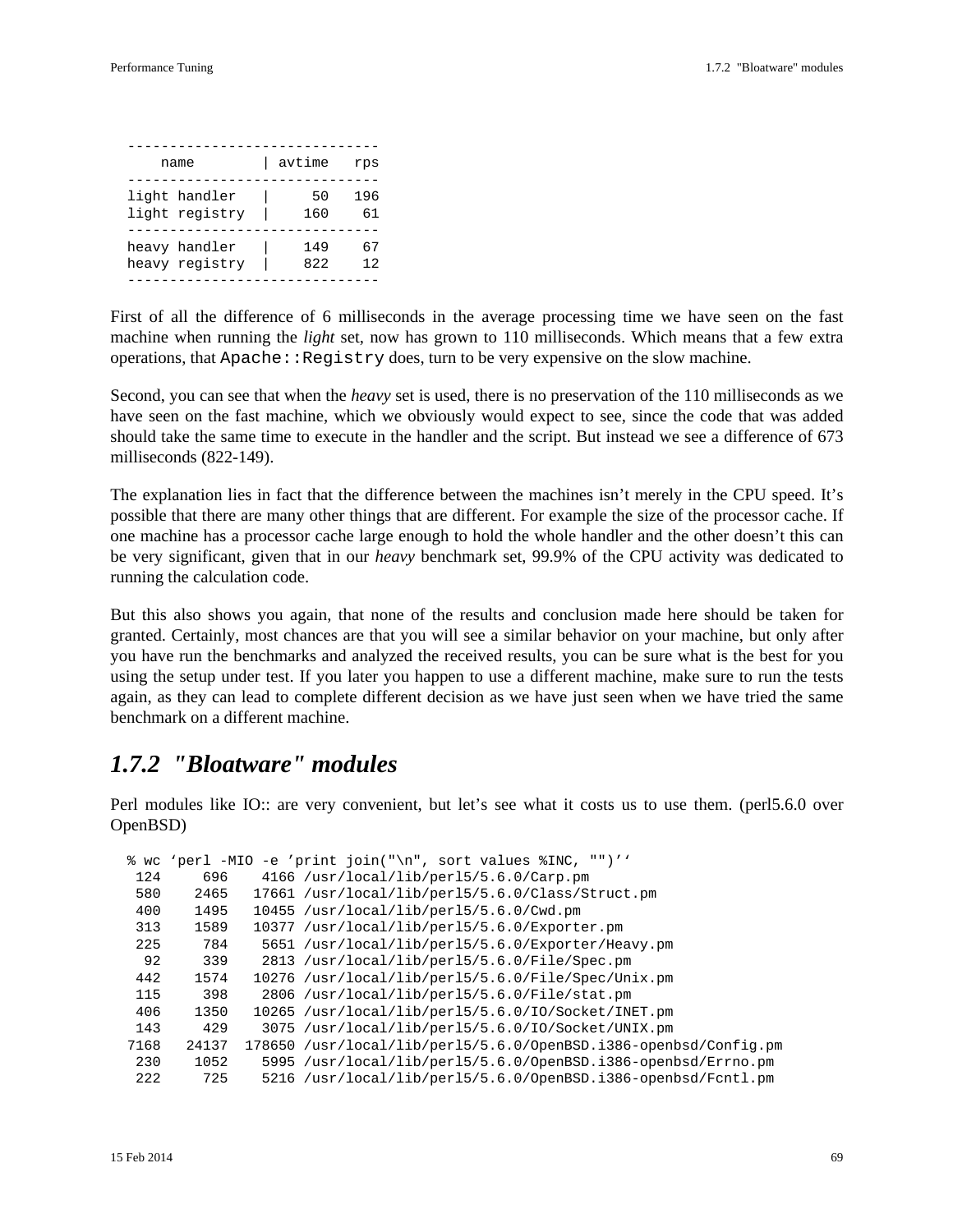| 47    | 101   |              | 669 /usr/local/lib/per15/5.6.0/OpenBSD.i386-openbsd/IO.pm           |
|-------|-------|--------------|---------------------------------------------------------------------|
| 239   | 769   |              | 5005 /usr/local/lib/per15/5.6.0/OpenBSD.i386-openbsd/IO/Dir.pm      |
| 169   | 549   | 3956         | /usr/local/lib/per15/5.6.0/OpenBSD.i386-openbsd/IO/File.pm          |
| 594   | 2180  |              | 14772 /usr/local/lib/per15/5.6.0/OpenBSD.i386-openbsd/IO/Handle.pm  |
| 252   | 755   |              | 5375 /usr/local/lib/per15/5.6.0/OpenBSD.i386-openbsd/IO/Pipe.pm     |
| 77    | 235   |              | 1709 /usr/local/lib/per15/5.6.0/OpenBSD.i386-openbsd/IO/Seekable.pm |
| 428   | 1419  |              | 10219 /usr/local/lib/per15/5.6.0/OpenBSD.i386-openbsd/IO/Socket.pm  |
| 452   | 1401  |              | 10554 /usr/local/lib/per15/5.6.0/OpenBSD.i386-openbsd/Socket.pm     |
| 127   | 473   |              | 3554 /usr/local/lib/perl5/5.6.0/OpenBSD.i386-openbsd/XSLoader.pm    |
| 52    | 161   |              | 1050 /usr/local/lib/per15/5.6.0/SelectSaver.pm                      |
| 139   | 541   |              | 3754 /usr/local/lib/perl5/5.6.0/Symbol.pm                           |
| 161   | 609   |              | 4081 /usr/local/lib/per15/5.6.0/Tie/Hash.pm                         |
| 109   | 390   | 2479         | /usr/local/lib/per15/5.6.0/strict.pm                                |
| 79    | 370   |              | 2589 /usr/local/lib/perl5/5.6.0/vars.pm                             |
| 318   | 1124  | 11975        | /usr/local/lib/per15/5.6.0/warnings.pm                              |
| 30    | 85    |              | 722 /usr/local/lib/per15/5.6.0/warnings/register.pm                 |
| 13733 | 48195 | 349869 total |                                                                     |

Moreover, that requires 116 happy trips through the kernel's namei(). It syscalls open() a remarkable 57 times, 17 of which failed but leaving 38 that were successful. It also syscalled read() a curiously identical 57 times, ingesting a total of 180,265 plump bytes. To top it off, this *increases your resident set size by two megabytes!*

Happy mallocking...

It seems that CGI.pm suffers from the same disease:

```
 % wc 'perl -MCGI -le 'print for values %INC''
 1368 6920 43710 /usr/local/lib/perl5/5.6.0/overload.pm
 6481 26122 200840 /usr/local/lib/perl5/5.6.0/CGI.pm
 7849 33042 244550 total
```
You have 16 trips through namei, 7 successful opens, 2 unsuccessful ones, and 213k of data read in.

This is a *perlbloat.pl* that shows how much memory is acquired by Perl when you run some. So we can easily test the overhead of loading some modules.

```
 #!/usr/bin/perl -w
 use GTop ();
 my $gtop = GTop->new;
 my $before = $gtop->proc_mem($$)->size;
 for (@ARGV) {
     if (eval "require $_") {
          eval {
              $_->import;
          };
     }
     else {
         eval \zeta;
          die $@ if $@;
     }
```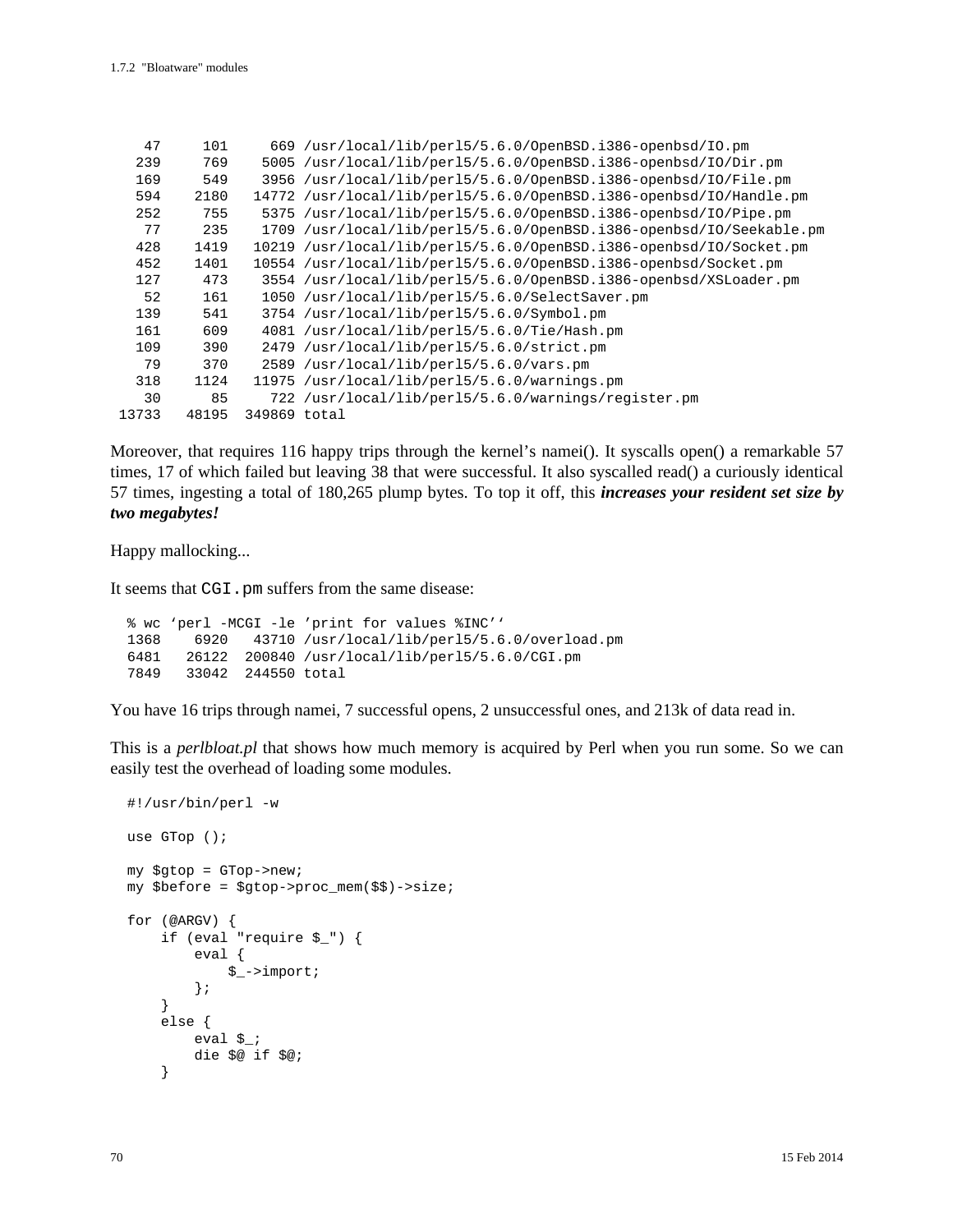} my \$after = \$gtop->proc\_mem(\$\$)->size; printf "@ARGV added %s\n", GTop::size\_string(\$after - \$before);

Now let's try to load IO, which loads IO::Handle, IO::Seekable, IO::File, IO::Pipe, IO::Socket and IO::Dir:

```
 % ./perlbloat.pl 'use IO;'
 use IO; added 1.5M
```
*"Only"* 1.5 MB overhead. Now let's load CGI (v2.74) and compile all its methods:

```
 % ./perlbloat.pl 'use CGI; CGI->compile(":all")'
use CGI; CGI->compile(":all") added 1.8M
```
Almost 2MB extra memory. Let's compare CGI, pm with its younger sister, whose internals are implemented in C.

 %. /perlbloat.pl 'use Apache::Request' use Apache:: Request added 48k

48KB. A significant difference isn't it?

The following numbers show memory sizes in KB (virtual and resident) for v5.6.0 of Perl on four different operating systems, The three calls each are without any modules, with just -MCGI, and with -MIO (never with both):

|          | OpenBSD |      | FreeBSD   |           | Redhat Linux |     | Solaris |      |
|----------|---------|------|-----------|-----------|--------------|-----|---------|------|
|          | VSZ     | rss  | vsz       | rss       | VSZ          | rss | vsz     | rss  |
| Raw Perl | 736     | 772  |           | 832 1208  | 2412         | 980 | 2928    | 2272 |
| w/ CGI   | 1220    | 1464 | 1308 1828 |           | 2972 1768    |     | 3616    | 3232 |
| w/ IO    | 2292    | 2580 |           | 2456 3016 | 4080 2868    |     | 5384    | 4976 |

Anybody who's thinking of choosing one of these might do well to digest these numbers first.

### *1.7.3 Apache::args vs. Apache::Request::param vs. CGI::param*

Apache::args, Apache::Request::param and CGI::param are the three most common ways to process input arguments in mod\_perl handlers and scripts. Let's write three Apache::Registry scripts that use Apache::args, Apache::Request::param and CGI::param to process a form's input and print it out. Notice that Apache::args is considered identical to  $A$ pache::Request::param only when you have single valued keys. In the case of multi-valued keys (e.g. when using check-box groups) you will have to write some extra code: If you do a simple:

my %params = \$r->args;

only the last value will be stored and the rest will collapse, because that's what happens when you turn a list into a hash. Assuming that you have the following list: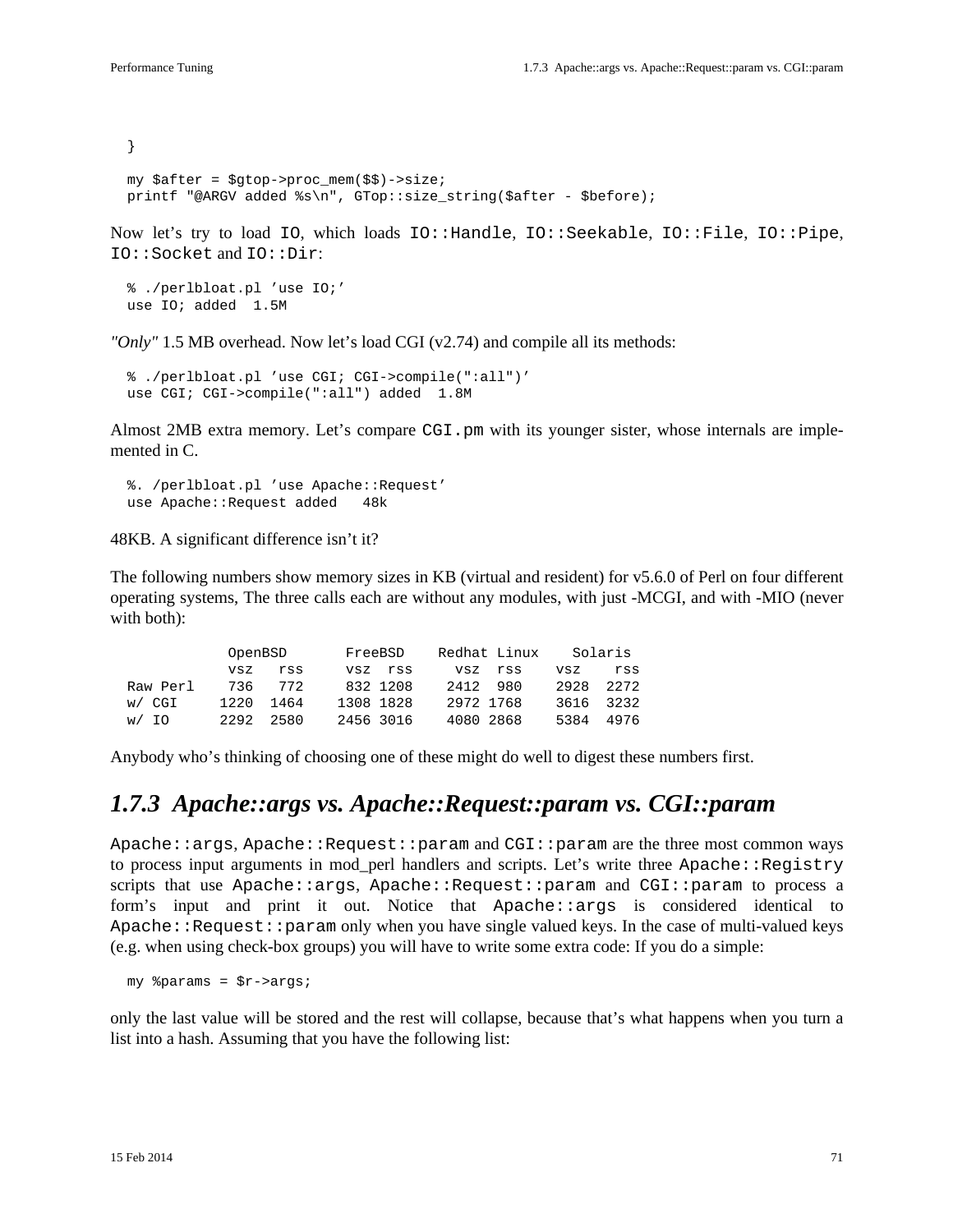(rules => 'Apache', rules => 'Perl', rules => 'mod\_perl')

and assign it to a hash, the following happens:

```
\{\text{hash}\}\ = 'Apache';
\hbox{Shash}{rules} = 'Perl';
\{\text{hash}\{rules\} = 'mod\_perl';
```
So at the end only the:

```
 rules => 'mod_perl'
```
pair will get stored. With CGI.pm or Apache::Request you can solve this by extracting the whole list by its key:

```
 my @values = $q->params('rules');
```
In addition Apache::Request and CGI.pm have many more functions that ease input processing, like handling file uploads. However  $A$ pache:  $R$ equest is much faster since its guts are implemented in  $C$ , glued to Perl using XS code.

Assuming that the only functionality you need is the parsing of key-value pairs, and assuming that every key has a single value, we will compare the following almost identical scripts, by trying to pass various query strings.

Here's the code:

```
 file:processing_with_apache_args.pl
 -----------------------------------
 use strict;
my \text{sr} = \text{shift};
 $r->send_http_header('text/plain');
 my %args = $r->args;
print join "\n", map \{\overline{\mathcal{S}} = \overline{\mathcal{S}} \} } keys \text{args}; file:processing_with_apache_request.pl
 --------------------------------------
 use strict;
use Apache::Request ();
my \,$r = shift;
my \zeta q = Apache:: Request->new(\zeta r);
 $r->send_http_header('text/plain');
 my %args = map {$_ => $q->param($_) } $q->param;
print join "\n", map \{\overline{\ } = \ ".\overline{\ } \overline{\ } \} keys \overline{\ } args;
 file:processing_with_cgi_pm.pl
 ------------------------------
 use strict;
 use CGI;
my \,$r = shift;
 $r->send_http_header('text/plain');
my Sq = new CGI;
my \arg s = \arg \{\xi_-\implies \xi q - \text{param}(\xi_+) \} \xi q - \text{param};print join "\n", map \{ "$_ => ".$args\{$_} \} keys %args;
```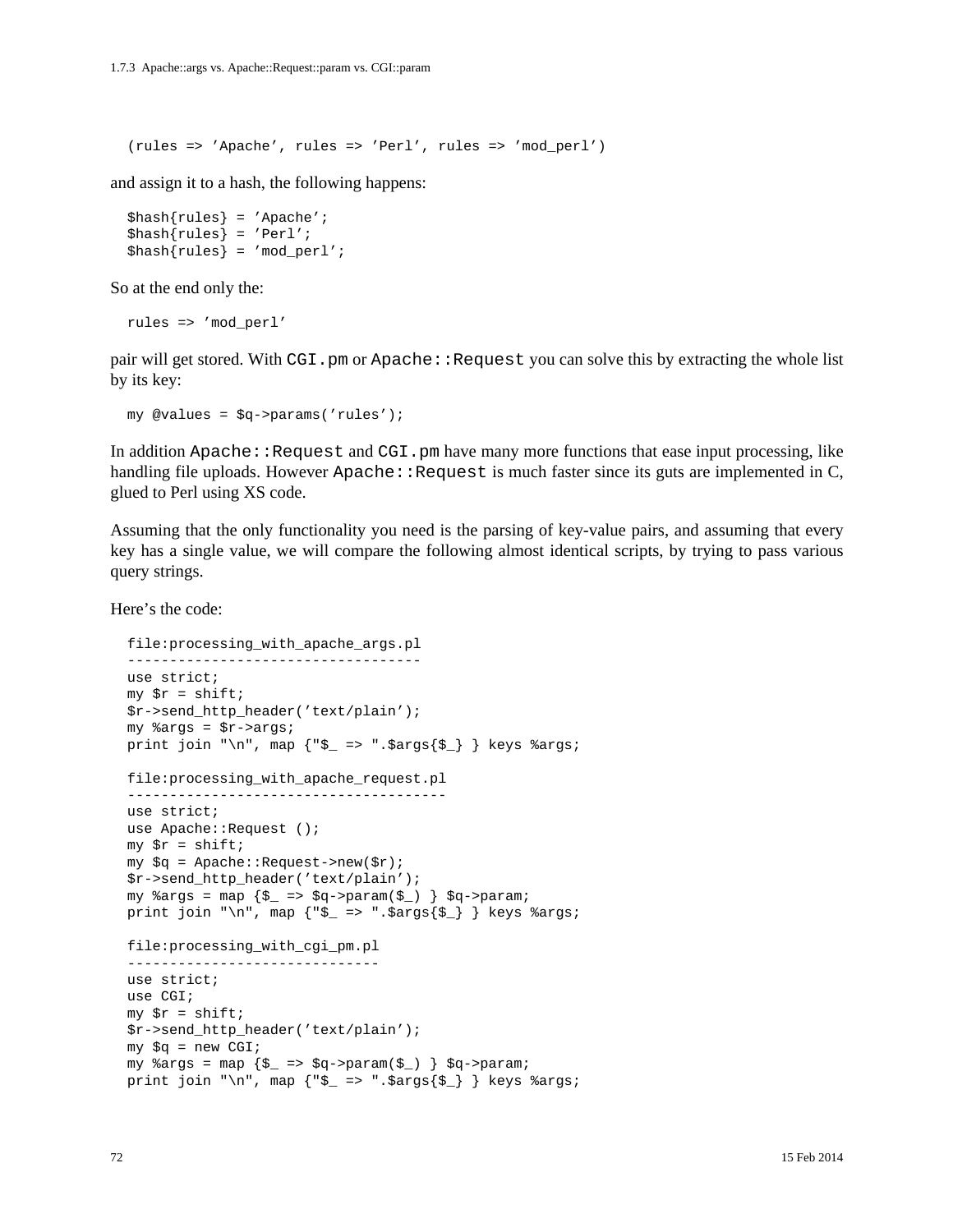All three scripts are preloaded at server startup:

```
 <Perl>
     use Apache::RegistryLoader ();
      Apache::RegistryLoader->new->handler(
                                "/perl/processing_with_cgi_pm.pl",
                     "/home/httpd/perl/processing_with_cgi_pm.pl"
\hspace{0.1cm});
      Apache::RegistryLoader->new->handler(
                                "/perl/processing_with_apache_request.pl",
                     "/home/httpd/perl/processing_with_apache_request.pl"
\hspace{0.1cm});
      Apache::RegistryLoader->new->handler(
                                "/perl/processing_with_apache_args.pl",
                     "/home/httpd/perl/processing_with_apache_args.pl"
\hspace{0.1cm});
  </Perl>
```
We use four different query strings, generated by:

```
 my @queries = (
     join("&", map {"$_=" . 'e' x 10} ('a'..'b')),
    join("&", map \{"$_=" . 'e' x 50} ('a'..'b')),
     join("&", map {"$_=" . 'e' x 5 } ('a'..'z')),
    join("&", map \{"$_=" . 'e' x 10} ('a'..'z')),
 );
```
The first string is:

a=eeeeeeeeee&b=eeeeeeeeee

which is 25 characters in length and consists of two key/value pairs. The second string is also made of two key/value pairs, but the value is 50 characters long (total 105 characters). The third and the forth strings are made from 26 key/value pairs, with the value lengths of 5 and 10 characters respectively, with total lengths of 207 and 337 characters respectively. The query\_len column in the report table is one of these four total lengths.

We conduct the benchmark with concurrency level of 50 and generate 5000 requests for each test.

And the results are:

| name   |    |               | val_len pairs query_len | avtime | rps |
|--------|----|---------------|-------------------------|--------|-----|
| apreq  | 10 | 2             | 25                      | 51     | 945 |
| apreq  | 50 | 2             | 105                     | 53     | 907 |
| r args | 50 | 2             | 105                     | 53     | 906 |
| r args | 10 | $\mathcal{L}$ | 25                      | 53     | 899 |
| apreq  | 5  | 26            | 207                     | 64     | 754 |
| apreq  | 10 | 26            | 337                     | 65     | 742 |
| r args | 5  | 26            | 207                     | 73     | 665 |
| r args | 10 | 26            | 337                     | 74     | 657 |
| cgi_pm | 50 | 2             | 105                     | 85     | 573 |
|        |    |               |                         |        |     |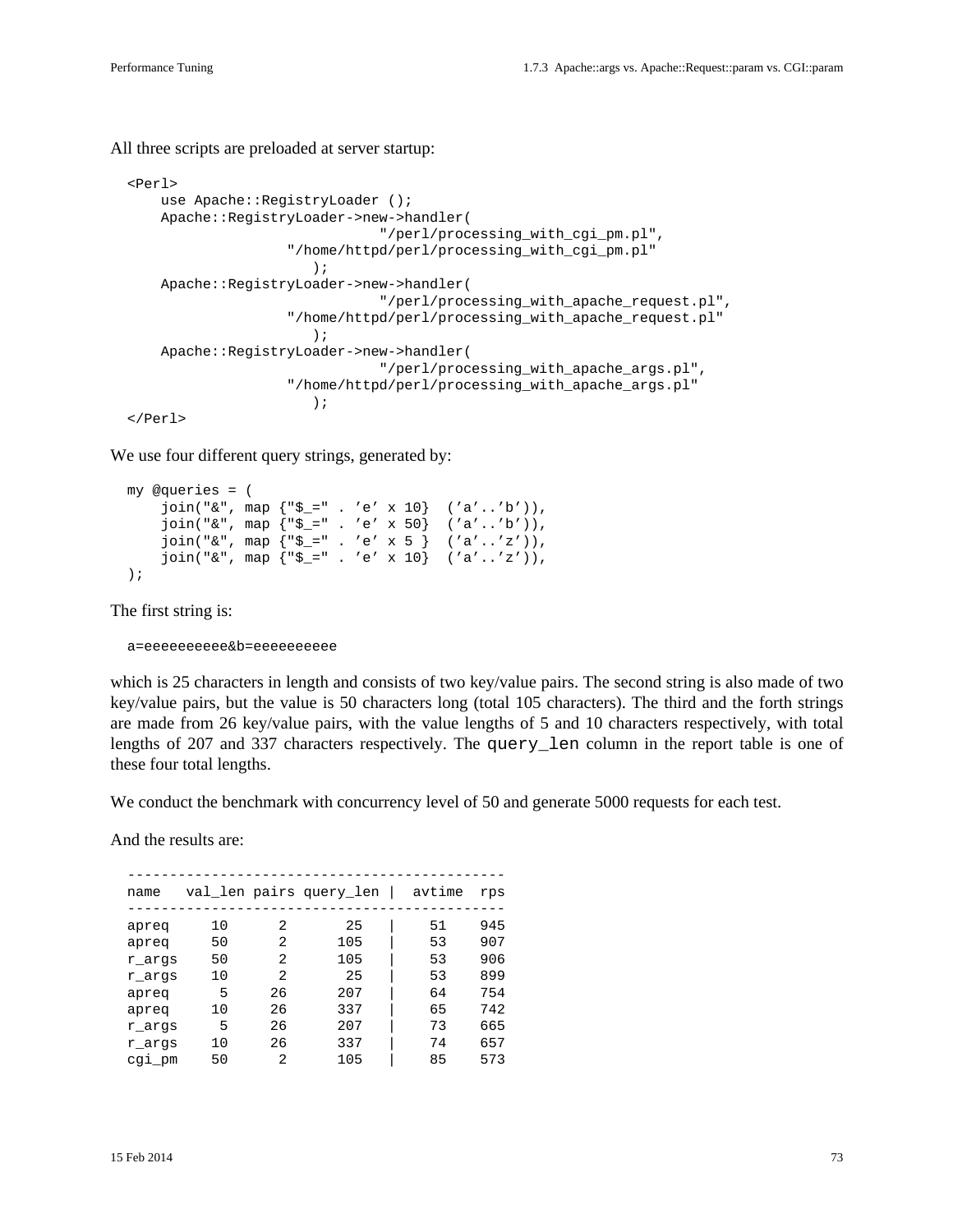1.7.4 Using \$|=1 Under mod\_perl and Better print() Techniques.

| cgi_pm | 1 O |    | 25  | 87  | 559 |
|--------|-----|----|-----|-----|-----|
| cgi pm | Б.  | 26 | 207 | 188 | 263 |
| cgi pm | 1 O | 26 | 337 | 188 | 262 |
|        |     |    |     |     |     |

Where apreq stands for Apache::Request::param(),  $r$  args stands for Apache::args() or \$r->args() and cgi\_pm stands for CGI::param().

You can see that  $A$ pache:: $R$ equest:: $p$ aram and  $A$ pache:: $\arg s$  have similar performance with a few key/value pairs, but the former is faster with many key/value pairs. CGI::param is significantly slower than the other two methods.

### *1.7.4 Using \$|=1 Under mod\_perl and Better print() Techniques.*

As you know,  $local \xi|=1$ ; disables the buffering of the currently selected file handle (default is STDOUT). If you enable it, ap\_rflush() is called after each print(), unbuffering Apache's IO.

If you are using multiple print() calls (\_bad\_ style in generating output) or if you just have too many of them, then you will experience a degradation in performance. The severity depends on the number of print() calls that you make.

Many old CGI scripts were written like this:

```
 print "<BODY BGCOLOR=\"black\" TEXT=\"white\">";
 print "<H1>";
 print "Hello";
print "</H1>";
 print "<A HREF=\"foo.html\"> foo </A>";
 print "</BODY>";
```
This example has multiple print () calls, which will cause performance degradation with  $\frac{1}{5}$  = 1. It also uses too many backslashes. This makes the code less readable, and it is also more difficult to format the HTML so that it is easily readable as the script's output. The code below solves the problems:

```
 print qq{
   <BODY BGCOLOR="black" TEXT="white">
    H1 Hello
    </H<sub>1</sub>>
     <A HREF="foo.html"> foo </A>
   </BODY>
 };
```
I guess you see the difference. Be careful though, when printing a <HTML> tag. The correct way is:

```
 print qq{<HTML>
   <HEAD></HEAD>
   <BODY>
 }
```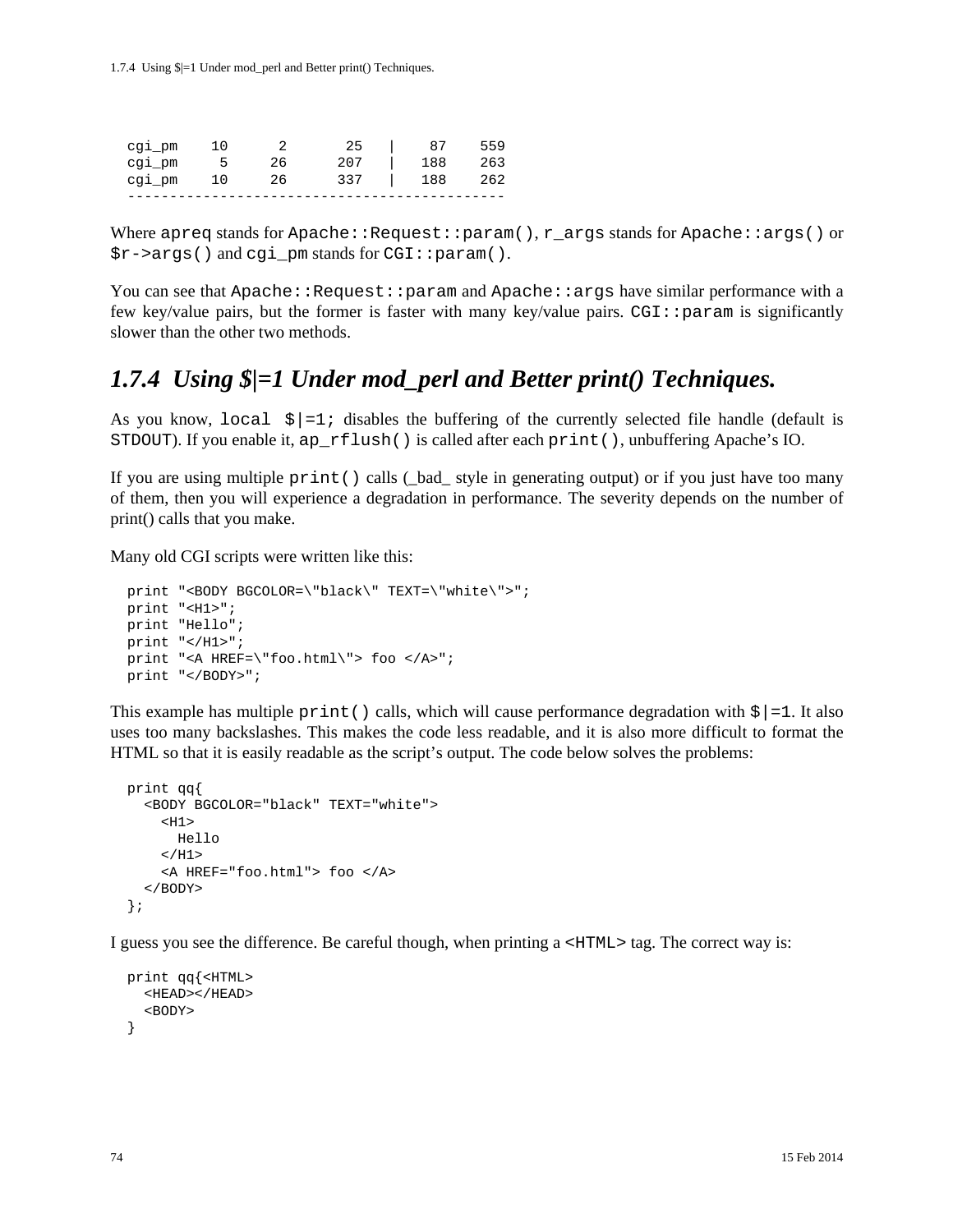If you try the following:

```
 print qq{
   <HTML>
   <HEAD></HEAD>
   <BODY>
 }
```
Some older browsers expect the first characters after the headers and empty line to be <HTML> with *no* spaces before the opening left angle-bracket. If there are any other characters, they might not accept the output as HTML and print it as a plain text. Even if it works with your browser, it might not work for others.

One other approach is to use 'here' documents, e.g.:

```
 print <<EOT;
 <HTML>
 <HEAD></HEAD>
 <BODY>
EOT
```
Now let's go back to the  $\zeta$  = 1 topic. I still disable buffering, for two reasons:

- **I use relatively few print() calls. I achieve this by arranging for my print() statements to print multiline HTML, and not one line per print() statement.**
- **I want my users to see the output immediately. So if I am about to produce the results of a DB query which might take some time to complete, I want users to get some text while they are waiting. This improves the usability of my site. Ask yourself which you like better: getting the output a bit slower, but steadily from the moment you've pressed the Submit button, or having to watch the "falling stars" for a while and then get the whole output at once, even if it's a few milliseconds faster - assuming the browser didn't time out during the wait.**

An even better solution is to keep buffering enabled, and use a Perl API rflush() call to flush the buffers when needed. This way you can place the first part of the page that you are going to send to the user in the buffer, and flush it a moment before you are going to do some lengthy operation, like a DB query. So you kill two birds with one stone: you show some of the data to the user immediately, so she will feel that something is actually happening, and you have no performance hit from disabled buffering.

```
 use CGI ();
my \r = shift;
my \zeta q = new CGI;
 print $q->header('text/html');
 print $q->start_html;
 print $q->p("Searching...Please wait");
 $r->rflush;
   # imitate a lengthy operation
 for (1..5) {
   sleep 1;
 }
 print $q->p("Done!");
```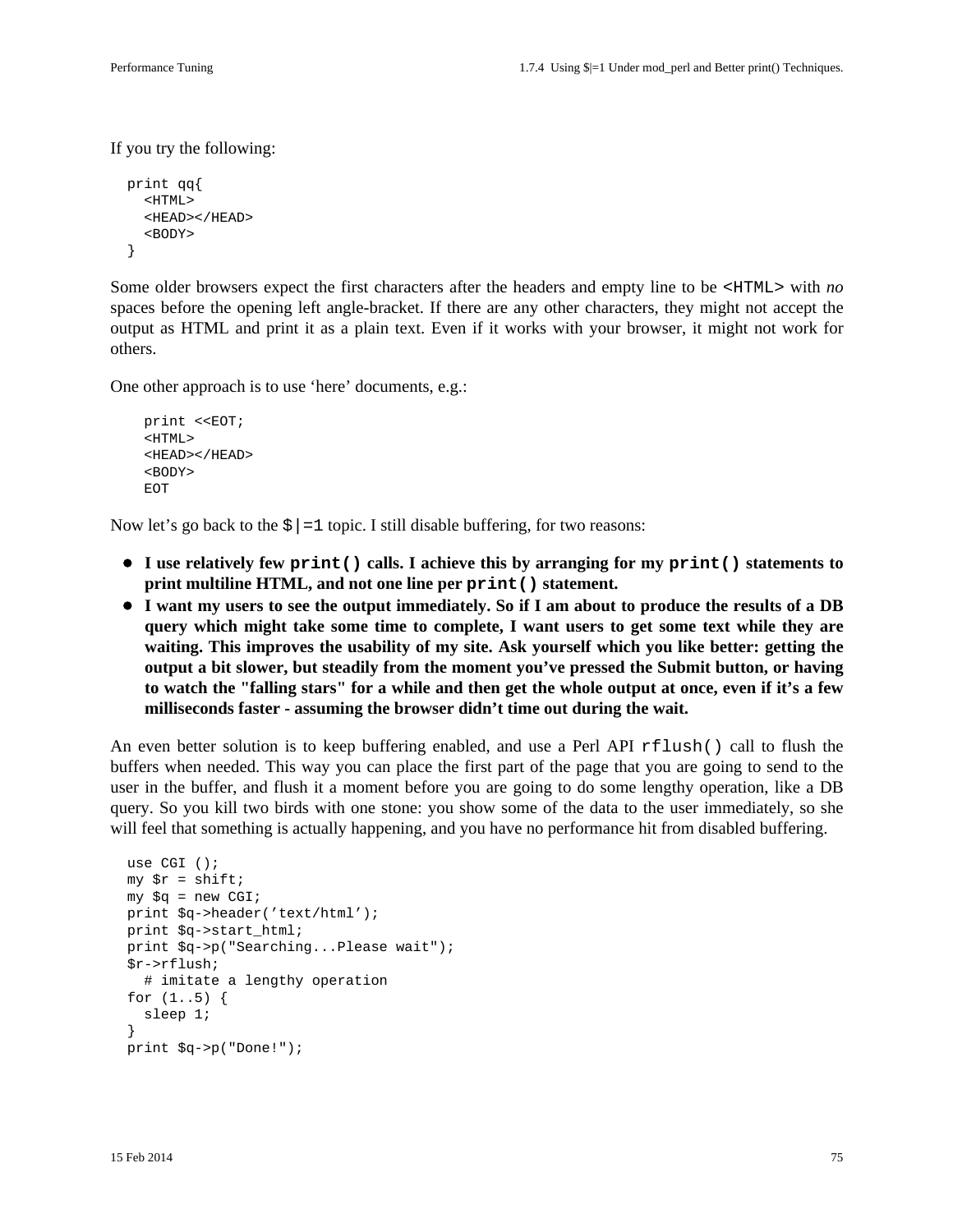**Conclusion**: Do not blindly follow suggestions, but think what is best for you in each case.

**Note:** It might happen that some browsers do not render the page before they have received a significant amount. This is especially true if you insert  $\langle$ link $\langle$  or  $\rangle$   $\langle$   $\langle$   $\rangle$  tags in your HTML header that require the browser to load a separate file. In that case, the user won't be able to see the content at once, no matter if you flush the buffers or not.

A workaround for this might be to use an output filter that replaces these tags with the files they refer to.

## *1.7.5 Global vs. Fully Qualified Variables*

It's always a good idea to avoid using global variables where it's possible. Some variables must be either global, such as @ISA or else fully qualified such as @MyModule::ISA, so that Perl can see them from different packages.

A combination of strict and vars pragmas keeps modules clean and reduces a bit of noise. However, the vars pragma also creates aliases, as does Exporter, which eat up more memory. When possible, try to use fully qualified names instead of use vars.

For example write:

```
 package MyPackage1;
 use strict;
 use vars; # added only for fair comparison
 @MyPackage1::ISA = qw(CGI);
 $MyPackage1::VERSION = "1.00";
 1;
```
instead of:

```
 package MyPackage2;
 use strict;
use vars qw(@ISA $VERSION);
@ISA = qw(CGI); $VERSION = "1.00";
 1;
```
Note that we have added the vars pragma in the package that doesn't use it so the memory comparison will be fair.

Here are the numbers under Perl version 5.6.0

```
 % perl -MGTop -MMyPackage1 -le 'print GTop->new->proc_mem($$)->size'
  2023424
 % perl -MGTop -MMyPackage2 -le 'print GTop->new->proc_mem($$)->size'
   2031616
```
We have a difference of 8192 bytes. So every few global variables declared with vars pragma add about 8KB overhead.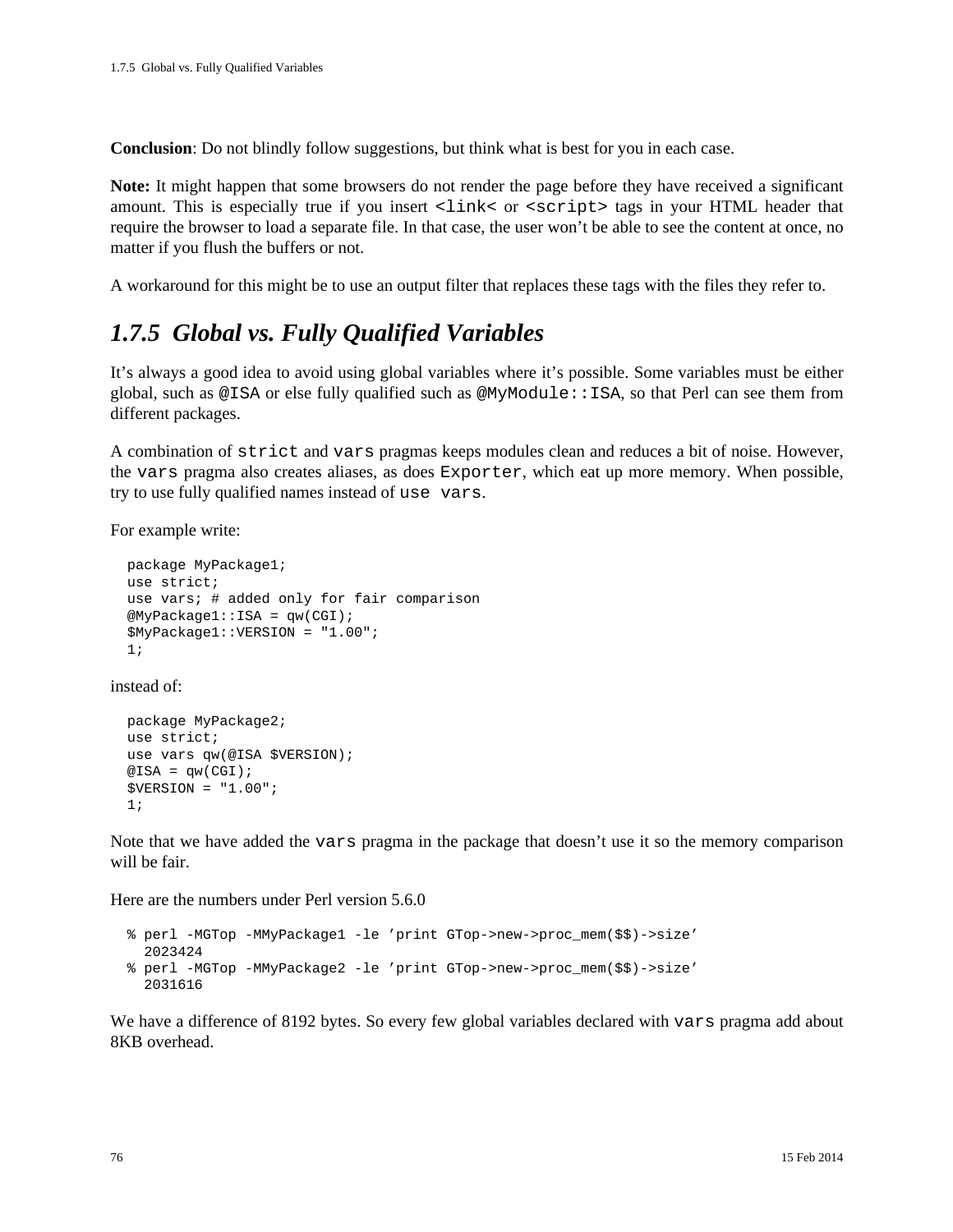Note that Perl 5.6.0 introduced a new our() pragma which works like my () scope-wise, but declares global variables.

```
 package MyPackage3;
 use strict;
 use vars; # not needed, added only for fair comparison
our @ISA = qw(CGI);
 our $VERSION = "1.00";
 1;
```
which uses the same amount of memory as a fully qualified global variable:

```
 % perl -MGTop -MMyPackage3 -le 'print GTop->new->proc_mem($$)->size'
 2023424
```
Imported symbols act just like global variables, they can add up quick:

```
 % perlbloat.pl 'use POSIX ()'
 use POSIX () added 316k
 % perlbloat.pl 'use POSIX'
 use POSIX added 696k
```
That's 380k worth of aliases. Now let's say 6 different Apache: : Registry scripts 'use POSIX;' for strftime() or some other function:  $6 * 380k = 2.3Mb$ 

One could save 2.3Mb per single process with 'use POSIX (); ' and using fully qualifying POSIX:: function calls.

### *1.7.6 Object Methods Calls vs. Function Calls*

Which subroutine calling form is more efficient: Object methods or functions?

#### **1.7.6.1 The Overhead with Light Subroutines**

Let's do some benchmarking. We will start doing it using empty methods, which will allow us to measure the real difference in the overhead each kind of call introduces. We will use this code:

```
 bench_call1.pl
 --------------
 package Foo;
 use strict;
 use Benchmark;
 sub bar { };
 timethese(50_000, {
               method => sub \{ Foo->bar() \},
               function => sub { Foo::bar('Foo');},
                });
```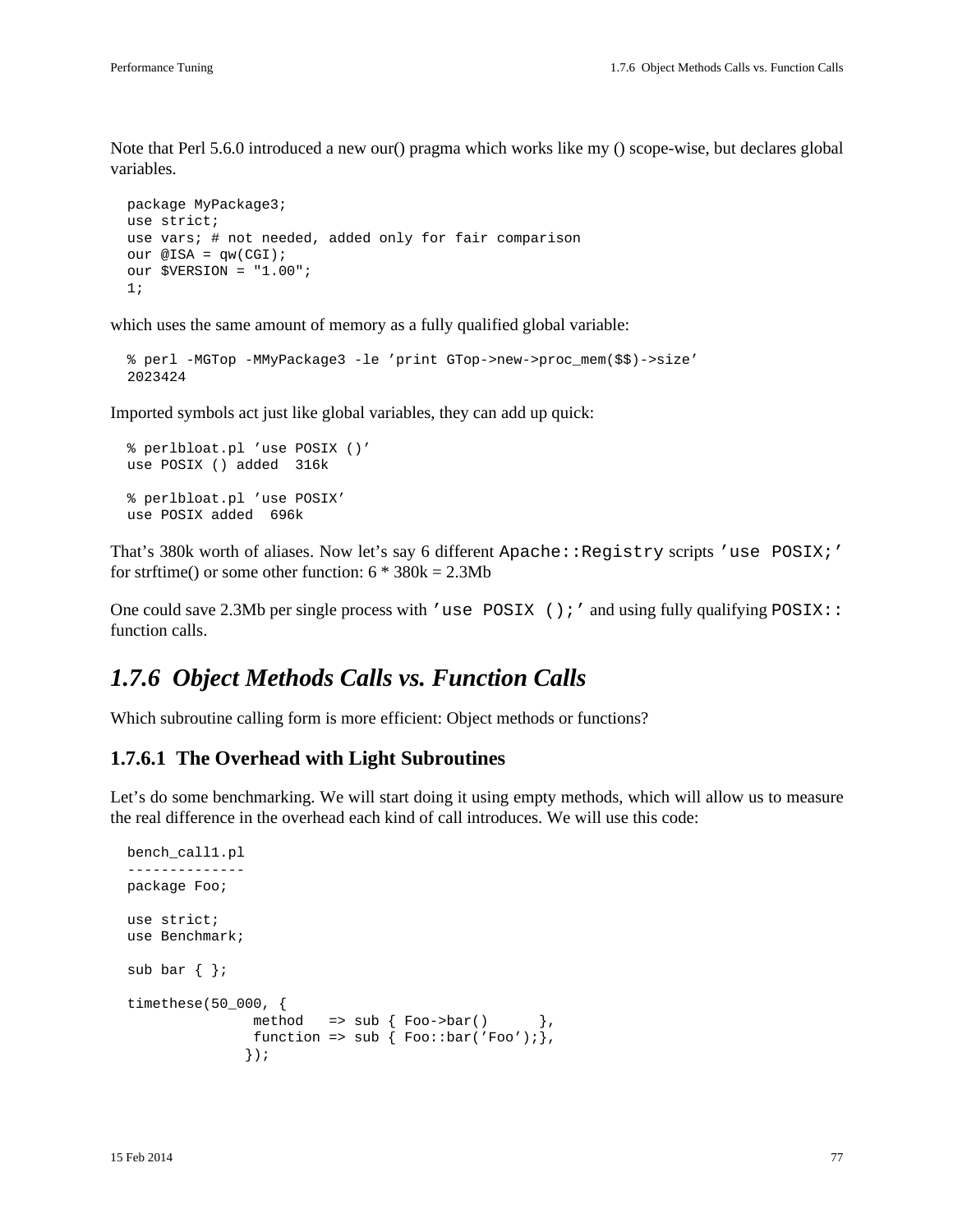The two calls are equivalent, since both pass the class name as their first parameter; *function* does this explicitly, while *method* does this transparently.

The benchmarking result:

 Benchmark: timing 50000 iterations of function, method... function: 0 wallclock secs ( 0.80 usr + 0.05 sys = 0.85 CPU) method: 1 wallclock secs ( 1.51 usr + 0.08 sys = 1.59 CPU)

We are interested in the 'total CPU times' and not the 'wallclock seconds'. It's possible that the load on the system was different for the two tests while benchmarking, so the wallclock times give us no useful information.

We see that the *method* calling type is almost twice as slow as the *function* call, 0.85 CPU compared to 1.59 CPU real execution time. Why does this happen? Because the difference between functions and methods is the time taken to resolve the pointer from the object, to find the module it belongs to and then the actual method. The function form has one parameter less to pass, less stack operations, less time to get to the guts of the subroutine.

perl5.6+ does better method caching, Foo->method() is a little bit faster (some constant folding magic), but not Foo->\$method(). And the improvement does not address the @ISA lookup that still happens in either case.

#### **1.7.6.2 The Overhead with Heavy Subroutines**

But that doesn't mean that you shouldn't use methods. Generally your functions do something, and the more they do the less significant is the time to perform the call, because the calling time is effectively fixed and is probably a very small overhead in comparison to the execution time of the method or function itself. Therefore the longer execution time of the function the smaller the relative overhead of the method call. The next benchmark proves this point:

```
 bench_call2.pl
 --------------
 package Foo;
 use strict;
 use Benchmark;
 sub bar { 
   my $class = shift;
  my (\$x, \$y) = (100, 100);$y = log ( $x ** 10) for (0..20); };
 timethese(50_000, {
                 method => \text{sub} \left\{ \text{Foo->bar( )} \right\}function => sub { Foo::bar('Foo');},
                 });
```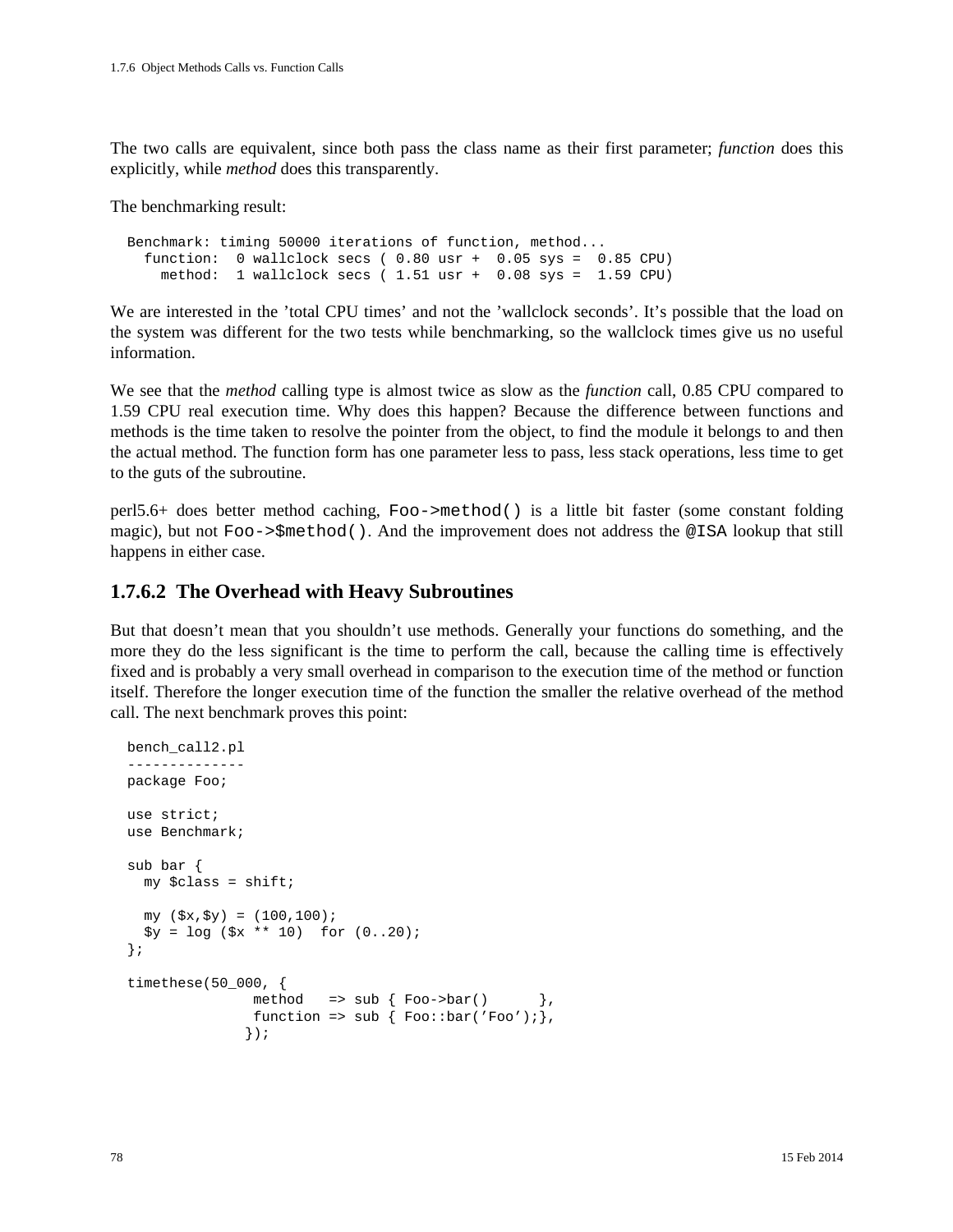We get a very close benchmarks!

function: 33 wallclock secs  $(15.81$  usr + 1.12 sys = 16.93 CPU) method: 32 wallclock secs (18.02 usr + 1.34 sys = 19.36 CPU)

Let's make the subroutine *bar* even slower:

```
 sub bar { 
   my $class = shift;
  my ( $x, $y) = (100, 100);
  $y = log ( $x ** 10) for (0..40); };
```
And the result is amazing, the *method* call convention was faster than *function*:

```
function: 81 wallclock secs (25.63 \text{usr} + 1.84 \text{ sys} = 27.47 \text{ CPU}) method: 61 wallclock secs (19.69 usr + 1.49 sys = 21.18 CPU)
```
In case your functions do very little, like the functions that generate HTML tags in CGI.pm, the overhead might become a significant one. If your goal is speed you might consider using the *function* form, but if you write a big and complicated application, it's much better to use the *method* form, as it will make your code easier to develop, maintain and debug, saving programmer time which, over the life of a project may turn out to be the most significant cost factor.

#### **1.7.6.3 Are All Methods Slower than Functions?**

Some modules' API is misleading, for example CGI. pm allows you to execute its subroutines as functions or as methods. As you will see in a moment its function form of the calls is slower than the method form because it does some voodoo work when the function form call is used.

```
 use CGI;
  my \zeta q = new CGI;
  \sqrt{q}->param('x',5);
  my x = \sqrt{q} ->param('x');
vs
   use CGI qw(:standard);
   param('x',5);
  my \,$x = param('x');
```
As usual, let's benchmark some very light calls and compare. Ideally we would expect the *methods* to be slower than *functions* based on the previous benchmarks:

```
 bench_call3.pl
 ---------------
 use Benchmark;
 use CGI qw(:standard);
 $CGI::NO_DEBUG = 1;
my \zeta q = new CGI;
 my $x;
```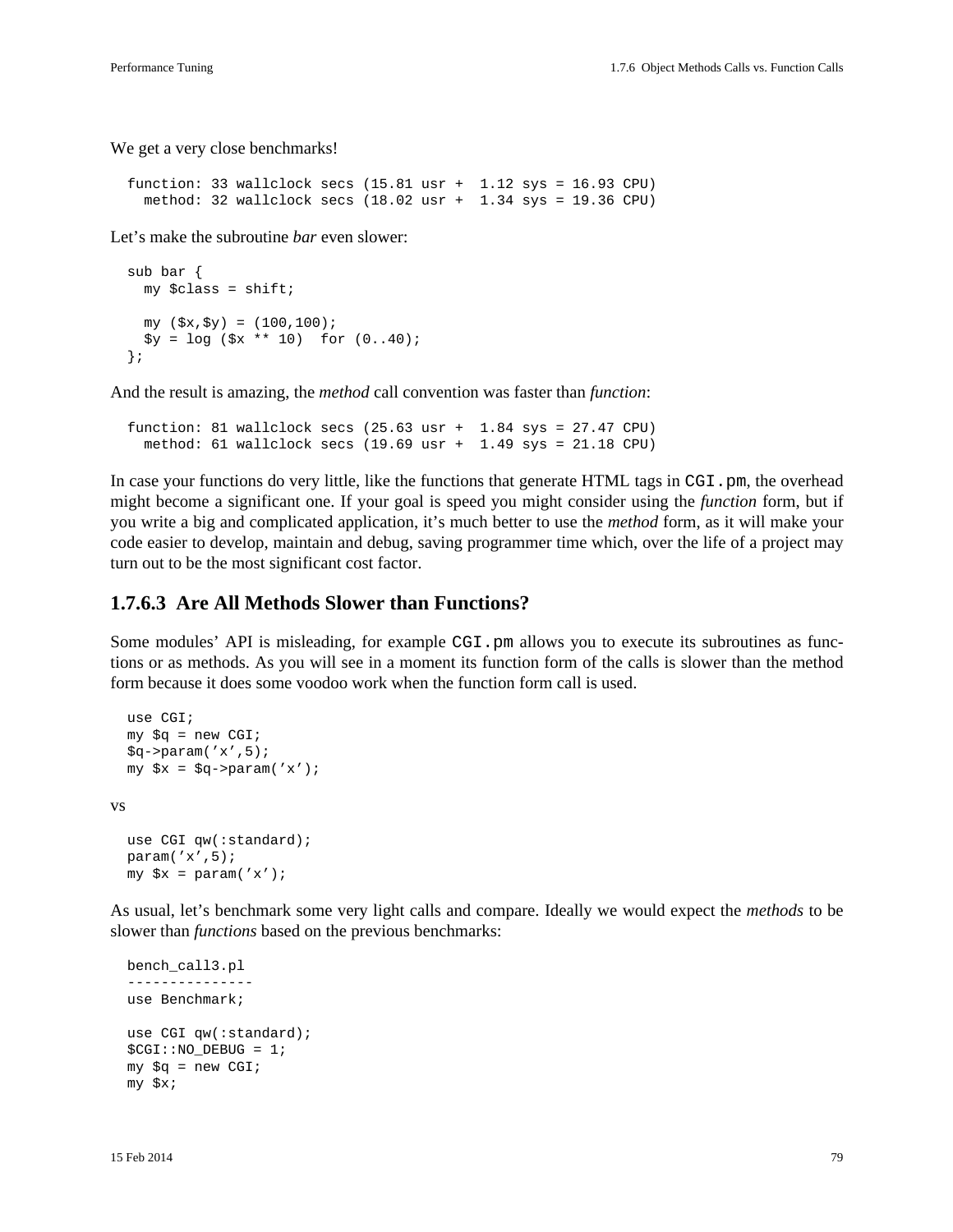```
 timethese
  (20000, )method => sub \{\text{Sq}->param('x',5); \text{Sx} = \text{Sq}->param('x'); },
    function => sub { param('x',5); \xix = param('x'); },
    });
```
The benchmark is written is such a way that all the initializations are done at the beginning, so that we get as accurate performance figures as possible. Let's do it:

```
 % ./bench_call3.pl
function: 51 wallclock secs (28.16 \text{ usr} + 2.58 \text{ sys} = 30.74 \text{ CPU})method: 39 wallclock secs (21.88 \text{ usr} + 1.74 \text{ sys} = 23.62 \text{ CPU})
```
As we can see methods are faster than functions, which seems to be wrong. The explanation lays in the way CGI.pm is implemented. CGI.pm uses some *fancy* tricks to make the same routine act both as a *method* and a plain *function*. The overhead of checking whether the arguments list looks like a *method* invocation or not, will mask the slight difference in time for the way the function was called.

If you are intrigued and want to investigate further by yourself the subroutine you want to explore is called *self\_or\_default*. The first line of this function short-circuits if you are using the object methods, but the whole function is called if you are using the functional forms. Therefore, the functional form should be slightly slower than the object form.

### *1.7.7 Imported Symbols and Memory Usage*

There is a real memory hit when you import all of the functions into your process' memory. This can significantly enlarge memory requirements, particularly when there are many child processes.

In addition to polluting the namespace, when a process imports symbols from any module or any script it grows by the size of the space allocated for those symbols. The more you import (e.g. qw(:standard) vs qw(:all)) the more memory will be used. Let's say the overhead is of size X. Now take the number of scripts in which you deploy the function method interface, let's call that Y. Finally let's say that you have a number of processes equal to Z.

You will need  $X^*Y^*Z$  size of additional memory, taking X=10k, Y=10, Z=30, we get  $10k^*10^*30 =$ 3Mb!!! Now you understand the difference.

Let's benchmark CGI.pm using GTop.pm. First we will try it with no exporting at all.

```
 use GTop ();
 use CGI ();
 print GTop->new->proc_mem($$)->size;
 1,949,696
```
Now exporting a few dozens symbols: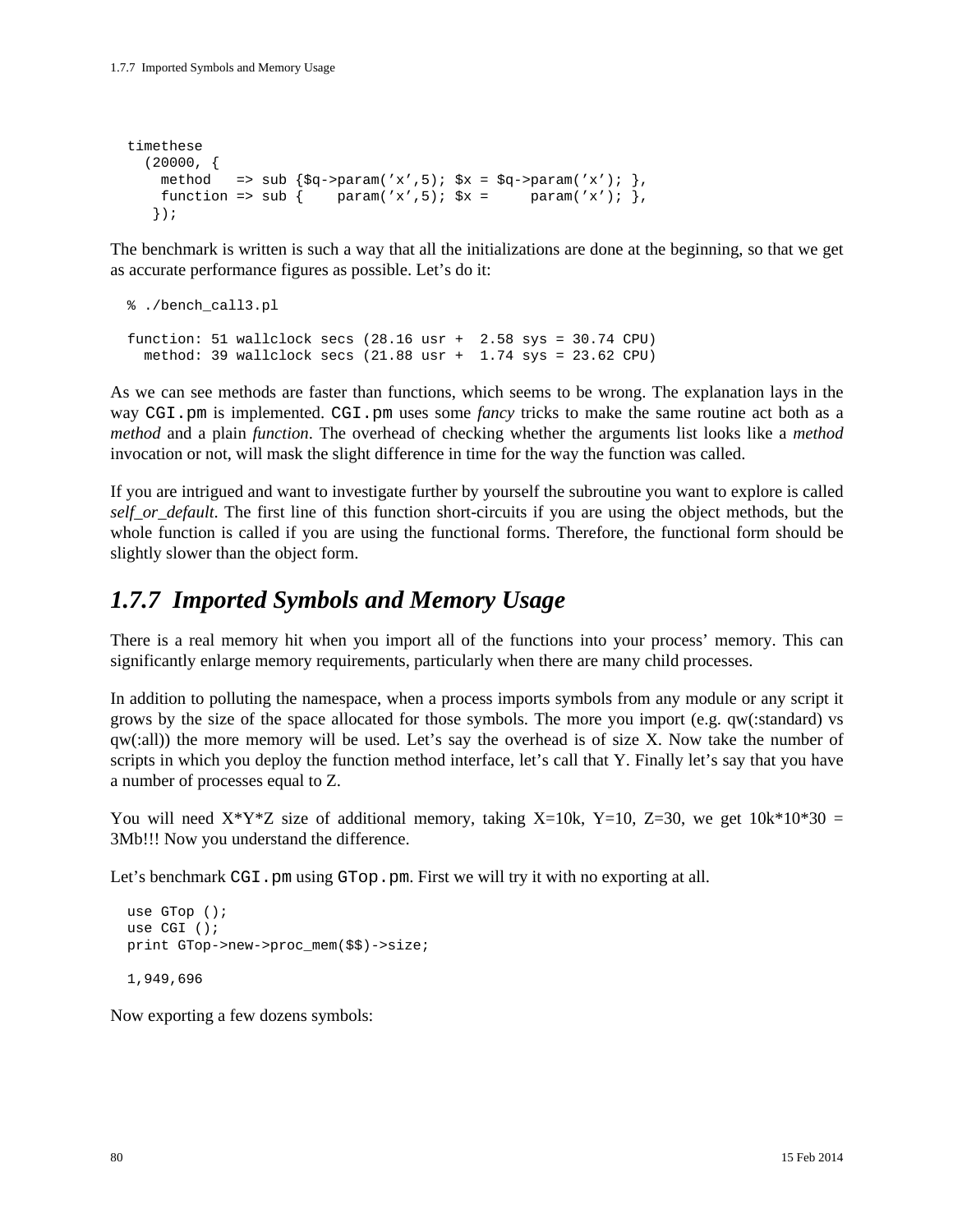```
 use GTop ();
 use CGI qw(:standard);
 print GTop->new->proc_mem($$)->size;
```
1,966,080

And finally exporting all the symbols (about 130)

```
 use GTop ();
 use CGI qw(:all);
 print GTop->new->proc_mem($$)->size;
```
1,970,176

Results:

```
 import symbols size(bytes) delta(bytes) relative to ()
  --------------------------------------
  () 1949696 0
 qw(:standard) 1966080 16384
 qw(:all) 1970176 20480
```
So in my example above  $X=20k = 20K*10*30 = 6Mb$ . You will need 6Mb more when importing all the CGI.pm's symbols than when you import none at all.

Generally you use more than one script, run more than one process and probably import more symbols from the additional modules that you deploy. So the real numbers are much bigger.

The function method is faster in the general case, because of the time overhead to resolve the pointer from the object.

If you are looking for performance improvements, you will have to face the fact that having to type My::Module::my\_method might save you a good chunk of memory if the above call must not be called with a reference to an object, but even then it can be passed by value.

I strongly endorse Apache::Request (libapreq) - Generic Apache Request Library. Its core is written in C, giving it a significant memory and performance benefit. It has all the functionality of CGI.pm except the HTML generation functions.

### *1.7.8 Interpolation, Concatenation or List*

Somewhat overlapping with the previous section we want to revisit the various approaches of mungling with strings, and compare the speed of using lists of strings compared to interpolation. We will add a string concatenation angle as well.

When the strings are small, it almost doesn't matter whether interpolation or a list is used. Here is a benchmark:

```
 use Benchmark;
 use Symbol;
 my $fh = gensym;
 open $fh, ">/dev/null" or die;
```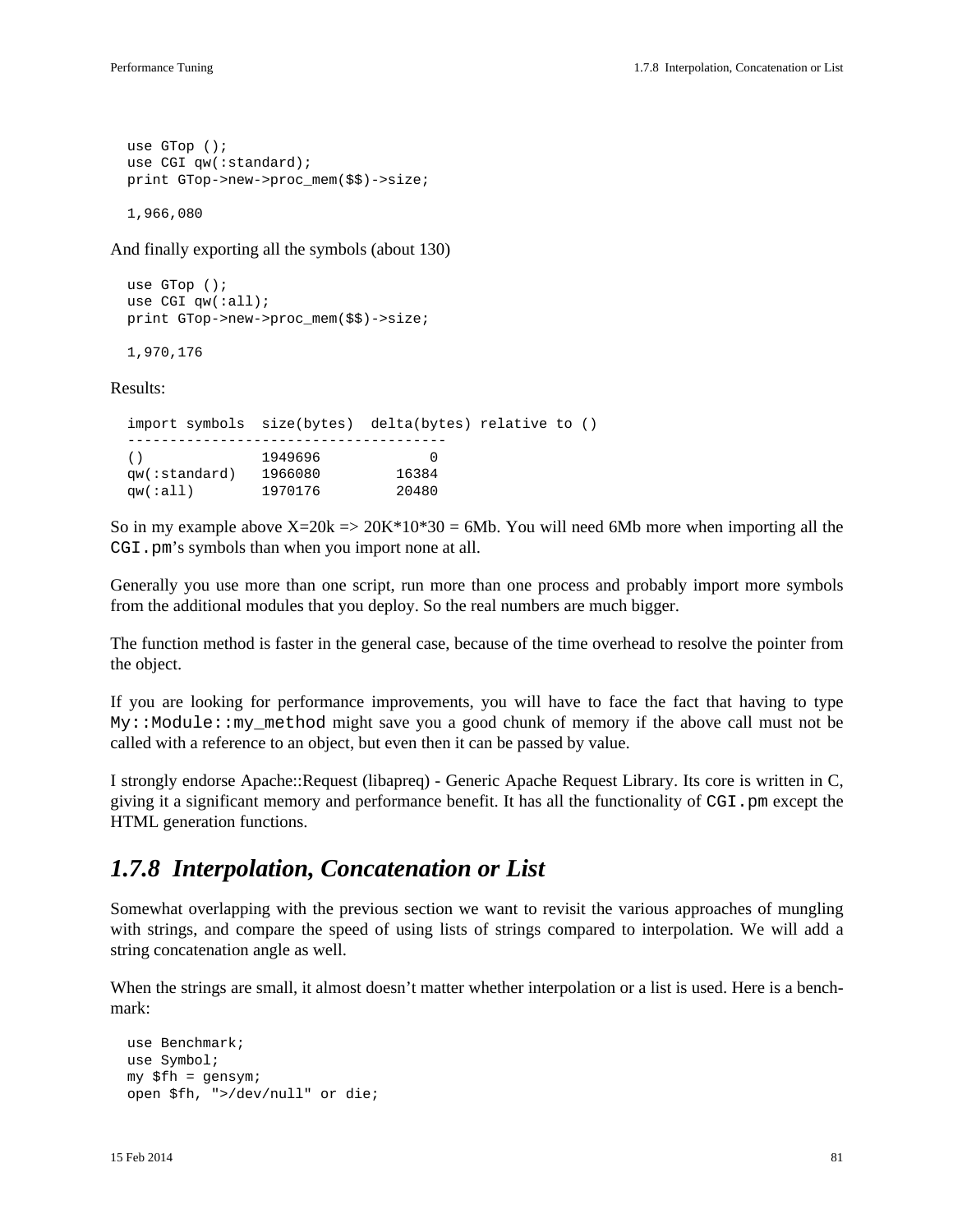```
 my ($one, $two, $three, $four) = ('a'..'d');
  timethese(1_000_000,
      {
      \text{interp} => sub {
        print $fh "$one$two$three$four";
       },
      list => sub {
        print $fh $one, $two, $three, $four;
       },
      conc => sub {
        print $fh $one.$two.$three.$four;
       },
      });
 Benchmark: timing 1000000 iterations of conc, interp, list...
     conc: 3 wallclock secs ( 3.38 usr + 0.00 sys = 3.38 CPU)
   interp: 3 wallclock secs (3.45 usr + -0.01 sys = 3.44 CPU)
      list: 2 wallclock secs ( 2.58 usr + 0.00 sys = 2.58 CPU)
```
The concatenation technique is very similar to interpolation. The list technique is a little bit faster than interpolation. But when the strings are large, lists are significantly faster. We have seen this in the previous section and here is another benchmark to increase our confidence in our conclusion. This time we use 1000 character long strings:

```
 use Benchmark;
  use Symbol;
  my $fh = gensym;
  open $fh, ">/dev/null" or die;
  my ($one, $two, $three, $four) = map { $_ x 1000 } ('a'..'d');
  timethese(500_000,
       {
       \text{interp} => sub {
        print $fh "$one$two$three$four";
        },
       list => sub {
         print $fh $one, $two, $three, $four;
        },
      conc \Rightarrow sub {
         print $fh $one.$two.$three.$four;
       },
       });
  Benchmark: timing 500000 iterations of interp, list...
      conc: 5 wallclock secs ( 4.47 usr + 0.27 sys = 4.74 CPU)
 interp: 4 wallclock secs ( 4.25 usr + 0.26 sys = 4.51 CPU)
 list: 4 wallclock secs ( 2.87 usr + 0.16 sys = 3.03 CPU)
```
In this case using a list is about 30% faster than interpolation. Concatenation is a little bit slower than interpolation.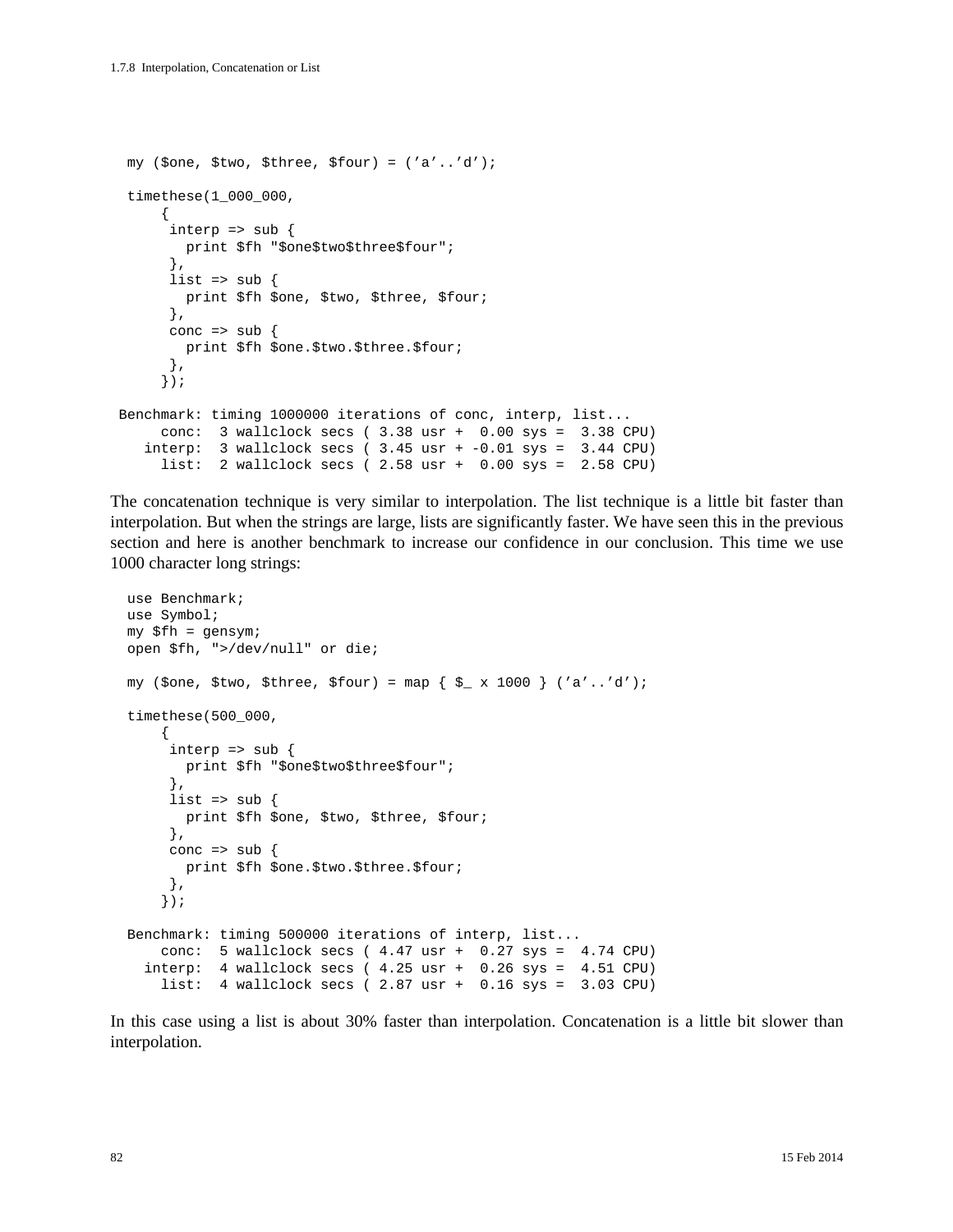Let's look at this code:

```
 $title = 'My Web Page';
 print "<h1>$title</h1>"; # Interpolation (slow)
 print '<h1>' . $title . '</h1>'; # Concatenation (slow)
 print '<h1>', $title, '</h1>'; # List (fast for long strings)
```
When you use "<h1>\$title</h1>" Perl does interpolation (since "" is an operator in Perl), which must parse the contents of the string and replace any variables or expressions it finds with their respective values. This uses more memory and is slower than using a list. Of course if there are no variables to interpolate it makes no difference whether to use "string" or 'string'.

Concatenation is also potentially slow since Perl might create a temporary string which it then prints.

Lists are fast because Perl can simply deal with each element in turn. This is true if you don't run join() on the list at the end to create a single string from the elements of list. This operation might be slower than direct append to the string whenever a new string springs into existence.

[ReaderMETA]: Please send more mod\_perl relevant Perl performance hints

### *1.7.9 Using Perl stat() Call's Cached Results*

When you do a stat() (or its variations  $-M$  -- last modification time,  $-A$  -- last access time,  $-C$  -- last inode-change time, etc), the returned information is cached internally. If you need to make an additional check for the same file, use the \_ magic variable and save the overhead of an unnecessary stat() call. For example when testing for existence and read permissions you might use:

```
 my $filename = "./test";
   # three stat() calls
 print "OK\n" if -e $filename and -r $filename;
 my $mod_time = (-M $filename) * 24 * 60 * 60;
 print "$filename was modified $mod_time seconds before startup\n";
```
or the more efficient:

```
 my $filename = "./test";
   # one stat() call
 print "OK\n" if -e $filename and -r _;
my $mod\_time = (-M_+) * 24 * 60 * 60; print "$filename was modified $mod_time seconds before startup\n";
```
Two stat() calls were saved!

### *1.7.10 Optimizing Code*

Here are some other resources that explain how to optimize your code, which are usually applied when you profile your code and need to optimize it but in many cases are useful to know when you develop the code.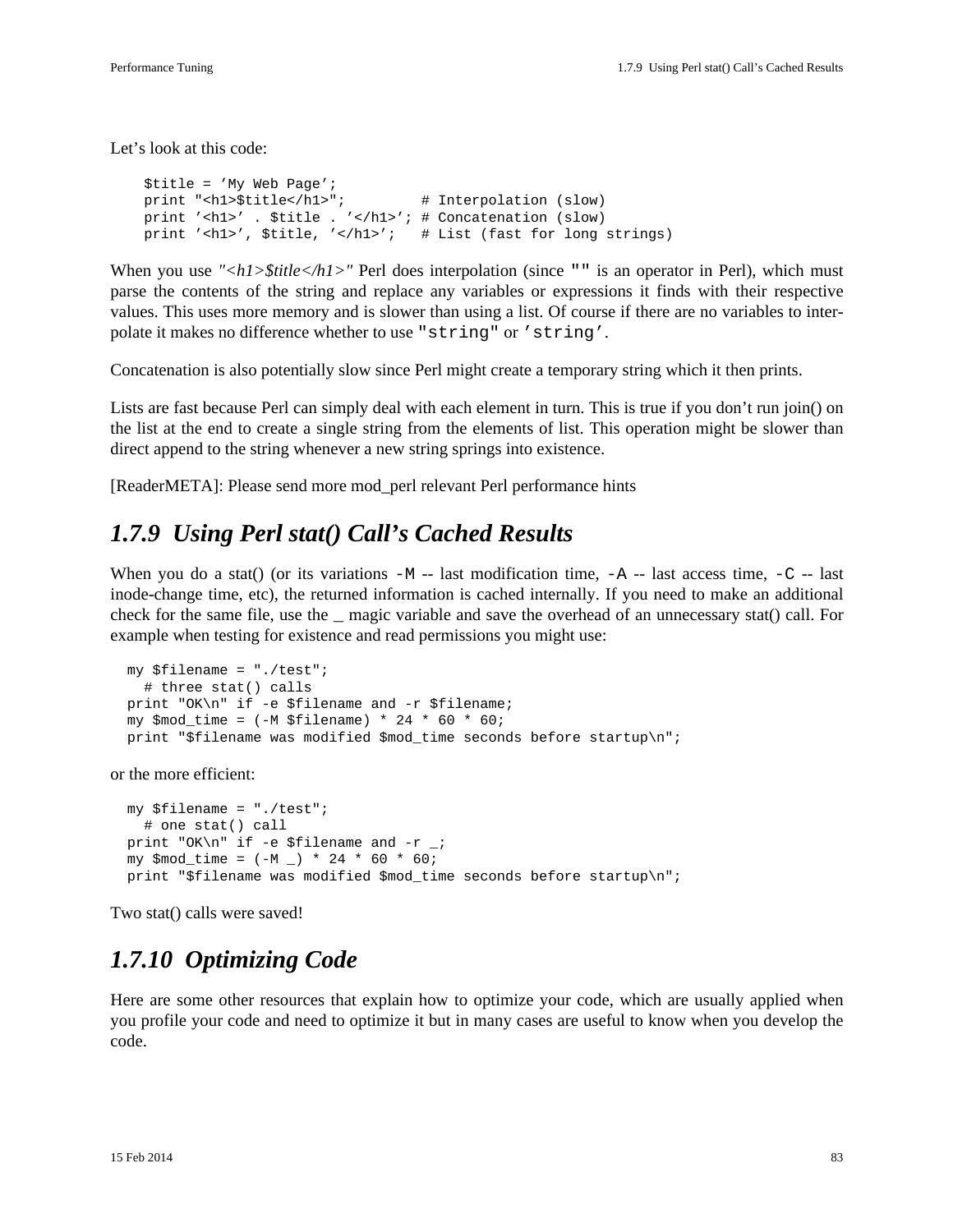Interesting C code optimization notes, most applying to Perl code as well: <http://www.utsc.utoronto.ca/~harper/cscb09/lecture11.html#code>

[ReaderMETA]: please send me similar resources if you know of such.

# **1.8 Apache::Registry and Derivatives Specific Notes**

These are the sections that deal solely with Apache::Registry and derived modules, like Apache::PerlRun and Apache::RegistryBB. No Perl handlers code is discussed here, so if you don't use these modules, feel free to skip this section.

### *1.8.1 Be Careful with Symbolic Links*

As you know Apache::Registry caches the scripts in the packages whose names are constructed by scripts' URI. If you have the same script that can be reached by different URIs, which is possible if you have used symbolic links, you will get the same script stored twice in the memory.

For example:

% ln -s /home/httpd/perl/news/news.pl /home/httpd/perl/news.pl

Now the script can be reached through the both URIs */news/news.pl* and */news.pl*. It doesn't really matter until you advertise the two URIs, and users reach the same script from both of them.

So let's assume that you have issued the requests to the both URIs:

```
 http://localhost/perl/news/news.pl
 http://localhost/perl/news.pl
```
To spot the duplication you should use the Apache::Status module. Amongst other things, it shows all the compiled  $\text{Apache}:$   $\text{Registry scripts}$  (using their respective packages):

If you are using the default configuration directives you should either use this URI:

http://localhost/perl-status?rgysubs

or just go to the main menu at:

http://localhost/perl-status

And click on Compiled Registry Scripts menu item.

META: we need a screen snapshot here!!!

If you the script was accessed through the URI that was remapped to the real file and through the URI that was remapped to the symbolic link, you will see the following output: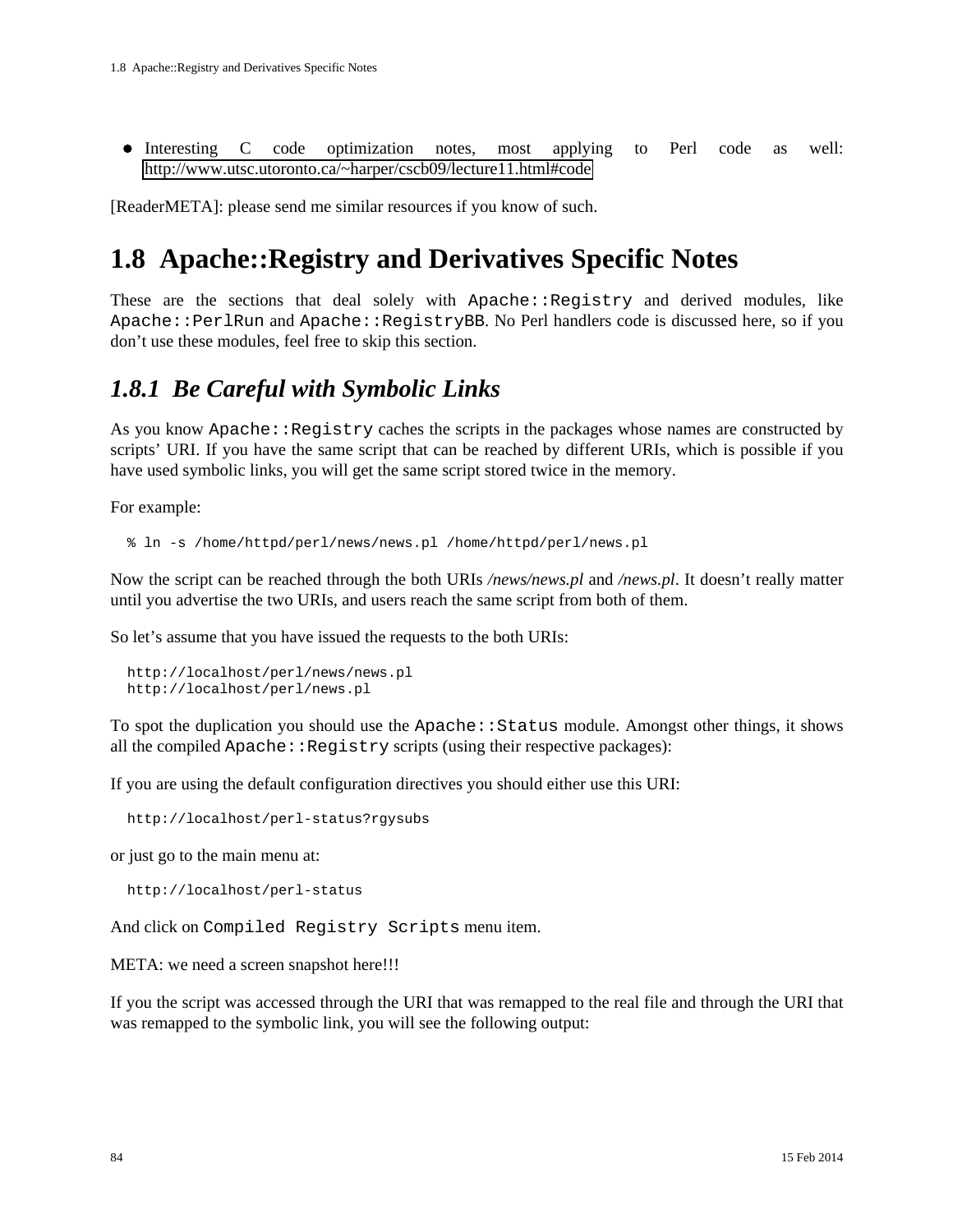```
 Apache::ROOT::perl::news::news_2epl
 Apache::ROOT::perl::news_2epl
```
You should run the server in the single mode, to see it immediately. If you test it in the normal mode--it's possible that some child processes would show only one entry or none at all, since they might not serve the same requests as the others. For more hints see the section "Run the server in single mode".

# **1.9 Improving Performance by Prevention**

There are two ways to improve performance: one is by tuning to squeeze the most out of your hardware and software; and the other is preventing certain bad things from happening, like impolite robots that crawl your site without pausing between requests, memory leakages, getting the memory unshared, making sure that some processes won't take up all the CPU etc.

In the following sections we are going to discuss about the tools and programming techniques that would help you to keep your service in order, even if you are not around.

### *1.9.1 Memory leakage*

Scripts under mod perl can very easily leak memory! Global variables stay around indefinitely, lexically scoped variables (declared with my ()) are destroyed when they go out of scope, provided there are no references to them from outside that scope.

Perl doesn't return the memory it acquired from the kernel. It does reuse it though!

### **1.9.1.1 Reading In A Whole File**

```
 open IN, $file or die $!;
local \frac{s}{r} = undef; # will read the whole file in
 $content = <IN>;
 close IN;
```
If your file is 5Mb, the child which served that script will grow by exactly that size. Now if you have 20 children, and all of them will serve this CGI, they will consume  $20*5M = 100M$  of RAM in total! If that's the case, try to use other approaches to processing the file, if possible. Try to process a line at a time and print it back to the file. If you need to modify the file itself, use a temporary file. When finished, overwrite the source file. Make sure you use a locking mechanism!

### **1.9.1.2 Copying Variables Between Functions**

Now let's talk about passing variables by value. Let's use the example above, assuming we have no choice but to read the whole file before any data processing takes place. Now you have some imaginary process() subroutine that processes the data and returns it. What happens if you pass the \$content by value? You have just copied another 5M and the child has grown in size by **another** 5M. Watch your swap space! Now multiply it again by factor of 20 you have 200M of wasted RAM, which will apparently be reused, but it's a waste! Whenever you think the variable can grow bigger than a few Kb, pass it by reference!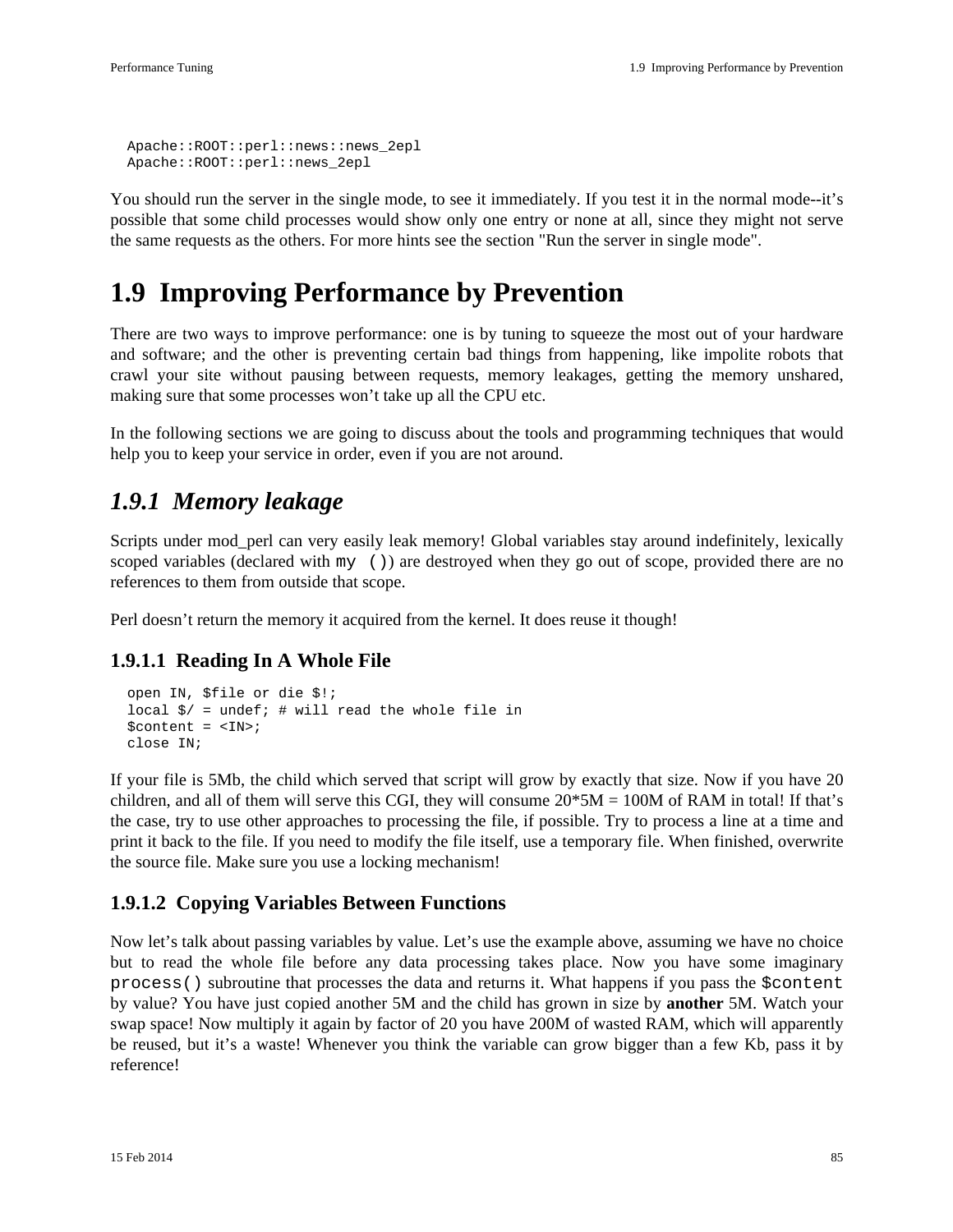Once I wrote a script that passed the contents of a little flat file database to a function that processed it by value -- it worked and it was fast, but after a time the database became bigger, so passing it by value was expensive. I had to make the decision whether to buy more memory or to rewrite the code. It's obvious that adding more memory will be merely a temporary solution. So it's better to plan ahead and pass variables by reference, if a variable you are going to pass might eventually become bigger than you envisage at the time you code the program. There are a few approaches you can use to pass and use variables passed by reference. For example:

```
my $content = qq{foobarfoobar};
 process(\$content);
 sub process{
   my $r_var = shift; 
  $r_var = ~ s/foo/har/gsi # nothing returned - the variable $content outside has already 
     # been modified
 }
```
If you work with arrays or hashes it's:

```
 @{$var_lr} dereferences an array
 %{$var_hr} dereferences a hash
```
We can still access individual elements of arrays and hashes that we have a reference to without dereferencing them:

```
 $var_lr->[$index] get $index'th element of an array via a ref
 $var_hr->{$key} get $key'th element of a hash via a ref
```
For more information see perldoc perlref.

Another approach would be to use the  $\circledast$  array directly. This has the effect of passing by reference:

```
 process($content);
 sub process{
  $[0] =~ s/foo/bar/gs;
     # nothing returned - the variable $content outside has been
     # already modified
 }
```
From perldoc perlsub:

 The array @\_ is a local array, but its elements are aliases for the actual scalar parameters. In particular, if an element \$\_[0] is updated, the corresponding argument is updated (or an error occurs if it is not possible to update)...

Be careful when you write this kind of subroutine, since it can confuse a potential user. It's not obvious that call like process(\$content); modifies the passed variable. Programmers (the users of your library in this case) are used to subroutines that either modify variables passed by reference or expressly return a result (e.g. \$content=process(\$content);).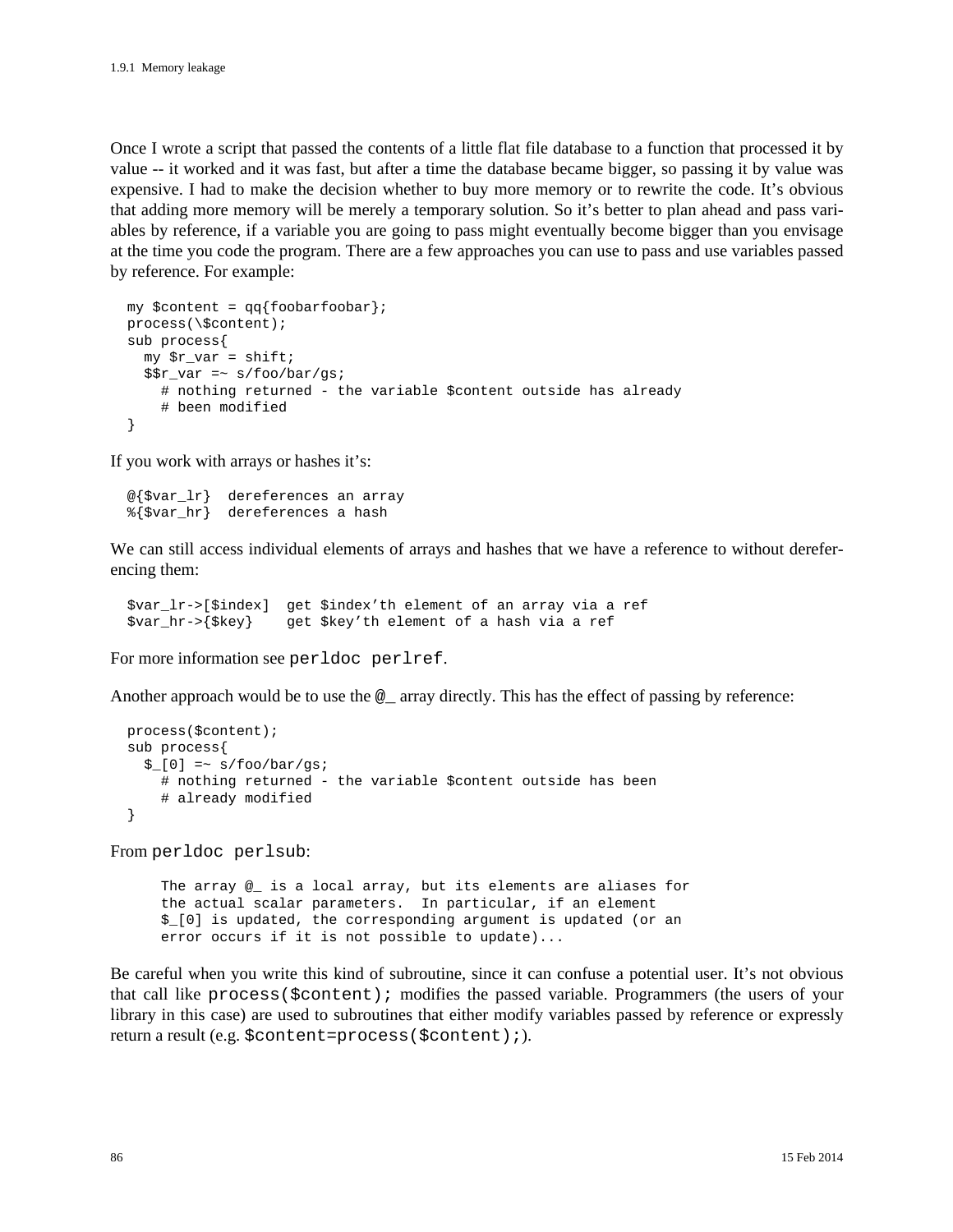#### **1.9.1.3 Work With Databases**

If you do some DB processing, you will often encounter the need to read lots of records into your program, and then print them to the browser after they are formatted. I won't even mention the horrible case where programmers read in the whole DB and then use Perl to process it!!! Use a relational DB and let the SQL do the job, so you get only the records you need!

We will use DBI for this (assume that we are already connected to the DB--refer to perldoc DBI for a complete reference to the DBI module):

```
 $sth->execute;
  while(@row_ary = $sth->fetchrow_array) {
    # do DB accumulation into some variable
 }
  # print the output using the data returned from the DB
```
In the example above the httpd\_process will grow by the size of the variables that have been allocated for the records that matched the query. Again remember to multiply it by the number of the children your server runs!

A better approach is not to accumulate the records, but rather to print them as they are fetched from the DB. Moreover, we will use the bind\_col() and \$sth->fetchrow\_arrayref() (aliased to \$sth->fetch()) methods, to fetch the data in the fastest possible way. The example below prints an HTML table with matched data, the only memory that is being used is a @cols array to hold temporary row values. The table will be rendered by the client browser only when the whole table will be out though.

```
my @select fields = qw(a b c)i # create a list of cols values
my @cols = ();
 @cols[0..$#select_fields] = ();
 $sth = $dbh->prepare($do_sql);
 $sth->execute;
   # Bind perl variables to columns.
 $sth->bind_columns(undef,\(@cols));
 print "<TABLE>";
 while($sth->fetch) {
    print "<TR>",
          map("<TD>$_</TD>", @cols),
         " </TR>";
 }
 print "</TABLE>";
```
Note: the above method doesn't allow you to know how many records have been matched. The workaround is to run an identical query before the code above where you use SELECT count  $(*) \dots$ instead of 'SELECT  $\star \ldots$ , to get the number of matched records. It should be much faster, since you can remove any **SORTBY** and similar attributes.

For those who think that **\$sth->rows** will do the job, here is the quote from the DBI manpage: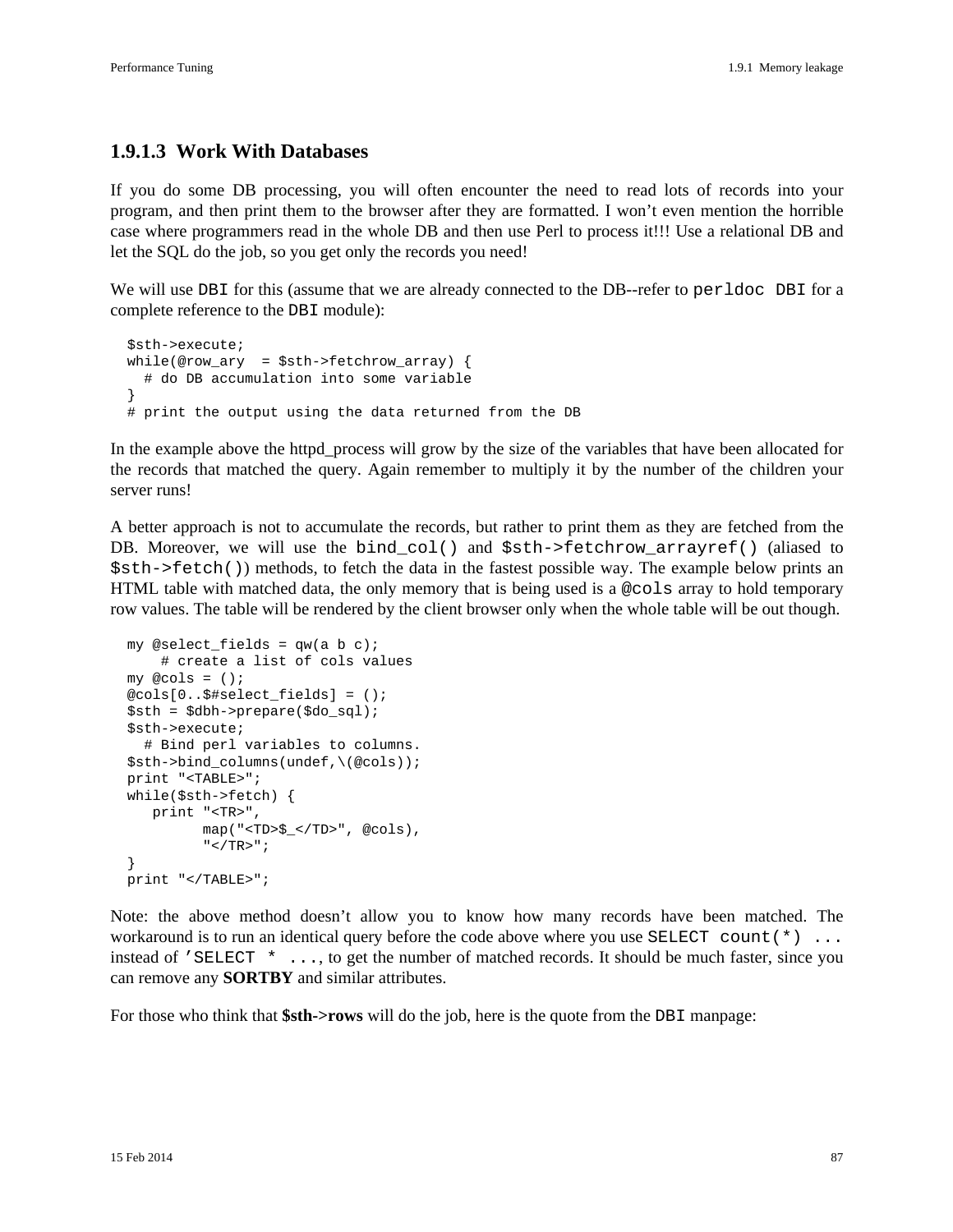```
 rows();
 $rv = $sth->rows;
 Returns the number of rows affected by the last database altering
 command, or -1 if not known or not available. Generally you can
 only rely on a row count after a do or non-select execute (for some
 specific operations like update and delete) or after fetching all
 the rows of a select statement.
 For select statements it is generally not possible to know how many
 rows will be returned except by fetching them all. Some drivers
 will return the number of rows the application has fetched so far
 but others may return -1 until all rows have been fetched. So use of
```
the rows method with select statements is not recommended.

As a bonus, I wanted to write a single sub that flexibly processes any query. It would accept conditions, a call-back closure sub, select fields and restrictions.

```
 # Usage:
 # $o->dump(\%conditions,\&callback_closure,\@select_fields,@restrictions);
 #
 sub dump{
  my $self = shift;
  my span = \frac{2}{1 + shift}; # dereference hash
   my $rsub = shift;
  my @select_fields = @{+shift}; # dereference list
  my @restrict = shift || '': # create a list of cols values
  my @cols = ();
   @cols[0..$#select_fields] = ();
 my \daggerdo_sql = '';
   my @where = ();
     # make a @where list 
  map { push @where, "\xi_{-}\rangle'\$param{$_}\'" if $param{\xi_{-}}; keys $param;
     # prepare the sql statement
   $do_sql = "SELECT ";
   $do_sql .= join(" ", @restrict) if @restrict; # append restriction list
   $do_sql .= " " .join(",", @select_fields) ; # append select list 
  $do\_sq1 .= " FROM $DBConfig{TABLE} "; # from table
     # we will not add the WHERE clause if @where is empty
  $do sql .= " WHERE " . join " AND ", @where if @where;
   print "SQL: $do_sql \n" if $debug;
   $dbh->{RaiseError} = 1; # do this, or check every call for errors
   $sth = $dbh->prepare($do_sql);
   $sth->execute;
     # Bind perl variables to columns.
   $sth->bind_columns(undef,\(@cols));
```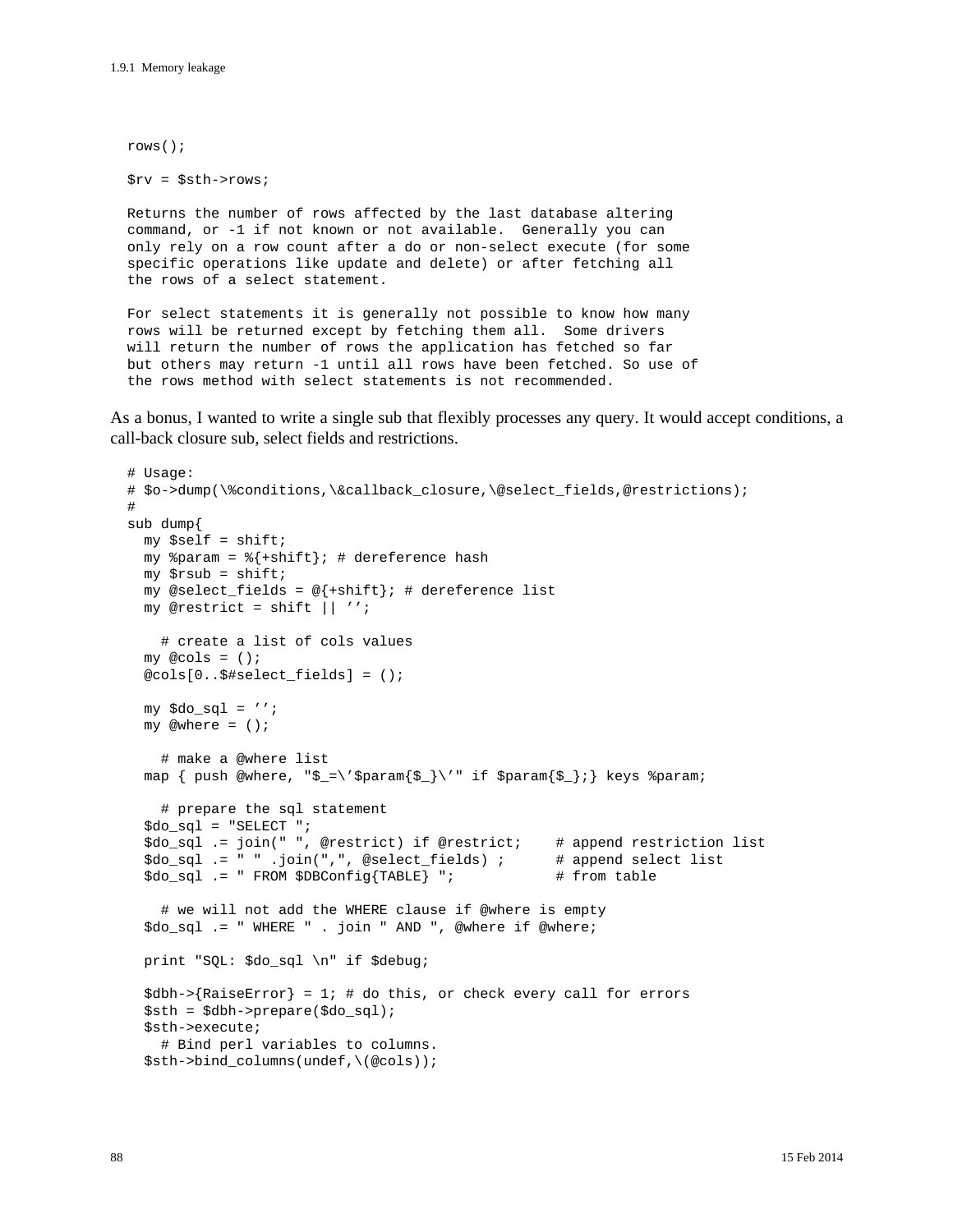```
 while($sth->fetch) {
   &$rsub(@cols);
 }
   # print the tail or "no records found" message
   # according to the previous calls
 &$rsub();
```

```
 } # end of sub dump
```
Now a callback closure sub can do lots of things. We need a closure to know what stage are we in: header, body or tail. For example, we want a callback closure for formatting the rows to print:

```
my $rsub = eval {
     # make a copy of @fields list, since it might go
     # out of scope when this closure is called
   my @fields = @fields; 
  my @query_fields = qw (user dir tool act); # no date field!!!
  my $header = 0;
  my $tail = 0;
   my $counter = 0;
   my %cols = (); # columns name=> value hash
   # Closure with the following behavior:
   # 1. Header's code will be executed on the first call only and
   # if @_ was set
   # 2. Row's printing code will be executed on every call with @_ set
   # 3. Tail's code will be executed only if Header's code was
   # printed and @_ isn't set
   # 4. "No record found" code will be executed if Header's code
   # wasn't executed
   sub {
         # Header
   if (@_ and !$header){
    print "<TABLE>\n";
     print $q->Tr(map{ $q->td($_) } @fields );
    $header = 1; }
     # Body
   if (@_) {
    print \sqrt{q}->Tr(map{\sqrt{q}->td(\sqrt{q})} @_ );
     $counter++;
     return; 
   }
         # Tail, will be printed only at the end
   if ($header and !($tail or @_)){
     print "</TABLE>\n $counter records found";
    $tail = 1; return;
   }
```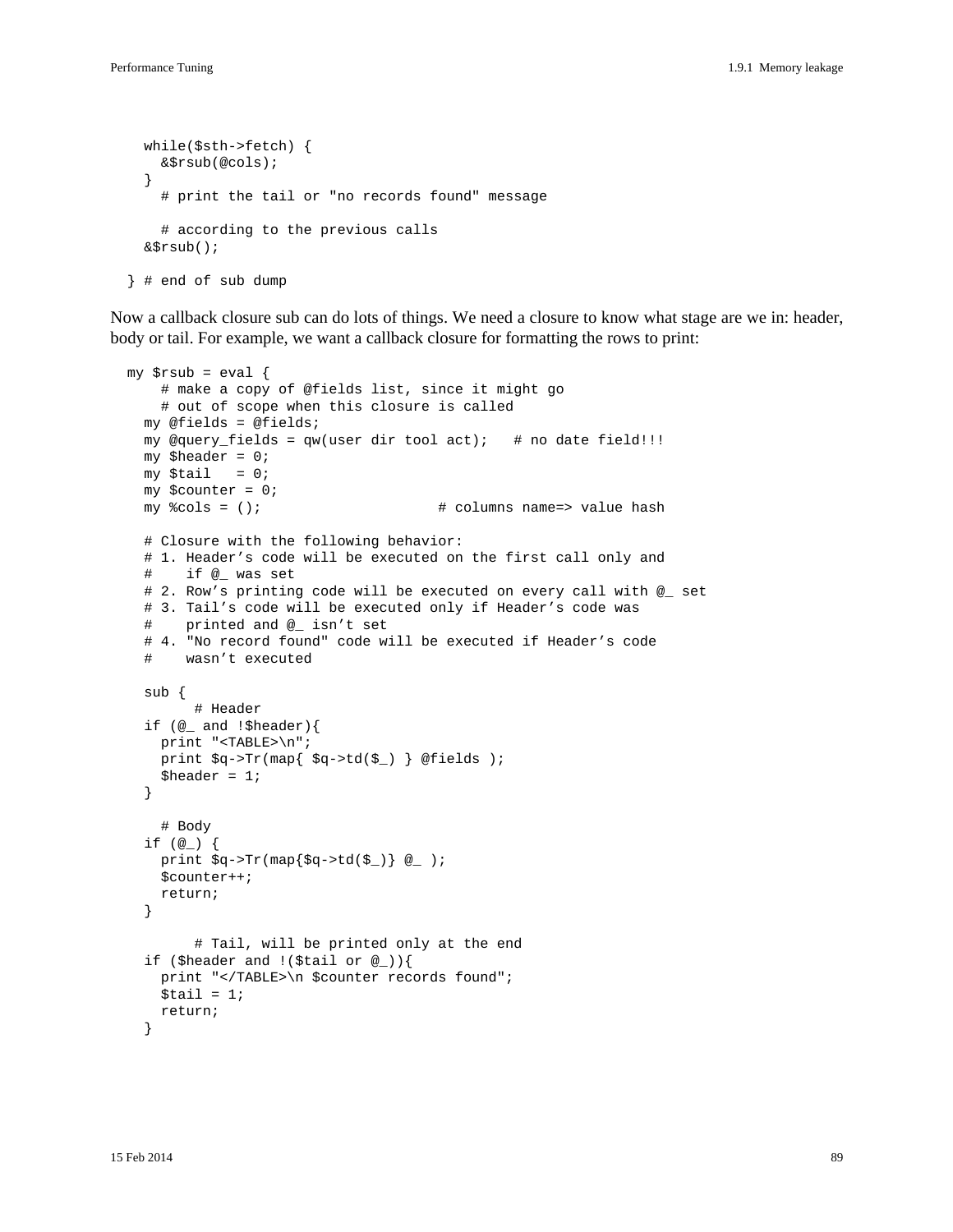```
 # No record found
  unless ($header){
    print $q->p($q->center($q->b("No record was found!\n")));
   }
    \} # end of sub \}}; # end of my $rsub = eval {
```
You might also want to check the section Preventing Your Processes from Growing and Limiting Other Resources Used by Apache Child Processes.

### *1.9.2 Avoid the Evil Troika*

The *perlre* manpage says:

 WARNING: Once Perl sees that you need one of "\$&", "\$'", or "\$'" anywhere in the program, it has to provide them for every pattern match. This may substantially slow your program.

The mere existence of these variables will trigger this behavior, regardless of whether or not the code that accesses them will be executed. Removing these variables should significantly improve the regex performance.

How do you know whether some code loads them? You could grep(1), but it's hard to remember to do that as you include more modules from CPAN and write new code. Luckily Devel::SawAmpersand comes to help. [\(http://search.cpan.org/dist/Devel-SawAmpersand/lib/Devel/SawAmpersand.pm\)](http://search.cpan.org/dist/Devel-SawAmpersand/lib/Devel/SawAmpersand.pm) This module will alert you if it detects any of the evil troika variables present.

### *1.9.3 Preventing Your Processes from Growing*

If you have already worked with mod\_perl, you have probably noticed that it can be difficult to keep your mod\_perl processes from using a lot of memory. The less memory you have, the fewer processes you can run and the worse your server will perform, especially under a heavy load. This chapter presents several common situations which can lead to unnecessary consumption of RAM, together with preventive measures.

When you need to control the size of your httpd processes, use one of the two modules Apache::GTopLimit and Apache::SizeLimit which kill Apache httpd processes when the latter grow too large or lose a big chunk of their shared memory. The two modules differ in methods for finding out the memory usage. Apache::GTopLimit relies on the *libgtop* library to perform this task, therefore if this library can be built on your platform you can use this module. Apache:: $SizeLimit$ includes different methods for different platforms, you will have to check the modules' manpage to figure out which platforms are supported.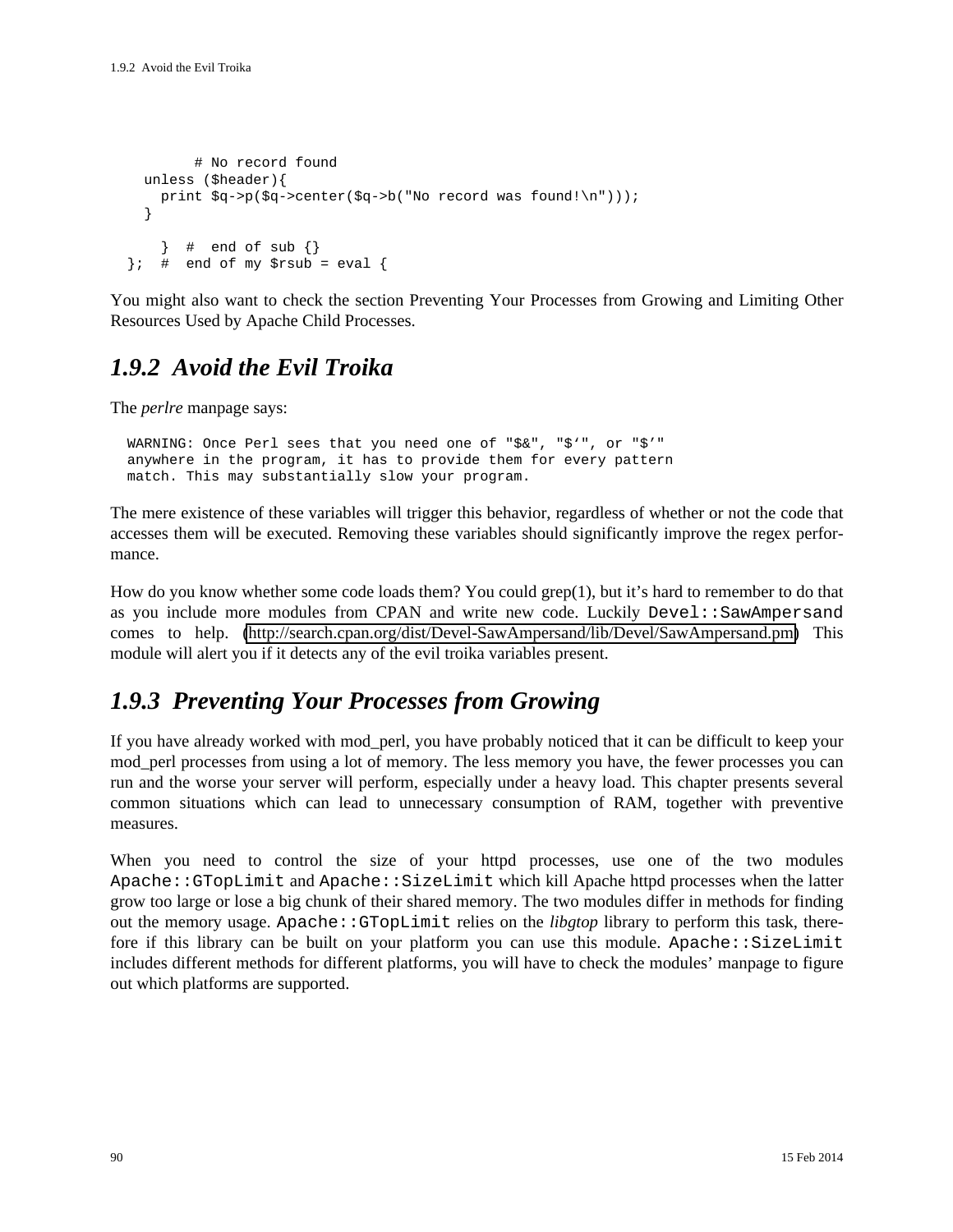#### **1.9.3.1 Defining the Minimum Shared Memory Size Threshold**

As we have already discussed, when it is first created an Apache child process usually has a large fraction of it memory shared with its parent. During the child process' life some of its data structures are modified and a part of its memory becomes unshared (pages become *"dirty"*), leading to an increase in memory consumption. You will remember that the MaxRequestsPerChild directive allows you to specify the number of requests a child process should serve before it is killed. One way to limit the memory consumption of a process is to kill it and let Apache replace it with a newly started process, which again will have all its memory shared with the Apache parent. The new child process serves requests and eventually the cycle is repeated.

This is a fairly crude means of limiting unshared memory and you will probably need to tune MaxRequestsPerChild, eventually finding an optimum value. If, as is likely, your service is undergoing constant changes then this is an inconvenient solution. You have to re-tune this number again and again to adapt to the ever changing code base.

You really want to set some guardian to watch the shared size and kill the process if it goes below some limit. This way, processes will not be killed unnecessarily.

To set a shared memory lower limit of 4MB using Apache::GTopLimit add the following code into the *startup.pl* file:

```
 use Apache::GTopLimit;
 $Apache::GTopLimit::MIN_PROCESS_SHARED_SIZE = 4096;
```
and in *httpd.conf*:

PerlFixupHandler Apache::GTopLimit

don't forget to restart the server for the changes to take effect.

This has the effect that as soon as the child process shares less than 4MB, (the corollary being that it must therefore be occupying a lot of memory with its unique pages), it will be killed after completing to serve the last request, and, as a consequence, a new child will take its place.

If you use Apache::SizeLimit you can accomplish the same with the adding to *startup.pl*:

```
 use Apache::SizeLimit;
 $Apache::SizeLimit::MIN_SHARE_SIZE = 4096;
```
and in *httpd.conf*:

PerlFixupHandler Apache::SizeLimit

If you only want to set this limit for some requests (presumably the ones which you think are likely to cause memory to become unshared) then you can register a post-processing check using the set\_min\_shared\_size() function. For example: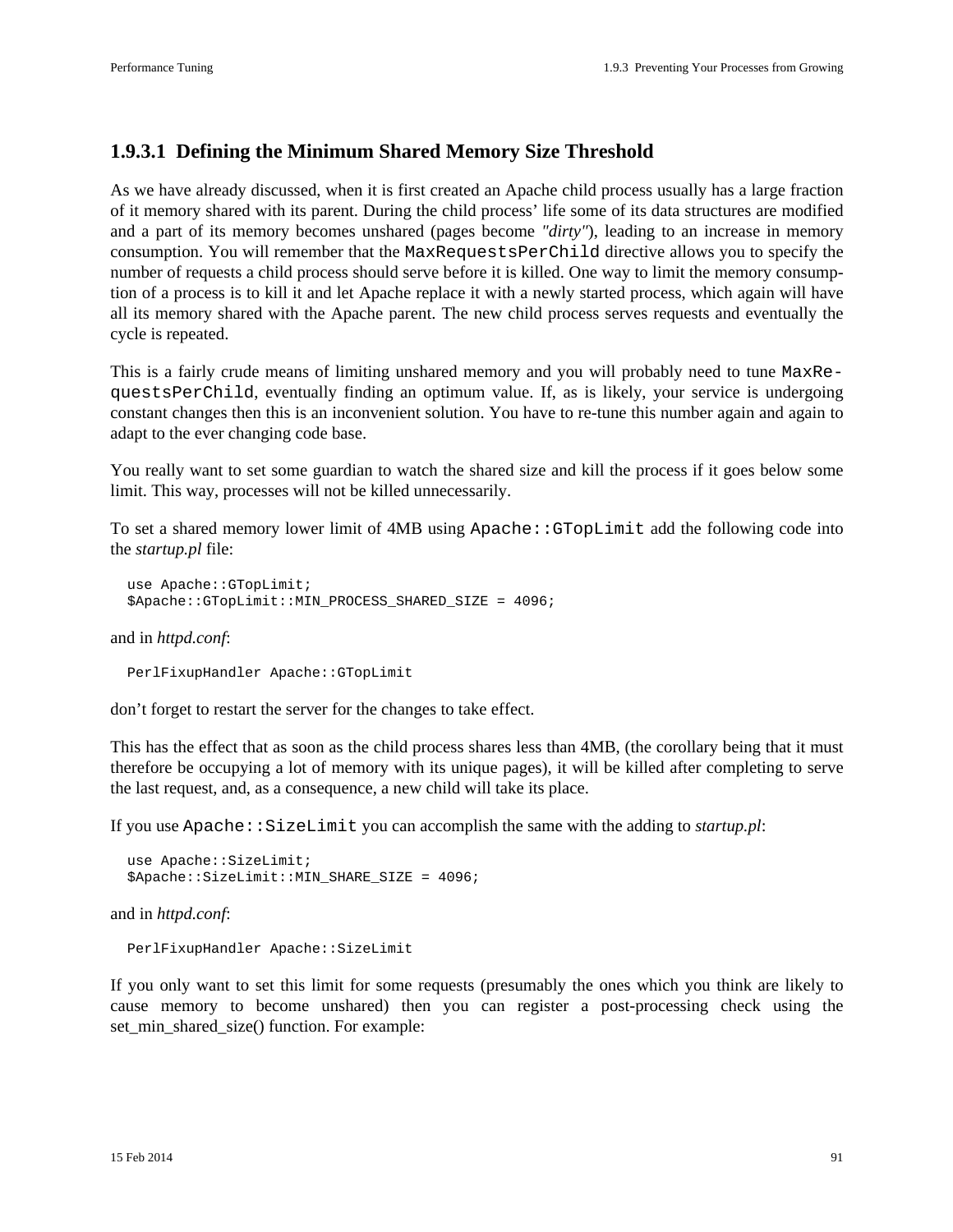```
 use Apache::GTopLimit;
     if ($need_to_limit) {
         # make sure that at least 4MB are shared
         Apache::GTopLimit->set_min_shared_size(4096);
     }
or for Apache::SizeLimit:
     use Apache::SizeLimit;
     if ($need_to_limit) {
         # make sure that at least 4MB are shared
         Apache::SizeLimit->setmin(4096);
```
}

Since accessing the process information adds a little overhead, you may want to only check the process size every N times. In this case set the \$Apache:: GTopLimit:: CHECK\_EVERY\_N\_REQUESTS variable. For example to test the size every other time, put in your *startup.pl*:

```
 $Apache::GTopLimit::CHECK_EVERY_N_REQUESTS = 2;
```
or for Apache::SizeLimit:

```
 $Apache::SizeLimit::CHECK_EVERY_N_REQUESTS = 2;
```
You can run the Apache: : GTopLimit module in the debug mode by setting:

PerlSetVar Apache::GTopLimit::DEBUG 1

in *httpd.conf*. It's important that this setting should happen before the Apache::GTopLimit module is loaded.

When debug mode is turned *on* the module reports in the *error\_log* file the memory usage of the current process and also when it detects that at least one of the thresholds was crosses and the process is going to be killed.

Apache::SizeLimit controls the debug level via \$Apache::SizeLimit::DEBUG variable:

```
 $Apache::SizeLimit::DEBUG = 1;
```
which can be modified any time, even after the module was loaded.

#### **1.9.3.2 Potential Drawbacks of Memory Sharing Restriction**

It's very important that the system won't be heavily engaged in swapping process. Some systems do swap in and out every so often even if they have plenty of real memory available and it's OK. The following applies to conditions when there is hardly any free memory available.

So if the system uses almost all of its real memory (including the cache), there is a danger of parent's process memory pages being swapped out (written to a swap device). If this happens the memory usage reporting tools will report all those swapped out pages as non-shared, even though in reality these pages are still shared on most OSs. When these pages are getting swapped in, the sharing will be reported back to normal after a certain amount of time. If a big chunk of the memory shared with child processes is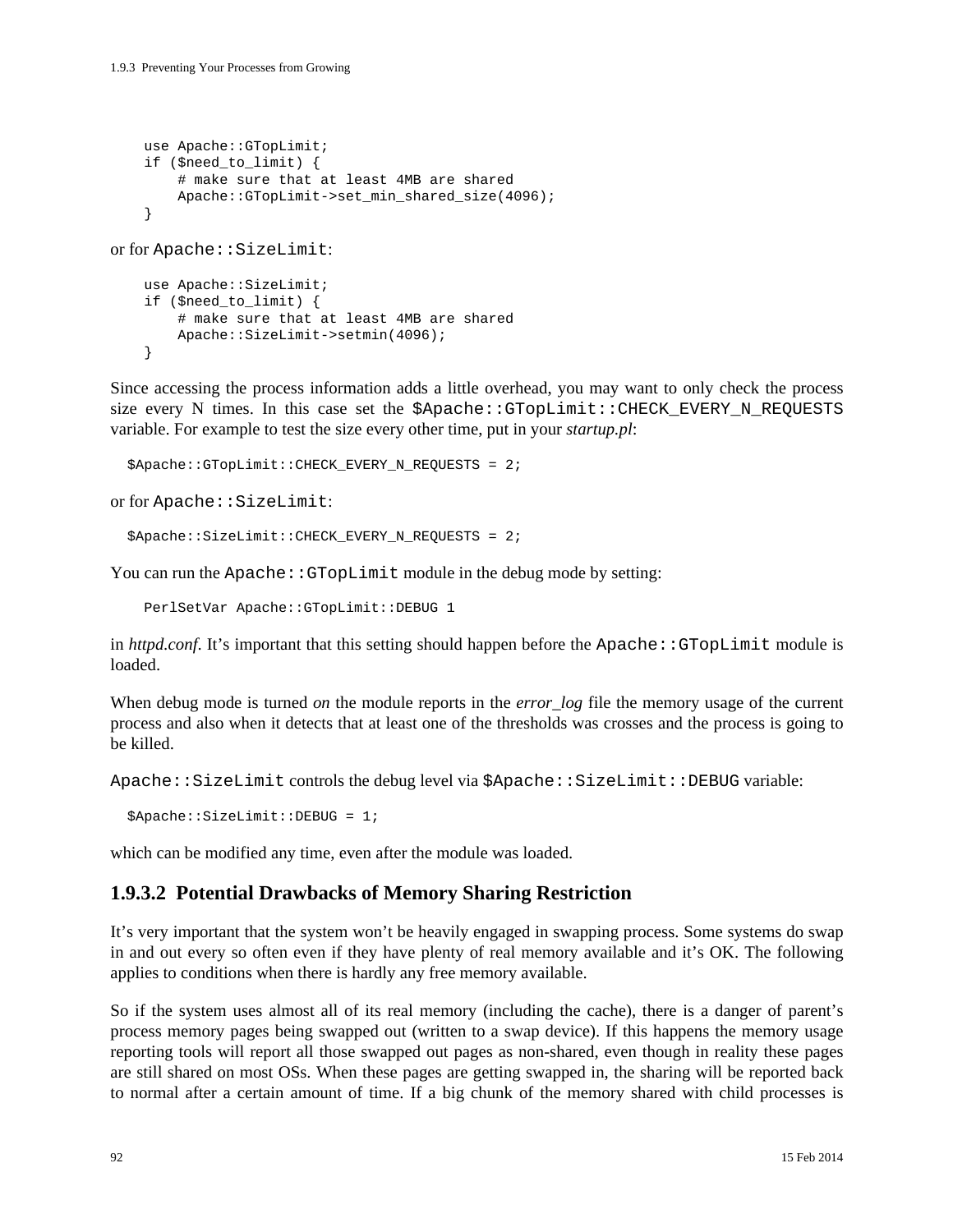swapped out, it's most likely that Apache::SizeLimit or Apache::GTopLimit will notice that the shared memory floor threshold was crossed and as a result kill those processes. If many of the parent process' pages are swapped out, and the newly created child process is already starting with shared memory below the limit, it'll be killed immediately after serving a single request (assuming that we the \$CHECK\_EVERY\_N\_REQUESTS is set to one). This is a very bad situation which will eventually lead to a state where the system won't respond at all, as it'll be heavily engaged in swapping process.

This effect may be less or more severe depending on the memory manager's implementation and it certainly varies from OS to OS, and different kernel versions. Therefore you should be aware of this potential problem and simply try to avoid situations where the system needs to swap at all, by adding more memory, reducing the number of child servers or spreading the load across more machines, if reducing the number of child servers is not an options because of the request rate demands.

#### **1.9.3.3 Defining the Maximum Memory Size Threshold**

Not less important than maximizing shared memory is restricting the absolute size of the processes. If the processes grow after each request, and if nothing restricts them from growing, you can easily run out of memory.

Again you can set the MaxRequestPerChild directive to kill the processes after a few requests have been served. But as we have explained in the previous section this solution is not as good as one which monitors the process size and kills it only when some limit is reached.

If you have Apache::GTopLimit (described in the previous section) you can limit process' memory usage by setting the \$Apache::GTopLimit::MAX\_PROCESS\_SIZE directive. For example if you want the processes to be killed when they reach 10MB you should put the following in your *startup.pl* file:

```
 $Apache::GTopLimit::MAX_PROCESS_SIZE = 10240;
```
Just as when limiting shared memory, you can set a limit for the current process using the set max size() method in your code:

```
 use Apache::GTopLimit;
 Apache::GTopLimit->set_max_size(10000);
```
For Apache:: SizeLimit the equivalents are:

```
 use Apache::SizeLimit;
 $Apache::SizeLimit::MAX_PROCESS_SIZE = 10240;
```
and:

```
 use Apache::SizeLimit;
 Apache::SizeLimit->setmax(10240);
```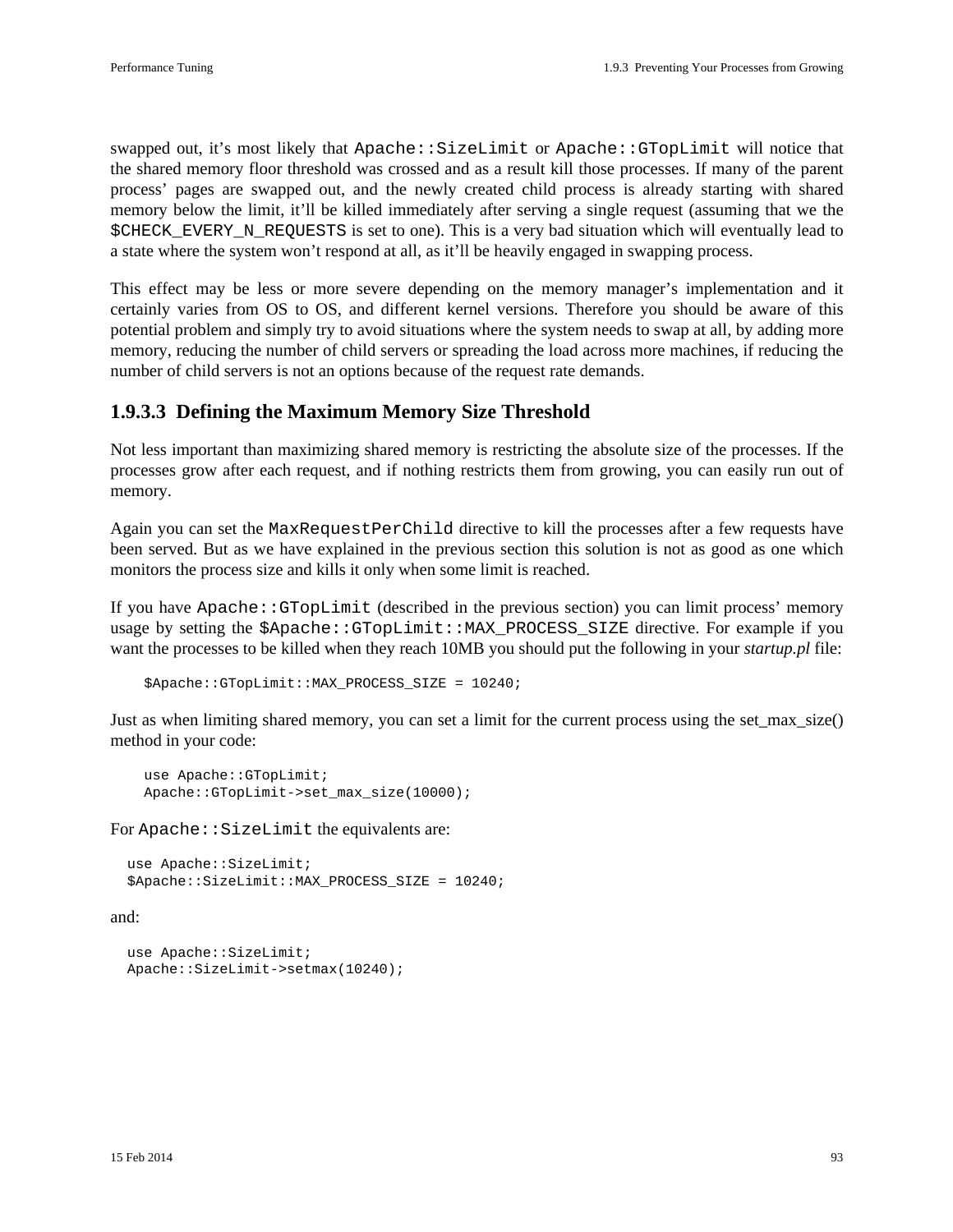### **1.9.3.4 Defining the Maximum Unshared Memory Size Threshold**

Instead of setting the shared and total memory usage thresholds, you can set a single threshold which measures the amount of unshared memory, by subtracting the shared memory size from the total memory size.

Both modules allow you to set the thresholds in similar ways. With Apache::GTopLimit you can set the unshared memory threshold server-wide with:

```
 $Apache::GTopLimit::MAX_PROCESS_UNSHARED_SIZE = 6144;
```
and locally for a handler with:

```
 Apache::GTopLimit->set_max_unshared_size(6144);
```
If you are using  $A$ pache:: SizeLimit the corresponding settings would be:

```
 $Apache::SizeLimit::MAX_UNSHARED_SIZE = 6144;
```
and:

Apache::SizeLimit->setmax\_unshared(6144);

### *1.9.4 Limiting Other Resources Used by Apache Child Processes*

In addition to the absolute and shared memory sizes limiting, you might need to prevent the processes from excessive consumption of the system resources. Like limiting the CPU usage, the number of files that can be opened, or memory segment usage and more.

The Apache:: Resource module allows this all by deploying the  $BSD:$ : Resource module, which in turn uses the C function setrlimit() to set limits on system resources.

A resource limit is specified as a soft limit and a hard limit. When a soft limit is exceeded a process may receive a signal (for example, if the CPU time or file size is exceeded), but it will be allowed to continue execution until it reaches the hard limit (or modifies its resource limit). The rlimit structure is used to specify the hard and soft limits on a resource. (See the manpage for *setrlimit* for your OS specific information.)

If the value of the variable is of the form  $S:H$ , S is treated as the soft limit, and H is the hard limit. If it is just a single number, it is used for both soft and hard limits. So if you set 10:20, the soft limit is 10 and the hard limit is 20. If you set just 10--both the soft and the hard limits are set to 20.

The mostly spread usage of this module is to limit the CPU usage. The environment variable PERL RLIMIT CPU defines the maximum amount of CPU time the process can use. If it runs for longer than this, it gets killed, no matter what it does, either processing a new request or just waiting. This is very useful when you have a code with a bug and the process starts to spin in an infinite loop or alike using a lot of CPU and never completing the request.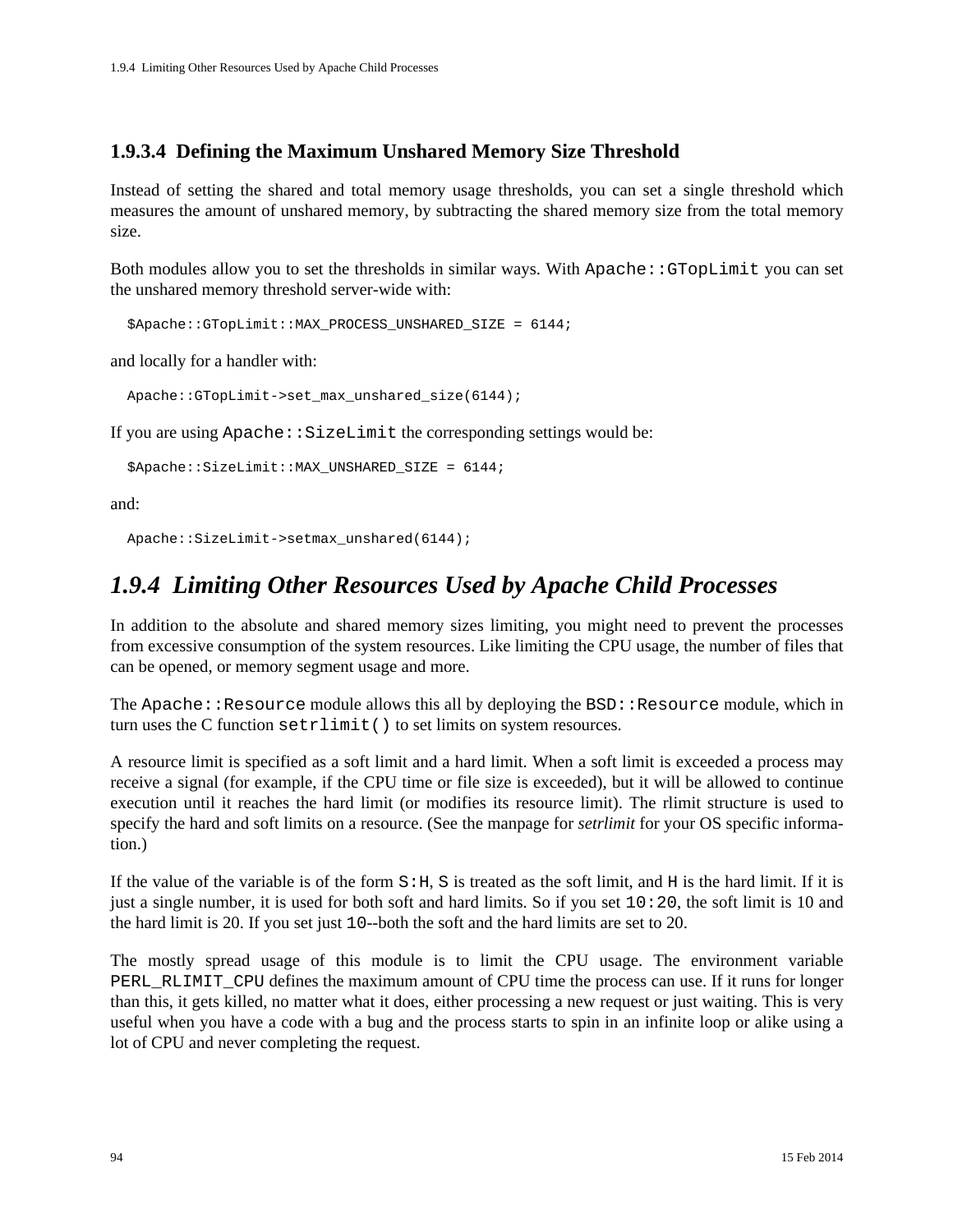The value is measured in seconds. The following example sets the soft limit of the CPU usage to 120 seconds (the default is 360).

```
 PerlModule Apache::Resource
 PerlSetEnv PERL_RLIMIT_CPU 120
```
Of course you should tell mod\_perl to use this module, which is done by adding the following directive to *httpd.conf*:

PerlChildInitHandler Apache::Resource

There are other resources that you might want to limit. For example you can limit the memory data and stack segment sizes (PERL\_RLIMIT\_DATA and PERL\_RLIMIT\_STACK), the maximum process file size (PERL\_RLIMIT\_FSIZE), the core file size (PERL\_RLIMIT\_CORE), the address space (virtual memory) limit (PERL\_RLIMIT\_AS), etc. Refer to the setrlimit(2) man page on your OS for other possible resources. Remember to prepend PERL before the resource types you will see in the man page.

If you configure Apache::Status, it will let you review the resources set in this way. Remember that Apache::Status must be loaded before Apache::Resource in order to enable the resources display menu.

If you want to set the debug mode set the \$Apache::Resource::Debug before loading the module, for example by using the Perl sections in *httpd.conf*.

```
 <Perl>
   $Apache::Resource::Debug = 1;
  require Apache::Resource;
 </Perl>
 PerlChildInitHandler Apache::Resource
```
Now open in the *error\_log* file using tell and watch the debug messages showing up, when the requests are served.

### **1.9.4.1 OS Specific notes**

Note that under Linux malloc() uses mmap() instead of brk(). This is done to conserve virtual memory that is, when you malloc a large block of memory, it isn't actually given to your program until you initialize it. The old-style brk() system call obeyed resource limits on data segment size as set in setrlimit() mmap() doesn't.

Apache::Resource's defaults put caps on data size and stack size. Linux's current memory allocation scheme doesn't honor these limits, so if you just do

```
PerlSetEnv PERL RLIMIT DEFAULTS On
 PerlModule Apache::Resource
 PerlChildInitHandler Apache::Resource
```
Your Apache processes are still free to use as much memory as they like.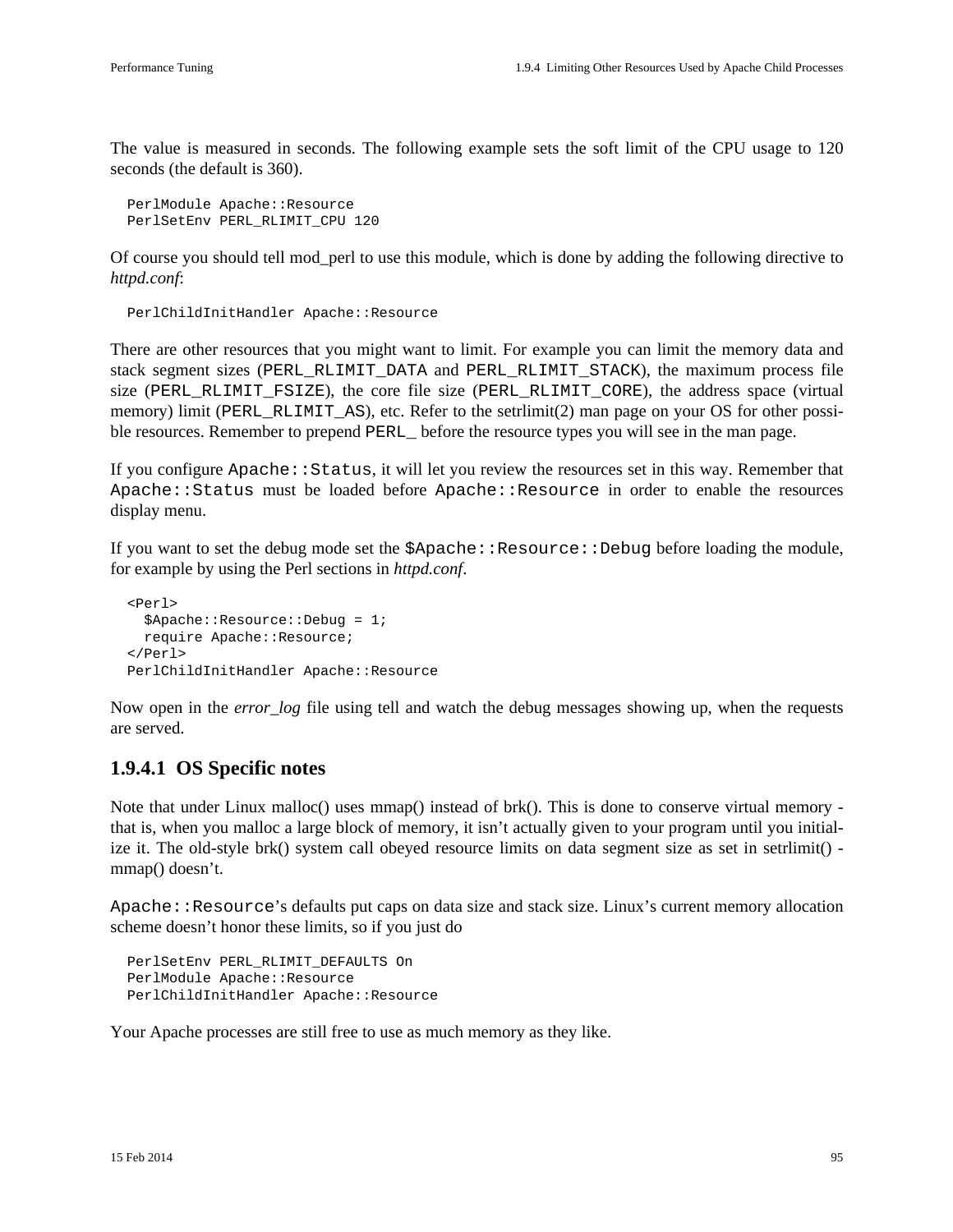However, BSD::Resource also has a limit called RLIMIT\_AS (Address Space) which limits the total number of bytes of virtual memory assigned to a process. Happily, Linux's memory manager *does* honor this limit.

Therefore, you *can* limit memory usage under Linux with Apache: : Resource -- simply add a line to *httpd.conf*:

PerlSetEnv PERL\_RLIMIT\_AS 67108864

This example sets a hard and soft limit of 64MB of total address space.

Refer to the Apache::Resource and  $setrlimit(2)$  manpages for more information.

### *1.9.5 Limiting the Number of Processes Serving the Same Resource*

If you want to limit number of Apache children that could simultaneously be serving the (nearly) same resource, you should take a look at the mod\_throttle\_access module.

It solves the problem of too many concurrent request accessing the same URI, if for example the handler that serves this URI uses some resource that has a limitation on the maximum number of possible users or the handlers code is very CPU intensive and you cannot afford more than a certain number of concurrent requests to this specific URI.

Imagine that your service provides the three following URIs:

```
 /perl/news/
 /perl/webmail/
 /perl/morphing/
```
The first two URIs are response critical as people want to read news and their email. The third URI is very CPU and RAM intensive image morphing service, provided as a bonus to your users. Since you don't want users to abuse this service, you have to set some limits on the number of concurrent requests for this resource, since if you don't--the other two critical resources can be hurt.

When you compile in and enable the Apache mod\_throttle\_access module, the MaxConcurrentReqs directive becomes available. For example, the following setting:

```
 <Location "/perl/morphing">
   <Limit PUT GET POST>
    MaxConcurrentReqs 10
   </Limit>
 </Location>
```
will allow only 10 concurrent PUT, GET or POST requests under the URI */perl/morphing* to be processed at one time. The other two URIs remain unlimited.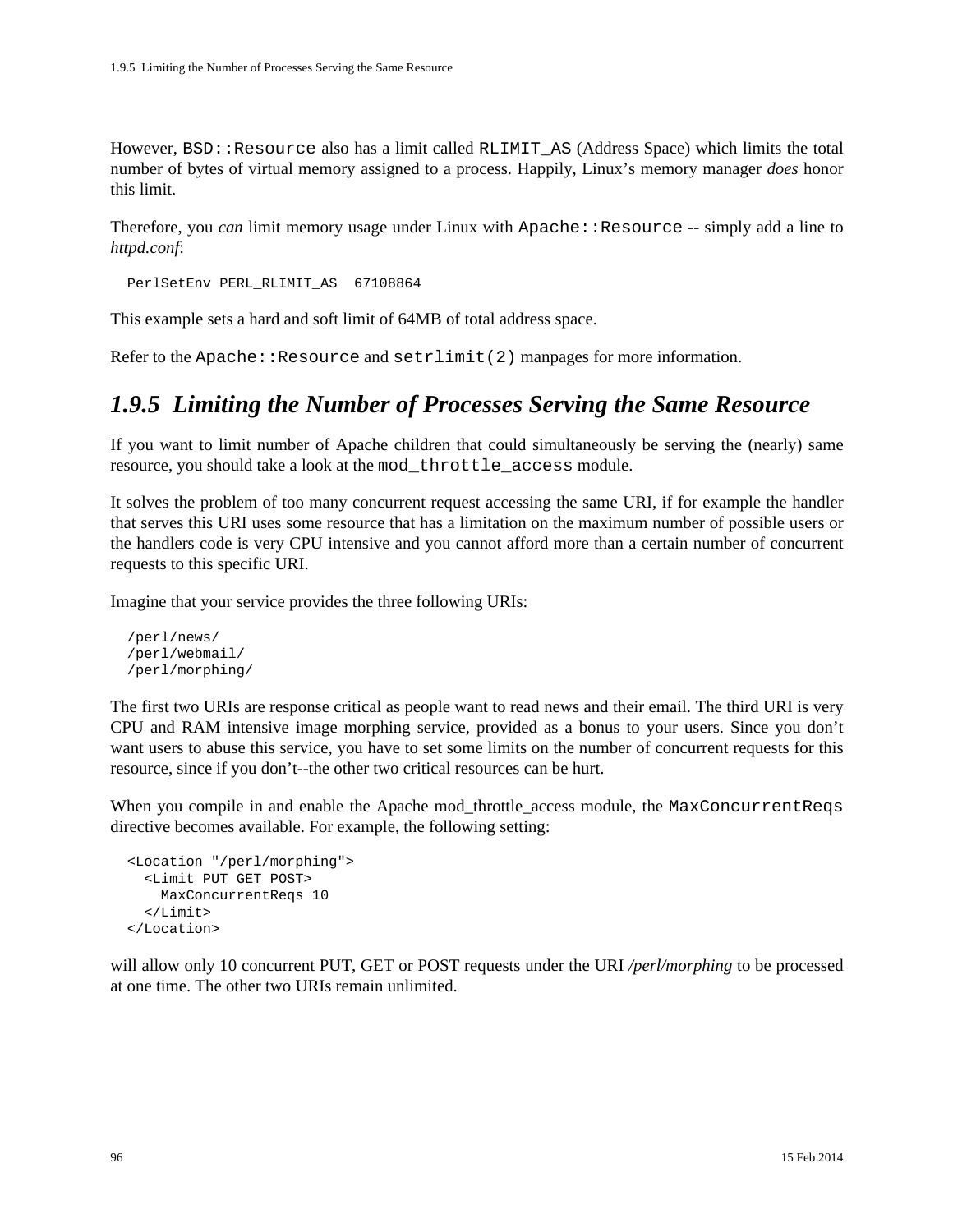## *1.9.6 Limiting the Request Rate Speed (Robot Blocking)*

A limitation of using pattern matching to identify robots is that it only catches the robots that you know about, and then only those that identify themselves by name. A few devious robots masquerade as users by using user agent strings that identify themselves as conventional browsers. To catch such robots, you'll have to be more sophisticated.

Apache::SpeedLimit comes to your aid, see:

[http://www.modperl.com/chapters/ch6.html#Blocking\\_Greedy\\_Clients](http://www.modperl.com/chapters/ch6.html#Blocking_Greedy_Clients)

# **1.10 Perl Modules for Performance Improvement**

These sections are about Perl modules that improve performance without requiring changes to your code. Mostly you just need to tweak the configuration file to plug these modules in.

### *1.10.1 Sending Plain HTML as Compressed Output*

See Apache::GzipChain - compress HTML (or anything) in the OutputChain

### *1.10.2 Caching Components with HTML::Mason*

META: complete the full description

HTML: : Mason is a system that makes use of components to build HTML pages.

If most of your output is generated dynamically, but each finished page can be separated into different components, HTML::Mason can cache those components. This can really improve the performance of your service and reduce the load on the system.

Say for example that you have a page consisting of five components, each generated by a different SQL query, but for four of the five components it's the same four queries for each user so you don't have to rerun them again and again. Only one component is generated by a unique query and will not use the cache.

META: HTML::Mason docs (v 8.0) said Mason was 2-3 times slower than pure mod\_perl, implying that the power & convenience made up for this.

META: Should also mention Embperl (especially since its  $C + XS$ )

## **1.11 Efficient Work with Databases under mod\_perl**

Most of the mod\_perl enabled servers work with database engines, so in this section we will learn about two things: how mod\_perl makes working with databases faster and a few tips for a more efficient DBI coding in Perl. (DBI provides an identical Perl interface to many database implementations.)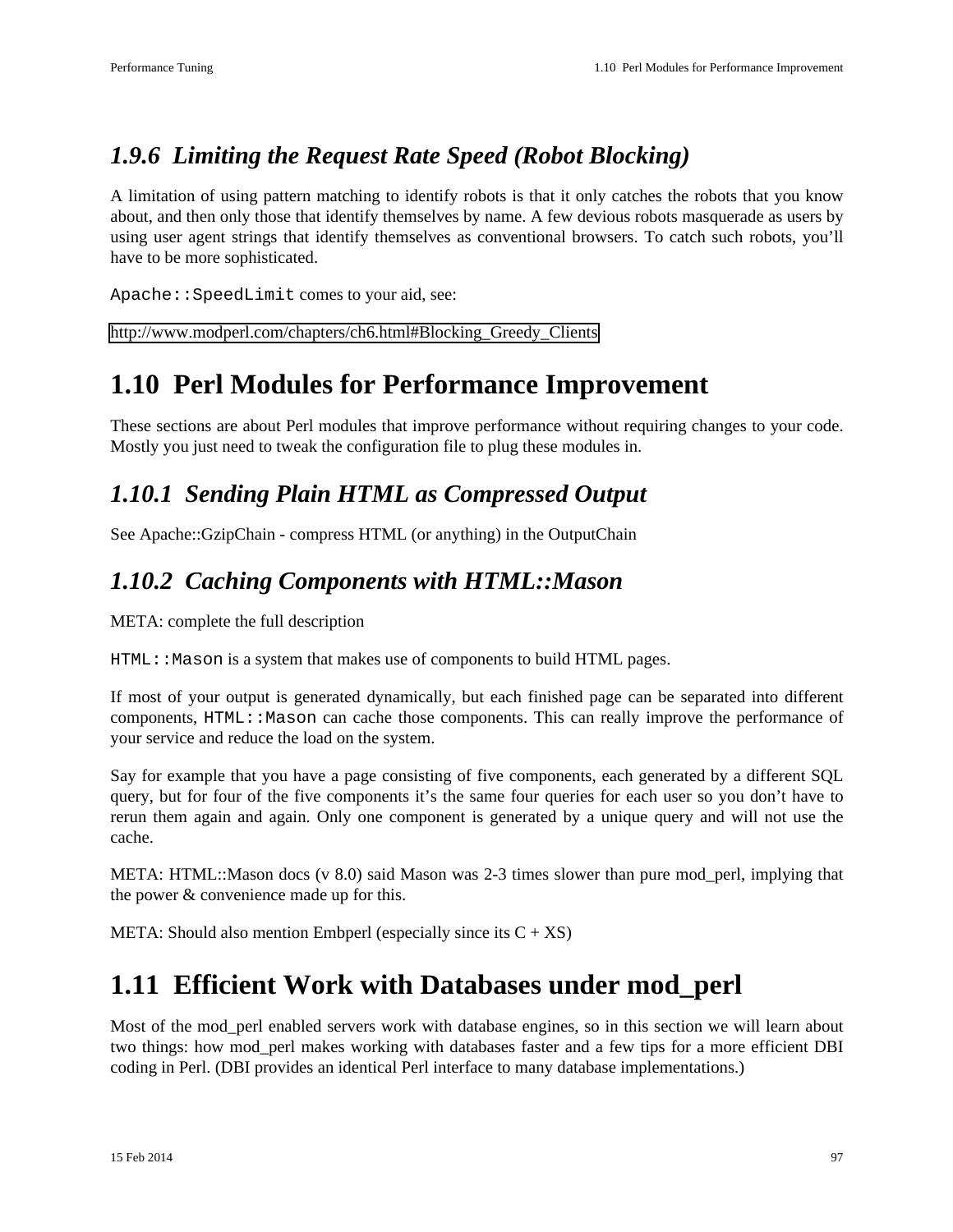## *1.11.1 Persistent DB Connections*

Another popular use of mod\_perl is to take advantage of its ability to maintain persistent open database connections.

You want to have a persistent database connection because the most expensive part of a network transaction for most databases is the business of building and tearing down connections.

Of course the persistence doesn't help with the latency problems during the actual use of the database connections. Oracle is notoriously latency-sensitive which in most cases generates a network transaction per row returned which slows things down if the query execution matches many rows. You may want to read the Tim Bunce's Advanced DBI talk at [http://dbi.perl.org/doc/conferences/tim\\_1999/index.html](http://dbi.perl.org/doc/conferences/tim_1999/index.html) which covers a lot of techniques to reduce latency.

So here is the basic approach of making the connection persistent:

```
 # Apache::Registry script
 -------------------------
 use strict;
 use vars qw($dbh);
 $dbh ||= SomeDbPackage->connect(...);
```
Since \$dbh is a global variable for the child, once the child has opened the connection it will use it over and over again, unless you perform disconnect().

Be careful to use different names for handlers if you open connections to different databases!

Apache::DBI allows you to make a persistent database connection. With this module enabled, every connect () request to the plain DBI module will be forwarded to the Apache::DBI module. This looks to see whether a database handle from a previous connect () request has already been opened, and if this handle is still valid using the ping method. If these two conditions are fulfilled it just returns the database handle. If there is no appropriate database handle or if the ping method fails, a new connection is established and the handle is stored for later re-use. **There is no need to delete the disconnect() statements from your code**. They will not do anything, the Apache::DBI module overloads the disconnect() method with a NOP. When a child exits there is no explicit disconnect, the child dies and so does the database connection. You may leave the use DBI; statement inside the scripts as well.

The usage is simple -- add to *httpd.conf*:

PerlModule Apache::DBI

It is important to load this module before any other DBI, DBD::\* and ApacheDBI\* modules!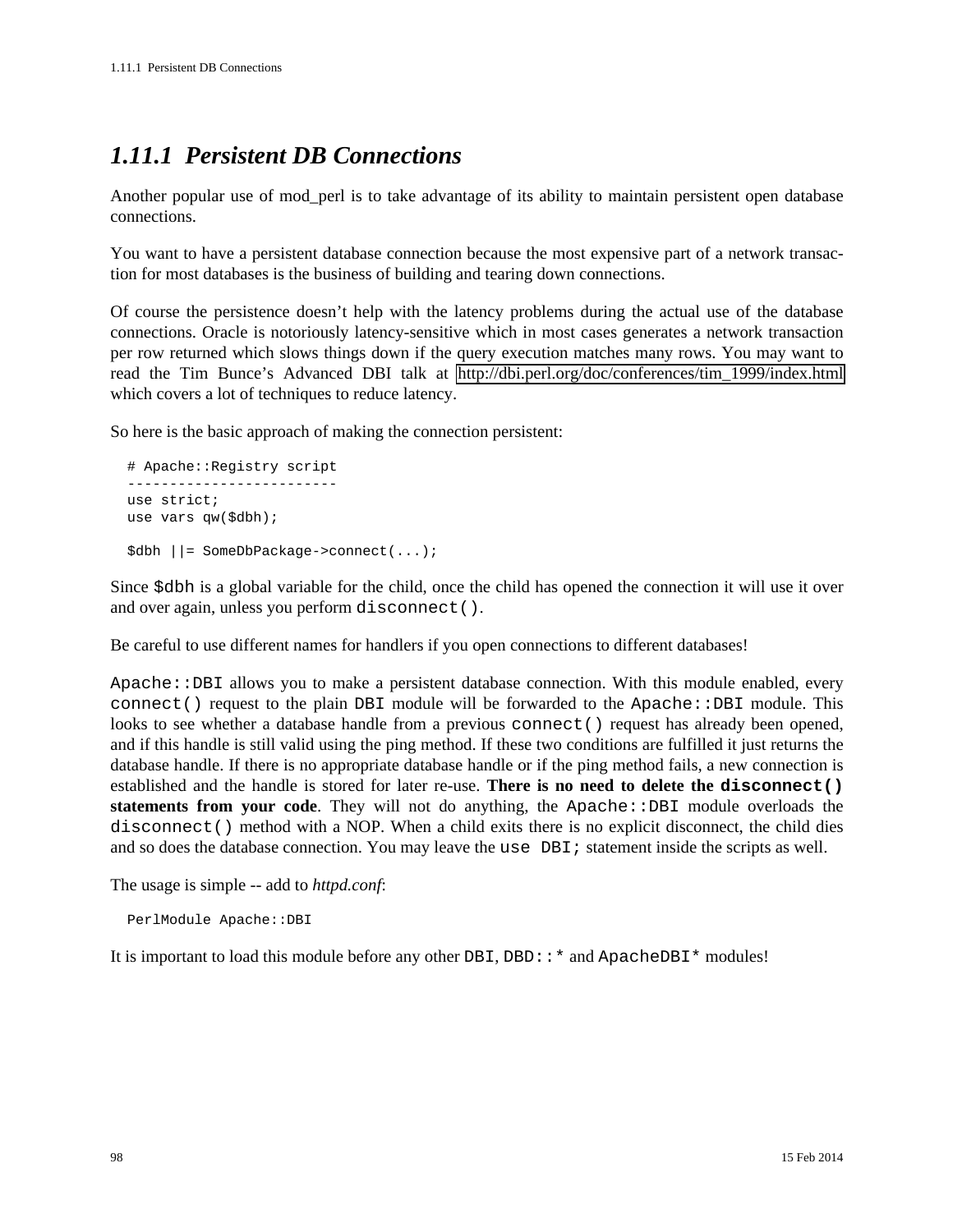```
 db.pl
 ------------
 use DBI ();
 use strict;
 my $dbh = DBI->connect( 'DBI:mysql:database', 'user', 'password',
                        \{ autocommit => 0 \} ) || die $DBI::errstr;
 ...rest of the program
```
### **1.11.1.1 Preopening Connections at the Child Process' Fork Time**

If you use DBI for DB connections, and you use  $A$ pache::DBI to make them persistent, it also allows you to preopen connections to the DB for each child with the connect\_on\_init() method, thus saving a connection overhead on the very first request of every child.

```
 use Apache::DBI ();
  Apache::DBI->connect_on_init("DBI:mysql:test",
                "login",
                "passwd",
\{ RaiseError => 1,
              PrintError => 0,
             AutoCommit = > 1,
 }
) \mathbf{i}
```
This is a simple way to have Apache children establish connections on server startup. This call should be in a startup file require()d by PerlRequire or inside a <Perl> section. It will establish a connection when a child is started in that child process. See the Apache::DBI manpage for the requirements for this method.

#### **1.11.1.2 Caching prepare() Statements**

You can also benefit from persistent connections by replacing prepare() with prepare cached(). That way you will always be sure that you have a good statement handle and you will get some caching benefit. The downside is that you are going to pay for DBI to parse your SQL and do a cache lookup every time you call prepare cached().

Be warned that some databases (e.g PostgreSQL and Sybase) don't support caches of prepared plans. With Sybase you could open multiple connections to achieve the same result, although this is at the risk of getting deadlocks depending on what you are trying to do!

### *1.11.2 mod\_perl Database Performance Improving*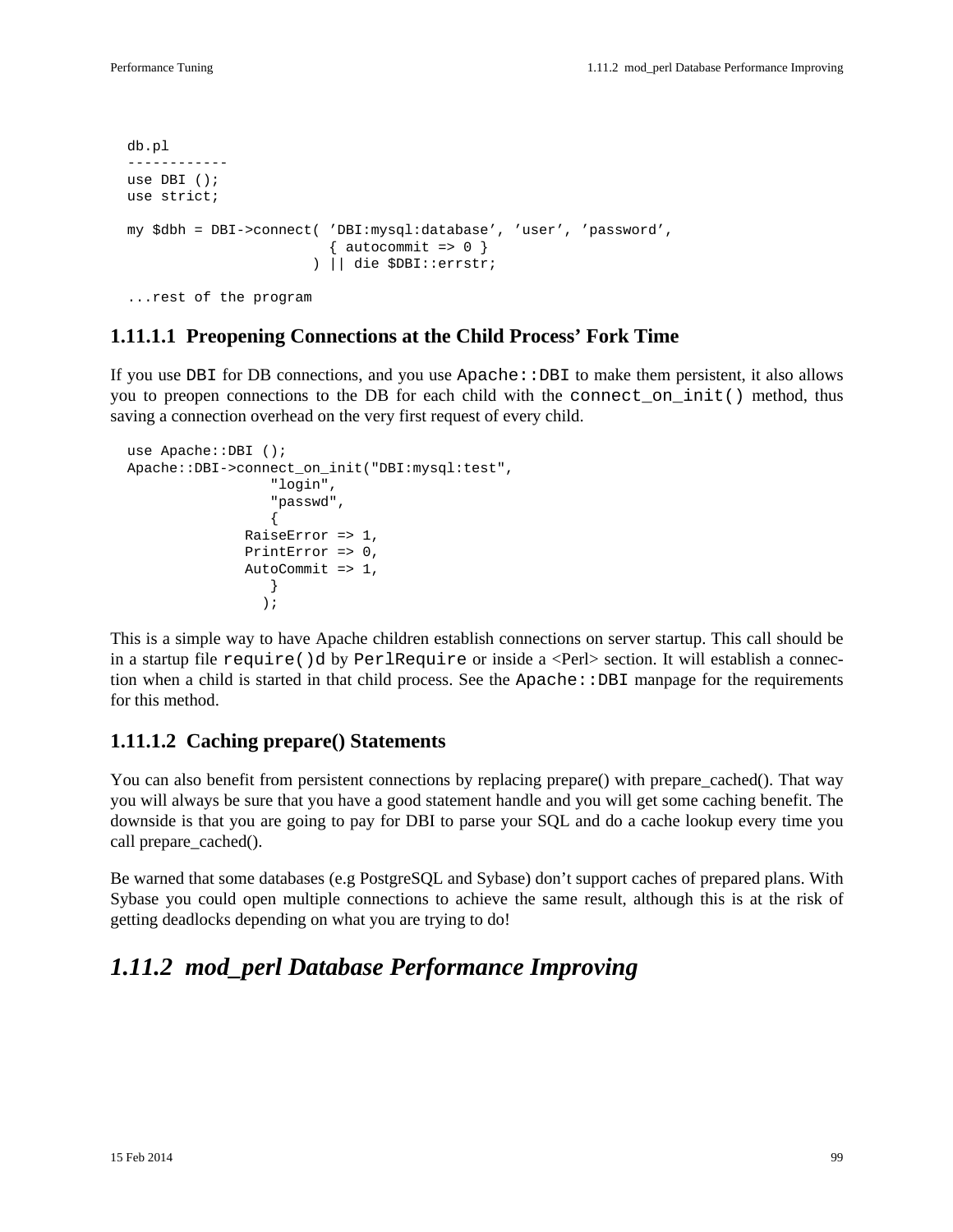#### **1.11.2.1 Analysis of the Problem**

A common web application architecture is one or more application servers which handle requests from client browsers by consulting one or more database servers and performing a transform on the data. When an application must consult the database on every request, the interaction with the database server becomes the central performance issue. Spending a bit of time optimizing your database access can result in significant application performance improvements. In this analysis, a system using Apache, mod\_perl, DBI, and Oracle will be considered. The application server uses Apache and mod\_perl to service client requests, and DBI to communicate with a remote Oracle database.

In the course of servicing a typical client request, the application server must retrieve some data from the database and execute a stored procedure. There are several steps that need to be performed to complete the request:

```
 1: Connect to the database server
 2: Prepare a SQL SELECT statement
 3: Execute the SELECT statement
 4: Retrieve the results of the SELECT statement
 5: Release the SELECT statement handle
 6: Prepare a PL/SQL stored procedure call
 7: Execute the stored procedure
 8: Release the stored procedure statement handle
 9: Commit or rollback
 10: Disconnect from the database server
```
In this document, an application will be described which achieves maximum performance by eliminating some of the steps above and optimizing others.

### **1.11.2.2 Optimizing Database Connections**

A naive implementation would perform steps 1 through 10 from above on every request. A portion of the source code might look like this:

```
# \dots my $dbh = DBI->connect('dbi:Oracle:host', 'user', 'pass')
   || die $DBI::errstr;
 my $baz = $r->param('baz');
 eval {
   my $sth = $dbh->prepare(qq{
       SELECT foo 
             FROM bar 
            WHERE \text{baz} = \text{S} \text{baz} });
   $sth->execute;
  while (my @row = $sth->fetchrow array) {
        # do HTML stuff
   }
   $sth->finish;
```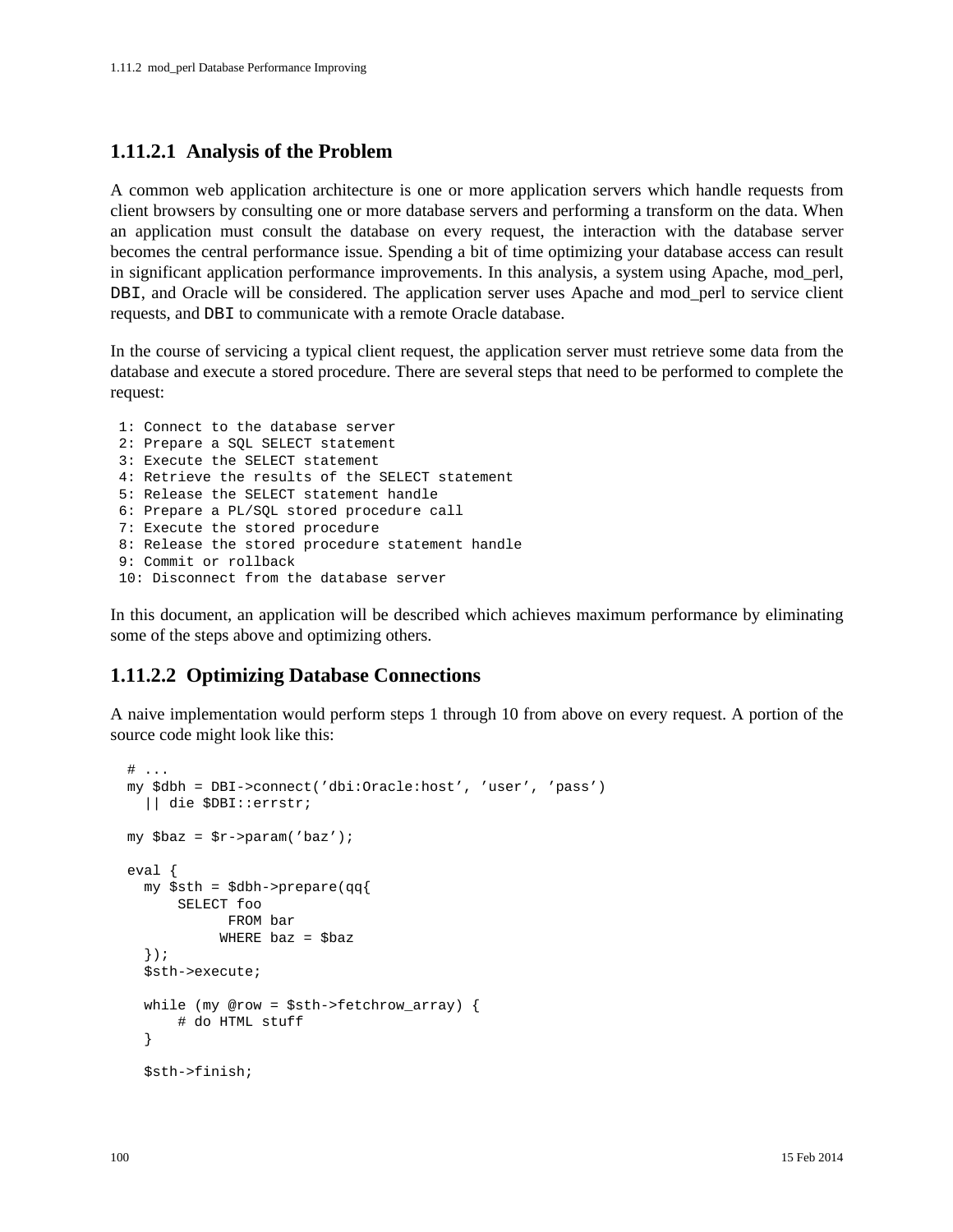```
 my $sph = $dbh->prepare(qq{
      BEGIN
           my_procedure(
                arg_in => $baz
            );
       END;
   });
   $sph->execute;
   $sph->finish;
   $dbh->commit;
 };
 if ($@) {
   $dbh->rollback;
 }
 $dbh->disconnect;
# ...
```
In practice, such an implementation would have hideous performance problems. The majority of the execution time of this program would likely be spent connecting to the database. An examination shows that step 1 is comprised of many smaller steps:

 1: Connect to the database server 1a: Build client-side data structures for an Oracle connection 1b: Look up the server's alias in a file 1c: Look up the server's hostname 1d: Build a socket to the server 1e: Build server-side data structures for this connection

The naive implementation waits for all of these steps to happen, and then throws away the database connection when it is done! This is obviously wasteful, and easily rectified. The best solution is to hoist the database connection step out of the per-request lifecycle so that more than one request can use the same database connection. This can be done by connecting to the database server once, and then not disconnecting until the Apache child process exits. The Apache $::DBI$  module does this transparently and automatically with little effort on the part of the programmer.

Apache::DBI intercepts calls to DBI's connect and disconnect methods and replaces them with its own. Apache::DBI caches database connections when they are first opened, and it ignores disconnect commands. When an application tries to connect to the same database, Apache::DBI returns a cached connection, thus saving the significant time penalty of repeatedly connecting to the database. You will find a full treatment of Apache::DBI at Persistent DB Connections

When  $A$ pache:: $DBI$  is in use, none of the code in the example needs to change. The code is upgraded from naive to respectable with the use of a simple module! The first and biggest database performance problem is quickly dispensed with.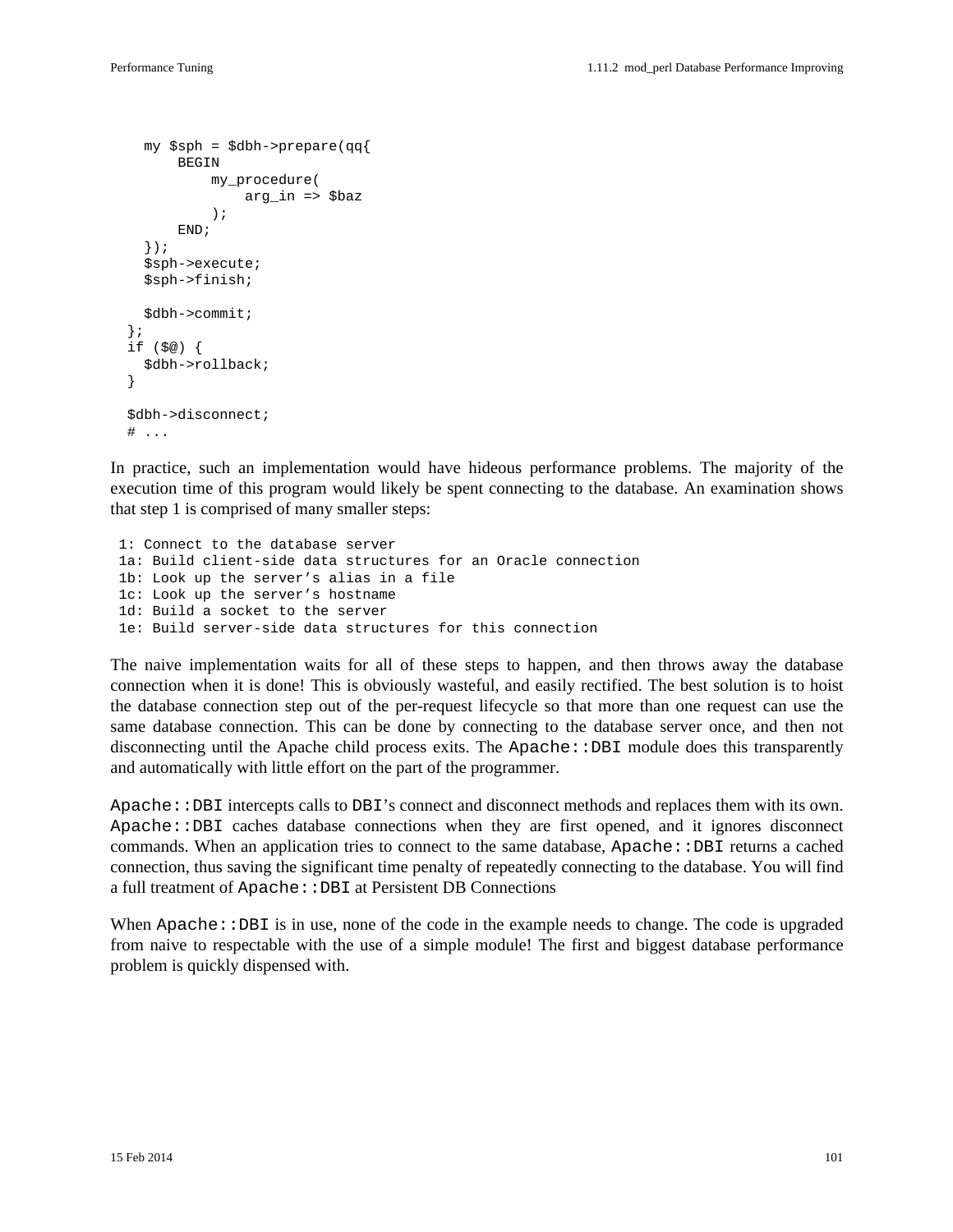#### **1.11.2.3 Utilizing the Database Server's Cache**

Most database servers, including Oracle, utilize a cache to improve the performance of recently seen queries. The cache is keyed on the SQL statement. If a statement is identical to a previously seen statement, the execution plan for the previous statement is reused. This can be a considerable improvement over building a new statement execution plan.

Our respectable implementation from the last section is not making use of this caching ability. It is preparing the statement:

SELECT foo FROM bar WHERE baz = \$baz

The problem is that \$baz is being read from an HTML form, and is therefore likely to change on every request. When the database server sees this statement, it is going to look like:

SELECT foo FROM bar WHERE baz = 1

and on the next request, the SQL will be:

SELECT foo FROM bar WHERE baz = 42

Since the statements are different, the database server will not be able to reuse its execution plan, and will proceed to make another one. This defeats the purpose of the SQL statement cache.

The application server needs to make sure that SQL statements which are the same look the same. The way to achieve this is to use placeholders and bound parameters. The placeholder is a blank in the SQL statement, which tells the database server that the value will be filled in later. The bound parameter is the value which is inserted into the blank before the statement is executed.

With placeholders, the SQL statement looks like:

```
 SELECT foo FROM bar WHERE baz = :baz
```
Regardless of whether baz is 1 or 42, the SQL always looks the same, and the database server can reuse its cached execution plan for this statement. This technique has eliminated the execution plan generation penalty from the per-request runtime. The potential performance improvement from this optimization could range from modest to very significant.

Here is the updated code fragment which employs this optimization:

```
# \ldots my $dbh = DBI->connect('dbi:Oracle:host', 'user', 'pass')
   || die $DBI::errstr;
 my $baz = $r->param('baz');
 eval {
   my $sth = $dbh->prepare(qq{
        SELECT foo 
               FROM bar 
             WHERE \text{baz} = \text{:} \text{baz} });
```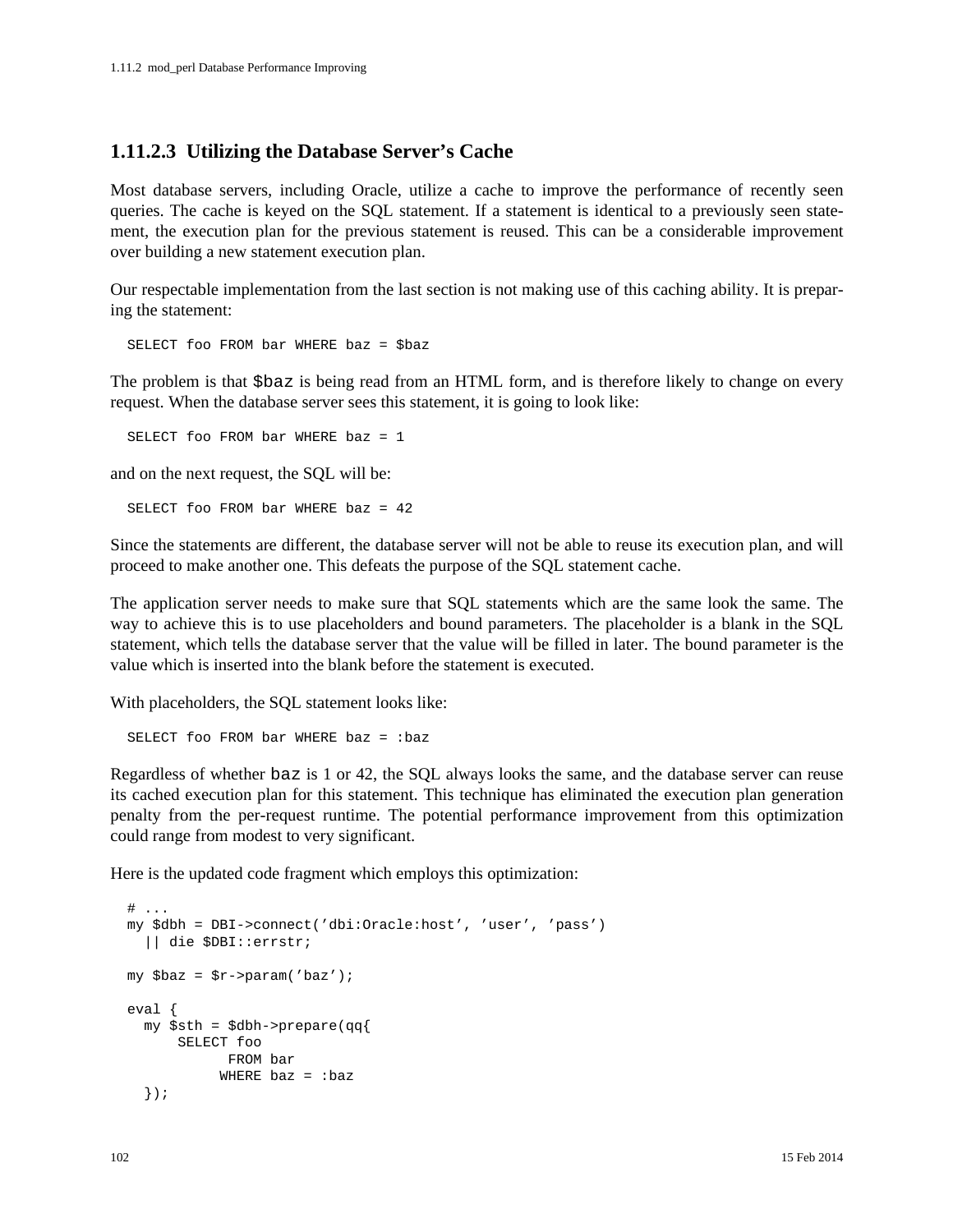```
 $sth->bind_param(':baz', $baz);
     $sth->execute;
     while (my @row = $sth->fetchrow_array) {
         # do HTML stuff
     }
     $sth->finish;
     my $sph = $dbh->prepare(qq{
        BEGIN
            my_procedure(
                 arg_in => :baz
             );
         END;
     });
     $sph->bind_param(':baz', $baz);
     $sph->execute;
     $sph->finish;
     $dbh->commit;
   };
   if ($@) {
     $dbh->rollback;
 }
  # \ldots
```
#### **1.11.2.4 Eliminating SQL Statement Parsing**

The example program has certainly come a long way and the performance is now probably much better than that of the first revision. However, there is still more speed that can be wrung out of this server architecture. The last bottleneck is in SQL statement parsing. Every time DBI's prepare() method is called, DBI parses the SQL command looking for placeholder strings, and does some housekeeping work. Worse, a context has to be built on the client and server sides of the connection which the database will use to refer to the statement. These things take time, and by eliminating these steps the time can be saved.

To get rid of the statement handle construction and statement parsing penalties, we could use DBI's prepare\_cached() method. This method compares the SQL statement to others that have already been executed. If there is a match, the cached statement handle is returned. But the application server is still spending time calling an object method (very expensive in Perl), and doing a hash lookup. Both of these steps are unnecessary, since the SQL is very likely to be static and known at compile time. The smart programmer can take advantage of these two attributes to gain better database performance. In this example, the database statements will be prepared immediately after the connection to the database is made, and they will be cached in package scalars to eliminate the method call.

What is needed is a routine that will connect to the database and prepare the statements. Since the statements are dependent upon the connection, the integrity of the connection needs to be checked before using the statements, and a reconnection should be attempted if needed. Since the routine presented here does everything that Apache::DBI does, it does not use Apache::DBI and therefore has the added benefit of eliminating a cache lookup on the connection.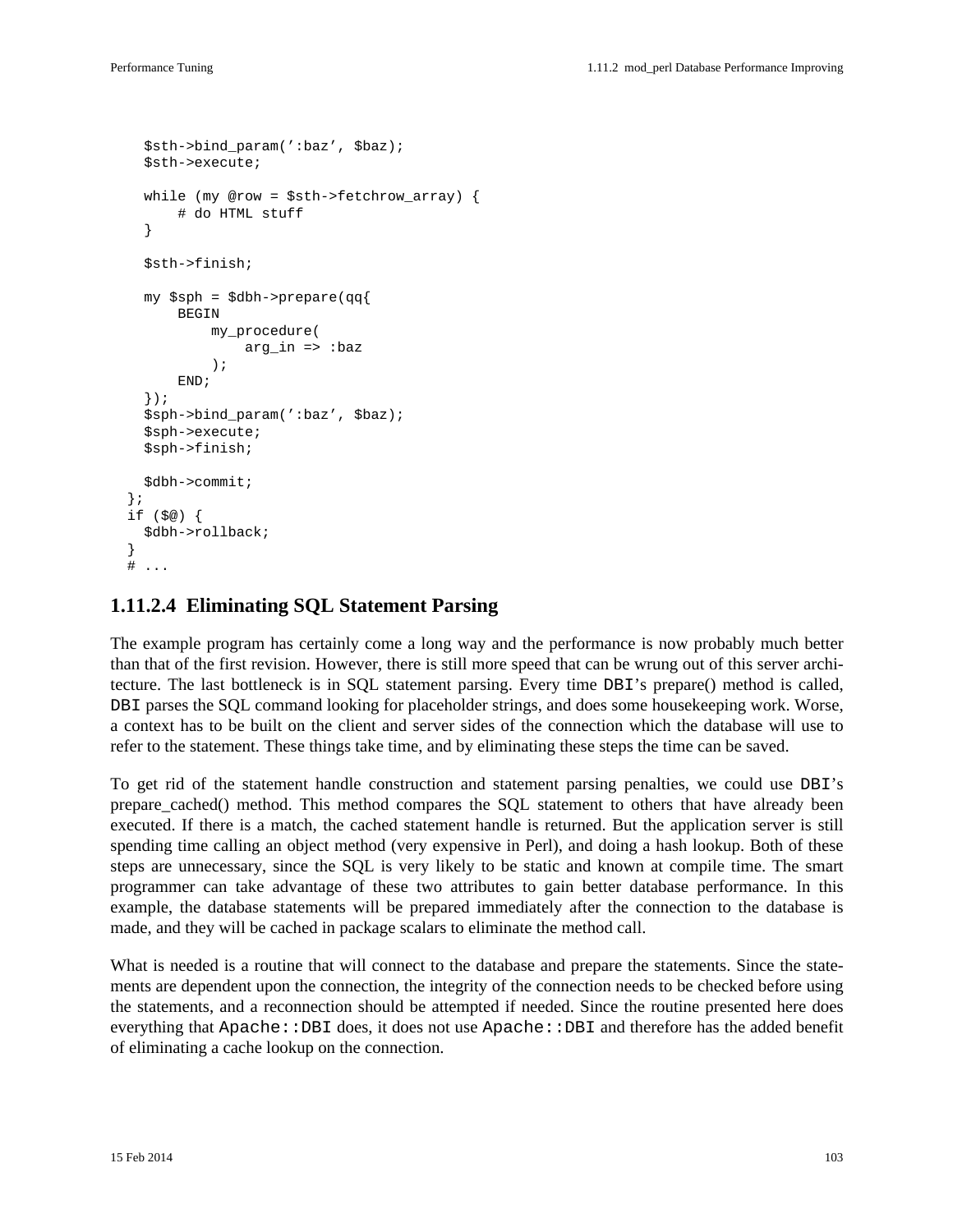Here is an example of such a package:

```
 package My::DB;
 use strict;
 use DBI ();
 sub connect {
   if (defined $My::DB::conn) {
       eval {
            $My::DB::conn->ping;
       };
       if (!$@) {
            return $My::DB::conn;
       }
   }
   $My::DB::conn = DBI->connect(
        'dbi:Oracle:server', 'user', 'pass', {
           PrintError => 1,
            RaiseError => 1,
            AutoCommit => 0
       }
   ) || die $DBI::errstr; #Assume application handles this
   $My::DB::select = $My::DB::conn->prepare(q{
       SELECT foo
         FROM bar
       WHERE \text{baz} = \text{:} \text{baz} });
   $My::DB::procedure = $My::DB::conn->prepare(q{
       BEGIN
            my_procedure(
                arg_in => :baz
            );
       END;
   });
   return $My::DB::conn;
 }
 1;
```
Now the example program needs to be modified to use this package.

```
# \ldots my $dbh = My::DB->connect;
 my $baz = $r->param('baz');
 eval {
   my $sth = $My::DB::select;
   $sth->bind_param(':baz', $baz);
   $sth->execute;
```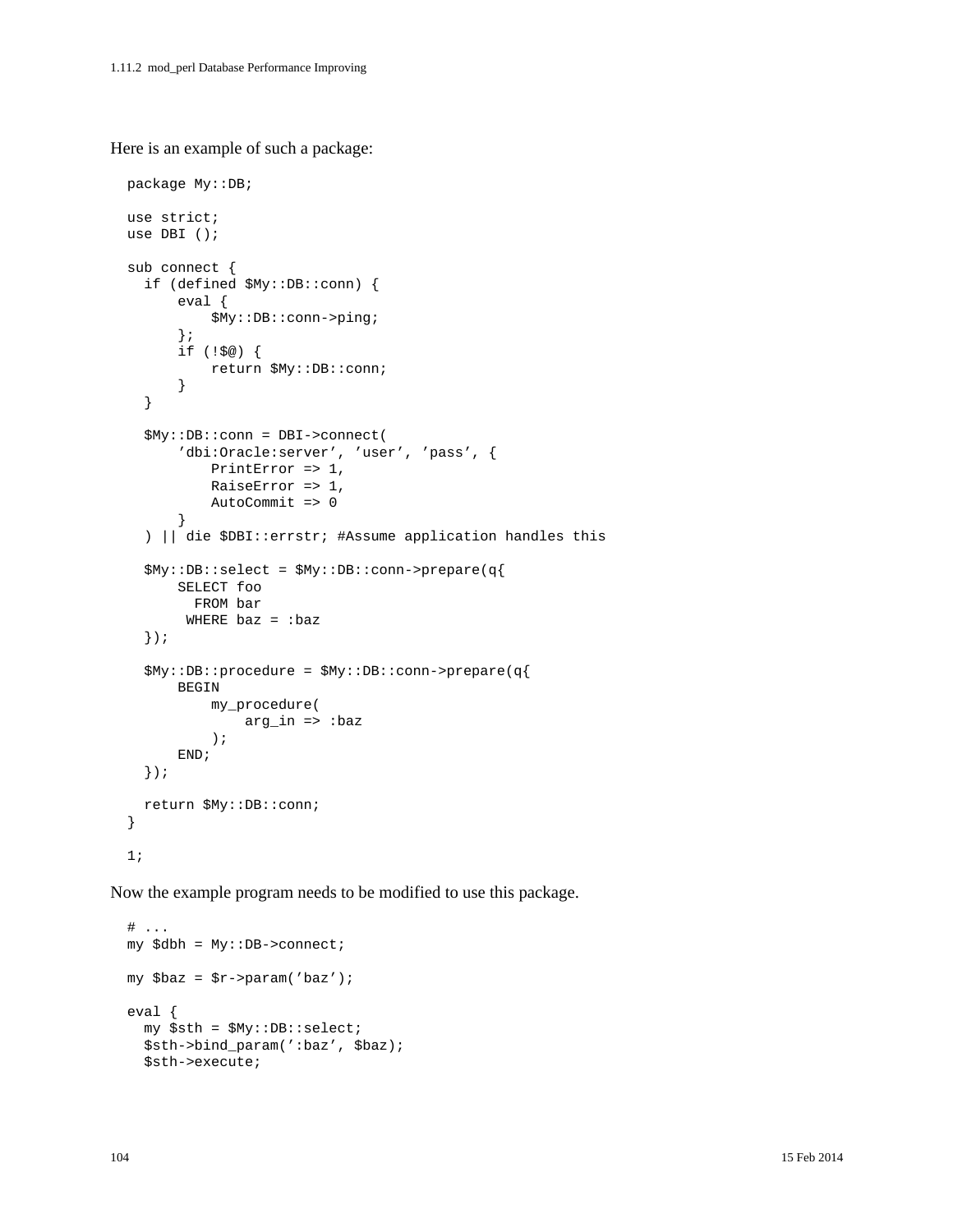```
 while (my @row = $sth->fetchrow_array) {
         # do HTML stuff
     }
     my $sph = $My::DB::procedure;
     $sph->bind_param(':baz', $baz);
     $sph->execute;
     $dbh->commit;
   };
   if ($@) {
     $dbh->rollback;
 }
  # \ldots
```
Notice that several improvements have been made. Since the statement handles have a longer life than the request, there is no need for each request to prepare the statement, and no need to call the statement handle's finish method. Since Apache::DBI and the prepare\_cached() method are not used, no cache lookups are needed.

#### **1.11.2.5 Conclusion**

The number of steps needed to service the request in the example system has been reduced significantly. In addition, the hidden cost of building and tearing down statement handles and of creating query execution plans is removed. Compare the new sequence with the original:

```
 1: Check connection to database
 2: Bind parameter to SQL SELECT statement
 3: Execute SELECT statement
 4: Fetch rows
 5: Bind parameters to PL/SQL stored procedure
 6: Execute PL/SQL stored procedure
 7: Commit or rollback
```
It is probably possible to optimize this example even further, but I have not tried. It is very likely that the time could be better spent improving your database indexing scheme or web server buffering and load balancing.

## **1.12 Using 3rd Party Applications**

It's been said that no one can do everything well, but one can do something specific extremely well. This seems to be true for many software applications, when you don't try to do everything but instead concentrate on something specific you can do it really well.

Based on the above introduction, while the mod\_perl server can do many many things, there are other applications (or Apache server modules) that can do some specific operations faster or do a really great job for the mod\_perl server by unloading it when doing some operations by themselves.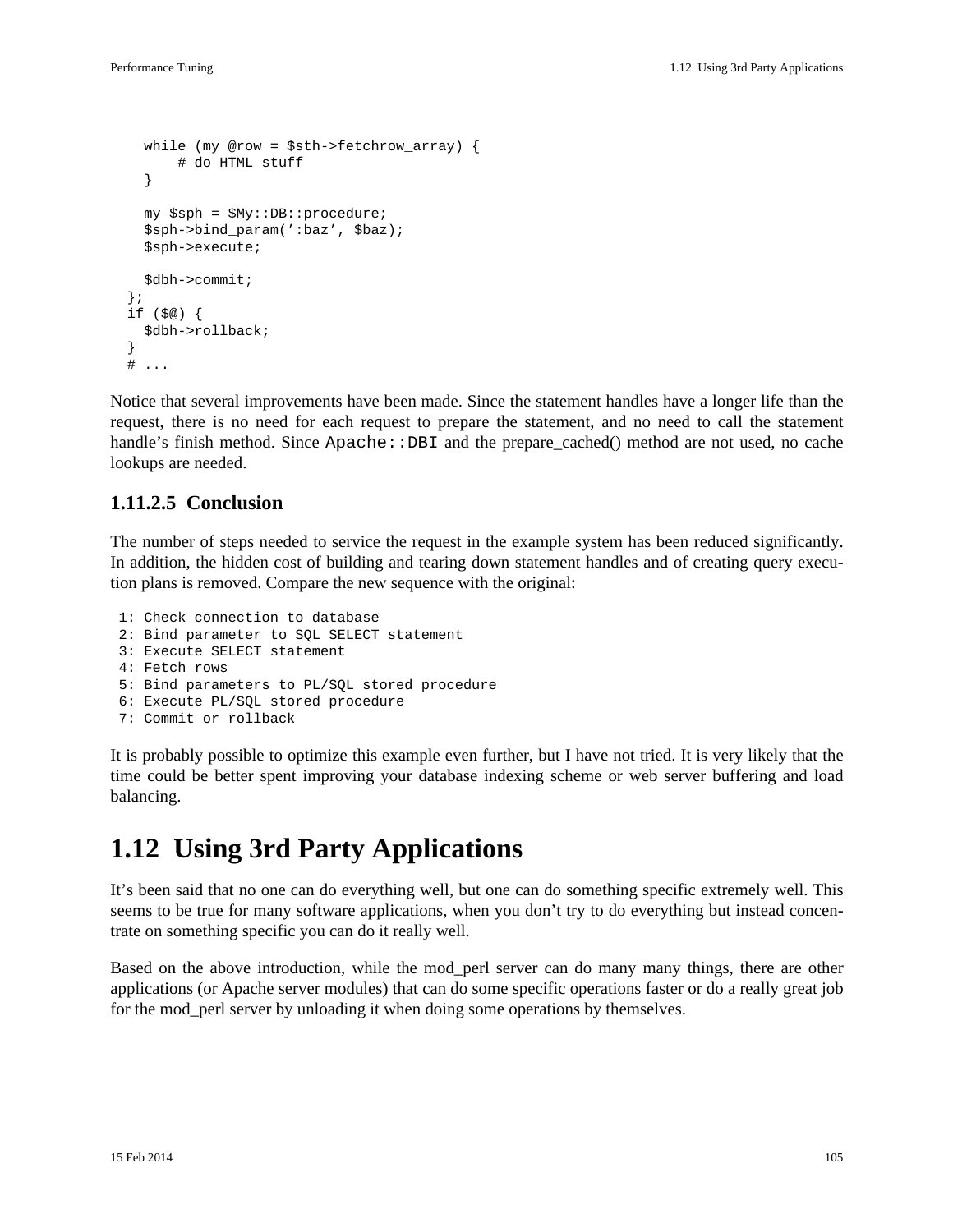Let's take a look at a few of these.

## *1.12.1 Proxying the mod\_perl Server*

Proxy gives you a great performance increase in most cases. It's discussed in the section Adding a Proxy Server in http Accelerator Mode.

# **1.13 Upload and Download of Big Files**

You don't want to tie up your precious mod\_perl backend server children doing something as long and simple as transferring a file, especially a big one. The overhead saved by mod\_perl is typically under one second, which is an enormous saving for the scripts whose run time is under one second. The user won't really see any important performance benefits from mod\_perl, since the upload may take up to several minutes.

If some particular script's main functionality is the uploading or downloading of big files, you probably want it to be executed on a plain apache server under mod\_cgi (i.e. performing this operation on the front-end server, if you use a dual-server setup.

This of course assumes that the script requires none of the functionality of the mod\_perl server, such as custom authentication handlers.

# **1.14 Apache/mod\_perl Build Options**

It's important how you build mod\_perl enabled Apache. It influences the size of the httpd executable, some irrelevant modules might slow the performance.

[ReaderMETA: Any other building time things that influence performance?]

## *1.14.1 mod\_perl Process Size as a Function of Compiled in C Modules and mod\_perl Features*

You might wonder whether it's better to compile in only the required modules and mod\_perl hooks, or it doesn't really matter. To answer on this question lets first make a few compilation and compare the results.

So we are going to build mod\_perl starting with:

```
 % perl Makefile.PL APACHE_SRC=../apache_x.x.x/src \
        DO_HTTPD=1 USE_APACI=1
```
and followed by one of these option groups:

#### 1. **Default**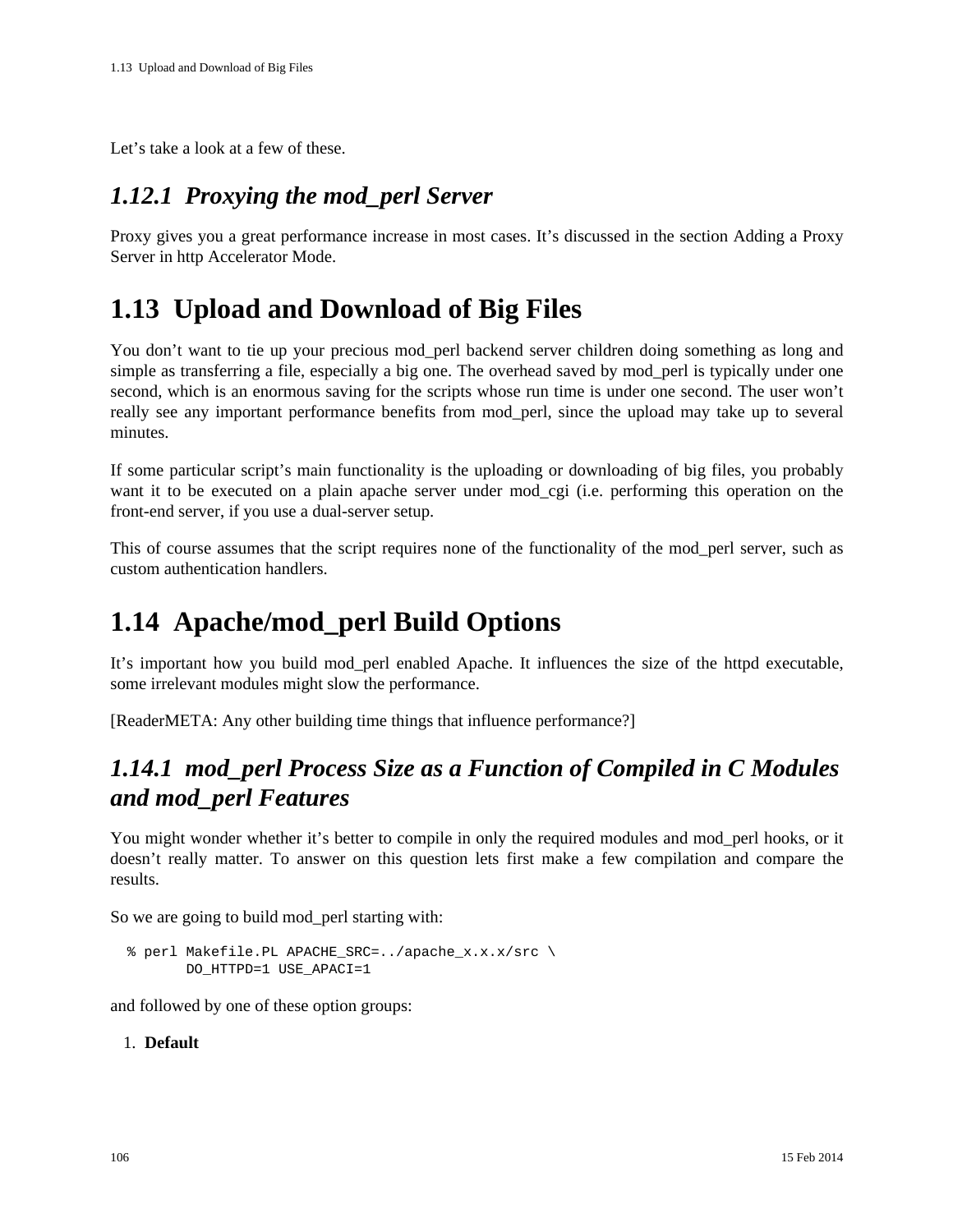*no arguments*

#### 2. **Minimum**

```
 APACI_ARGS='--disable-module=env, \
             --disable-module=negotiation, \
             --disable-module=status, \
             --disable-module=info, \
             --disable-module=include, \
             --disable-module=autoindex, \
             --disable-module=dir, \
             --disable-module=cgi, \
             --disable-module=asis, \
             --disable-module=imap, \
            --disable-module=userdir, \
             --disable-module=access, \
             --disable-module=auth'
```
#### 3. **Everything**

EVERYTHING=1

#### 4. **Everything + Debug**

EVERYTHING=1 PERL\_DEBUG=1

After re-compiling with arguments of each of these groups, we can summarize the results:

| Build group      | httpd size (bytes) | Difference |
|------------------|--------------------|------------|
| Minimum          | 892928             |            |
| Default          | 994316             | +101388    |
| Everything       | 1044432            | $+151504$  |
| Everything+Debuq | 1162100            | $+269172$  |

Indeed when you strip most of the default things, the server size is slimmer. But the savings are insignificant since you don't multiply the added size by the number of child processes if your OS supports sharing memory. The parent processes is a little bigger, but it shares these memory pages with its child processes. Of course not everything will be shared, if some module you add does some process memory modification particular to the process, but the most will.

And of course this was just an example to show the difference is size. It doesn't mean that you can everything away, since there will be Apache modules and mod\_perl options that you won't be able to work without.

But as a good system administrator's rule says: *"Run the absolute minimum of the applications. If you don't know or need something, disable it"*. Following this rule to decide on the required Apache components and disabling the unneeded default components, makes you a good Apache administrator.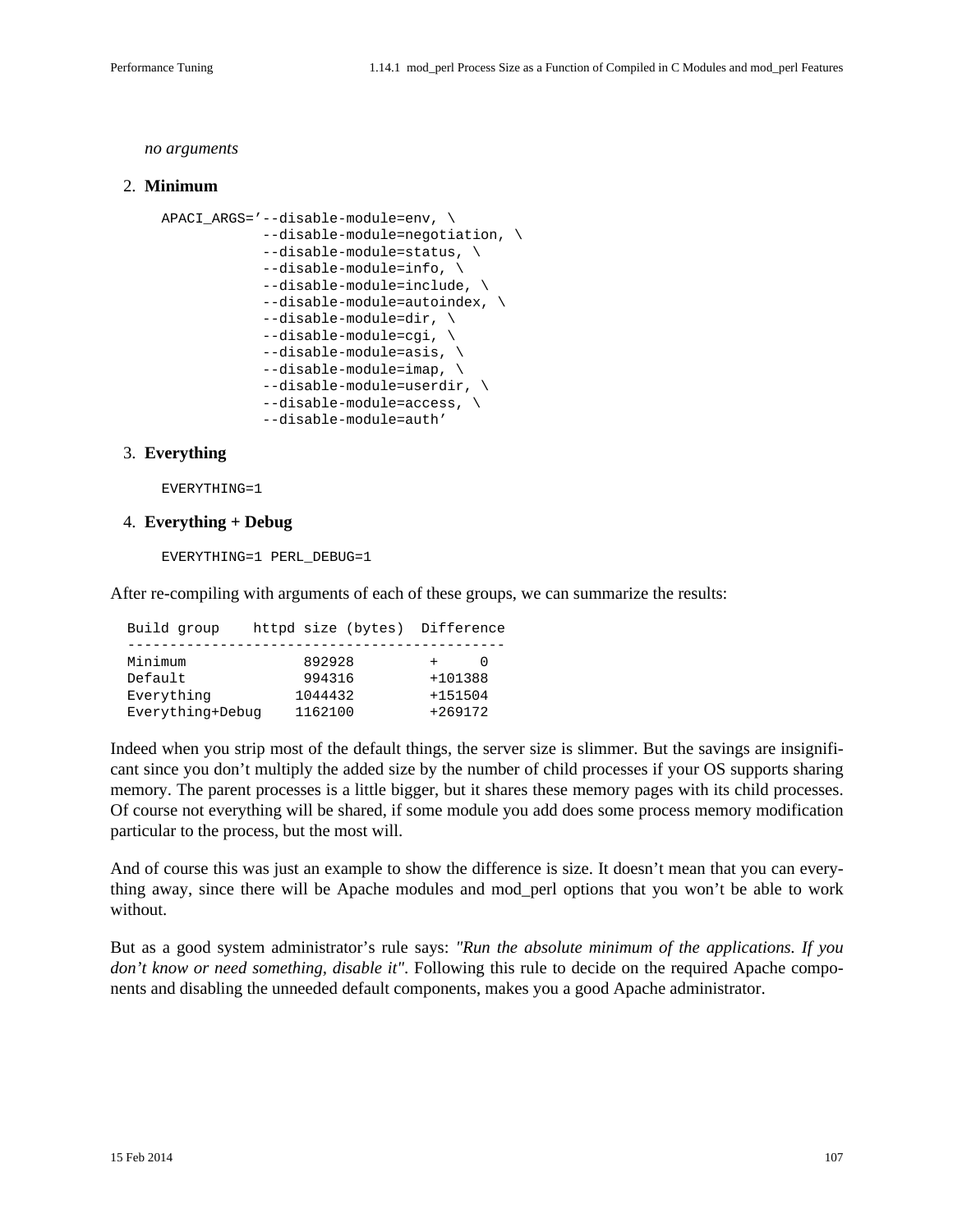# **1.15 Perl Build Options**

The Perl interpreter lays in the brain of the mod\_perl server and if we can optimize perl into doing things faster under mod\_perl we make the whole server faster. Generally, optimizing the Perl interpreter means enabling or disabling some command line options. Let's see a few important ones.

## *1.15.1 -DTWO\_POT\_OPTIMIZE and -DPACK\_MALLOC Perl Build Options*

Newer Perl versions also have build time options to reduce runtime memory consumption. These options might shrink the size of your httpd by about 150k -- quite a big number if you remember to multiply it by the number of children you use.

The -DTWO\_POT\_OPTIMIZE macro improves allocations of data with size close to a power of two; but this works for big allocations (starting with 16K by default). Such allocations are typical for big hashes and special-purpose scripts, especially image processing.

Perl memory allocation is by bucket with sizes close to powers of two. Because of these the malloc() overhead may be big, especially for data of size exactly a power of two. If PACK\_MALLOC is defined, perl uses a slightly different algorithm for small allocations (up to 64 bytes long), which makes it possible to have overhead down to 1 byte for allocations which are powers of two (and appear quite often).

Expected memory savings (with 8-byte alignment in alignbytes) is about 20% for typical Perl usage. Expected slowdown due to additional malloc() overhead is in fractions of a percent and hard to measure, because of the effect of saved memory on speed.

You will find these and other memory improvement details in per15004delta.pod.

Important: both options are On by default in perl versions 5.005 and higher.

## *1.15.2 -Dusemymalloc Perl Build Option*

You have a choice to use the native or Perl's own malloc() implementation. The choice depends on your Operating System. Unless you know which of the two is better on yours, you better try both and compare the benchmarks.

To build without Perl's malloc(), you can use the Configure command:

```
 % sh Configure -Uusemymalloc"
```
Note that:

```
 -U == undefine usemymalloc (use system malloc)
 -D == define usemymalloc (use Perl's malloc)
```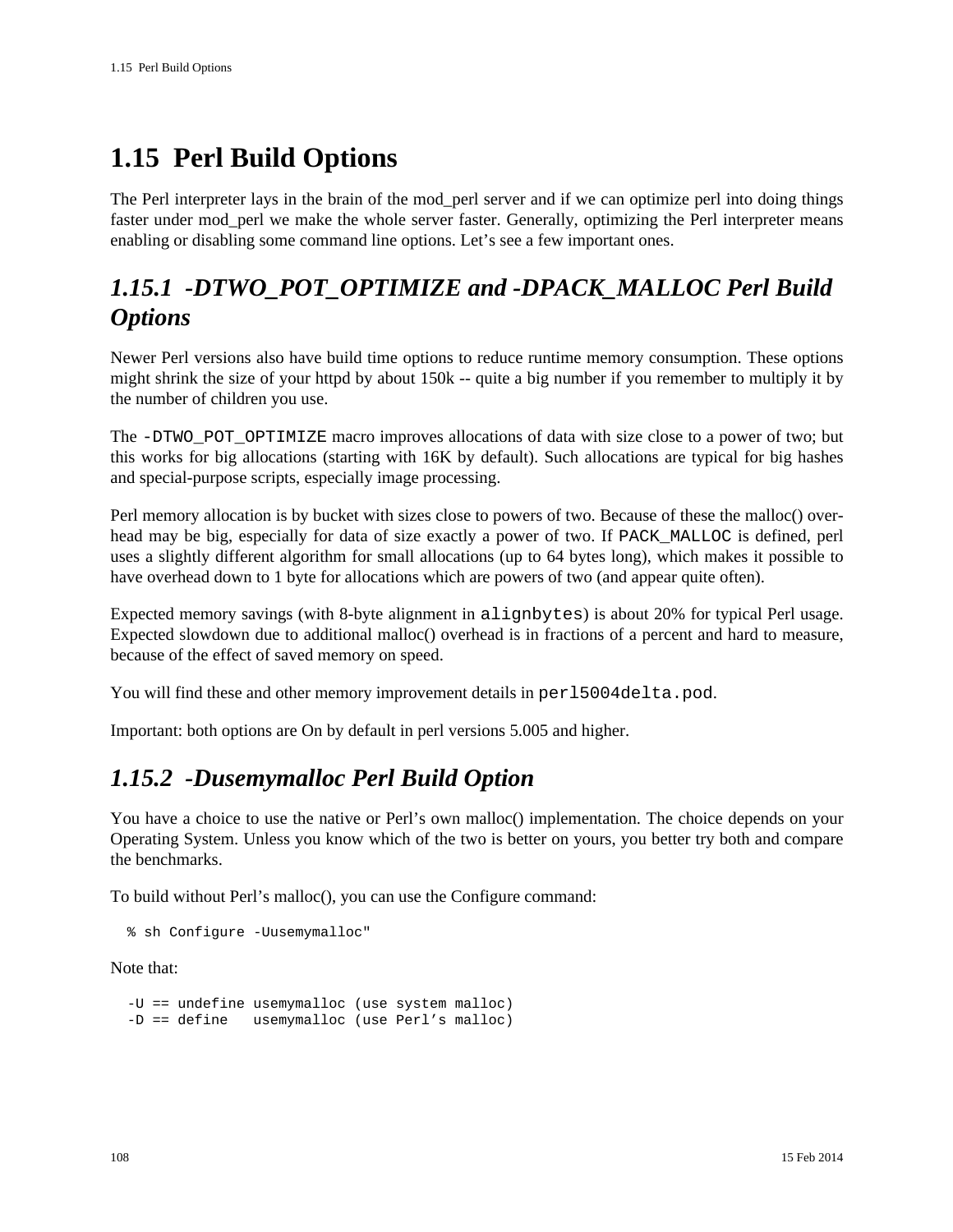It seems that Linux still defaults to system malloc so you might want to configure Perl with -Dusemymalloc. Perl's malloc is not much of a win under linux, but makes a **huge** difference under Solaris.

## <span id="page-108-0"></span>**1.16 Architecture Specific Compile Options**

When you build Apache and Perl you can optimize the compiled applications to take the benefits of your machine's architecture.

Everything depends on the kind of compiler that you use, the kind of CPU and

For example if you use  $\gcd(1)$  you might want to use:

- *-march=pentium* if you have a pentium CPU
- *-march=pentiumpro* for pentiumpro and above (but the binary won't run on i386)
- *-fomit-frame-pointer* makes extra register available but disables debugging
- you can try these options were reported to improve the performance: *-ffast-math*, *-malign-double*, *-funroll-all-loops*, *-fno-rtti*, *-fno-exceptions*.

see the  $\gcd(1)$  manpage for the details about these

and of course you may want to change the usually default -02 flag with a higher number like *-O3*. *-OX* (where X is a number between 1 and 6) defines a collection of various optimization flags, the higher the number the more flags are bundled. The gcc man page will tell you what flags are used for each number.

Test your applications thoroughly when you change the default optimization flags, especially when you go beyond -02. It's possible that the optimization will make the code work incorrectly and/or cause segmentation faults.

See your preferred compiler's man page for detailed information about optimization.

## <span id="page-108-1"></span>**1.17 Maintainers**

Maintainer is the person(s) you should contact with updates, corrections and patches.

Stas Bekman [\[http://stason.org/\]](http://stason.org/)

## <span id="page-108-2"></span>**1.18 Authors**

Stas Bekman [\[http://stason.org/\]](http://stason.org/)

Only the major authors are listed above. For contributors see the Changes file.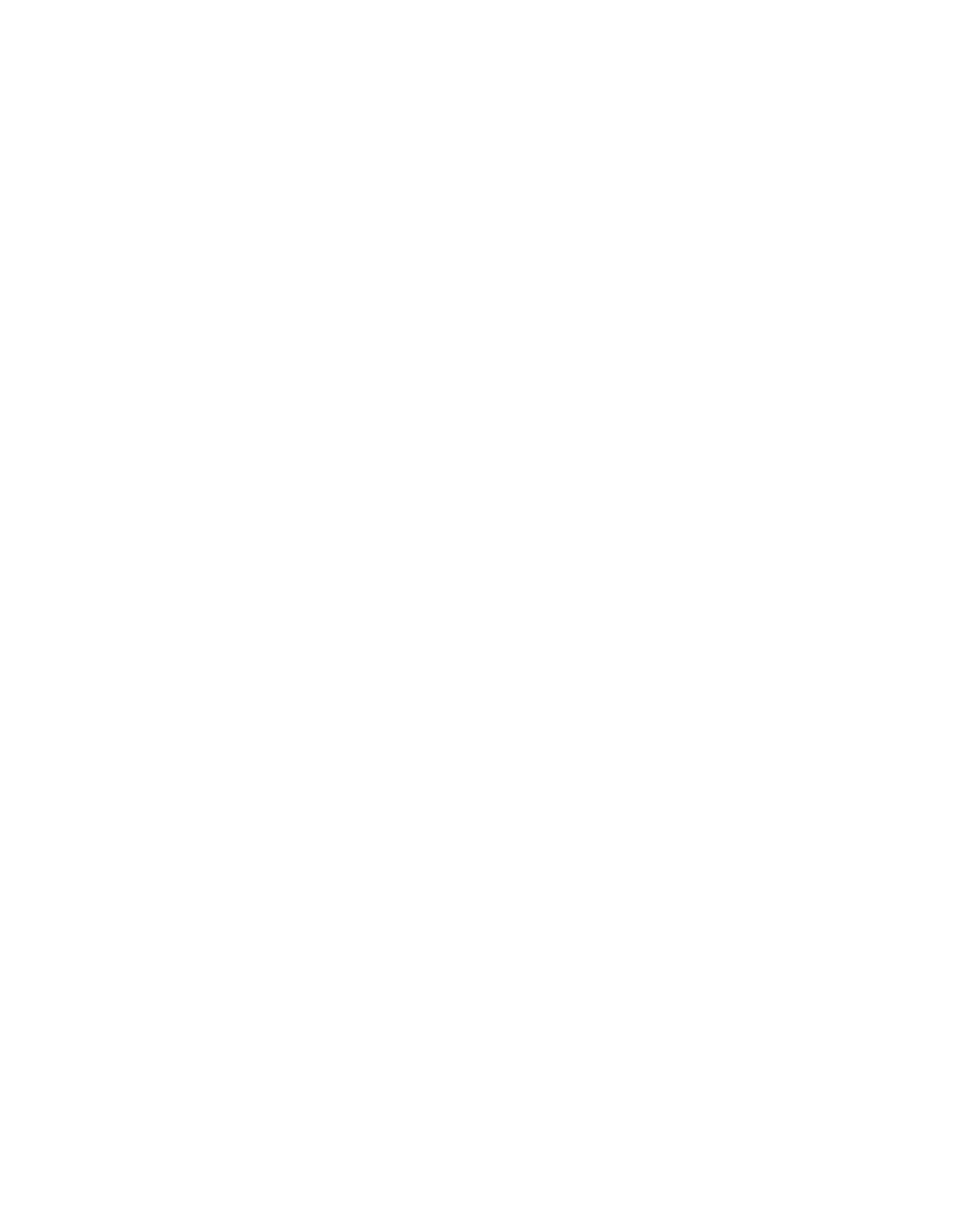## **Table of Contents:**

|  | Performance Tuning.                                                                                                                                                                                                                                                                                     |                                                               |  |                          |  |  | $\mathbf{1}$   |
|--|---------------------------------------------------------------------------------------------------------------------------------------------------------------------------------------------------------------------------------------------------------------------------------------------------------|---------------------------------------------------------------|--|--------------------------|--|--|----------------|
|  | 1.1 Description<br>$\mathcal{L}^{\mathcal{A}}$ . The set of the set of the set of the set of the set of the set of the set of the set of the set of the set of the set of the set of the set of the set of the set of the set of the set of the set of the s<br>and the contract of the contract of the |                                                               |  |                          |  |  | $\overline{2}$ |
|  |                                                                                                                                                                                                                                                                                                         |                                                               |  |                          |  |  | $\overline{2}$ |
|  | 1.3 System Analysis<br>$\mathcal{L}^{\text{max}}(\mathcal{L}^{\text{max}}(\mathcal{L}^{\text{max}}(\mathcal{L}^{\text{max}}(\mathcal{L}^{\text{max}})))$                                                                                                                                                |                                                               |  |                          |  |  | 3              |
|  | 1.3.1 Software Requirements                                                                                                                                                                                                                                                                             |                                                               |  |                          |  |  | 3              |
|  | 1.3.2 Hardware Requirements                                                                                                                                                                                                                                                                             |                                                               |  |                          |  |  | $\overline{3}$ |
|  |                                                                                                                                                                                                                                                                                                         |                                                               |  |                          |  |  | $\overline{4}$ |
|  |                                                                                                                                                                                                                                                                                                         |                                                               |  |                          |  |  | $\overline{4}$ |
|  | 1.4.1.1 Benchmarking Perl Code                                                                                                                                                                                                                                                                          |                                                               |  |                          |  |  | $\overline{4}$ |
|  | 1.4.1.2 Benchmarking a Graphic Hits Counter with Persistent DB Connections.                                                                                                                                                                                                                             |                                                               |  |                          |  |  | 5              |
|  | 1.4.1.3 Benchmarking Response Times                                                                                                                                                                                                                                                                     |                                                               |  |                          |  |  | 5              |
|  | 1.4.1.3.1 ApacheBench                                                                                                                                                                                                                                                                                   |                                                               |  |                          |  |  | 6              |
|  |                                                                                                                                                                                                                                                                                                         |                                                               |  |                          |  |  | 6              |
|  | 1.4.1.3.3 http_load                                                                                                                                                                                                                                                                                     |                                                               |  |                          |  |  | $\overline{7}$ |
|  | 1.4.1.3.4 the crashme Script $\ldots$ $\ldots$ $\ldots$                                                                                                                                                                                                                                                 |                                                               |  |                          |  |  | 8              |
|  |                                                                                                                                                                                                                                                                                                         |                                                               |  |                          |  |  | 11             |
|  | 1.4.1.5 Other Benchmarking Tools                                                                                                                                                                                                                                                                        |                                                               |  |                          |  |  | 12             |
|  | 1.4.2 Code Profiling Techniques                                                                                                                                                                                                                                                                         |                                                               |  |                          |  |  | 13             |
|  | 1.4.3 Measuring the Memory of the Process .<br>$\mathcal{L}^{\text{max}}$                                                                                                                                                                                                                               | $\mathcal{L}^{\text{max}}$                                    |  |                          |  |  | 16             |
|  | 1.4.4 Measuring the Memory Usage of Subroutines                                                                                                                                                                                                                                                         |                                                               |  |                          |  |  | 19             |
|  |                                                                                                                                                                                                                                                                                                         |                                                               |  |                          |  |  | 21             |
|  |                                                                                                                                                                                                                                                                                                         |                                                               |  |                          |  |  | 22             |
|  |                                                                                                                                                                                                                                                                                                         |                                                               |  |                          |  |  | 22             |
|  | 1.5.1.2 Calculating Real Memory Usage                                                                                                                                                                                                                                                                   | $\mathcal{L}^{\text{max}}$ , where $\mathcal{L}^{\text{max}}$ |  |                          |  |  | 23             |
|  |                                                                                                                                                                                                                                                                                                         |                                                               |  |                          |  |  | 24             |
|  | 1.5.1.4 Preloading Perl Modules at Server Startup                                                                                                                                                                                                                                                       |                                                               |  |                          |  |  | 28             |
|  | 1.5.1.5 Preloading Registry Scripts at Server Startup                                                                                                                                                                                                                                                   |                                                               |  |                          |  |  | 30             |
|  | 1.5.1.6 Modules Initializing at Server Startup enterstanding the contract of the state of the state of the state of the state of the state of the state of the state of the state of the state of the state of the state of th                                                                          |                                                               |  |                          |  |  | 32             |
|  | 1.5.1.6.1 Initializing DBI.pm.                                                                                                                                                                                                                                                                          |                                                               |  |                          |  |  | 32             |
|  |                                                                                                                                                                                                                                                                                                         |                                                               |  |                          |  |  | 35             |
|  | 1.5.2 Increasing Shared Memory With mergemem                                                                                                                                                                                                                                                            |                                                               |  |                          |  |  | 38             |
|  | 1.5.3 Forking and Executing Subprocesses from mod_perl                                                                                                                                                                                                                                                  |                                                               |  |                          |  |  | 38             |
|  |                                                                                                                                                                                                                                                                                                         |                                                               |  |                          |  |  | 39             |
|  | 1.5.3.2 Freeing the Parent Process.<br>$\mathcal{L}^{\mathcal{A}}(\mathcal{A})$ , and $\mathcal{L}^{\mathcal{A}}(\mathcal{A})$ , and $\mathcal{L}^{\mathcal{A}}(\mathcal{A})$                                                                                                                           |                                                               |  |                          |  |  | 40             |
|  | 1.5.3.3 Detaching the Forked Process                                                                                                                                                                                                                                                                    |                                                               |  |                          |  |  | 41             |
|  | 1.5.3.4 Avoiding Zombie Processes.<br>$\sim$ $\sim$                                                                                                                                                                                                                                                     |                                                               |  |                          |  |  | 41             |
|  | 1.5.3.5 A Complete Fork Example.<br>and the contract of the contract of                                                                                                                                                                                                                                 |                                                               |  | <b>Contract Contract</b> |  |  | 43             |
|  | 1.5.3.6 Starting a Long Running External Program                                                                                                                                                                                                                                                        |                                                               |  |                          |  |  | 45             |
|  | 1.5.3.7 Starting a Short Running External Program.                                                                                                                                                                                                                                                      |                                                               |  |                          |  |  | 47             |
|  | 1.5.3.8 Executing system() or exec() in the Right Way                                                                                                                                                                                                                                                   |                                                               |  |                          |  |  | 48             |
|  | 1.5.4 OS Specific Parameters for Proxying.<br>$\mathcal{A}$ is a set of the set of the set of the set of $\mathcal{A}$                                                                                                                                                                                  |                                                               |  |                          |  |  | 48             |
|  | 1.6 Performance Tuning by Tweaking Apache Configuration                                                                                                                                                                                                                                                 |                                                               |  |                          |  |  | 48             |
|  |                                                                                                                                                                                                                                                                                                         |                                                               |  |                          |  |  | 49             |
|  |                                                                                                                                                                                                                                                                                                         |                                                               |  |                          |  |  | 54             |
|  |                                                                                                                                                                                                                                                                                                         |                                                               |  |                          |  |  |                |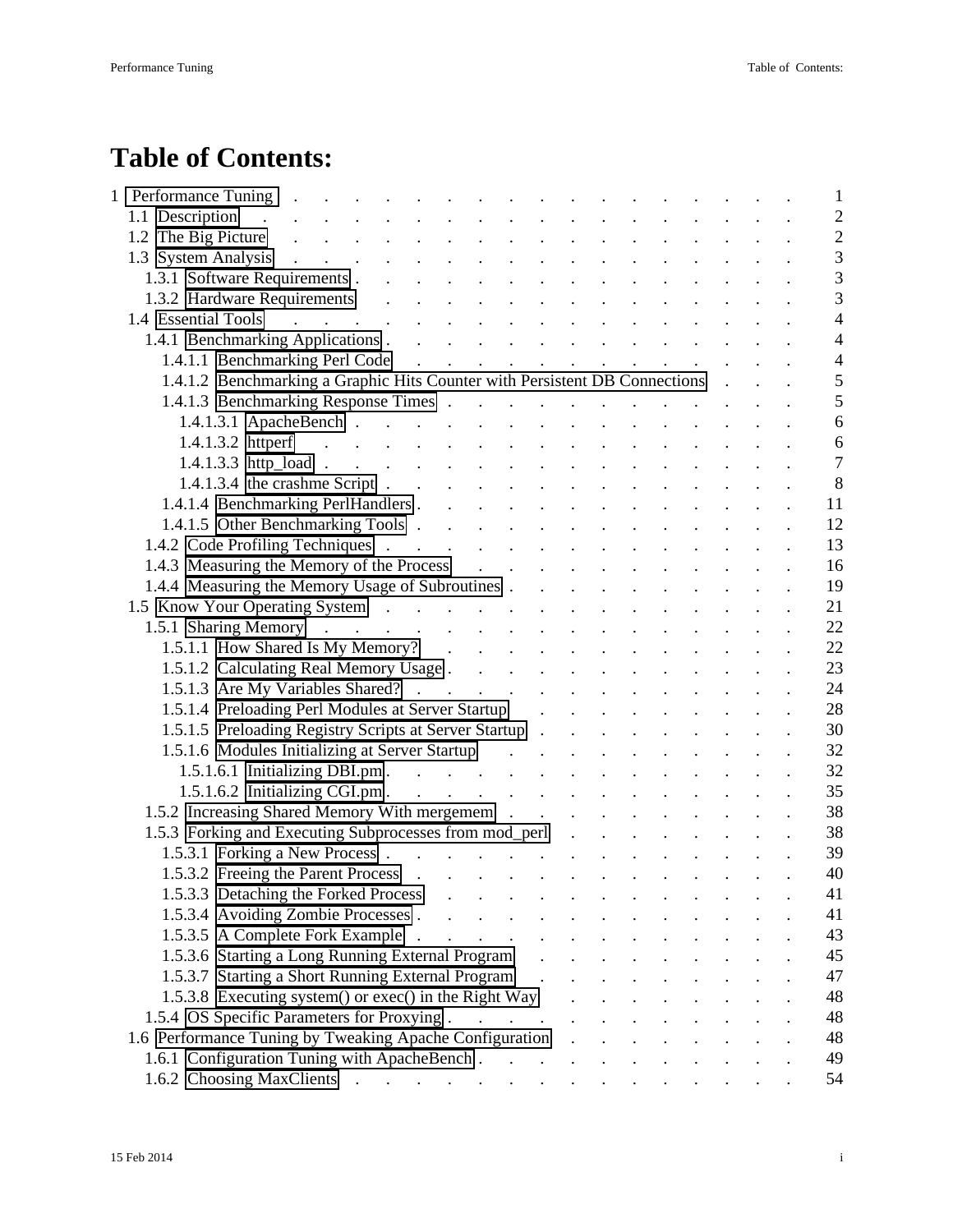| 1.6.3 Choosing MaxRequestsPerChild                                                                                                                                                                                                                                                              | 56                 |
|-------------------------------------------------------------------------------------------------------------------------------------------------------------------------------------------------------------------------------------------------------------------------------------------------|--------------------|
| 1.6.4 Choosing MinSpareServers, MaxSpareServers and StartServers                                                                                                                                                                                                                                | 57                 |
| 1.6.5 Summary of Benchmarking to tune all 5 parameters                                                                                                                                                                                                                                          | 57                 |
| 1.6.6 KeepAlive<br>$\mathcal{L}^{\text{max}}$                                                                                                                                                                                                                                                   | 59                 |
| 1.6.7 PerlSetupEnv Off<br>$\mathbf{r} = \mathbf{r} \times \mathbf{r}$ , where $\mathbf{r} = \mathbf{r} \times \mathbf{r}$ , where                                                                                                                                                               | 60                 |
| 1.6.8 Reducing the Number of stat() Calls Made by Apache                                                                                                                                                                                                                                        | 61                 |
| 1.7 TMTOWTDI: Convenience and Habit vs. Performance<br>$\mathbf{r}$ , $\mathbf{r}$ , $\mathbf{r}$ , $\mathbf{r}$ , $\mathbf{r}$ , $\mathbf{r}$                                                                                                                                                  | 65                 |
| 1.7.1 Apache::Registry PerlHandler vs. Custom PerlHandler .                                                                                                                                                                                                                                     | 66                 |
| 1.7.2 "Bloatware" modules                                                                                                                                                                                                                                                                       | 69                 |
| 1.7.3 Apache: args vs. Apache: : Request: : param vs. CGI: : param                                                                                                                                                                                                                              | 71                 |
| 1.7.4 Using \$ =1 Under mod_perl and Better print() Techniques. .                                                                                                                                                                                                                               | 74                 |
| 1.7.5 Global vs. Fully Qualified Variables<br><u>na matana na manang kabupatèn Kabupatèn Bandar Bandar Bandar Bandar Bandar Bandar Bandar Bandar Bandar Bandar Bandar Bandar Bandar Bandar Bandar Bandar Bandar Bandar Bandar Bandar Bandar Bandar Bandar Bandar Bandar Bandar</u>              | 76                 |
| 1.7.6 Object Methods Calls vs. Function Calls                                                                                                                                                                                                                                                   | 77                 |
| 1.7.6.1 The Overhead with Light Subroutines.<br>$\mathbf{r} = \mathbf{r}$                                                                                                                                                                                                                       | 77                 |
| 1.7.6.2 The Overhead with Heavy Subroutines.                                                                                                                                                                                                                                                    | 78                 |
| 1.7.6.3 Are All Methods Slower than Functions?                                                                                                                                                                                                                                                  | 79                 |
| 1.7.7 Imported Symbols and Memory Usage.<br>and the contract of the contract of the contract of the contract of the contract of the contract of the contract of the contract of the contract of the contract of the contract of the contract of the contract of the contra<br>$\sim$            | 80                 |
| 1.7.8 Interpolation, Concatenation or List                                                                                                                                                                                                                                                      | 81                 |
| 1.7.9 Using Perl stat() Call's Cached Results.<br>$\sim$                                                                                                                                                                                                                                        | 83                 |
| 1.7.10 Optimizing Code                                                                                                                                                                                                                                                                          | 83                 |
|                                                                                                                                                                                                                                                                                                 | 84                 |
| 1.8 Apache::Registry and Derivatives Specific Notes .<br><b>Contract Contract Contract</b>                                                                                                                                                                                                      | 84                 |
| 1.8.1 Be Careful with Symbolic Links<br>and the state of the state of the                                                                                                                                                                                                                       | 85                 |
|                                                                                                                                                                                                                                                                                                 |                    |
| 1.9.1 Memory leakage resources and the set of the set of the set of the set of the set of the set of the set of the set of the set of the set of the set of the set of the set of the set of the set of the set of the set of                                                                   | 85                 |
| 1.9.1.1 Reading In A Whole File                                                                                                                                                                                                                                                                 | 85                 |
| 1.9.1.2 Copying Variables Between Functions.<br>$\mathcal{L}(\mathcal{L})$ , and $\mathcal{L}(\mathcal{L})$ , and $\mathcal{L}(\mathcal{L})$                                                                                                                                                    | 85                 |
| 1.9.1.3 Work With Databases<br>and a series of the series of the series of the series of the series of the series of the series of the series of the series of the series of the series of the series of the series of the series of the series of the series                                   | 87                 |
| 1.9.2 Avoid the Evil Troika<br>$\mathcal{L} = \mathcal{L} \times \mathcal{L} = \mathcal{L} \times \mathcal{L} = \mathcal{L} \times \mathcal{L} = \mathcal{L} \times \mathcal{L} = \mathcal{L} \times \mathcal{L} = \mathcal{L}$                                                                 | 90                 |
| 1.9.3 Preventing Your Processes from Growing<br>$\mathcal{L}^{\text{max}}$ and $\mathcal{L}^{\text{max}}$                                                                                                                                                                                       | 90                 |
| 1.9.3.1 Defining the Minimum Shared Memory Size Threshold.                                                                                                                                                                                                                                      | 91                 |
| 1.9.3.2 Potential Drawbacks of Memory Sharing Restriction.                                                                                                                                                                                                                                      | 92                 |
| 1.9.3.3 Defining the Maximum Memory Size Threshold<br>$\mathcal{A}^{\mathcal{A}}$ . The set of the set of the set of the set of the set of the set of the set of the set of the set of the set of the set of the set of the set of the set of the set of the set of the set of the set of the s | 93                 |
| 1.9.3.4 Defining the Maximum Unshared Memory Size Threshold<br>$\mathcal{L}(\mathbf{X}) = \mathcal{L}(\mathbf{X})$ and $\mathcal{L}(\mathbf{X}) = \mathcal{L}(\mathbf{X})$                                                                                                                      | 94<br>$\mathbf{r}$ |
| 1.9.4 Limiting Other Resources Used by Apache Child Processes<br>$\sim$                                                                                                                                                                                                                         | 94                 |
| 1.9.4.1 OS Specific notes                                                                                                                                                                                                                                                                       | 95                 |
| 1.9.5 Limiting the Number of Processes Serving the Same Resource                                                                                                                                                                                                                                | 96                 |
| 1.9.6 Limiting the Request Rate Speed (Robot Blocking).<br>$\mathcal{L}^{\mathcal{L}}$ , $\mathcal{L}^{\mathcal{L}}$ , $\mathcal{L}^{\mathcal{L}}$ , $\mathcal{L}^{\mathcal{L}}$<br>$\sim$                                                                                                      | 97                 |
| 1.10 Perl Modules for Performance Improvement                                                                                                                                                                                                                                                   | 97                 |
| 1.10.1 Sending Plain HTML as Compressed Output.                                                                                                                                                                                                                                                 | 97                 |
| 1.10.2 Caching Components with HTML::Mason                                                                                                                                                                                                                                                      | 97                 |
| 1.11 Efficient Work with Databases under mod_perl<br>$\mathcal{L}^{\mathcal{L}}$ , and $\mathcal{L}^{\mathcal{L}}$ , and $\mathcal{L}^{\mathcal{L}}$ , and $\mathcal{L}^{\mathcal{L}}$<br>$\ddot{\phantom{a}}$                                                                                  | 97                 |
| 1.11.1 Persistent DB Connections<br>$\mathcal{L}^{\mathcal{A}}$ . The set of the set of the set of the set of the set of the set of the set of the set of the set of the set of the set of the set of the set of the set of the set of the set of the set of the set of the s                   | 98                 |
| 1.11.1.1 Preopening Connections at the Child Process' Fork Time                                                                                                                                                                                                                                 | 99                 |
| 1.11.1.2 Caching prepare() Statements<br>$\mathcal{L}^{\mathcal{A}}$ . The set of the set of the set of $\mathcal{L}^{\mathcal{A}}$                                                                                                                                                             | 99                 |
| 1.11.2 mod_perl Database Performance Improving                                                                                                                                                                                                                                                  | 99                 |
|                                                                                                                                                                                                                                                                                                 | 100                |
| 1.11.2.2 Optimizing Database Connections (and a series of the series of the series of the series of the series of the series of the series of the series of the series of the series of the series of the series of the series                                                                  | 100                |